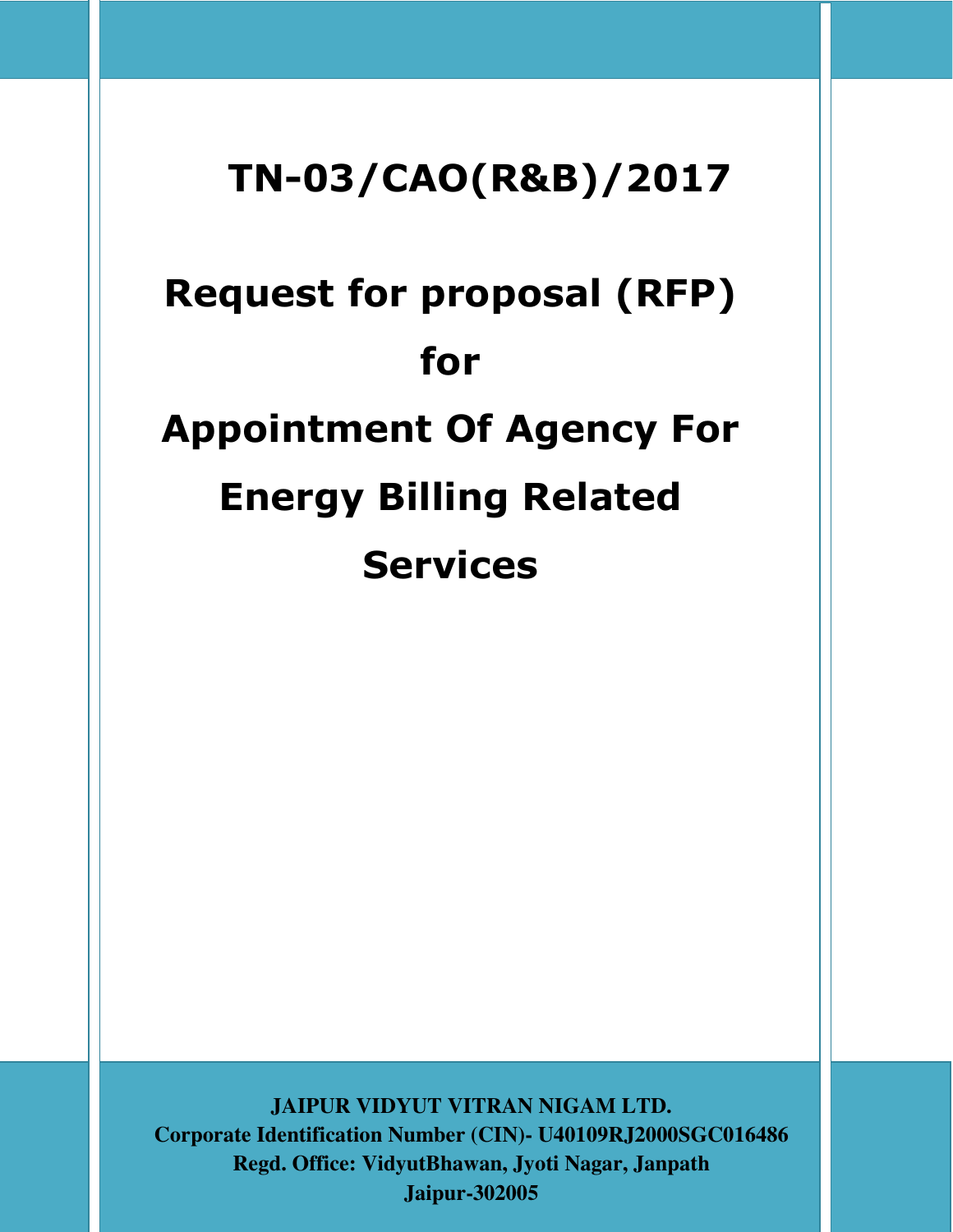# **NOTICE INVITING TENDER "Through E-Tendering Process only"**

Jaipur Vidyut Vitran Nigam Ltd.(J.V.V.N.L.), invites tenders for professional services from reputed Companies registered under the Companies Act 1956/2013 or a Partnership firm registered under Partnership Act 1932/2008 or a Proprietor firms for the job of uploading of meter reading data at sub-division level, generation/printing of energy bills, notices orders and other reports, ledgers at circle level and delivery of the same to various sub-divisions under the Jaipur City Circle (JCC) of JVVNL, through e-tendering system.

| Mode of Bid Submission                                   | Online through e-Procurement/e-Tendering            |  |  |
|----------------------------------------------------------|-----------------------------------------------------|--|--|
|                                                          | system at http://eproc.rajasthan.gov.in             |  |  |
|                                                          | Chief Accounts Officer (R&B),                       |  |  |
| <b>Tendering Authority</b>                               | Jaipur Vidyut Vitran Nigam Ltd.                     |  |  |
|                                                          | Vidyut Bhawan, Jaipur-302005                        |  |  |
| Estimated cost of Project (Approx.)                      | Rs. 3.0 Crores                                      |  |  |
| Submission of Tender cost (non-refundable)               |                                                     |  |  |
| through Demand Draft or Banker's Cheque or               | Rs. 2950/- (Rupees Two Thousand Nine Hundred)       |  |  |
| Bank Guarantee in specified format of a                  | Fifty only) (inclusive of GST)                      |  |  |
| scheduled bank, to the office of C.A.O.(R&B)             |                                                     |  |  |
| drawn in favour of A.O. (Cash), J.V.V.N.L., Jaipur       |                                                     |  |  |
| Submission of e-Tender Processing Fee(non-               |                                                     |  |  |
| refundable) through <i>Demand Draft</i> to the office of | Rs.1,180/- (Rupees One thousand One hundred         |  |  |
| C. A.O.(R&B) drawn in favour of M.D., RISL               | Eighty only) (inclusive of GST)                     |  |  |
| payable at Jaipur                                        |                                                     |  |  |
| <b>Submission of Earnest Money Deposit</b>               |                                                     |  |  |
| (EMD)/Bid Security Deposit in the office of              |                                                     |  |  |
| C.A.O.(R&B) drawn in favour of A.O.(Cash),               | Please refer to section 1 (SI No. 2.1)              |  |  |
| J.V.V.N.L., Jaipur (in the form of a crossed bank        | 2 % of estimated cost of project i.e., Rs. 6.0 Lacs |  |  |
| draft/Banker's Cheque/bank guarantee in                  |                                                     |  |  |
| specified format of a nationalized scheduled             |                                                     |  |  |
| bank)                                                    |                                                     |  |  |
| <b>Publishing Date</b>                                   | 10 <sup>th</sup> November 2017                      |  |  |
| Document Download / Sale End Date/Time                   | $2nd$ February 2018, up to 3:00 PM                  |  |  |
| Date of Pre-bid meeting                                  | $24th$ November 2017 at 11:00 AM                    |  |  |
| Bid submission Last Date/ Time Submission of             |                                                     |  |  |
| Demand Drafts for Tender Fee, EMD<br>and                 | $2nd$ February 2018, up to 3:00 PM                  |  |  |
| Processing Fee.                                          |                                                     |  |  |
| Date & Time of Opening of Technical Bids                 | $2nd$ February 2018, at 5.00 PM                     |  |  |
|                                                          | Will be intimated later to technically qualified    |  |  |
| Date & Time of Opening of Financial Bids                 | and responsive bidders as per bidding document.     |  |  |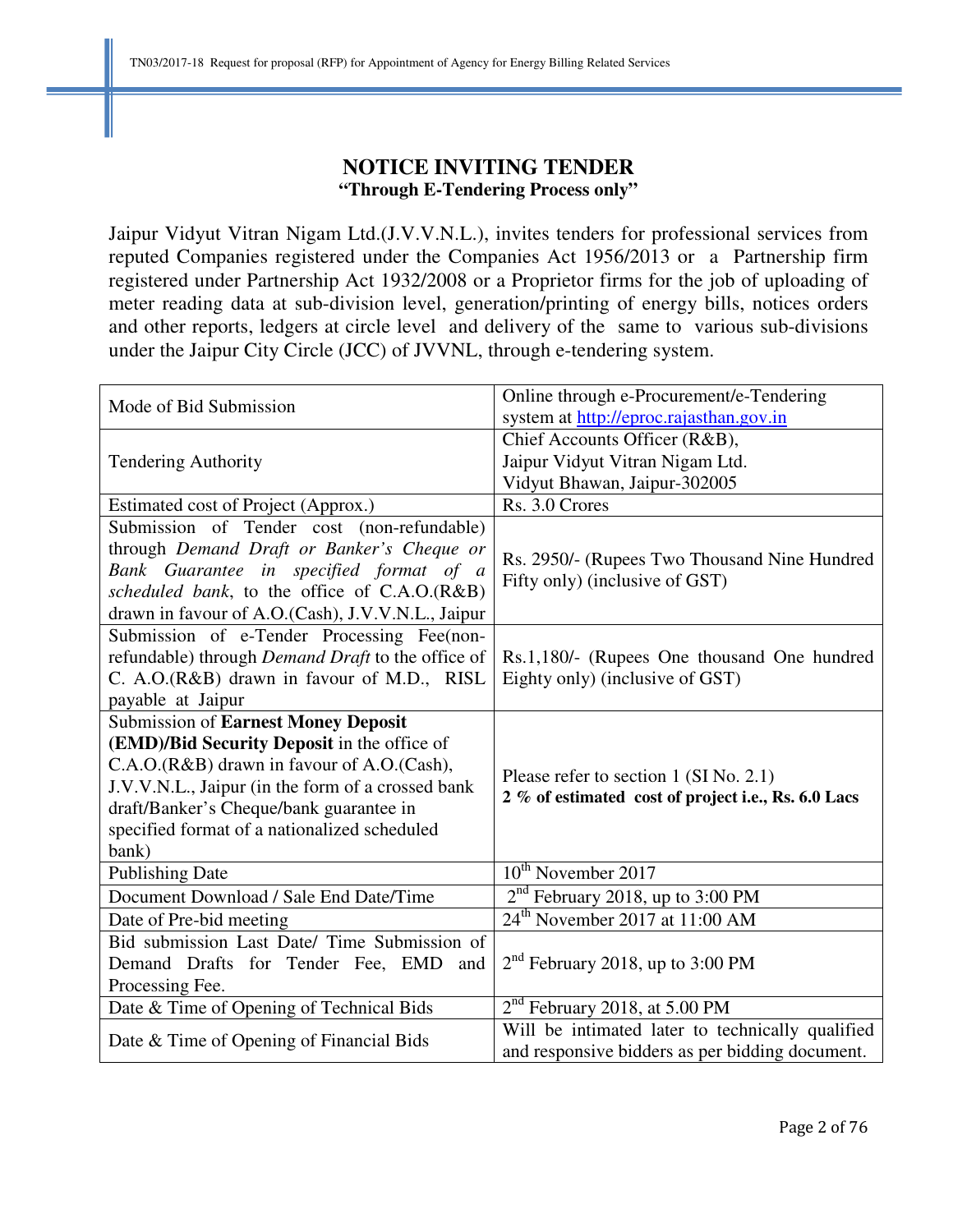| Websites for downloading Tender Document,<br>Corrigendum's, Addendums etc. | http://www.jaipurdiscom.com/<br>www.eproc.rajasthan.gov.in<br>http://sppp.rajasthan.gov.in                                    |
|----------------------------------------------------------------------------|-------------------------------------------------------------------------------------------------------------------------------|
| Bid & EMD Validity                                                         | 120 days from date of opening of Technical bid<br>or 90 days from the date of opening of Financial<br>bid whichever is later. |

The prospective bidder should have the necessary competence, sufficient experience, expertise and financial capabilities as per eligibility criteria. The other qualifying requirements are detailed in the specification.

#### **Important Notes:-**

- 1. The tender/bid shall only be submitted through online tendering system of www.eproc.rajasthan.gov.in.
- 2. Bidders who wish to participate in this tender will have to register on https://www.eproc.rajasthan.gov.in. To participate in online tenders, Bidders will have to procure Digital Signature Certificate (Type – II or Type – III) as per Information Technology Act-2000 using which they can sign their electronic bids. Bidders can procure the same from any CCA approved certifying agency i.e. TCS, Safecrypt, Ncode etc. or they may contact e-Procurement Cell, Department of IT & C, Government of Rajasthan for future assistance. Bidders who already have a valid Digital Certificate need not to procure a new Digital Certificate**.**

**Contact No.** 0141 – 4022688 (Help desk of RISL - 10.00 AM to 6.00 PM on all working days) **E-mail:** eproc@rajasthan.gov.in

**Address:** e-Procurement Cell, RISL, Yojana Bhawan, Tilak Marg, C-Scheme, Jaipur.

- 3. Bidders should refer to the website https://www.eproc.rajasthan.gov.in and go through the link "Help For Contractors", "Information About DSC", "FAQ" and "Bidders Manual Kit" and **Section-I** to know the process for submitting the electronic bids at the website.
- 4. The 'Instructions to bidders' and other terms and conditions of this tender pertaining to the bidding process generally follow the guidelines of e-tendering system of the government of Rajasthan, available at URL https://www.eproc.rajasthan.gov.in. However, wherever there is any anomaly between terms related to thebidding process referred to in this document and the GoR e-tendering system, the latter shall be prevailed.
- 5. The complete bid document has been published on the websiteshttp://www.jaipurdiscom.com, https://www.eproc.rajasthan.gov.in and http://sppp.rajasthan.gov.infor the purpose of downloading.
- 6. The downloaded bid document shall be considered valid for participation in the bid process subject to submission of required Bid document fee of Rs. 2950/- only (Rupees Two thousand Nine Hundred Fifty only) in Demand Draft in favour of A.O. (Cash), J.V.V.N.L., Jaipur payable at Jaipur and e-Tender Processing Fee: Rs. 1,180/- (Rupees One Thousand One Hundred Eighty only) in Demand Draft in favour of M.D, RISL payable at Jaipur. Scanned copies of the aforesaid DDs shall be enclosed with the submission of bid online whereas original DDs shall be furnished to the Chief Accounts Officer (R&B), J.V.V.N.L., Jaipur in separate envelopes up to the date & time specified for the submission of bid.
- 7. All the communication/ correspondence including the bid document (Technical and Financial Bid) should be signed digitally and stamped on each page by the designated authorized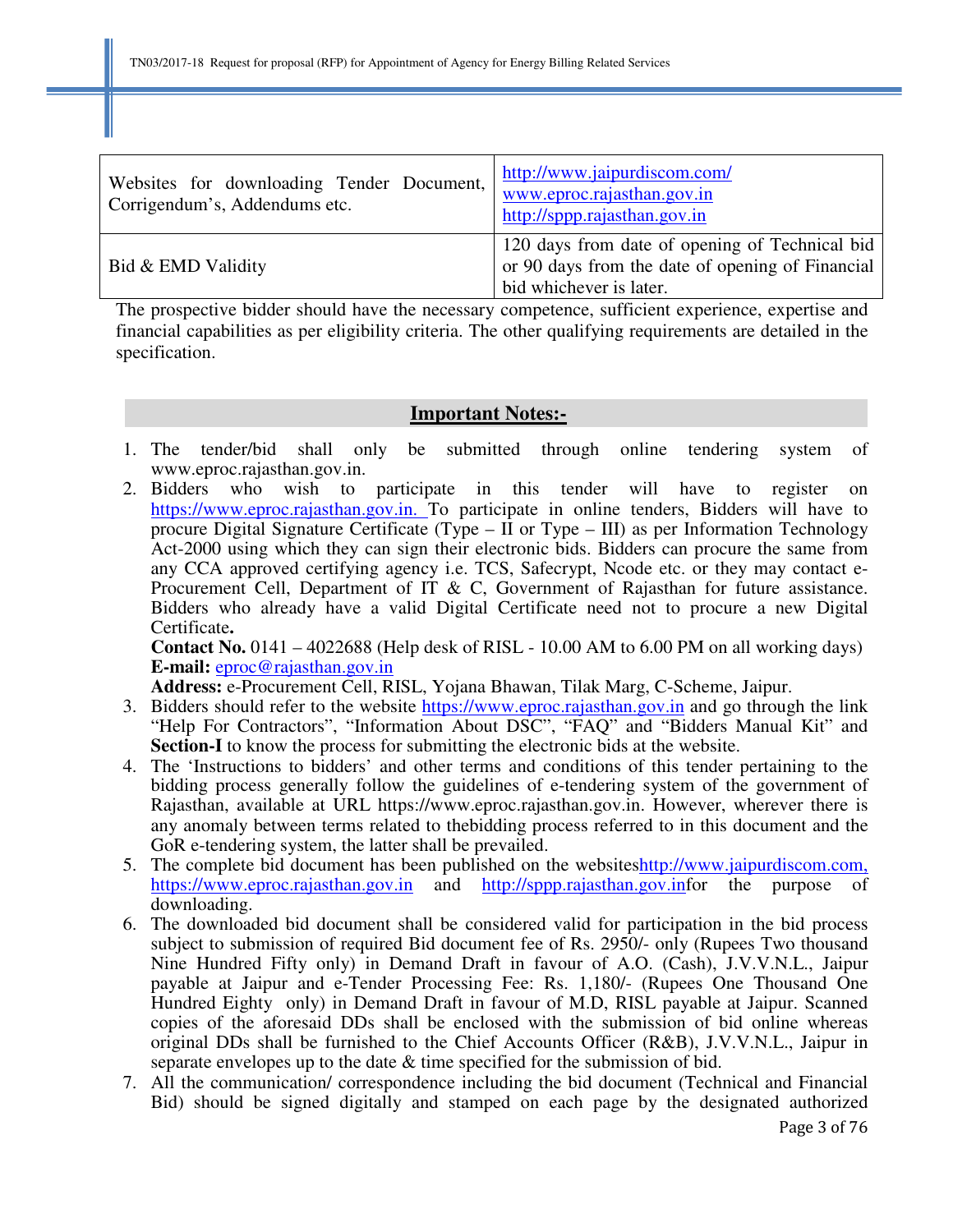representative of the bidder.

- 8. No contractual obligation whatsoever shall arise from the RFP/ bidding process unless and until a formal contract is signed and executed between the tendering authority and the successful bidder(s).
- 9. J.V.V.N.L. disclaims any factual or any other errors in this document (the onus is purely on the individual bidders to verify such information) and the information provided herein are intended only to help the bidders to prepare a logical bid-proposal.
- 10. Bids will be considered only in the prescribed form/ document. Bids not submitted in the prescribed format will be summarily rejected. Also, bidders should refrain from providing the information which is not relevant.
- 11. Copies of various documents to be enclosed along with the bid-proposals must be legible and be self-attested by the authorized signatory with official seal. Claims made by bidder related to the project experience and other requirements shall be considered only when appropriate supporting documents are provided.
- 12. The Bids can be submitted up to date and time given as specified in the NIT.
- 13. The complete bidding process is defined in the RFP document.
- 14. In case, a bidder imposes conditions which are in addition or at variance or in conflict with the terms and conditions as specified in this RFP document, all such bid-proposals will be summarily rejected.
- 15. Tendering Authority reserves the complete right to accept or reject in part or full any or all the offers without assigning any reasons whatsoever. No further discussion/ interaction will be held with the bidders whose bids have been disqualified/ rejected by the J.V.V.N.L./ tendering authority.
- 16. In case, a dispute arises with regard to interpretation/ omission/ error in the RFP document, bid submitted, other documents; the decision of J.V.V.N.L. will be final and binding upon the bidders.
- 17. Interested bidders may obtain further information from the office of The Chief Accounts Officer (R&B), Jaipur Vidyut Vitran Nigam Ltd, Jyoti Nagar, Jaipur on any working day between 10:00 AM to 6:00 PM.

**Chief Accounts Officer (R&B),**  Jaipur Vidyut Vitran Nigam Ltd. Vidyut Bhawan, Jyoti Nagar, Jaipur-302005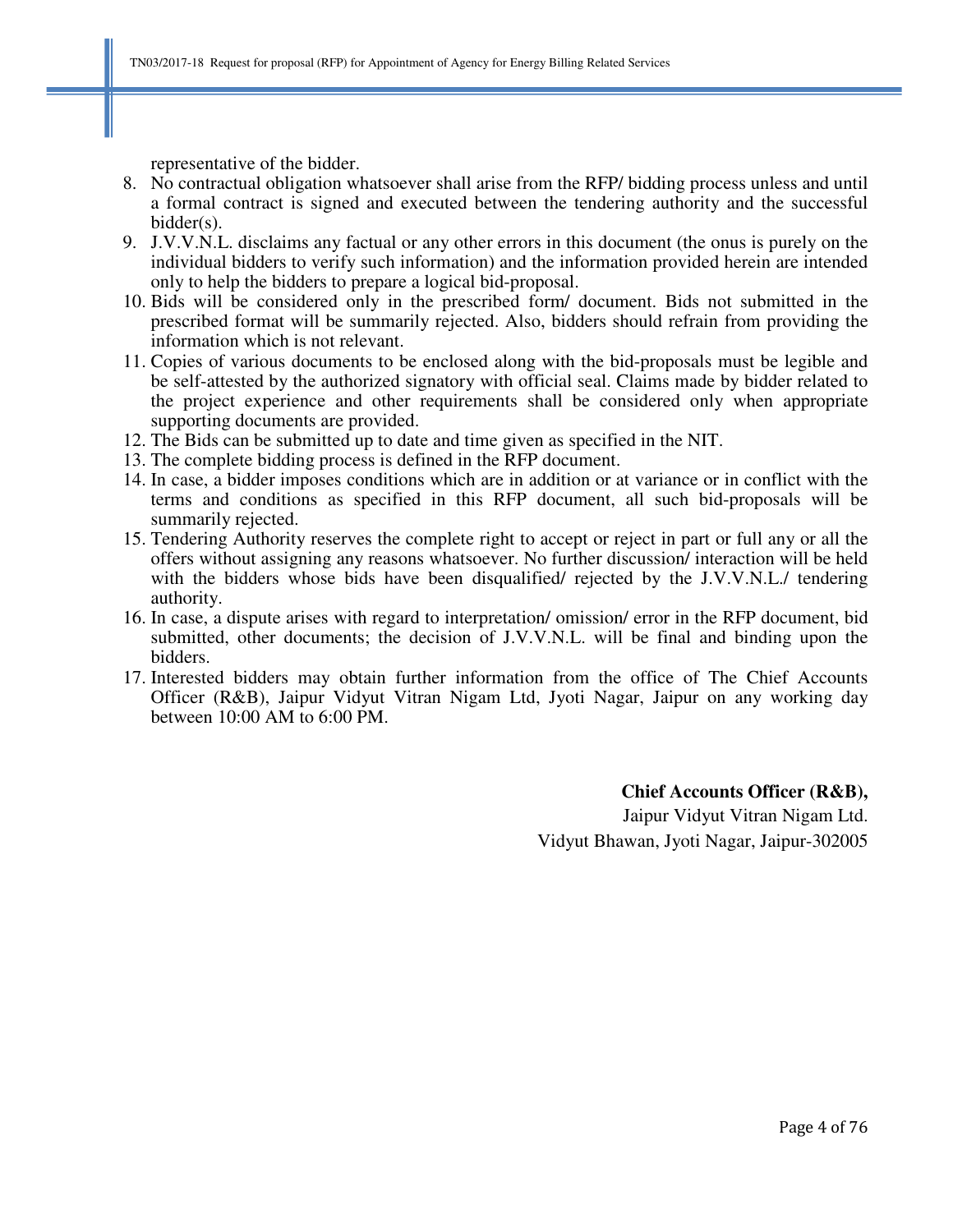# **Introduction**

# **1.1 Background:**

Jaipur Vidyut Vitran Nigam Limited (J.V.V.N.L.) is a Distribution Utility entrusted with the license for sub-transmission and distribution of electric power in the designated areas within the State of Rajasthan covering the district of Jaipur, Dausa, Alwar, Bharatpur, Dholpur, Kota, Bundi, Baran, Jhalawar, Sawaimadhopur, Tonk and Karauli. The Company was established on 19<sup>th</sup> June, 2000 by Government of Rajasthan under the provision of the Rajasthan Power Sector Reforms Act, 1999 as the successor company of RSEB and presently has its corporate office at Vidyut Bhawan, Jyoti Nagar, Jaipur-302005.

# **1.2 General details on geographical spread of JVVNL:**

| S.No. | <b>Description</b>                                                                                                                                                             | Nos. |
|-------|--------------------------------------------------------------------------------------------------------------------------------------------------------------------------------|------|
|       | Number of Zones :-<br>Jaipur, Bharatpur and Kota                                                                                                                               |      |
| 2.    | <b>Number of Circles</b><br>Jaipur City Circle, Jaipur District Circle, Dausa, Alwar, Bharatpur,<br>Dholpur, Kota, Bundi, Baran, Jhalawar, Sawaimadhopur, Tonk and<br>Karauli. | 13   |

# **1.3 Overview of current billing system in Jaipur City Circle (JCC)**

There are about 8 lakhs consumers of different tariff categories under the jurisdiction of JCC, most of the consumers are billed on Bi-Monthly basis and some consumers are billed on monthly basis. Whole billing system is divided into 4 cycles i.e. the number of bills to be issued in a calendar month is divided in more or less equally 4 parts and each part is being billed in a cycle. The due dates of collection are accordingly fixed.

At present the consumer meter reading is done by Jaipur Discom through outsource/in-house agency. The meter reading data and other billing related data is online punched at sub-division level into centralized billing system of JVVNL. The billing engine generates ledger-wise printfile, that are printed on pre-printed stationery at Circle level. The bills are then distributed to Sub-division for onward bill-distribution at consumer door-step.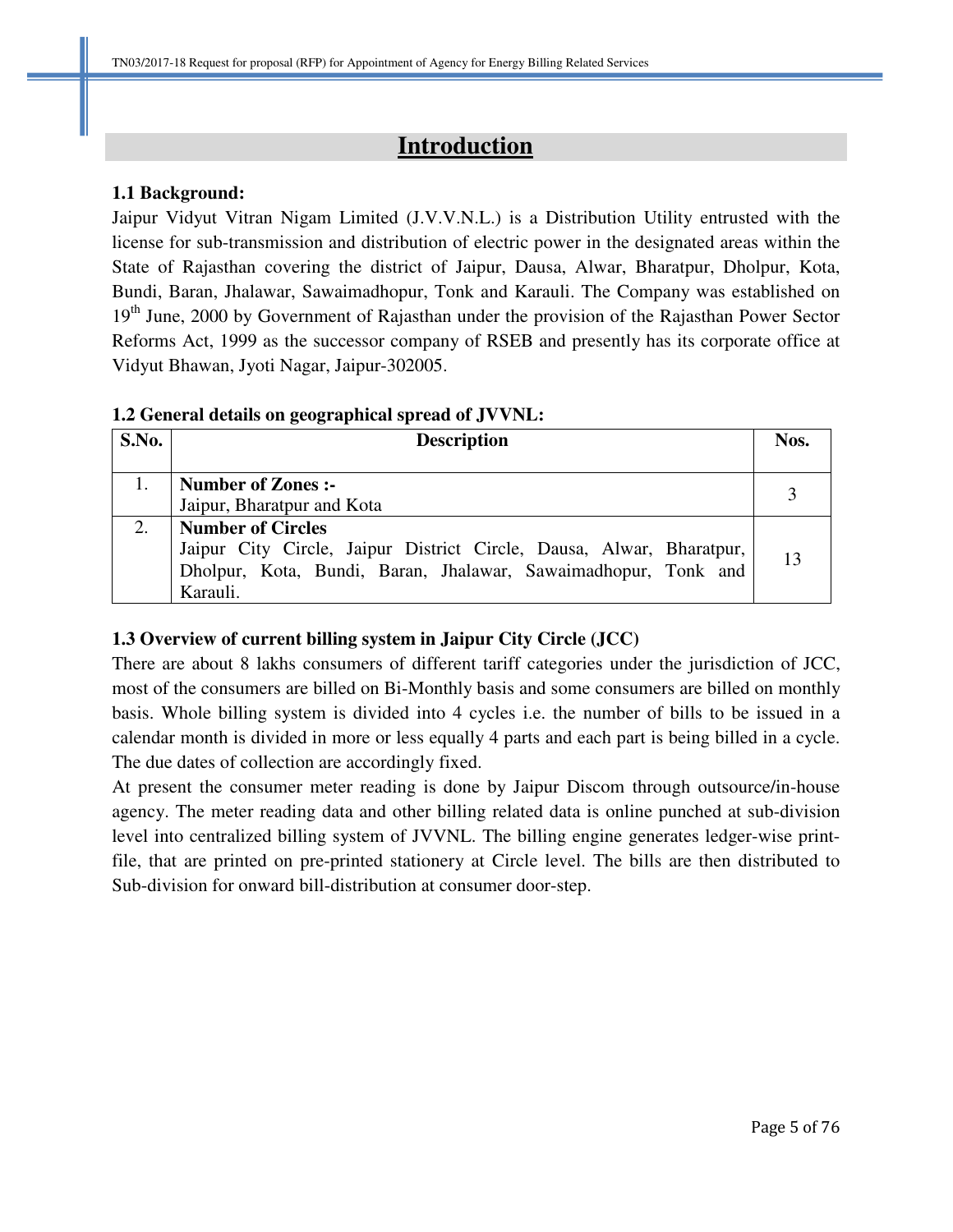# **DEFINITIONS AND ABBREVIATIONS**

The following words and expressions shall have the meanings hereby assigned to them:

- (a) "Applicable Law" means the laws and any other instruments having the force of law in the Government's country, as they may be issued and in force from time to time.
- (b) "Applicant" shall mean the bidder.
- (c) "Bank" or "Banks", refers to all scheduled Indian Banks as per the RBI current list.
- (d) "Bidder" shall mean any firm/ agency/ company/ contractor/ supplier/ vendor, responding to Invitation for Bids / Request for Proposal / Notice Inviting Tender and which is participating in the Bid.
- (e) "Completion" shall mean the completion of the Related Services by the Contractor in accordance with the terms and conditions set forth in the Contract.
- (f) "Contract" means the Agreement entered into between the Purchaser and the Contractor together with the Contract Documents referred to therein, including all attachments, appendices and all documents incorporated by reference therein.
- (g) "Contract Documents" shall mean the following documents listed, including any amendments thereto be read and construed as part of this Agreement, viz.:
	- I. The Detailed award of contract;
	- II. The Special Conditions of Contract;
	- III. The General Conditions of Contract;
	- IV. The Instructions to bidders;
	- V. The Purchaser's Notification to the Bidder for Award of Contract;
	- VI. Bidder's response (proposal) to the RFP, including the Bidder's technical offer and the financial offer;
	- VII. Agreement;
	- VIII. Performance Security.
- (h) "Contract Price" means the price payable to the Contractor as specified in the Agreement, subject to such additions and adjustments thereto or deductions there from, as may be made pursuant to the Contract.
- (i) "Contractor" means the agency appointed to perform services for the Utility under this contract. Supplier/Successful Bidder has been used to mean Contractor in this document.
- (j) "Day" means calendar days including working as well as non-working day.
- (k) "Delivery" means the delivery of Services from the Supplier to the Purchaser in accordance with the terms and conditions set forth in the Contract.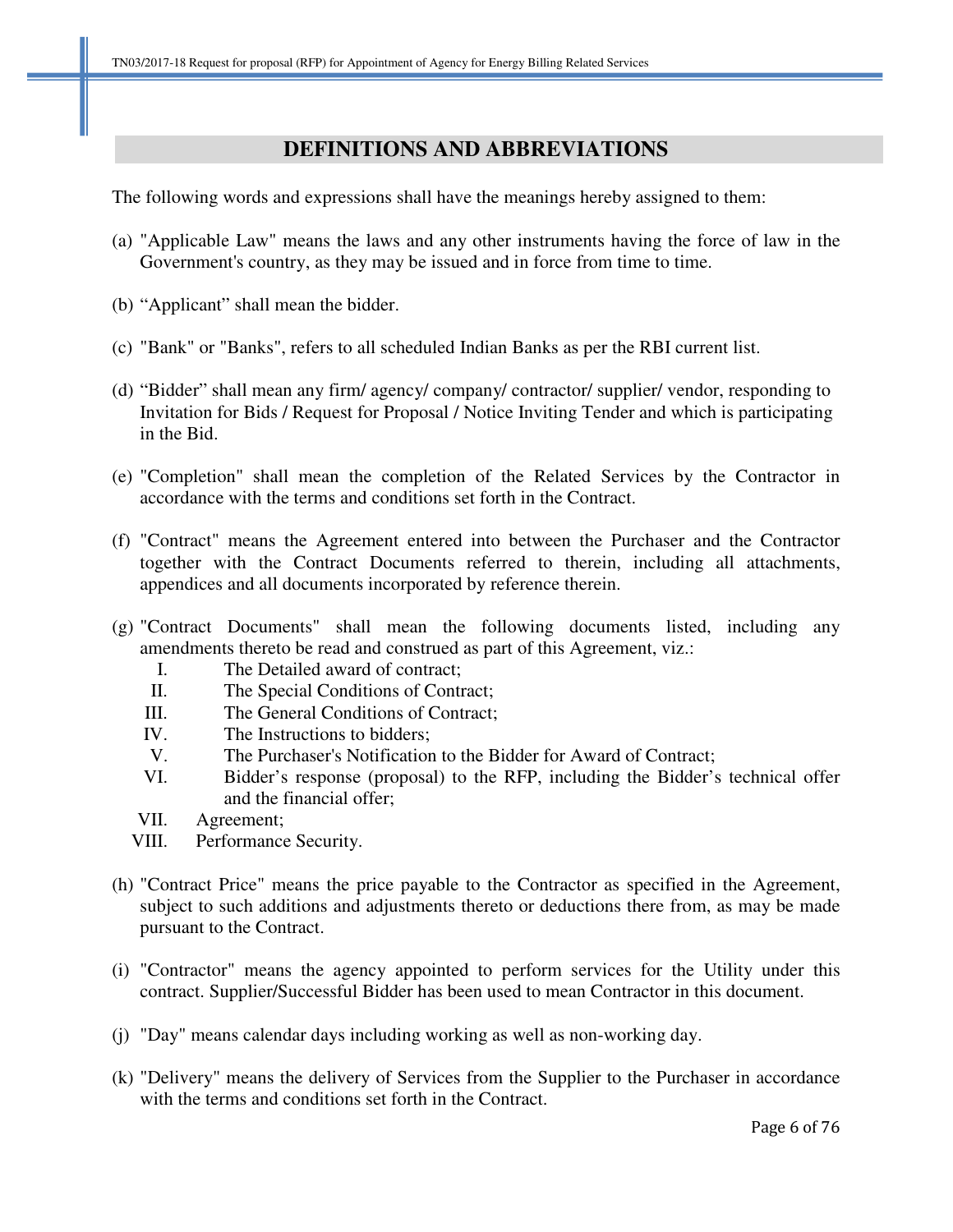- (l) "Effective Date" means the date on which this Contract comes into force and effect pursuant to Clause 8 of GCC;
- (m)"GCC" means the General Conditions of Contract.
- (n) "Government" means the Government of Rajasthan unless the context implies the Government of India.
- (o) "Intellectual Property Rights" means any patent, copyright, trademark, trade name, service marks, brands, propriety information, whether arising before or after the execution of this Contract and the right to ownership and registration of these rights;
- (p) "In writing" shall include any manuscript type, written or printed statement, under or over signature or seal as the case may be.
- (q) "J.V.V.N.L." shall mean the JAIPUR VIDYUT VITRAN NIGAM LIMITED represented by Managing Director and shall include their legal personal representative, successors and assignees.
- (r) "Letter of Intent" shall mea n the customer's letter conveying his acceptance of the tender subject to such reservations as may have been stated therein
- (s) "Month" shall mean, English calendar month i.e. period of 30/31 days
- (t) "Owner" means the "Utility" calling for RFP.
- (u) "Party" means the Utility or the Contractor, as the case may be;
- (v) "Personnel" means persons hired by the Contractor as employees and assigned to the performance of the Services or any part thereof; "Foreign Personnel" means such persons who at the time of being so hired had their domicile outside the Government's country; and "Local Personnel" means such persons who at the time of being so hired had their domicile inside the Government's country;
- (w) "Project" means all activities covered under present contract.
- (x) "Proposal Due Date (PDD)" means last date of submission of bid document.
- (y) "Purchaser's Country" shall mean India.
- (z) "Purchaser" means the entity availing the Services, as specified in the SCC. It has been used to mean **Jaipur Vidyut Vitran Nigam Limited (JVVNL)** in this document.
- (aa) "Related Services" means the services to be provided as per the requirements /conditions specified in the Contract. In addition to this, the definition would also include other related/ancillary services that may be required to execute this Contract.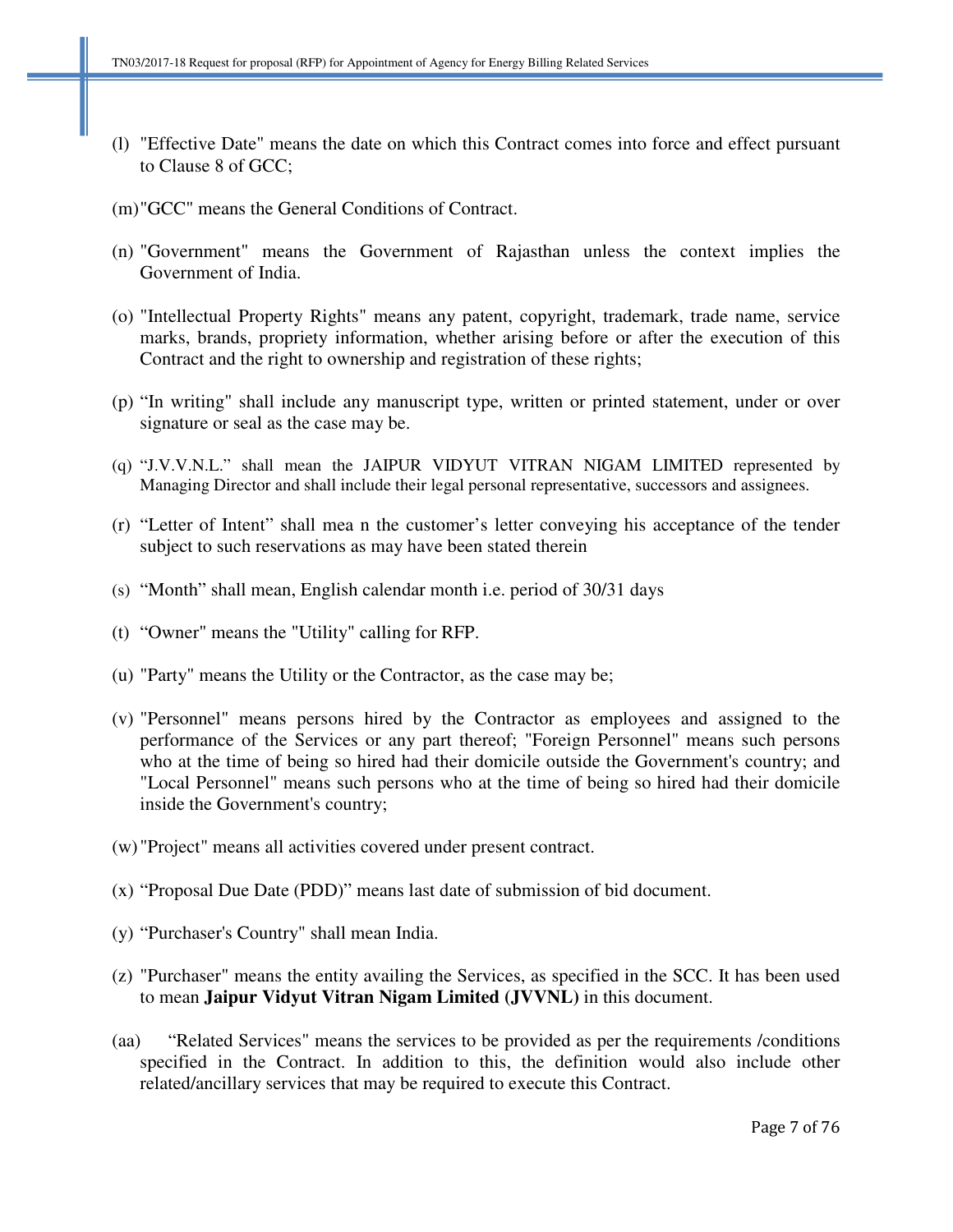- (bb) "SCC" means the Special Conditions of Contract.
- (cc) "Services" means the work to be performed by the Contractor pursuant to this Contract for the purposes of the Project, as described in the Scope of Work hereto;
- (dd) The "Specification" shall mean the specification; specific conditions annexed to the General Conditions, the contract schedule, and the annexure thereto, if any
- (ee) "Sub-contractor" means any natural person, private or government entity, or a combination of the above, including its legal successors or permitted assigns, to whom any part of the Goods to be supplied or execution of any part of the Services issue-contracted by the Contractor.
- (ff) "Successful Bidder" shall mean whose bid has been accepted by the Utility and appointed to perform services for the Utility under this contract.
- (gg) "The Site" shall mean all identified locations within the State of Rajasthan, where the Contractor carries out any installation of Goods or is required to provide any Services.
- (hh) "Third Party" means any person or entity other than the Government, the Utility, the Contractor or any other party as implied by the usage and context.
- (ii) "Utility" means the Utility calling for RFP, i.e., JVVNL.

**Note: (1) Words importing the singular only shall also include the plural and vice version where the context requires.** 

**(2) Terms and expressions not herein defined shall have the same meaning as one assigned to them in the Indian Contract Act ( Act IX of 1872) and falling that in the General Clause Act, 1897).**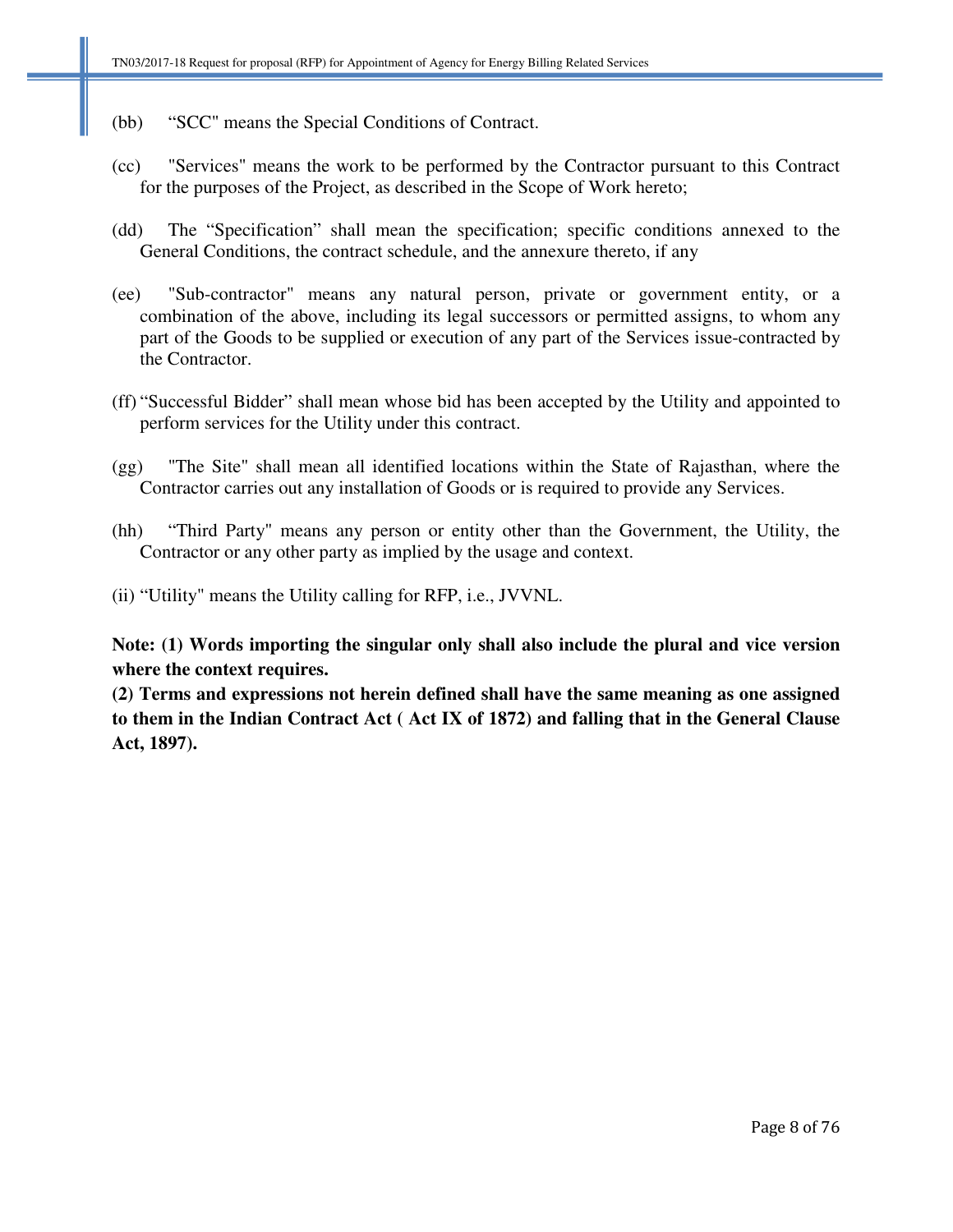# **SECTION I INSTRUCTION TO BIDDERS:**

# **1. General Instructions:-**

# **1.1. Objective of the RFP:**

The objective of the RFP is to appoint any qualified firm to undertakes activities of uploading of. meter readings at sub-division level, generation/printing of energy bills, notices orders and other reports, ledgers at circle level and thereof to delivery of the same to various sub-divisions under the Jaipur City Circle (JCC) of JVVNL.

1.2. The tender/bid shall only be submitted through online tendering system of www.eproc.rajasthan.gov.in.

1.3. Bidders who wish to participate in this tender will have to register on https://www.eproc.rajasthan.gov.in. To participate in online tenders, Bidders will have to procure Digital Signature Certificate (Type – II or Type – III) as per Information Technology Act-2000 using which they can sign their electronic bids. Bidders can procure the same from any CCA approved certifying agency i.e. TCS, Safecrypt, Ncode etc. or they may contact e-Procurement Cell, Department of IT & C, Government of Rajasthan for future assistance. Bidders who already have a valid Digital Certificate need not to procure a new Digital Certificate.

Contact No. 0141 – 4022688 (Help desk of RISL - 10.00 AM to 1.00 PM on all working days) E-mail: eproc@rajasthan.gov.in Address: e-Procurement Cell, RISL, Yojana Bhawan, Tilak Marg, C-Scheme, Jaipur.

Bidders should refer to the website https://www.eproc.rajasthan.gov.in and go through the link "Help For Contractors", "Information About DSC", "FAQ" and "Bidders Manual Kit" and Section-I to know the process for submitting the electronic bids at the website.

1.4. The 'Instructions to bidders' and other terms and conditions of this tender pertaining to the bidding process generally follow the guidelines of e-tendering system of the government of Rajasthan, available at URL https://www.eproc.rajasthan.gov.in. However, wherever there is any anomaly between the conditions referred to in this document and the GoR e-tendering system, the latter shall be prevailed.

1.5. The complete bid document has been published on the websites, http://www.jaipurdiscom.com, https://www.eproc.rajasthan.gov.in and http://sppp.rajasthan.gov.in for the purpose of downloading.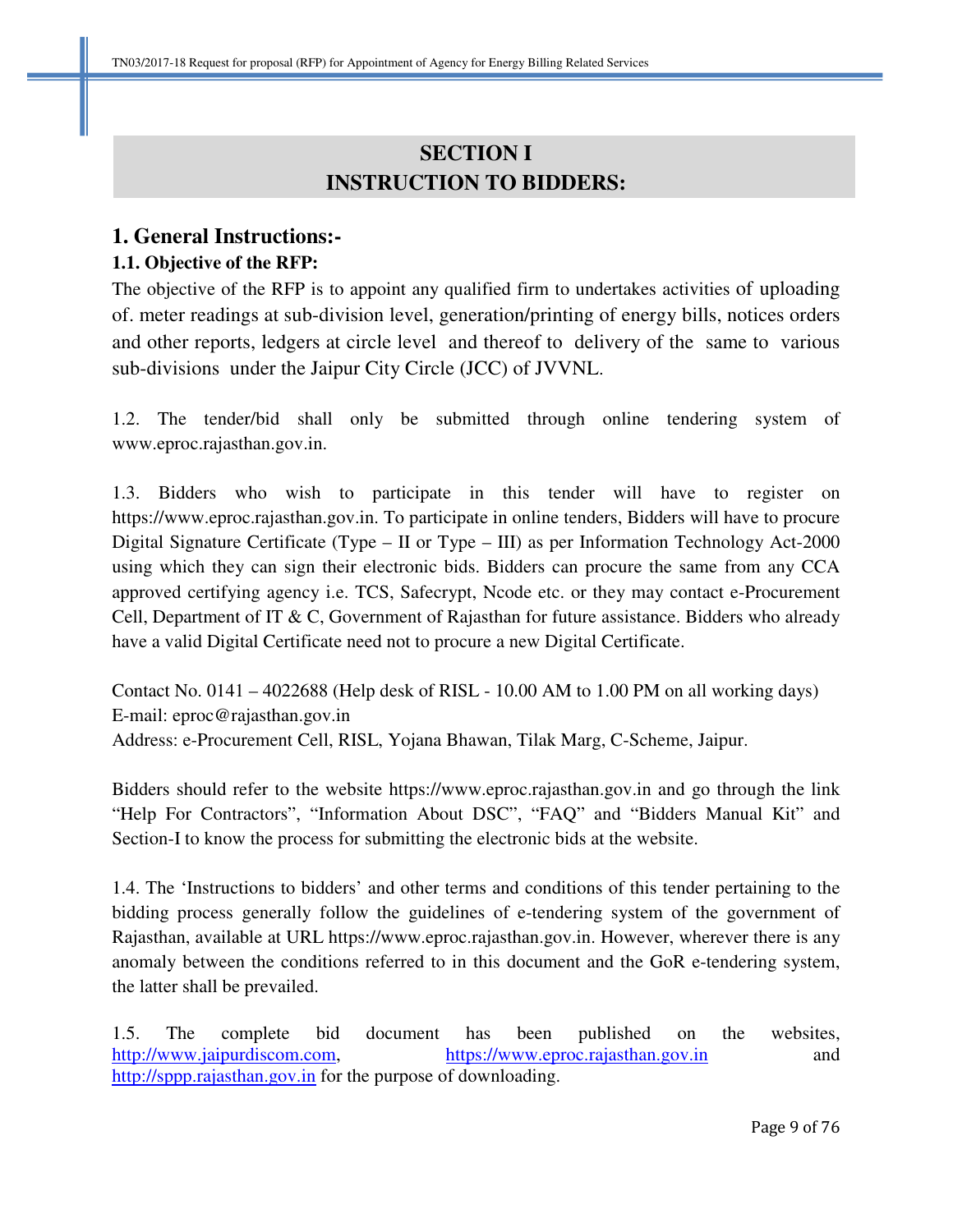1.6.The downloaded bid document shall be considered valid for participation in the bid process subject to submission of required Bid document fee of Rs. 2950/- only (Rupees Two Thousand Nine Hundred Fifty only) in the form of *Demand Draft or Banker's Cheque or Bank Guarantee in specified format of a scheduled bank* in favour of A.O. (Cash), J.V.V.N.L., Jaipur payable at Jaipur and e-Tender Processing Fee: Rs. 1180/- (Rupees One Thousand only) in the form of *Demand Draft* in favour of M.D., RISL payable at Jaipur. Scanned copies of the aforesaid DDs/Banker's Cheque/BG shall be enclosed with the submission of bid online whereas original DDs/Banker's Cheque/BG shall be furnished to the Chief Accounts Officer (R&B), J.V.V.N.L., Jaipur in separate envelopes before the due date & time specified for the submission of bid.

1.7. Contract Period: The stage-wise assignment completion period is mentioned under SCC clause No. 1.11. The successful bidder must formulate the work completion strategy accordingly and deploy the sufficient work force on the said assignment, so as to complete the work in the given timeline. The contract period shall initially be **Two years** from the date of letter of award, which may be further extended to **One year** (One year at a time) on the same rates and terms & conditions of original contract, subject to satisfactory performance of the agency and mutual agreement.

The performance of the agency will be reviewed half yearly (i.e. after completion of every six months).The contract for awarded work may be rescinded at any time if the performance regarding achievement of the objective and scope of works as illustrated under Section-III of this Bid Document is not found satisfactory [no compensation will be paid] or the agency breach any of the terms and conditions, or the agency will be advised for improvement. JVVNL however reserves the right to terminate the contract after 1 year of LOA, without assigning any reason.

1.8. All the communication/ correspondence including the bid document (Technical and Financial Bid) should be signed digitally and stamped on each page by the designated authorized representative of the bidder.

1.9. Eligible Bidders: The bidder should be a legal identity. The bidder would be evaluated on the basis of eligibility criteria set out in Section –II of the RFP.

1.10. Subcontracting: The successful bidder shall not be permitted to sub-contract any part of its obligations under the Contract with the J.V.V.N.L.

1.11 Joint venture, Consortium or Association: The consortium or Joint venture is not allowed to participate in this bidding.

1.12 The bidders shall provide a single price quote that should invariably covers all the incidental expenses, salary and other expenditures of the bidder. The price quoted by the bidder shall be FIRM.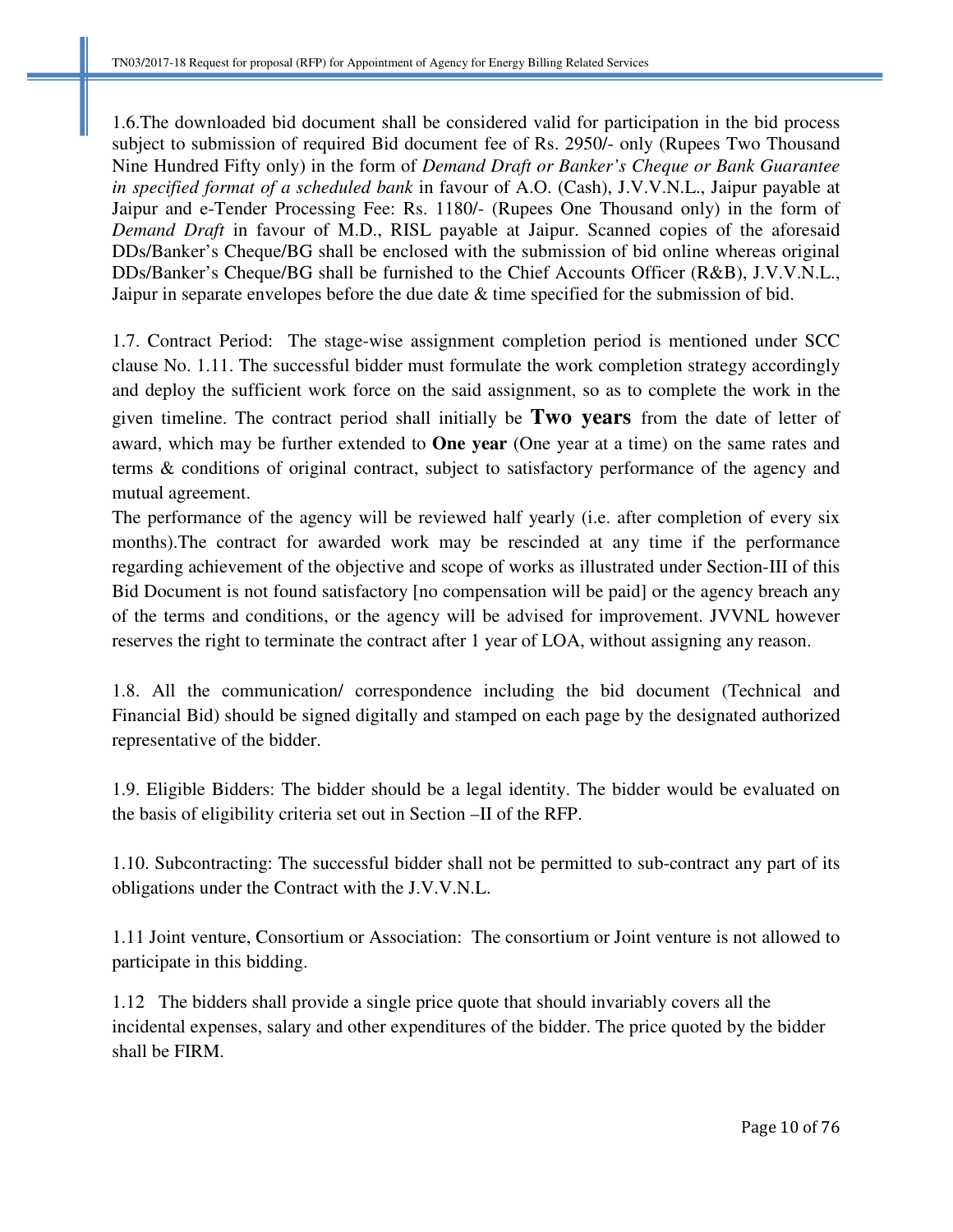1.13.Corrigendum:Any corrigendum issued shall form part of the RFP Document and shall be issued on the e-procurement website https://www.eproc.rajasthan.gov.in, http://www.jaipurdiscom.comand http://sppp.rajasthan.gov.in

1.14 It shall be the responsibility of bidder to be acquainted with billing procedure of JVVNL before submitting the bid. The bidder shall familiarize themselves with the billing system, challenges involved in delivering the services, quantum of work, quality of work and services expected by the JVVNL and other such specific project related information. It is advised to the bidders to visit nearest sub-division/circle office to closely understand the systems, processes, procedures involved under the scope of work of this bid document so as to determine the precise price to quote for the bid.

# **2. Preparation of Bidding documents:-**

# **2.1. EARNEST MONEY DEPOSIT (EMD)BID SECURITY DEPOSIT:**

2.1.1. Every Bidder, if not exempted, participating in the bidding process will be required to furnish the bid security as specified in this bidding document.

2.1.2. The Bidder shall furnish Earnest Money/Bid Security of Rs. 6.0 lakhs along with the bid.

2.1.3 The bid security shall, at the bidder's option, be in the form of a crossed bank draft/Banker's Cheque/bank guarantee in specified format of a nationalized scheduled bank. Bid security shall remain valid for a period of thirty (30) days beyond the original bid validity period, and beyond any extension subsequently requested. In case of submission of the Bid Security in form of Bank Guarantee, bid security shall be submitted in Format provided at **Annexure - I** specified in this bidding document.

2.1.4 The Bid Security shall be submitted in favour of Accounts Officer (Cash), J.V.V.N.L., Jaipur payable at Jaipur, Rajasthan.

The Bank Guarantee for bid security shall be executed on Rajasthan Non-Judicial Stamp Paper worth 0.25% of BG value (maximum stamp duty of Rs 25,000/-).

2.1.5. Scanned copy of the acceptable instrument for bid security shall be enclosed with the submission of bid online whereas original instrument shall be furnished to the Chief Accounts Officer (R&B) in separate envelope up to the date & time specified for submission ofbid.

2.1.6. Any bid not accompanied with the scanned copy of the bid security against deposition of earnest money or the original bid security against earnest money has not been furnished to the Chief Accounts Officer ( $R&B$ ) up to the date  $&$  time specified for submission of the same, shall be rejected and the bid shall not be opened.

2.1.7. The bid securities of unsuccessful bidders will be returned as promptly as possible, but not later than twenty-eight (28) days after the expiration of the bid validity period.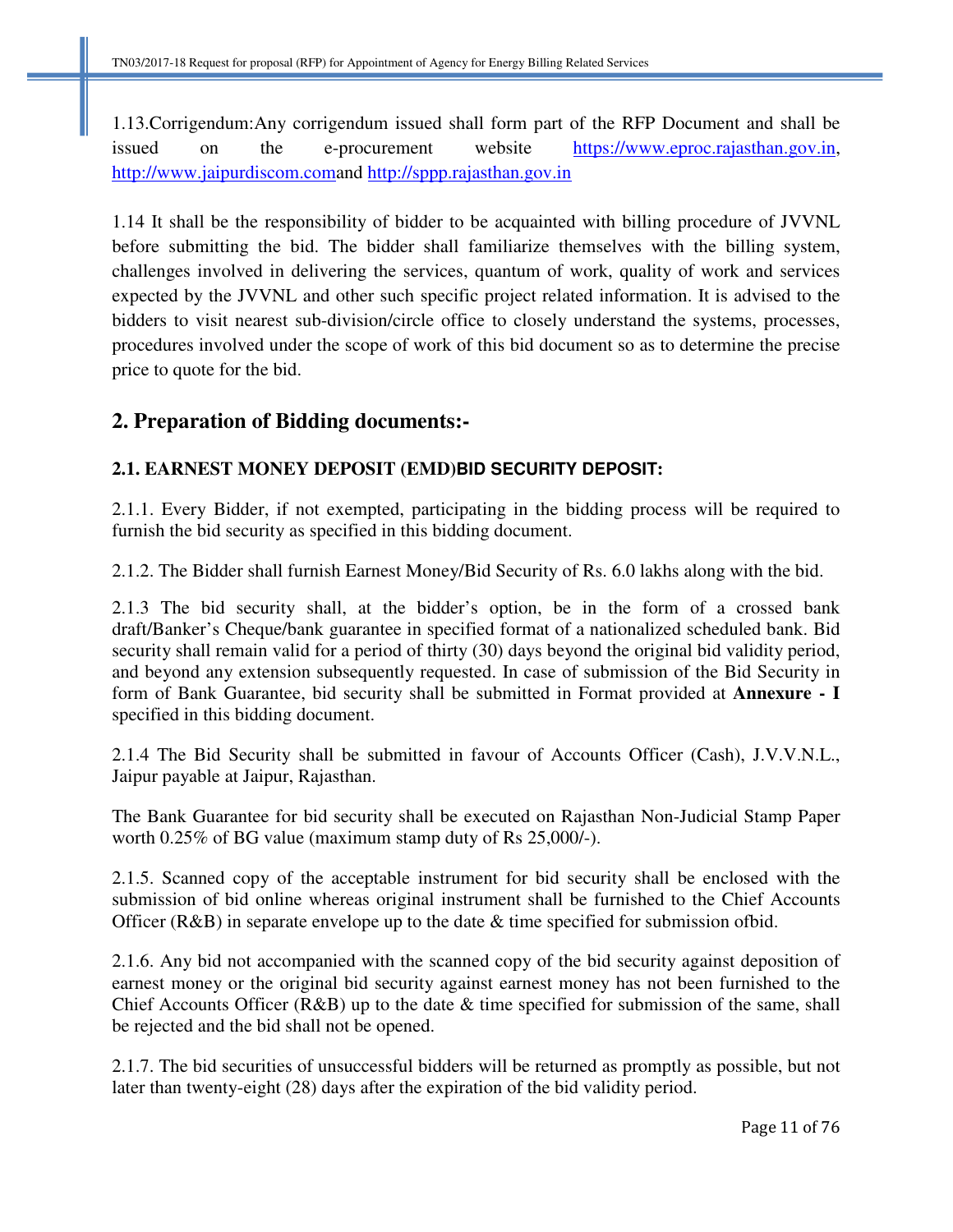2.1.8 The bid security of the successful Bidder will be returned when the Bidder has signed the Contract Agreement and has furnished the required performance security.

2.1.9. Request for adjustments/proposals for acceptance of Earnest Money deposits, if any, already lying with the J.V.V.N.L. in connection with some other bids/orders shall not be entertained.

2.1.10. No interest shall be payable on the amount of EMD.

2.1.11. The Bid security taken from a bidder shall be forfeited in the following cases, namely: -

i. when the bidder withdraws or modifies its bid after opening of bids;

ii. when the bidder does not execute the agreement, if any, after placement of supply/ work order within the specified period;

iii. when the bidder fails to commence the supply of the goods or service or execute work as per supply/ work order within the time specified;

iv. when the bidder does not deposit the performance security within specified period after the supply/ work order is placed; and

v. if the bidder breaches any provision of code of integrity, prescribed for bidders, specified in the bidding document.

2.1.12 The Discom shall promptly return the bid security after the earliest of the following events, namely:-

i. The expiry of validity of bid security;

ii. The execution of agreement for procurement and performance security is furnished by the successful bidder;

iii. The cancellation of the procurement process; or

iv. The withdrawal of bid prior to the deadline for presenting bids, unless the bidding documents stipulate that no such withdrawal is permitted.

# **2.2. COST OF TENDER SPECIFICATION AND e-TENDER PROCESSING FEES.**

2.2.1. The bidders can download the bid document fromhttps://www.eproc.rajasthan.gov.in. However, Cost of tender/bidding document (non-refundable) Rs. 2500 (Rs. Two Thousand Five Hundred)only + 18% GST, shall be deposited through *Demand Draft or Banker's Cheque or Bank Guarantee in specified format of a scheduled bank* in favour of the Accounts Officer (Cash), J.V.V.N.L., Jaipur. The bidder shall also deposit e-tender processing fee (nonrefundable)amounting to Rs. 1180/- (Rs. One Thousand One Hundred Eighty Only)through *Demand Draft* in favour of M.D, RISL payable at Jaipur. Scanned copies of the aforesaid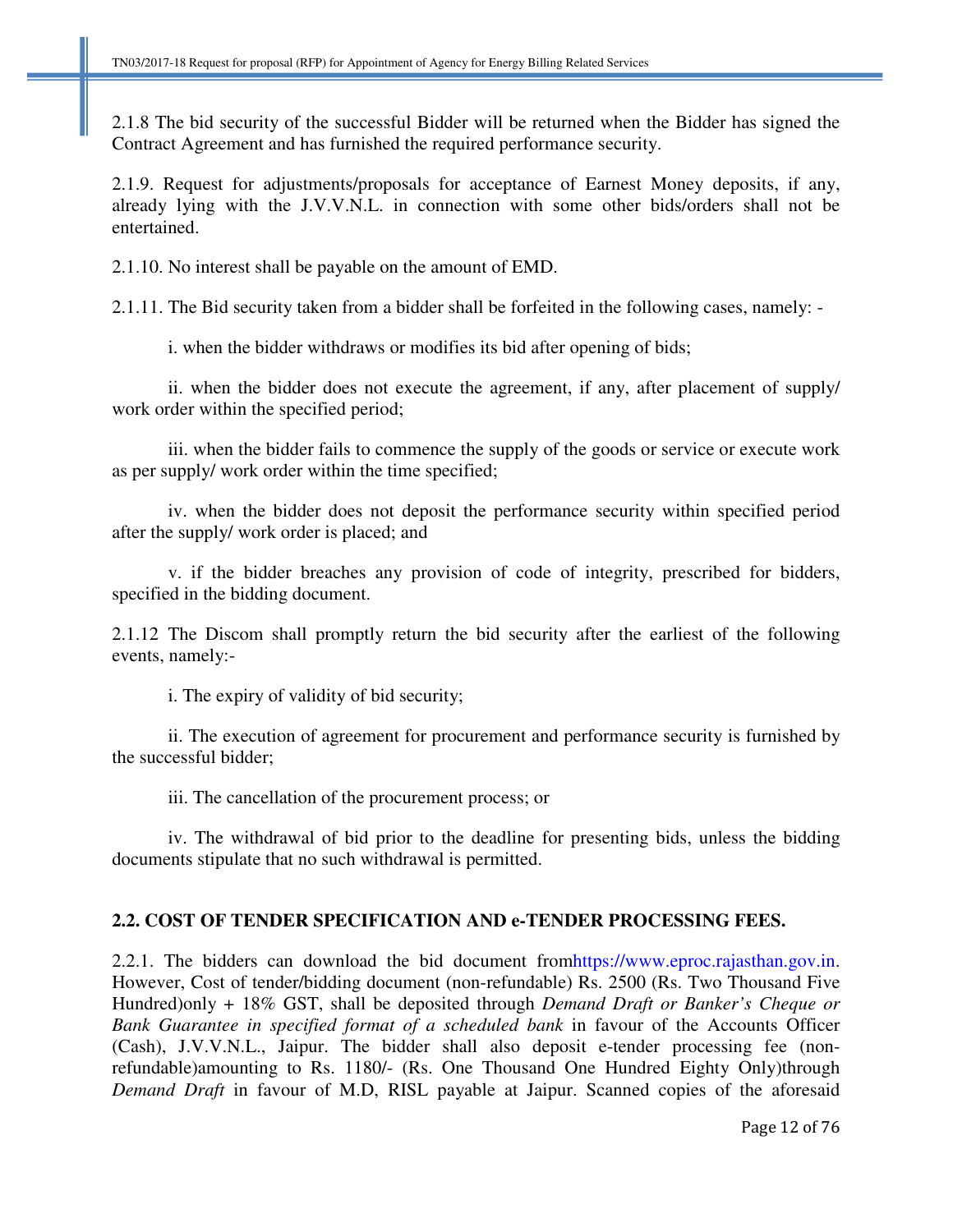DDs/Banker's Cheque shall be enclosed with the submission of bid online whereas original DDs/Banker's Cheque shall be furnished to the Chief Accounts Officer (R&B) in separate envelopes up to the date & time specified for the submission of bid.

2.2.2. Any bid not accompanied with the scanned copy of the Demand Drafts/Banker's Cheque/Bank Guarantee against deposition of Cost of Tender Specification and E-Tender Processing fee or the original Demand Drafts/Banker's Cheque/Bank Guarantee against the Cost of Tender Specification and E-Tender Processing fee have not been furnished to the Chief Accounts Officer (R&B) up to the date & time specified for submission of the same, shall be rejected and the bid shall not be opened.

# **3. Submission and Opening of Bids:- 3.1 COST OF BIDDING**

The Bidder shall bear all costs associated with the preparation and submission of his Bid. The tendering authority shall not be responsible or liable for any costs, regardless of the conduct or outcome of the bidding process.

# **3.2 LANGUAGE OF BIDS**

The Bid, as well as all correspondence and documents relating to this Bid shall be exchanged and considered by the Bidder and the tendering authority in English Language only.

Supporting documents and printed literatures comprising part of the Bid may however be provided in English/ Hindi language.

# **3.3 SUBMISSION OF PROPOSALS**

3.4.1 The Bidder shall submit their bid only in electronic format at https://eproc.rajasthan.gov.in. The bid should be digitally signed and stamped on each page by a responsible and authorized person. The Bidder shall procure Digital Signature Certificate (DSC) as per IT act - 2000.

# **3.4DOCUMENTS COMPRISING THE BID**

# **Bids are to be submitted in two parts:-**

**3.4.1 Part-I (Technical part of bid, to be filed in .pdf format):-** This shall contain the following:-

(i)Scanned copy of bid security issued in favor of the Accounts Officer (Cash), J.V.V.N.L., Jaipur towards deposition of EMD amount,

(ii) Scanned copy of Demand Draft issued in favor of M.D. RISL payable at Jaipur towards e-Tender Processing Fees,

(iii)Scanned copy of Demand Draft issued in favor of the Accounts Officer (Cash), J.V.V.N.L., Jaipur on account of deposition of the cost of tender document,

(iv) Technical Bid offer cover letter on company's/ firm's letter head and related formats as specified under Section-VII*"Technical Bid"* of this RFP.

(v) Other Documents/ certificates about bidder's competence, financial strength, details of experience in accordance with the QR specified so that the J.V.V.N.L. may be able to examine whether the offer submitted is technically acceptable and also confirm to our commercial terms and conditions or not.

# **3.4.2 Part-II (Financial/ Price bid/ BOQ, to be filed in .xls format):-**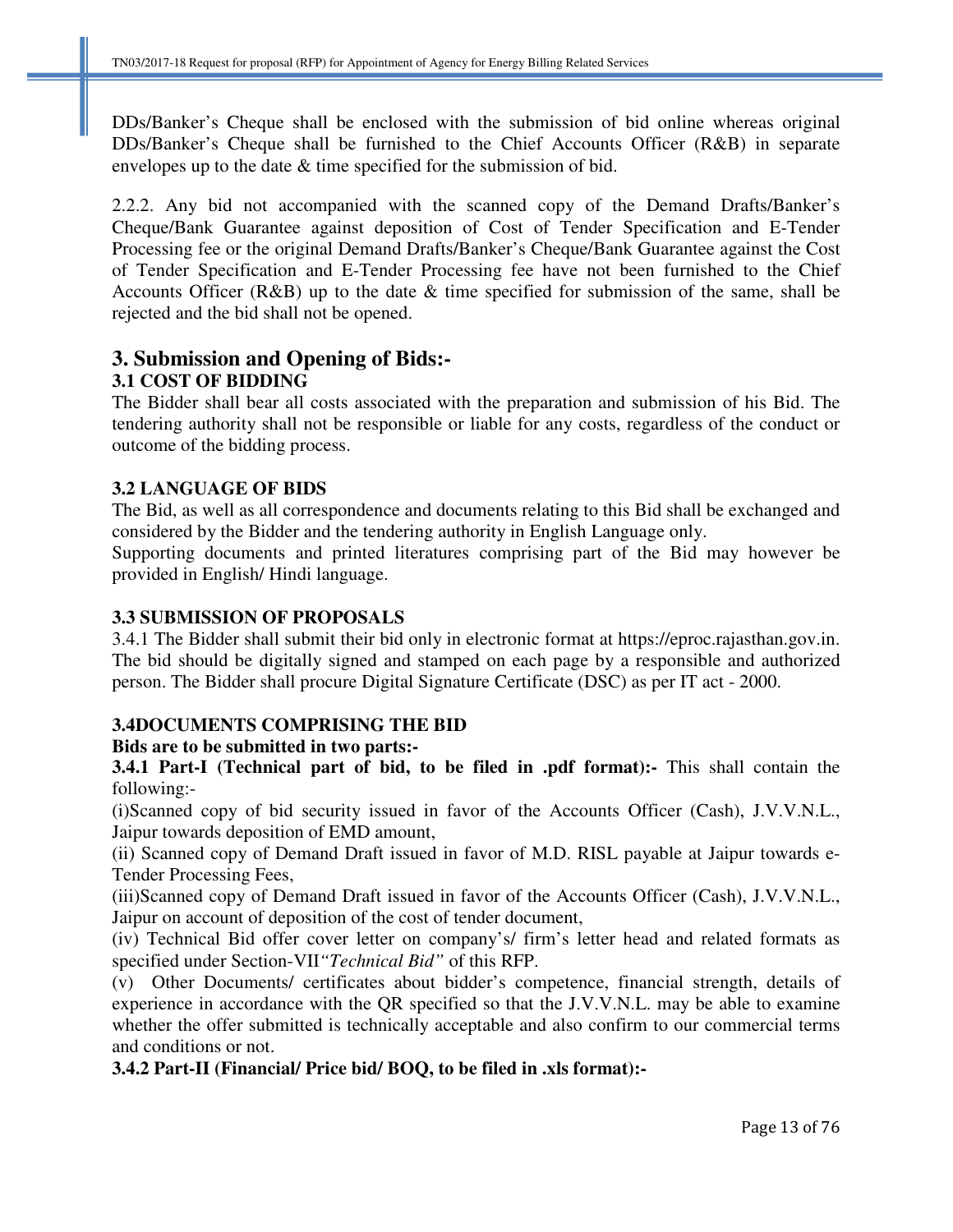(i) This shall contain the financial offer for carrying out the scope of work. The financial offer must be submitted in excel file of BOQ in the format as specified under Section-VIII*"Financial Offer Declaration"* of this RFP.

(ii) The price bid shall only be opened after examination of Technical Bid as per requirement stipulated in this specification and being satisfied about the fulfillment of the eligibility criteria. Price bid of only successful and qualified bidders shall only be opened. The date of opening of the price Bids shall be intimated to successful bidders, after evaluation technical bid (Part-I).

**3.4.3** If required, J.V.V.N.L. may ask any bidder to furnish original copy of any documents or copy thereof duly attested by the Notary as the case may be for physical verification form on short notice of three days.

# **3.5 FILLING OF BIDS**

3.5.1 The bid shall be submitted online in the electronic formats attached here to and all blanks in the tender and the schedule to the specification shall be duly filled in. The completed forms, schedule(s) shall be considered as part of the contract documents in case of the successful bidder. 3.5.2 No alteration shall be permitted to the formats and schedules enclosed with this tender specification and the Bidder must entirely comply with the specification.

3.5.3 The tender and all accompanying documents shall be in Hindi/English Language and shall be signed digitally by a responsible and authorized person. The name, designation and authority of the signatory shall be stated in the tender. For any accompanying/supporting document supplied in language other than the specified, translated document of the same shall also be provided; otherwise, the document shall to be deemed as null and void.

3.5.4 The bid shall be accompanied with the Power of Attorney (PoA) issued in the favour of authorized signatory of the bid. The PoA shall be on the Non-Judicial Stamp Paper of Rajasthan having value of Rs. 500/-

3.5.5 The bidder must quote the prices strictly in the manner as indicated herein, failing which the bid shall be liable for rejection. These must not contain any additions, alterations or corrections and any other marking which leave any room for doubt.

3.5.6 The J.V.V.N.L. will not be responsible to accept any cost involved in the preparation or submission of bids.

3.5.7 Any printed conditions of service on the bid shall not be accepted by the J.V.V.N.L.

3.5.8 All bids and accompanying documents shall be addressed to the Chief Accounts Officer (R&B), J.V.V.N.L., Room No. 023, Vidyut Bhawan, Jyoti Nagar, Jaipur-302005.

3.5.9 The tenders/quotations given in the form other than the form prescribed shall not be considered.

3.5.10 After submission of valid authorization certificate of the authorized signatory of the bid, only one persons hall be allowed for presence during the opening of the bid.

# **3.6 ALTERNATIVE BIDS**

Alternative bids shall not be considered.

# **3.7 BID PRICES**

3.7.1 All the prices should be quoted in Indian Rupees (INR)only.

3.7.2 The prices quoted in BOQ.xls should be exclusive of the GST if any applicable at present.

3.7.3The bidder shall separately furnish the applicable GST, if any, in the financial offer in Section VIII. Any statutory variation due to imposition of new tax or any increase in existing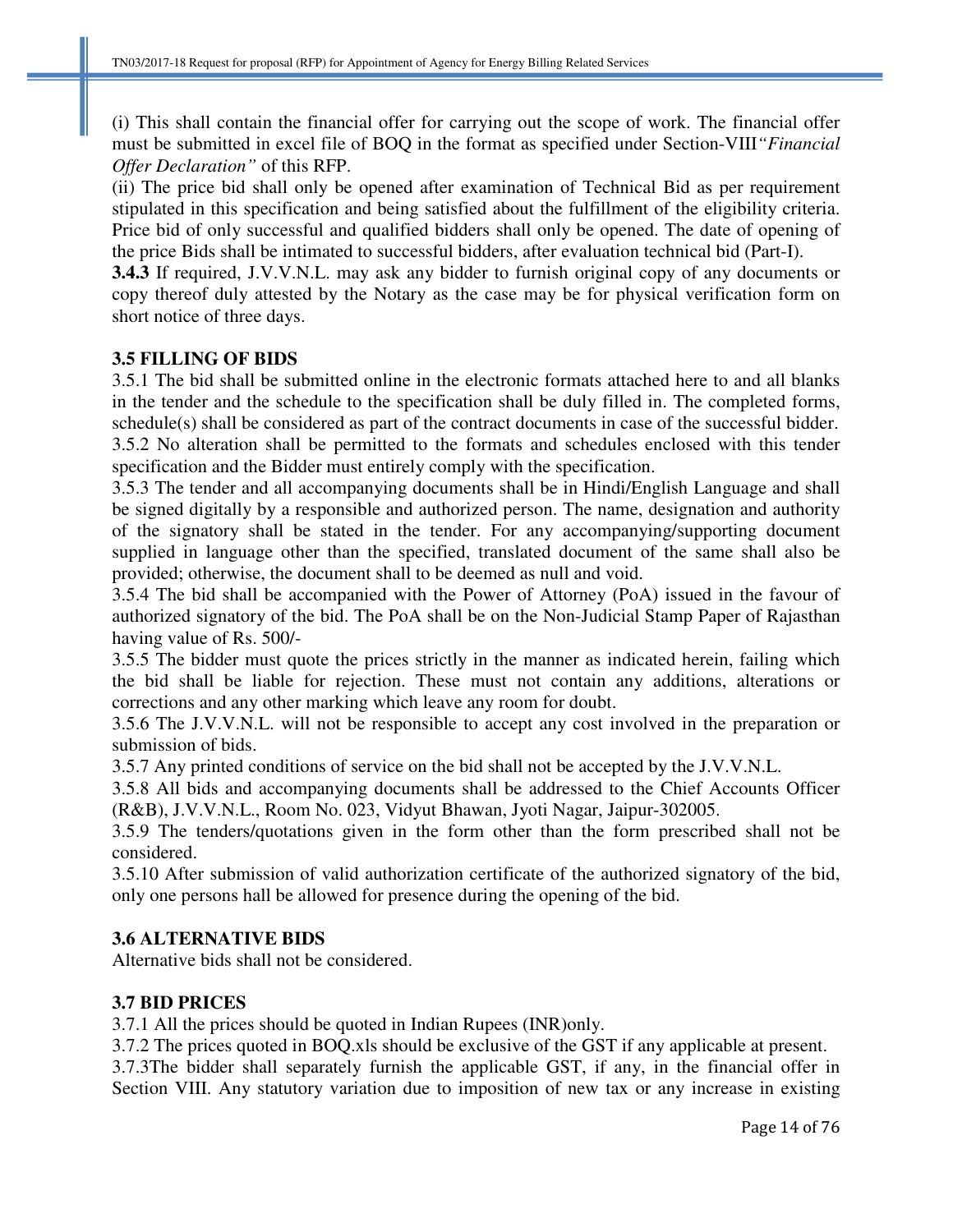taxes by the government subsequently during the currency of the contract shall be on the part of the J.V.V.N.L. Similarly, any waiver or reduction in the existing taxes shall also be passable to the J.V.V.N.L.

# **3.8 PERIOD OF VALIDITY OF BIDS**

3.8.1 The submission of any bid connected with these documents and specification shall constitute an agreement that the Bidder shall have no cause of action or claim, against the J.V.V.N.L. for rejection of its bid. The J.V.V.N.L. shall always be at liberty to reject or accept any bid or bids at its sole discretion and any such action will not be called into question and the Bidder shall have no claim in that regard against the owner.

3.8.2 The bids shall be valid for a minimum period of 120 days(One hundred twenty) days from the date of opening Part-I (Technical part of bid) or 90 (Ninety) days from the date of opening of Part-II (Price bid) wherever is later. Bids mentioning a shorter validity period other than specified are likely to be summarily rejected / ignored.

3.8.3 J.V.V.N.L. may ask for extension in validity period. The Bidder will be at liberty to accept it or not.

# **3.9 SIGNING OF THE BID**

3.9.1The bidding document shall be digitally signed by a person duly authorized to sign on behalf of the bidder, in token of acceptance of all the terms and conditions of the bidding document. This authorization shall consist of a written confirmation as specified in the bidding document and shall be attached to the bid.

3.9.2 Bid by a partnership must be furnished with full names of authorized partner followed by the signature(s) and designation (s) of the authorized partner(s).

3.9.3 Bids by corporation/ company must be signed with the legal name of the corporation/ company by the President, Managing Director or by the Secretary or other person or persons authorized to sign the bid on behalf of such corporation/company.

3.9.4 A bid signed by a person who affixes to his signature the word 'President', 'Managing Director' 'Secretary', 'Agent' or other designation without disclosing his principal will be liable to be summarily rejected.

3.9.5 Satisfactory evidence of the authority of the person signing on behalf of the Bidder shall be furnished with the bid.

3.9.6 The Bidder's name stated on the proposal shall be exact legal name of the firm/agency.

3.9.7 Bids not conforming to the above requirements of signing shall be disqualified.

# **3.10AMENDMENT/CORRIGENDUM/ADDENDUM IN RFP DOCUMENT AND DEADLINE FOR SUBMISSION OF BID**

3.10.1 Bids must be submitted online by the bidders on thewebsite https://www.eproc.rajasthan.gov.in and earlier than the date and time specified in the NIT.

3.10.2 At any time prior to the Bid Due Date, the Authority may for any reason, whether on its own initiative or as a result of a response to a query received during Pre-Bid Conference, modify the RFP Document/extend Bid Due Date by issuing "Amendment/Corrigendum/Addendum".

3.10.3The Amendment/Corrigendum/Addendum shall be published on http://www.jaipurdiscom.com, https://eproc.rajasthan.gov.in and http://sppp.rajasthan.gov.in. Each such Amendment/ Corrigendum/ Addendum shall become part of the RFP Document.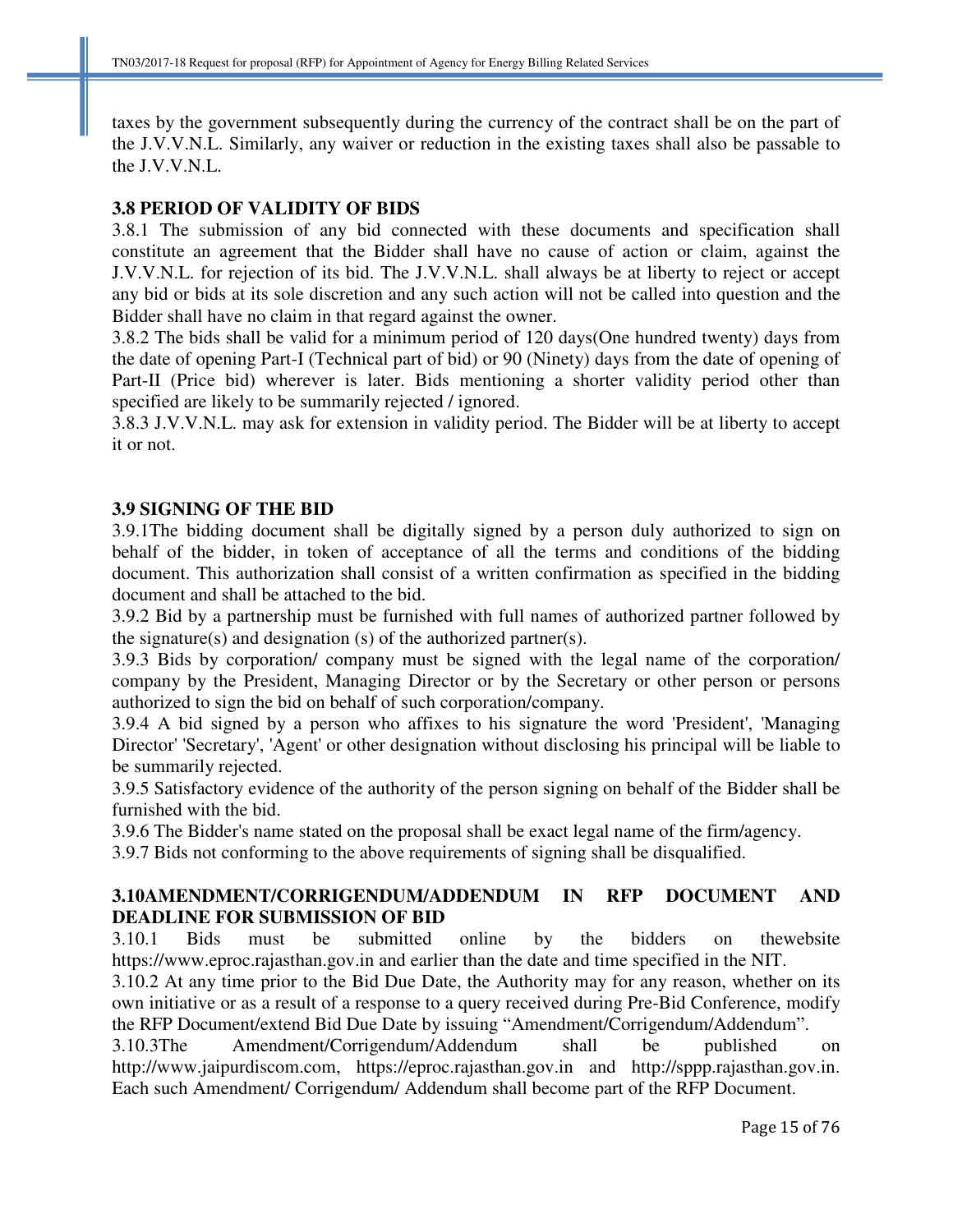3.10.4 Change in date of submission and opening of bids if any shall also be placed on the J.V.V.N.L. website immediately. However, if the modifications in bidding document, specifications of service are substantial, fresh publication of original bid inquiry may also be issued.

3.10.5 The J.V.V.N.L. on its discretion, reserves right to extend the deadline for the submission of bids.

# **3.11 RECEIPT OF TENDERS/ BIDS**

3.11.1 Access to the bids is strictly restricted and will be provided only to the concerned officers of J.V.V.N.L. doing the evaluation.

3.11.2 Bids received by modes other than submission onhttps://www.eproc.rajasthan.gov.in website shall not be considered.

# **3.12 WITHDRAWAL, SUBSTITUTION AND MODIFICATION OFBIDS**

A Bidder may substitute or modify its bid after it has been submitted but prior to the deadline prescribed for submission of bids as per the e-tendering process but bidder cannot withdraw his bid, **post deadline,** after submitting it once.

#### **3.13 BID OPENING**

3.13.1 The designated Committee will perform the bid opening.

3.13.2 The tendering authority shall conduct the bid opening at the address, date and time specified in the NIT.

3.13.3 All the bids received up to the specified time and date in response by all the bidders shall be opened by the members of the designated Committee after entering their corresponding credentials (login id and digital signatures) in the website https://www.eproc.rajasthan.gov.in at the specified place, date and time in the presence of bidders or their authorized representatives who may choose to be present.

3.13.4 No bid shall be rejected at bid opening except for alternative bids, bids not accompanied with the required evidences regarding deposition of cost of tender documents, EMD, and etender processing fees.

3.13.5 The Tendering authority shall prepare a record of the bid opening that shall include name of the bidder, the bid price and the presence or absence of Tender fee, EMD. The bidder's representatives who are present shall be required to sign the attendance sheet. The omission of a bidder's signature on the record shall not invalidate the contents and effect of the record.

3.13.6 Only the Part-I containing "Technical Bid" shall be opened first. The Part-II containing "Financial Bid" shall be kept intact and shall be opened later on the specified date and time which shall be intimated to the bidders who qualify in the evaluation of technical bids.

3.13.7 The details of deposit of tender fee, EMD and processing fees with each bid shall be read out loudly.

3.13.8 A list of names of the representatives of the biding firms present at the time of opening of tenders shall be prepared and read out and got signed by the respective representatives.

# **4. EVALUATION OF BIDS**

4.1.1 The tendering authority shall evaluate each bid that has been determined, up to the stage of the evaluation, to be substantially responsive.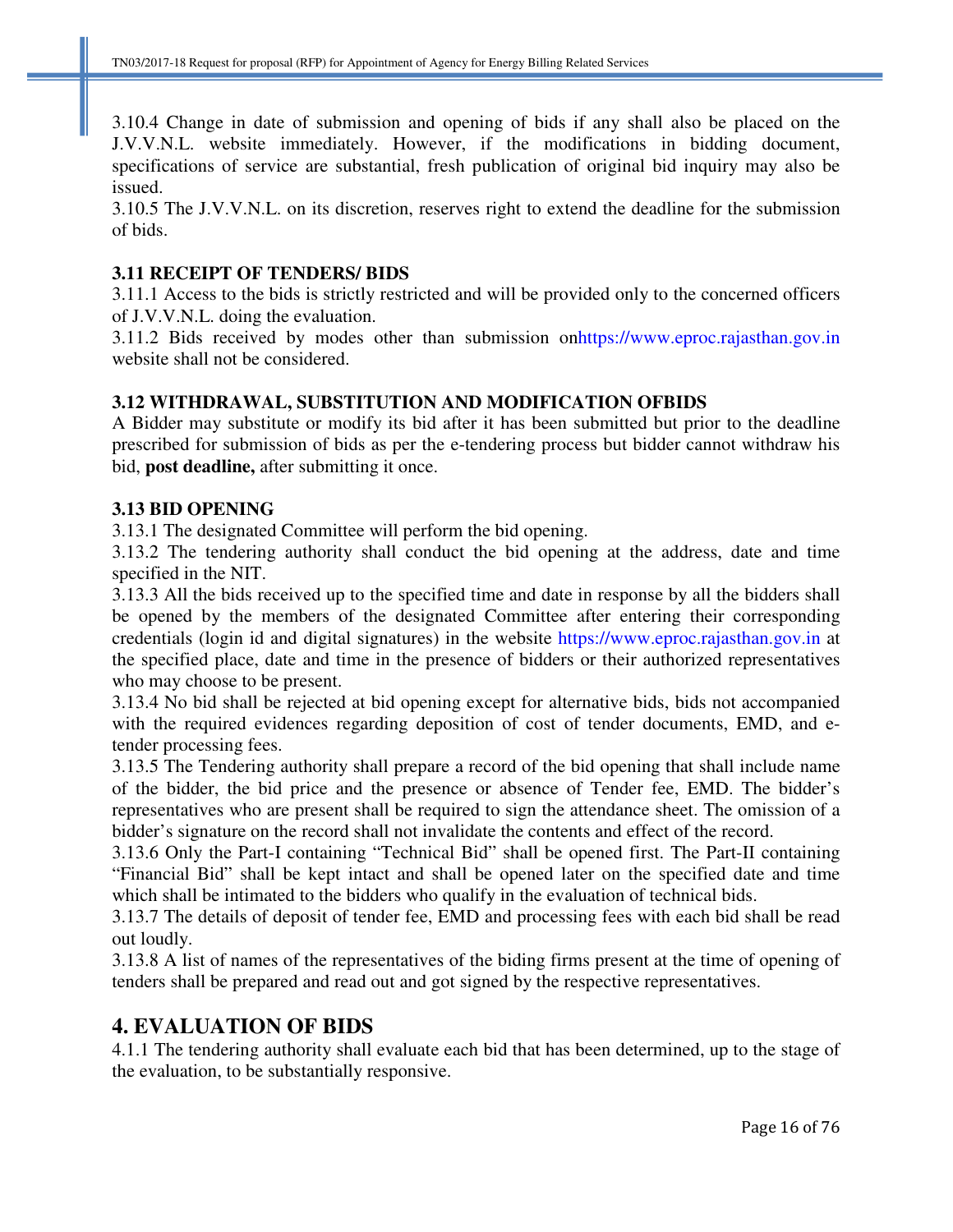4.1.2 To evaluate a bid, the tendering authority shall use all the criteria and methodologies defined in Section IV "BID EVALUATION METHODOLOGY" of this bidding document.

# **4.2 EVALUATION OF TECHNICAL BIDS**

4.2.1 The initial technical evaluation shall be completed by the designated Committee as early as possible after opening of technical bids.

4.2.2 The number of firms qualified in technical evaluation, if less than three, and it is considered necessary by the tendering authority to continue with the bid process, reasons shall be recorded in writing; otherwise fresh bids may also be invited.

4.2.3 After approval of the technical evaluation by tendering authority, the firms which qualified in the technical evaluation shall be informed in writing about the date, time and place of opening of their financial bids.

4.2.4 For the firms which could not qualify in technical evaluation, EMD shall be refunded after completion of the bidding process i.e. award of the contract to the successful bidder.

4.2.5 The Tendering Authority will carry out a detailed evaluation of the bids as per criteria prescribed under Eligibility Criteria mentioned in the RFP and on the basis of documents enclosed with the technical bid.

4.2.6 In order to determine whether the bidders are qualified and whether the technical aspects are substantially responsive to the requirements set forth in the bidding documents, the Tendering Authority will examine the information supplied by the Bidders.

# **4.3 EVALUATION OF FINANCIAL BIDS**

4.3.1 The financial bids of bidders who qualified in technical evaluation shall be opened at the notified time, date and place by the members of the designated Committee in the presence of the bidders or their representatives who choose to be present.

4.3.2 The process of opening of financial bids shall be similar to that of technical lbids.

4.3.3The names of the firms, the rates given by them and conditions if any, shall be read out and recorded in the tender opening register.

4.3.4Conditional bids are liable to be rejected.

4.3.5*The offers shall be evaluated on L1 basis* and the technically qualified bidder quoting the lowest price shall be considered as L1 bidder, bidder quoting price next higher to the L1 bidder's price shall be considered as L2 bidder and so on. If the *"Quoted Rate"* are same for two bidders, then their ascending order would be determined on the basis of drawl of lottery in presence of the bidder who whishes to be present.

4.3.6 It shall be ensured that the offer recommended for sanction is justifiable looking to the prevailing market rates of the goods or service required to be procured.

4.3.7 Bidders meeting the qualification requirement and stood to be L-1 may be awarded with the work at the discretion of the management of JVVNL.

4.3.8 The bidders may note that J.V.V.N.L. is not bound to accept the lowest financial offer.

Note: If the bidder quotes zero or null value against any of the item(s)in column "A" of the financial offer i.e. "BOQ", the same offer shall be rejected. In this case the Qualified bidder evaluated by e-proc system shall deviate and shall not be considered to be valid.

# **4.4 CORRECTION OF ARITHMETIC ERRORS**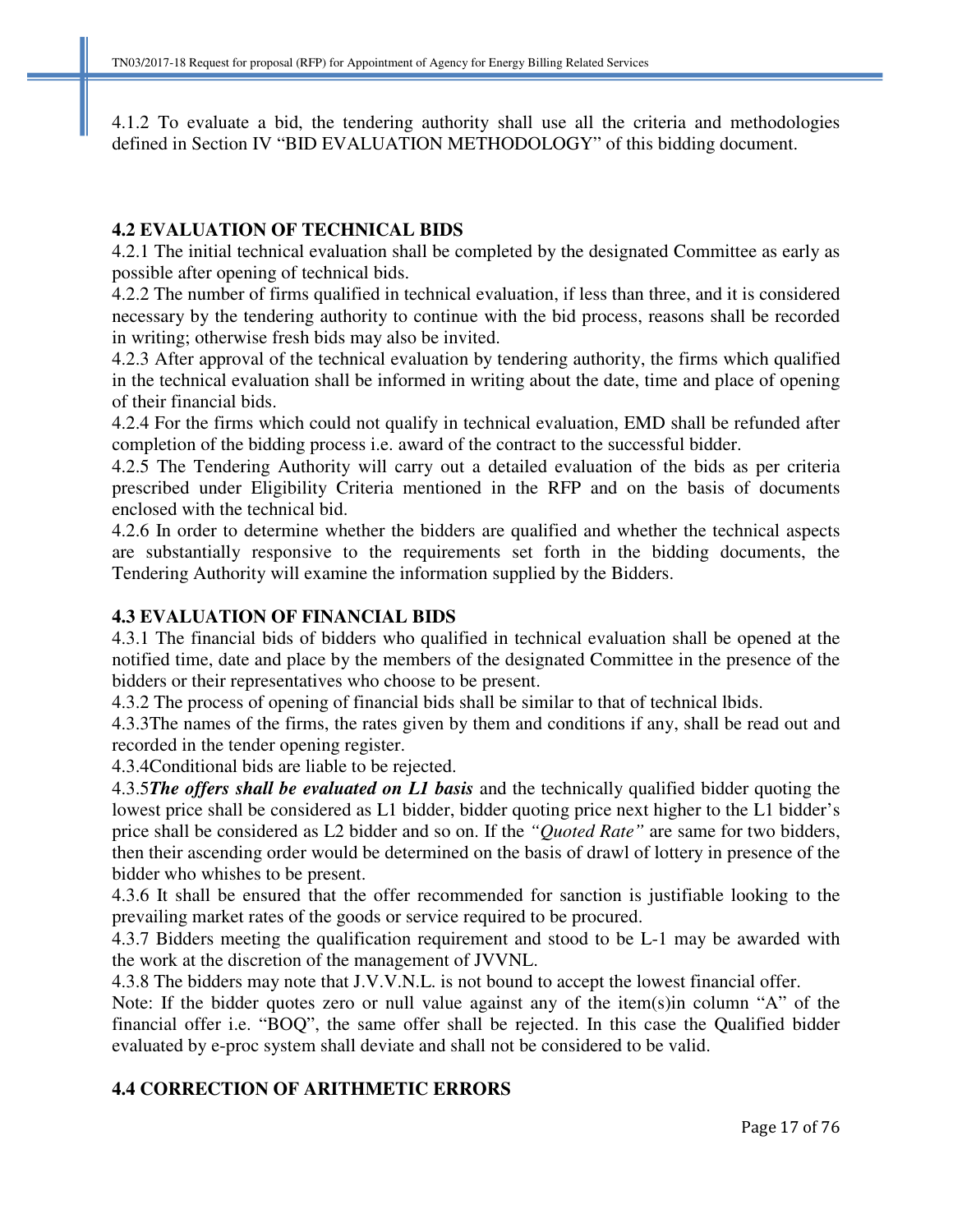4.4.1 Provided that the bid is substantially responsive, the competent Committee shall correct arithmetical errors on the following basis: -

i. If there is an error in a total corresponding to the addition or subtraction of subtotals, the subtotals shall prevail and the total shall be corrected; and

ii. If there is a discrepancy between words and figures, the amount in words shall prevail, unless the amount expressed in words is related to an arithmetic error, in which case the amount in figures shall prevail subject to point i above.

# **4.5 NEGOTIATIONS**

4.5.1 As a general rule, negotiations after opening of bids would be discouraged. However, negotiations may be undertaken in exceptional circumstances, as under: -

-When the quoted rates have wide variations and are much higher than the market rates prevailing at the time of opening of bids.

4.5.2 The bid evaluation committee shall have full powers to undertake negotiations. Detailed reasons and results of negotiations shall be recorded in the proceedings.

4.5.3 Negotiations shall not make the original offer made by the bidder inoperative. The bid evaluation committee shall have option to consider the original offer in case the bidder decides to increase rates originally quoted or imposes any new terms or conditions.

4.5.4The lowest or most advantageous bidder shall be informed in writing either through messenger or by registered letter and email (if available). A minimum time of seven days shall be given for calling negotiations. In case of urgency the bid time evaluation committee, after recording reasons, may reduce the time, provided the lowest or most advantageous bidder has received the intimation and consented to regarding holding of negotiations.

4.5.5 In case of non-satisfactory achievement of rates from lowest or most advantageous bidder, the bid evaluation committee may choose to make a written counter offer to the lowest or most advantageous bidder and if this is not accepted by him, the committee may decide to reject and re-invite bids or to make the same counter-offer first to the second lowest or most advantageous bidder, then to the third lowest or most advantageous bidder and so on in the order of their initial standing and work / supply order be awarded to the bidder who accepts the counter-offer. This procedure should be used in exceptional cases only.

4.5.6 In case the rates even after the negotiations are considered very high, fresh bids shall be invited.

# **5. Rejection of bids:**

5.1 The bid may be considered as rejected /nonresponsive on account of any of the followings:-

i. Any action on the part of the bidder to revise the rates/prices and modification in technical or commercial substance of original offer subsequent to opening of tender.

ii. Submission of any supplementary information unless &otherwise asked for by the bidder after opening of the Bid may result in rejection of the Bid and may also debar him from submission of Bid to J.V.V.N.L. at least for a year.

iii. The J.V.V.N.L. reserves the right to accept or reject any bid, and to cancel the bidding process and reject all bids at any time prior to award of contract, without thereby incurring any liability to the affected bidder or bidders or any obligation to inform the affected bidder or bidders of the grounds for the J.V.V.N.L.' s action.

iv. In case of bidder not furnishing the desired information in the desired format the bid/offer may be rejected.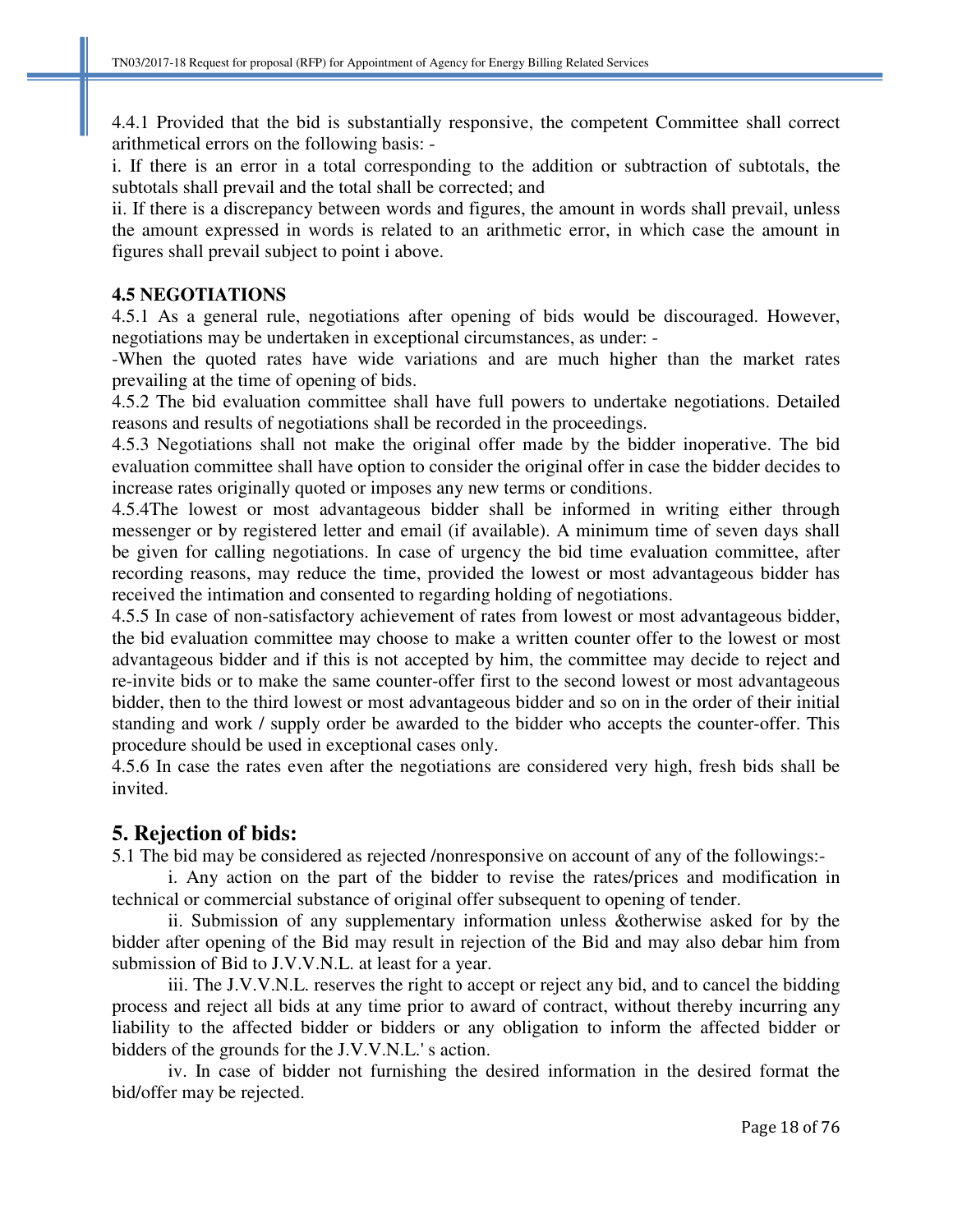v. In case of bidder not adhering to the format of financial offer given with this document the bid/ offer may be rejected.

vi. In case of any foot note or explanatory statement in the financial offer the bid/offer may be rejected.

vii. In case of financial offer comprising any supplementary statement or discount or any condition the bid /offer may be rejected.

viii. In case, the bidder quotes zero or null value against any of the item(s) in column "A" of the financial offer i.e. "BOQ", the same offer shall be rejected.

# **6. Signing of agreement**

6.1 On receipt of Letter of award from J.V.V.N.L., the successful bidder shall enter into an agreement with J.V.V.N.L. by jointly signing. The draft of the agreement based on the terms, detailed in Section-V and Section-VI will be forwarded to the successful bidder for execution. The *agreement shall be executed within fifteen days* thereafter. The person to sign the agreement must be duly authorized by the Bidding entity.

6.2 If the bidder, who has been selected for contract, fails to sign a written agreement for contract or fails to furnish the required security deposit within specified period, the Discom shall take action against the successful bidder as per the provisions of the bidding document. The Discom may, in such case, cancel the contract with the bidder, forfeit the EMD and debar the bidder to participate in any future bid.

6.3 The contract agreement shall be executed on Rajasthan Non-Judicial Stamp Paper worth 0.25% of Contract value or maximum Rs 15,000/-

# **7. Performance Security**

The successful Bidder within *fifteen (15) days* of the receipt of letter of award from the J.V.V.N.L. shall furnish the Performance Security in the form of Bank Draft or Banker's Cheque of a scheduled bank or Bank guarantee of a scheduled bank. It shall be got verified from the issuing bank. *The value of Performance Security would be 10% of the contract value*. The Performance Security would be valid up to a period of 6 months post the date of completion of the work. The performance security shall be deposited in formats as provided in **Annexure – II**.

The Bank Guarantee for performance security shall be executed on Rajasthan Non-Judicial Stamp Paper worth 0.25% of BG value (maximum stamp duty of Rs 25,000/-).

# **8. Understanding and clarifications on documents and specifications**

i. The Contract shall be considered to have come into force from the date of the issue of Letter of Intent/Letter of Award. The bidder is required to carefully examine the specifications and documents and fully aware itself about all the terms &conditions and matters which may in any way affect the Work or the cost thereof. If any Bidder finds discrepancies or omissions in the specifications and documents or is in doubt as to the true meaning of any part, he shall at once request in writing for an interpretation/clarification to the tendering authority. The J.V.V.N.L. shall issue interpretation and clarifications as it may think fit in writing. After receipt of such interpretations and clarifications, the Bidder may submit its bid but within the time and date specified in the Invitation to Bid. All such interpretations and clarifications shall form a part of the specifications and documents, and accompany the bidder's proposal.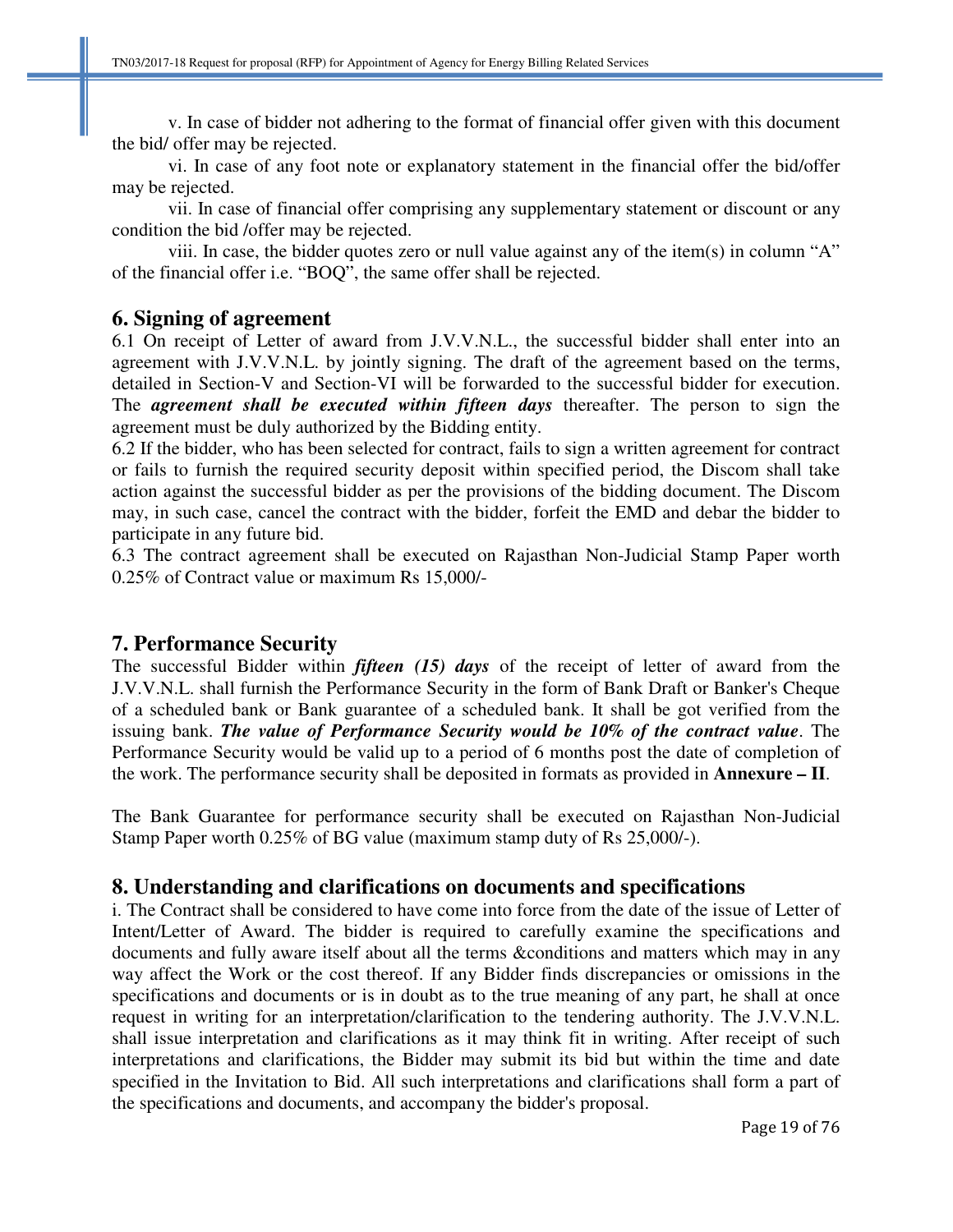ii. Verbal clarifications and information given by the J.V.V.N.L. or its employee(s) or its representative(s) shall not in any way be binding on the J.V.V.N.L.

# **9. Policy for bids under consideration**

Bids shall be deemed to be under consideration immediately after they are opened and until such time official intimation of award/rejection is made by the J.V.V.N.L. to the bidders. While the bids are under consideration, bidders or their representatives or other interested parties are advised to refrain from contacting by any means, the J.V.V.N.L. or its employees/ representatives on matters related to the bids under consideration, in the event of such happening the bidders proposal may be declared as rejected irrespective of his selection or rejection on the basis of the tender conditions. The J.V.V.N.L., if necessary, will obtain clarifications on the bids by requesting for such information from any or all the bidders, either in writing or through personal contact, as may be necessary. Bidder will not be permitted to change the substance of the bid after the bid has been opened.

# **10. Preliminary examination and evaluation**

10.1. J.V.V.N.L. shall examine the bids to determine whether they are complete, free from computational errors, required cost and fees have been furnished or not and whether the documents furnished are properly signed and the bids submitted are generally in order.

10.2. Prior to the detailed evaluation, the J.V.V.N.L. will determine the substantial responsiveness of each bid against the bidding document.

10.3. For the purpose of above, a substantially responsive bid is one which conforms to all the terms and conditions of the bidding document without material deviations. A material deviation is one which affects in any way the prices, quality, quantity or delivery period of the equipment/services/material or which limits in any way to the responsibilities or liabilities of the bidder of any right of J.V.V.N.L. as required under these specifications and documents. Determination of a bid's responsiveness shall be based on the contents of the bid itself without recourse to extrinsic evidence.

10.4. A bid determined as not substantially responsive will be rejected and shall not be treated responsive subsequently by correction of the non conformity by the bidder.

10.5. Bid price shall mean the total price quoted by each bidder for complete package in its proposal for the complete scope of works.

10.6. J.V.V.N.L. will evaluate and compare the bids previously determined to be substantially responsive, pursuant in the manner specified above, for each package separately.

10.7. No bid shall be considered responsive if the complete requirements covered in the package are not included in the bid.

# **11. Award of contract**

11.1.JVVNL reserves the right to award to the most qualified vendor that may not necessarily be the L-1 bidder.

11.2 Notification of award of contract will be made in writing to the successful bidder(s).

11.3. The contract will be awarded to the best qualified and the substantially responsive bidder in conformity with the requirements of these specifications and documents and the JVVNL shall be the sole judge in this regard and subject to the provisions of these instructions to bidders and other terms and conditions detailed out in these documents and specifications.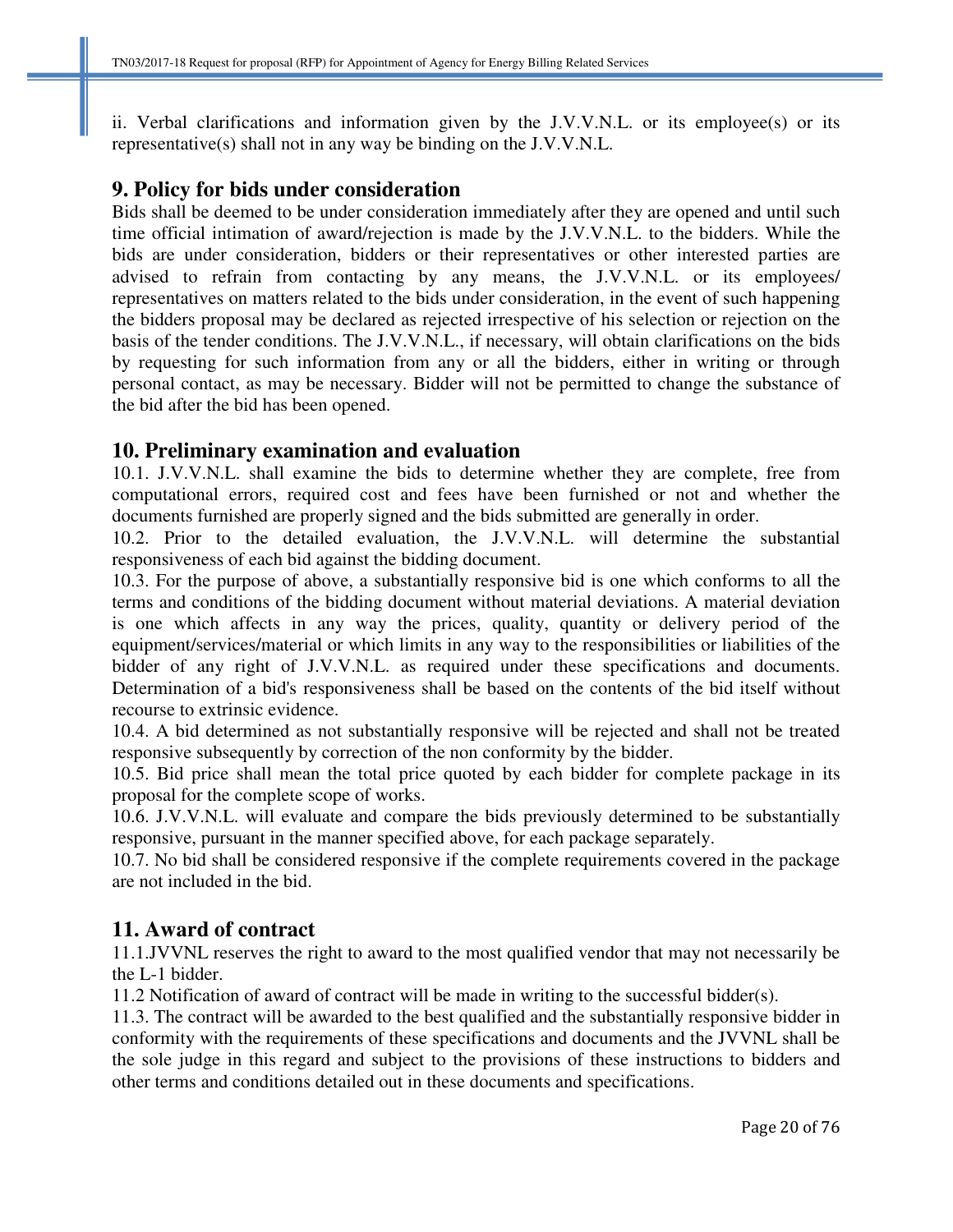11.4. A responsive bid is one which accepts all terms and conditions of these specifications and documents without any major modifications. A major modification is one which affects in any way the prices, quality, quantity or delivery period of the equipment or which limits in any way the responsibilities or liabilities of the bidder or any rights of the owner as required in these specifications and documents. The award of contract may be distributed among more than one bidder.

# **12. Change in quantity**

12.1 The number of consumers may vary and therefore the number of energy bills and output reports to be punched/generated/printed and delivered may increase or decrease during the currency of the contract. However, order for number of additional consumers may be placed, on the rates and conditions given in the original contract to the extent, subject to 50% of the value of services of the original contract.

12.2 Any activity may be withdrawn, if not required at any point of time during the execution of the contract.

12.3 Any specific group of consumers based on category or any other criteria may be excluded from the scope of contract at any time during the execution of the contract and shall be at the sole discretion of the Nigam.

12.4JVVNL reserves the right of increasing or decreasing the area of operation of the agency at any time during the execution of the contract and there is no minimum commitment relating to quantum of work.

# **13. General**

13.1. The cost of specification will not be refunded under any circumstances.

13.2. The bidder shall treat the details of the specification and other Bid documents as private and confidential and shall not reproduce without the written authorization of J.V.V.N.L.

13.3. J.V.V.N.L. shall not bind itself to accept the lowest or any bid or any part of the bid and shall not assign any reason(s) for the rejection of any bid or a part thereof.

13.4. The fact of submission of bid to J.V.V.N.L. shall be deemed to constitute an agreement between the bidder and J.V.V.N.L. whereby such bid shall remain open for acceptance by the J.V.V.N.L. and Bidder shall not have option to withdraw its offer, impair or derogate the same. If the Bidder is notified during the period of validity of bid that its bid is accepted by the J.V.V.N.L., the bidder shall be bound by the terms of agreement constituted by its bid and such acceptance thereof by the J.V.V.N.L., until formal contract of the same bid has been executed between the bidder and the J.V.V.N.L. in replacement of such agreement.

13.5. The successful bidder will have to execute the contract agreement towards proper fulfillment of the contract. In case of ambiguous or contradictory terms and conditions mentioned in the bid, interpretations as may be advantageous to J.V.V.N.L. maybe taken, if satisfactory clarification is not furnished within the prescribed period.

13.6. J.V.V.N.L. will not be responsible for any cost or expenses incurred by the bidder in connection with preparation or submission of bids.

13.7. Telex, Telegraphic, Fax bids or bid submitted in hard copy shall not be accepted.

13.8. J.V.V.N.L. reserves the right to:

- a. Amend the scope of the proposed contract.
- b. Reject or accept any bid.
- c. Cancel the bid process and reject all applications.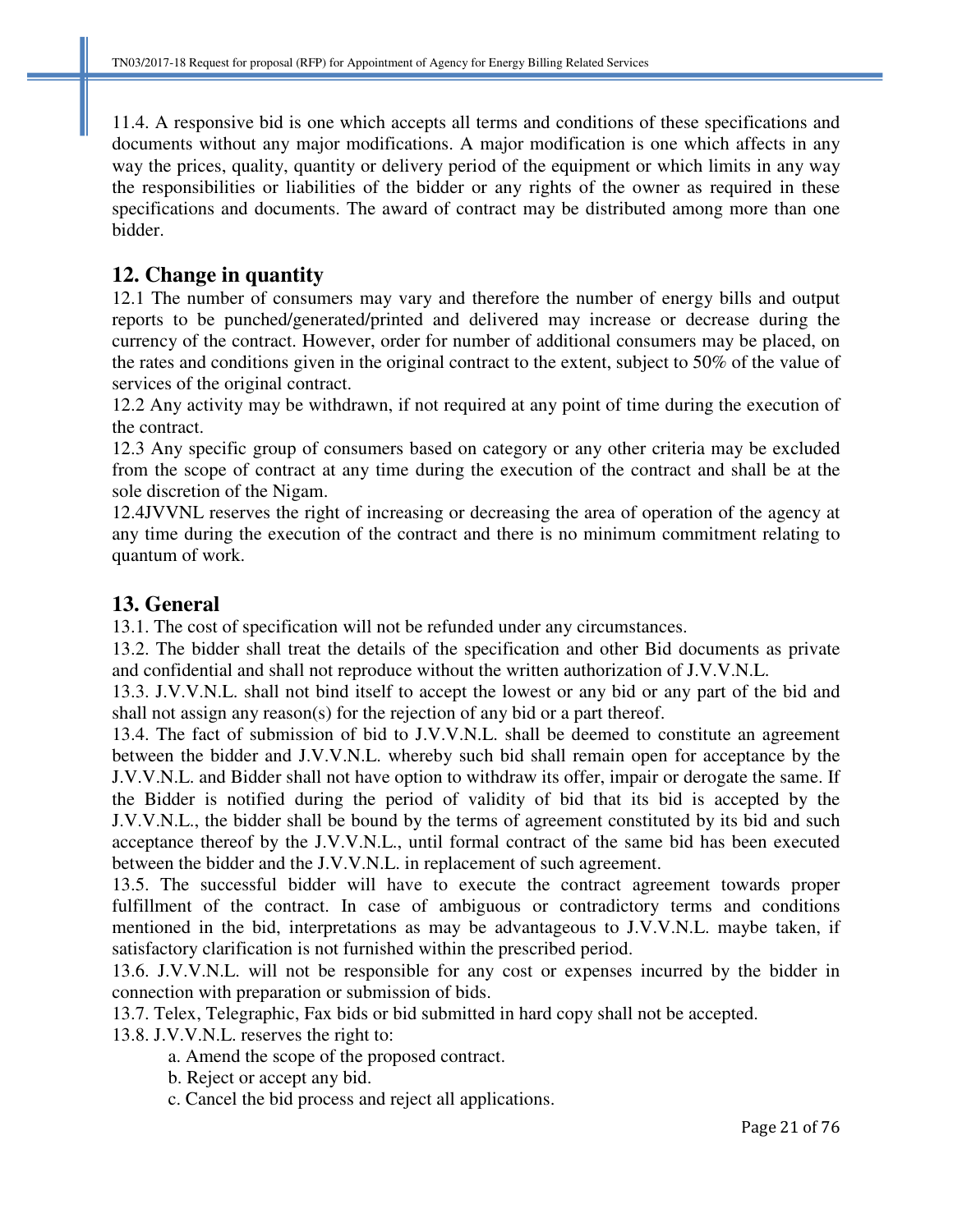- d. Change the area.
- e. Change the period of contract

J.V.V.N.L. shall neither be liable for any action nor be under any obligation to inform the bidders of the grounds for any of the above actions.

# **Section-II Eligibility Criteria**

The following eligibility criteria are mandatory and non-fulfillment of which will lead to disqualification of the bid (Satisfactory evidence to be provided by the bidder)

|       |                    |                                             | <b>Supporting</b>   |
|-------|--------------------|---------------------------------------------|---------------------|
| S.No. | <b>Particulars</b> | <b>Qualifying criteria</b>                  | <b>Documents</b>    |
|       |                    |                                             | required            |
| 1.    | Company's/         | (i) Company/ Firm should be registered      | (i)<br>Company's/   |
|       | Firm's             | under the Companies Act 1956/2013 or        | Firm's              |
|       |                    | a Partnership firm including Limited        | Incorporation/      |
|       |                    | Liability Partnership (L.L.P.) registered   | Registration        |
|       |                    | under Partnership Act 1932/2008 or a        | Certificate.        |
|       |                    | Proprietor firms.                           | (ii) Copy of GST    |
|       |                    | (ii) Should have valid GST registration     | registration        |
|       |                    | (iii)Should have valid PAN card             | (iii) Copy of PAN   |
|       |                    |                                             | card                |
| 2.    | Company's/         | (i) The bidder shall have experience of     | Letter of Award and |
|       | Firm's Project     | and<br>providing<br>billing<br>revenue      | completion          |
|       | Experience         | services<br>management<br>to                | certificate.        |
|       |                    | power/water/telecom<br>utility              |                     |
|       |                    | (Government or Private) involving           |                     |
|       |                    | deployment of man power.                    |                     |
|       |                    | <b>AND</b>                                  |                     |
|       |                    |                                             |                     |
|       |                    | (ii) Should have experience in data feeding |                     |
|       |                    | printing/generating<br>and                  |                     |
|       |                    | electricity/telephone/water bills for a     |                     |
|       |                    | utility having consumer<br>base<br>of       |                     |
|       |                    | minimum 8 lacs and<br>shall have            |                     |
|       |                    | experience of printing bills for at least   |                     |
|       |                    | 2.5<br>lac<br>consumers<br>month,<br>per    |                     |
|       |                    | continuously for one year in the last       |                     |
|       |                    | two years.                                  |                     |

# **I. Technical Criteria for the participatory firm(s)/ Company**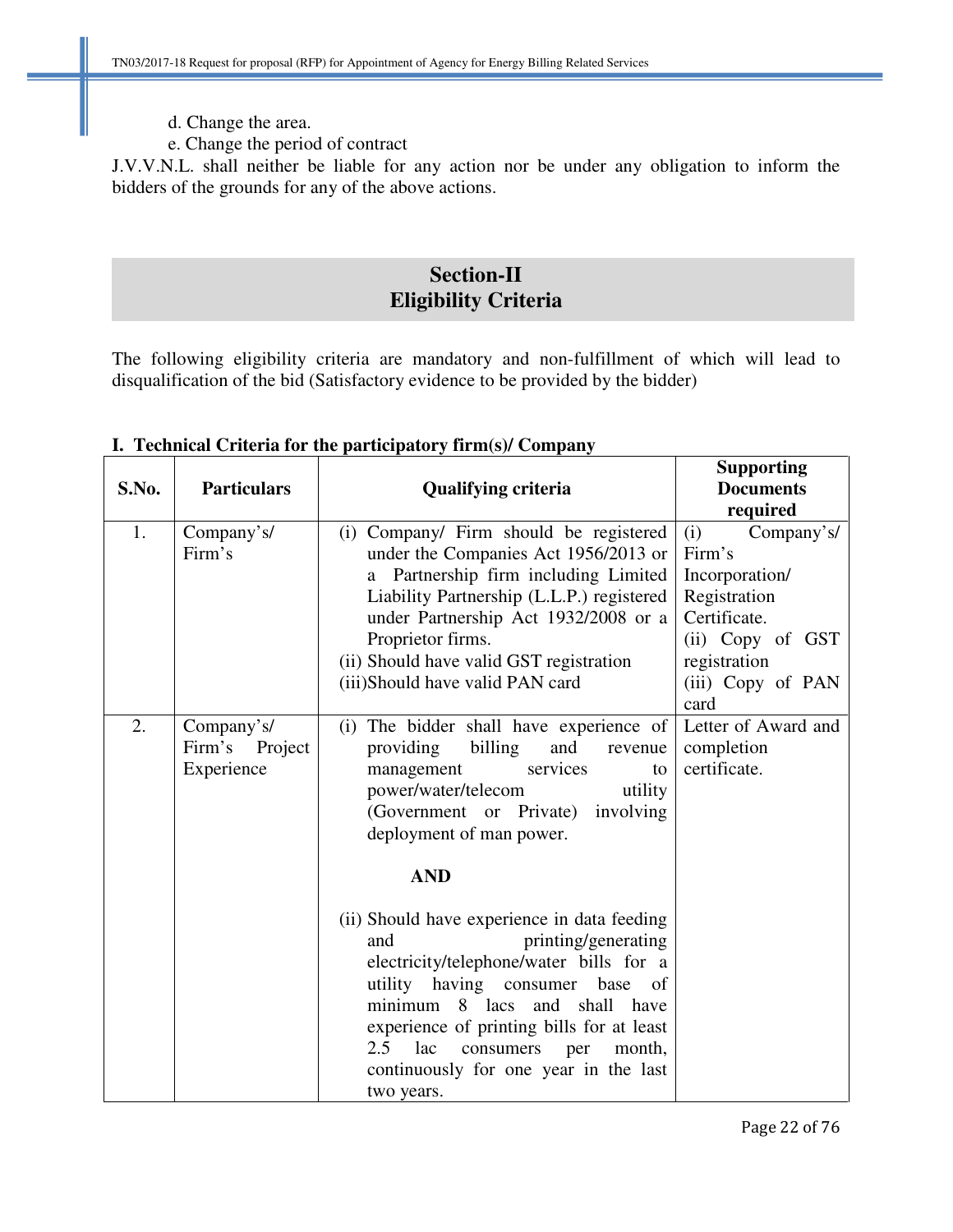# **II. Financial Criteria for the participatory firm(s)/ Company**

|       |                    |                                                       | <b>Supporting</b>         |
|-------|--------------------|-------------------------------------------------------|---------------------------|
| S.No. | <b>Particulars</b> | <b>Qualifying criteria</b>                            | <b>Documents</b>          |
|       |                    |                                                       | required                  |
| 1.    | Financial          | Average annual turnover for the last 3 F.Y i.e. 2014- | Audited                   |
|       | strength of the    | 15, 2015-16 & 2016-17. should be at least Rs. 50      | Accounts<br>-of           |
|       | Company/           | Lakhs only.                                           | Financial<br>year         |
|       | firm               | Note: Turn over means the gross receipt through       | 2014-15, 2015-            |
|       |                    | regular operation only, the receipts through other    | 16 & 2016-17              |
|       |                    | incomes and excise duty/service tax paid to           | and Certificate           |
|       |                    | government will not be considered while arriving      | issued by CA              |
|       |                    | the total turnover.                                   | certifying                |
|       |                    |                                                       | average annual            |
|       |                    |                                                       | turnover                  |
| 2.    | Profitability      | The net profit after tax (PAT) of the company         | Audited                   |
|       | of firm            | should be positive for last 3 financial years.        | Accounts<br><sub>of</sub> |
|       |                    |                                                       | Financial<br>year         |
|       |                    | Certified balance sheet for the same has to be        | 2016-17<br>and            |
|       |                    | attached. In case of bidder having financial year     | Certificate               |
|       |                    | closing other then March the last 36 months turn-     | issued by<br><b>CA</b>    |
|       |                    | over shall be furnished.                              | certifying<br>net         |
|       |                    |                                                       | worth.                    |

# **III. Blacklisting Criteria for the participatory firm(s)/ Company**

| S.No. | <b>Particulars</b> | <b>Qualifying criteria</b> | <b>Supporting</b>         |
|-------|--------------------|----------------------------|---------------------------|
|       |                    |                            | <b>Documents required</b> |
| 1.    | Blacklisting/      | i) The bidder should       | Undertaking by<br>the     |
|       | Termination        | have not been black        | bidder<br>on<br>its       |
|       |                    | listed from any of the     | letterhead.               |
|       |                    | government                 |                           |
|       |                    | departments in last 5      |                           |
|       |                    | financial years.           |                           |
|       |                    | ii) The bidder should      |                           |
|       |                    | have<br>been<br>not        |                           |
|       |                    | terminated<br>$\alpha$     |                           |
|       |                    | suspended from work        |                           |
|       |                    | under any contract         |                           |
|       |                    | with a government          |                           |
|       |                    | department of India        |                           |
|       |                    |                            |                           |
|       |                    |                            |                           |
|       |                    |                            |                           |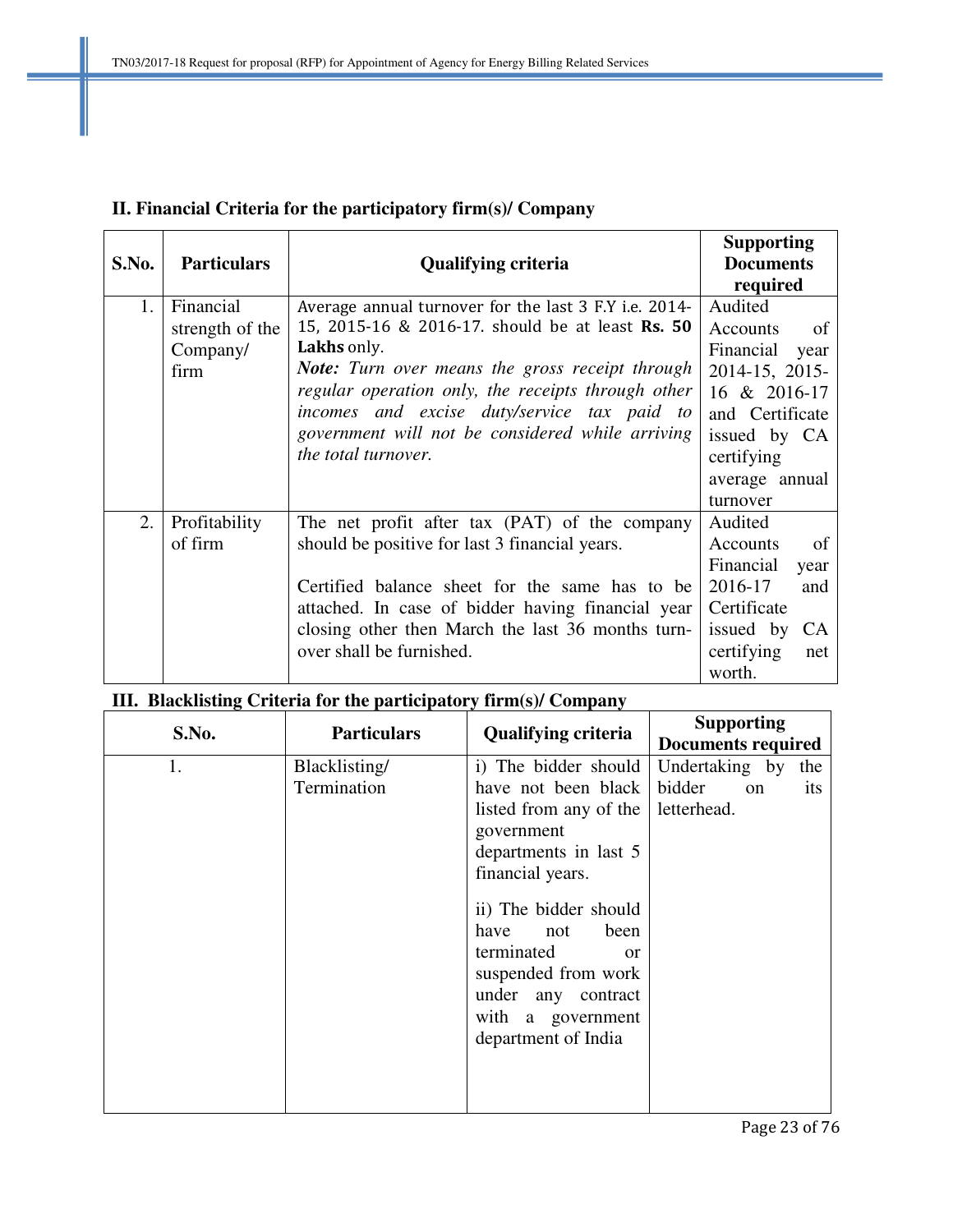|        | and their performance   |  |
|--------|-------------------------|--|
|        | guarantee/ security     |  |
|        | forfeited due to        |  |
|        | violation of terms      |  |
|        | during last 5 financial |  |
| years. |                         |  |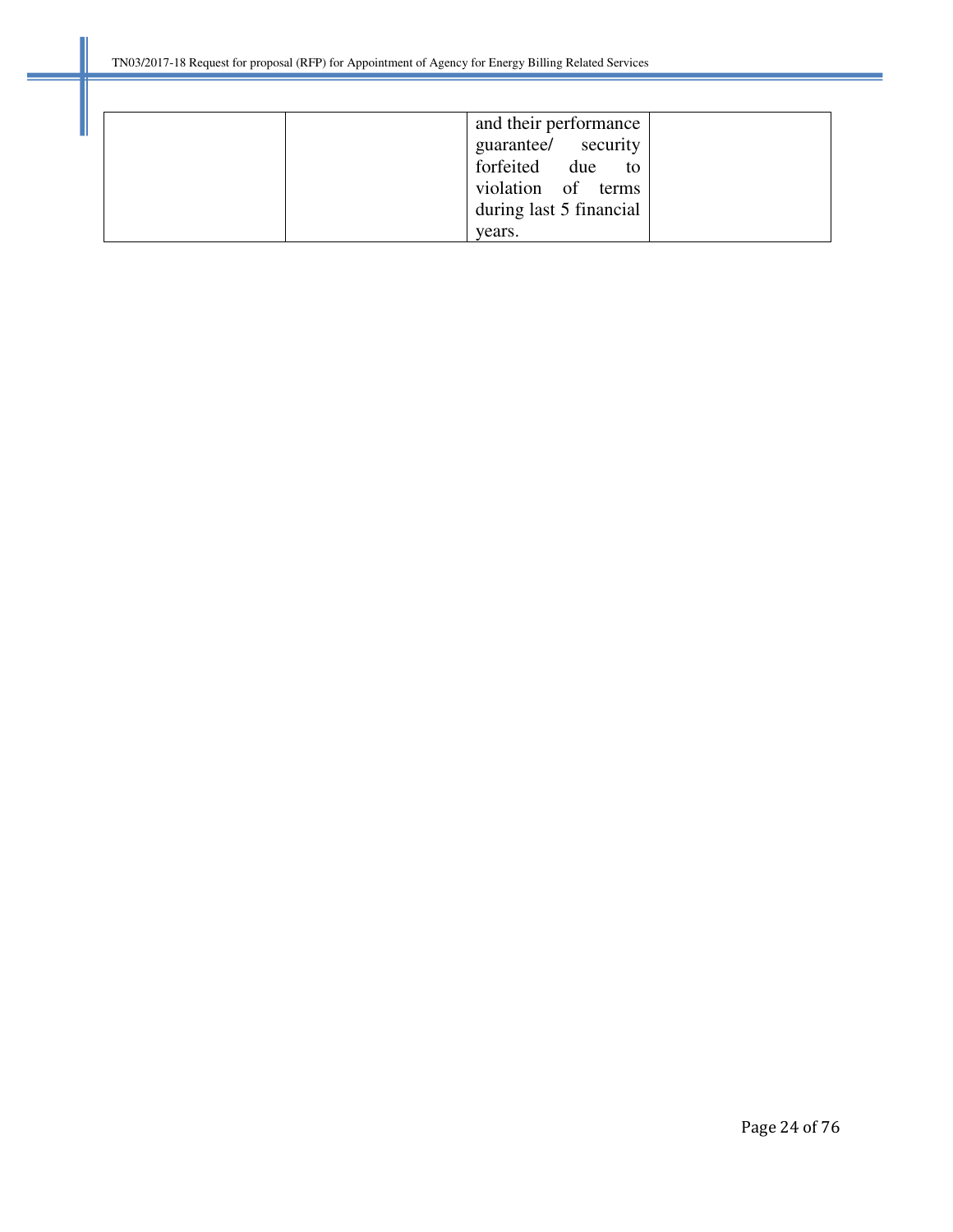# **SECTION-III Scope of Work**

#### **1. General**

1.1 Time is the essence of the contract.

1.2 Timely generation and printing of energy bills directly affect the revenue of the company.

1.3 The timely delivery of bills at sub-division office and thereafter to consumers is necessary as it gives consumer enough time for bill credit, saves opportunity cost and interest cost on outstanding bills of JVVNL.

1.4 The existing number of consumer and number of bills being generated in Jaipur City Circle(JCC) are placed at Annexure-IV. The total number of bills generated in a year is based on the fact that as a current practice bi-monthly bills are being generated for majority of categories of the consumers. **However, in the light of Tariff Order issued by Hon'ble Commission on dated 2nd November 2017it is envisage to issue bills on monthly basis from 1st Apr 2018 onwards. Therefore, the total number of bills issued in a year may be increased significantly, the bidder may account for this information while quoting his price in the price bid.** 

1.5 The scope of existing bid document is limited to consumers for Jaipur City Circle (JCC) only. However, the JVVNL at its sole discretion may ask the agency (to which work order has been awarded) to provide the same services, as provided in the scope of work of this bid document, to the consumers of other Circle(s) on the same terms and condition under which initial work-order has been awarded. It shall be the obligation on part of the agency to execute the additional such work construing it as part of the initial work order placed upon him.

1.6Assistant Revenue Officer (ARO) of each sub-division and AO (O&M) of Jaipur City Circle office shall be the nodal officer for the purpose of accomplishment of this assignment and verification of the reports submitted by the successful bidder as a part of deliverables.

1.7It shall be the responsibility of bidder to get acquainted with billing procedure of JVVNL before submitting the bid.The bidder shall familiarize themselves with the billing system, challenges involved in delivering the services, quantum of work, quality of work and services expected by the JVVNL and other such specific project related information. It is advised to the bidders to visit nearest sub-division/circle office to closely understand the systems, processes, procedures involved under the scope of work of this bid document so as to determine the precise price to quote for the bid.

# **2. SCOPE OF WORK:**

2.1 The contractor at sub-division will receive binders/softcopy containing meter readings from the ARO of the sub-division concerned.

2.2 The contractor will upload the data into the system available at sub-division office of JVVNL 2.3 The contractor will receive "Print File" of energy bills and output reports from ARO of subdivision for printing

2.4 The contractor will print the energy bills, consumer ledger and other output reports in prescribed formats of JVVNL using its own system and printers and deliver the same to ARO of concerned sub-division.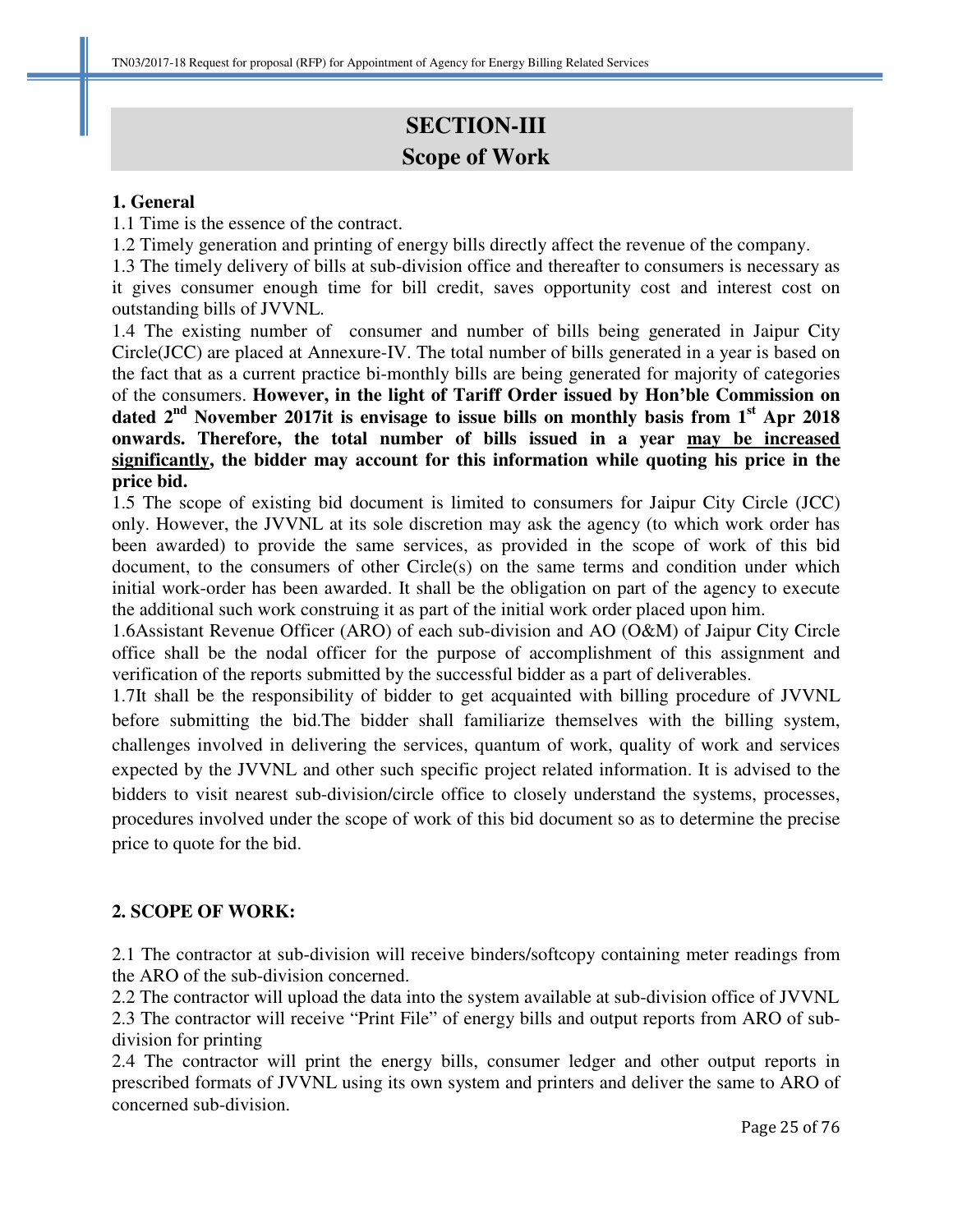2.5 The contractor will do above-mentioned work for:

- Jaipur City Circle (approx5 lac consumers) for contract period of 2 years; and
- JVVNL may ask the agency to provide similar services, as specified in the scope of work of this document, to consumers of other Circle(s)

#### **2.5Detailed scope of work:**

# **a) Deployment of desktop computer, Heavy line Printer of appropriate capacity (including supporting infrastructure):**

2.5.1. The agency shall deploy brand new Desktop PC with sufficient power back up, Heavyline Printer as per the specification and features as mentioned in Annexure III for bill printing and laser printer or digital printer or other type of printer suitable for printing of output reports as per the requirements of the JVVNL at circle-level and maintain the same in running condition for the entire contract period. The printers deployed by the agency shall be compatible to print **Barcode and QR Codes.** The agency shall also arrange for furniture or fixtures required for these machines on its own cost. The agency shall furnish an undertaking that the entire IT infrastructure to be deployed under this contract shall be the most recent updated and brand new and of the latest available version and not refurbished.

2.5.2. The agency shall maintain these equipment under good running conditions and ensure prompt support in case of any machine failure. The agency shall be allowed to retain the ownership of all the hardware deployed under Build -Own-Operate- Maintain (BOOM) mode on expiry of the contract to JVVNL.

2.5.3. The agency shall deploy hardware not less than the minimum quantity mentioned below:-

| Sr. | Circle      | Least Number of Printers to be Least Number of Desktops to | be deployed |
|-----|-------------|------------------------------------------------------------|-------------|
| No. | <b>Name</b> | deployed                                                   |             |
|     | <b>JCC</b>  |                                                            |             |

2.5.4 **As a current practice bi-monthly bills are being generated for majority of categories of the consumers. However, the JVVNL is switch from bi-monthly to monthly billing system from 1st April 2018. The agency shall deploy additional resources whatsoever required i.e. brand new Desktop and Printers and manpower to meet such requirement(s) at no extra cost.**

2.5.5 The agency shall also make arrangements for a UPS and an active internet connection for each desktop.

2.5.5. The suitable office space in any of the JVVNL building with electricity for the office work shall be provided by JVVNL.

2.5.6. Any extension to the existing electrical or connection required for computer, printer etc. shall have to be arranged by the agency on its own cost.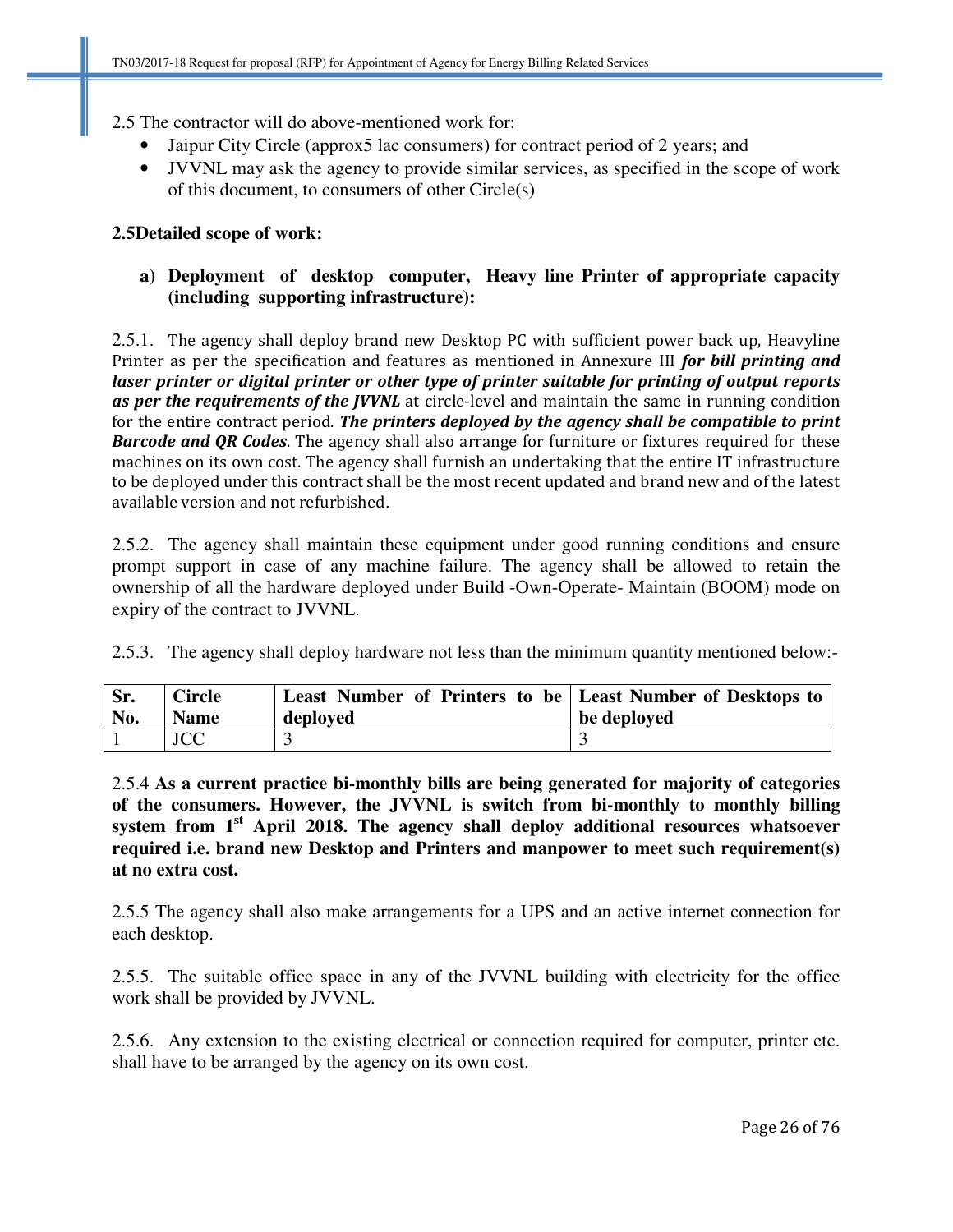2.5.7. The agency shall have to manage other facilities like power back-up etc. on its own cost, if the same is required for scheduled completion of printing works.

2.5.8. Other items like cable required for connection, cables for power supply, computer table, chairs, fans & coolers and communication facility have to arranged and maintained by the agency on its own cost.

2.5.9. Comprehensive maintenance of complete system, which includes computers, printers, UPS, etc. including providing spares.

2.5.10. In order to ensure proper maintenance support for these devices, the agency must enter into a maintenance contract with the OEM/ qualified and professional equipment service companies, for entire duration of the contract.

2.5.11. The bidder shall maintain atleast one heavy line printer as buffer stock at for immediate replacement of any defective printer at any appropriate location so that bill printing work may not be hampered.

2.5.12. The agency shall be liable to the system during the contract period, which includes regular and emergency maintenance. The scope of maintenance includes maintenance of all computer, printer, UPS & software or any hardware/software deployed by the agency.

2.5.13. Desktop PC with the industry standard operating system with Anti-Virus software along with necessary genuine licenses. Any other software(s) as deemed necessary, during detail engineering stage to operate and maintain the system shall be provided by the agency.

2.5.14Delay in work due to faulty devices shall not be accepted and the same will be treated as mentioned in S.No. 26 of section V (GCC)

2.5.15. The agency shall be allowed to retain the ownership of all the devices owned and deployed under Build-Own-Operate-Maintain (BOOM) mode on expiry of the contract.

2.5.16.In order to ensure proper maintenance support for these devices, the agency must enter into a maintenance contract with the OEM/ qualified and professional equipment service companies, for entire duration of the contract. Such contract must have a suitable service level agreement SLA duly approved by JVVNL.

# **b) DEPLOYMENT OF MANPOWER:**

2.5.17. Adequate persons at each subdivision and circle shall be deployed, to ensure timely completion of the work as time is the essence of this contract. Deployment of adequate trained man power and facilities at subdivision and circle level to be available on all working hours.

2.5.18. The minimum manpower deployment at various offices shall be as **per clause 2.5.24** of this section. There should be adequate persons per location to be available on all working hours on all working days. The adequacy of the number may be adjusted with the workload, but JVVNL shall not pay any extra charges towards any additional manpower.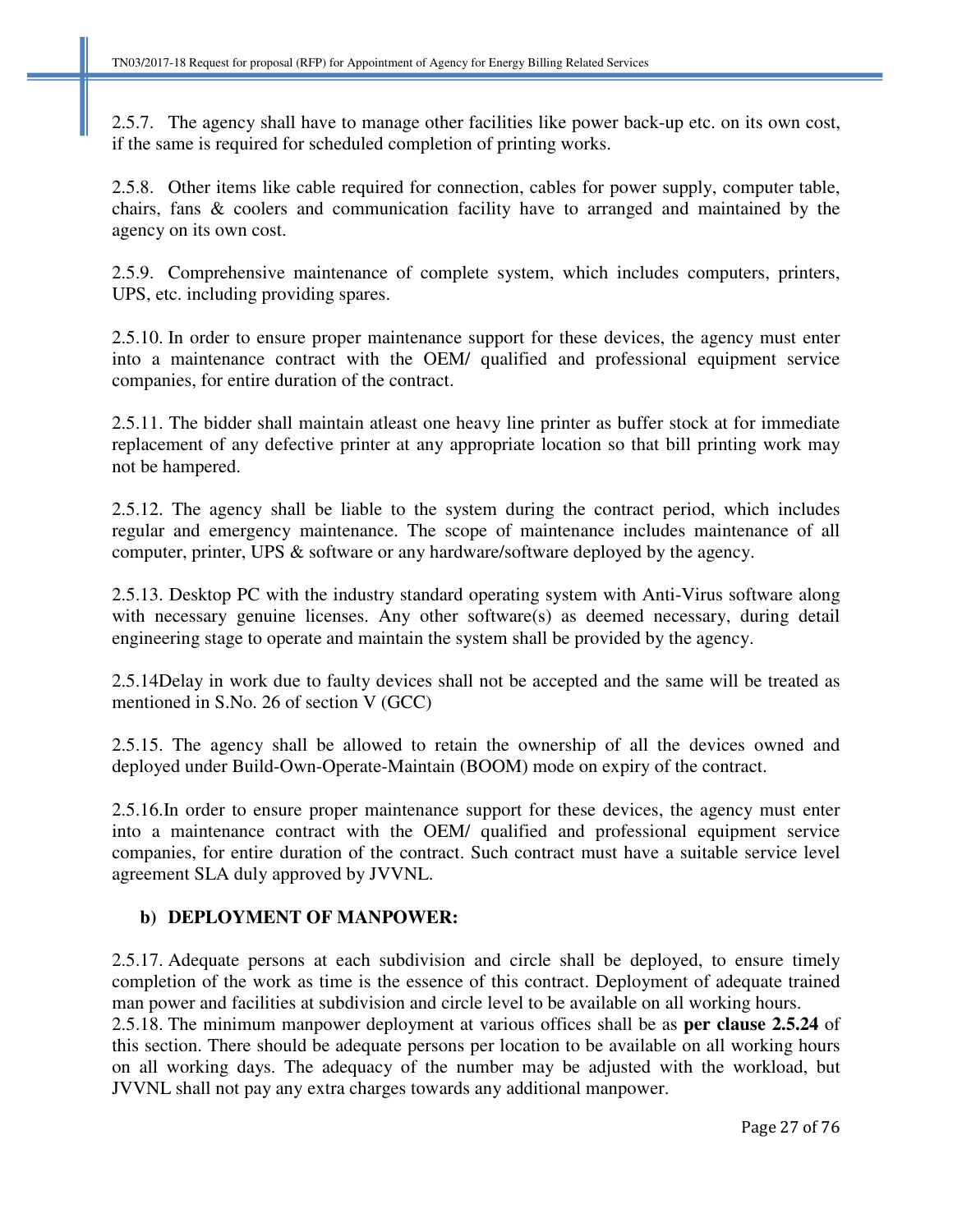2.5.19. Deployment of trained man power and facilities for each Subdivision for complete operation of billing software involving uploading of meter readings.

2.5.20. Deployment of trained manpower at Jaipur City Circle for MIS/output generation and arrange distribution to all the sub-divisions falling under the division.

2.5.21. Deployment of trained man power and facilities at Jaipur City Circle for management of entire infrastructure and ensuring smooth operation of billing system at all the sub-divisions and divisions falling under the circle.

2.5.23. In case any new subdivision, division or circle is created subsequently during the currency of contract, as a result of bifurcation of any of the existing sub-division or existing circle, suitable manpower shall be deployed by the contractor at no extra cost.

2.5.24 The minimum number of human resources to be put in offices at sub-division and circle level are as following:

# **Sub-division level:**

| S.No. | Post/              | Number of Educational |                         | <b>Experience</b>           |
|-------|--------------------|-----------------------|-------------------------|-----------------------------|
|       | <b>Designation</b> | persons               | qualification           |                             |
|       | Computer           | At least 1            | Higher<br>secondary     | Min 1 year of experience to |
|       | Operator           |                       | with<br><b>RSCIT</b>    | or   handle similar works   |
|       |                    |                       | equivalent certificates |                             |
|       |                    |                       |                         |                             |
|       |                    |                       |                         |                             |

**Circle level:** 

| S.No. | Post/              | Number of Educational |                                  | <b>Experience</b>         |
|-------|--------------------|-----------------------|----------------------------------|---------------------------|
|       | <b>Designation</b> | persons               | qualification                    |                           |
|       | Manager            | At least 1            | Graduate/BCA/MCA                 | Min 3 years of experience |
|       |                    |                       |                                  | to handle similar works   |
|       | Computer           | At least 2            | Higher<br>secondary              | Min 1 year of experience  |
|       | Operator           |                       | with<br><b>RSCIT</b><br>$\alpha$ | to handle similar works   |
|       |                    |                       | equivalent certificates          |                           |

2.5.25 The Bidder shall ensure that deputed personnel are trained and experienced for execution of the contract and for operation and maintenance period so that all activities are carried out in a highly professional and sound managerial manner.

2.5.26 As such as possible the agency shall not change the office in charge/nodal officer, frequently. The bidder shall furnish documents regarding the experience of the key personnel proposed to be employed by him. The experience for such personnel shall not be less than the experience as provided above, for which the bidder shall furnish the details of the employees to be deployed after awarding of contract.

# **c) BILLING OPERATIONAL SERVICES& DISTRIBUTION of BILLS:**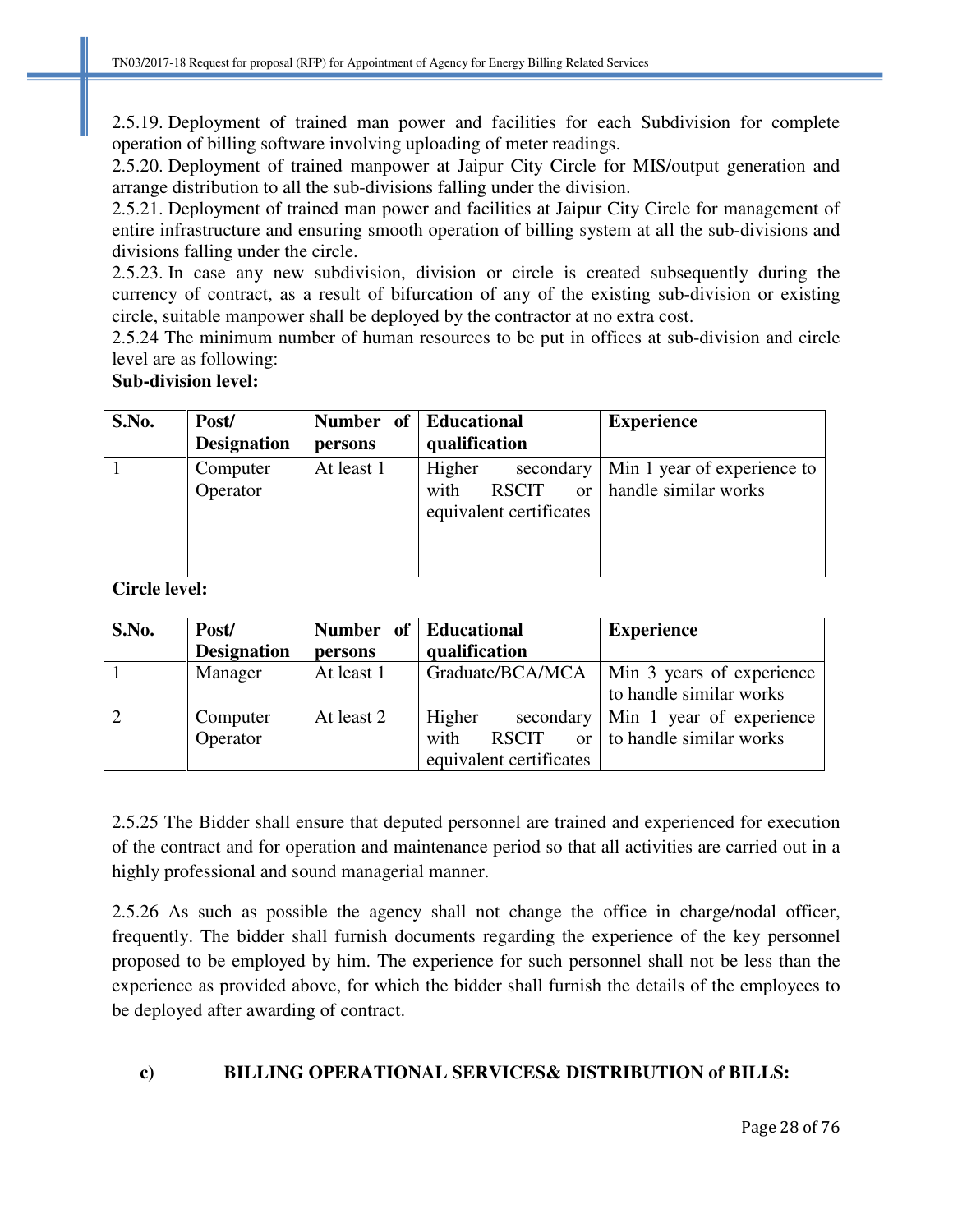# **2.5.27. ACTIVITIES AT SUB-DIVISIONS OFFICE**

I. To ensure timely completion of the billing schedules as decided by the respective Discom officer.

II. All billing data for the day must be downloaded and uploaded from manual binders/ mobiles

through base computer system at sub-division level.

III. Entering meter reading data into the billing software by manually punching or digitally as the case may be, at the Sub-division office in base billing mode.

IV. The agency shall feed/upload input advices or input parameter related with billing such as payment details, outstanding details, security details, meter details, previous meter readings, installment details, Vigilance checking charges and any other relevant information required for billing.

# **2.5.28. ACTIVITIES AT CIRCLE:**

- i. Management of the entire billing work under the scope of the agency in the circle.
- ii. Monitoring and supervision of man power deployed at sub-divisions and divisions
- iii. Generation and printing of energy bills, notices/orders and various other monthly, quarterly and annual reports or ledgers ;
- iv. Printing of DCO/PDCO or security notices on pre-printed stationary
- v. Distribution of Energy bills to sub-division offices

# **d) MIS/OUTPUT REPORTS /NOTICES GENERATION & DISTRIBUTION:**

2.5.29. The agency shall ensure timely generation and distribution of various MIS and output reports as per prescribed frequency to respective offices. The list of outputs/MIS reports and frequency is as provided in section VI.

2.5.30. To generate electricity bills on preprinted stationary in case of base billing. The bills of certain industrial consumers are printed in duplicate.

2.5.31. To generate enhance security notices and DC/PDC notices as per prescribed frequency and format on preprinted stationary.

2.5.32. All stationary (pre-printed and plain) and printing consumables expenses for MIS/Output reports, bills (in base billing) and other outputs are on the part of agency.

2.5.33. For MIS/OUTPUT generation, wherever possible, a line printer shall be provided by JVVNL at Jaipur City Circle after Go-Live of R-APDRP. All maintenance related issues of line printer should be handled by agency on behalf of JVVNL. The expenses towards the consumables including printer head, ribbons etc. shall be borne by the agency.

2.5.34. The formats & frequency of desired reports is as per the prevailing practice of JVVNL. However, JVVNL reserves the rights to modify the same at any time and also new reports can be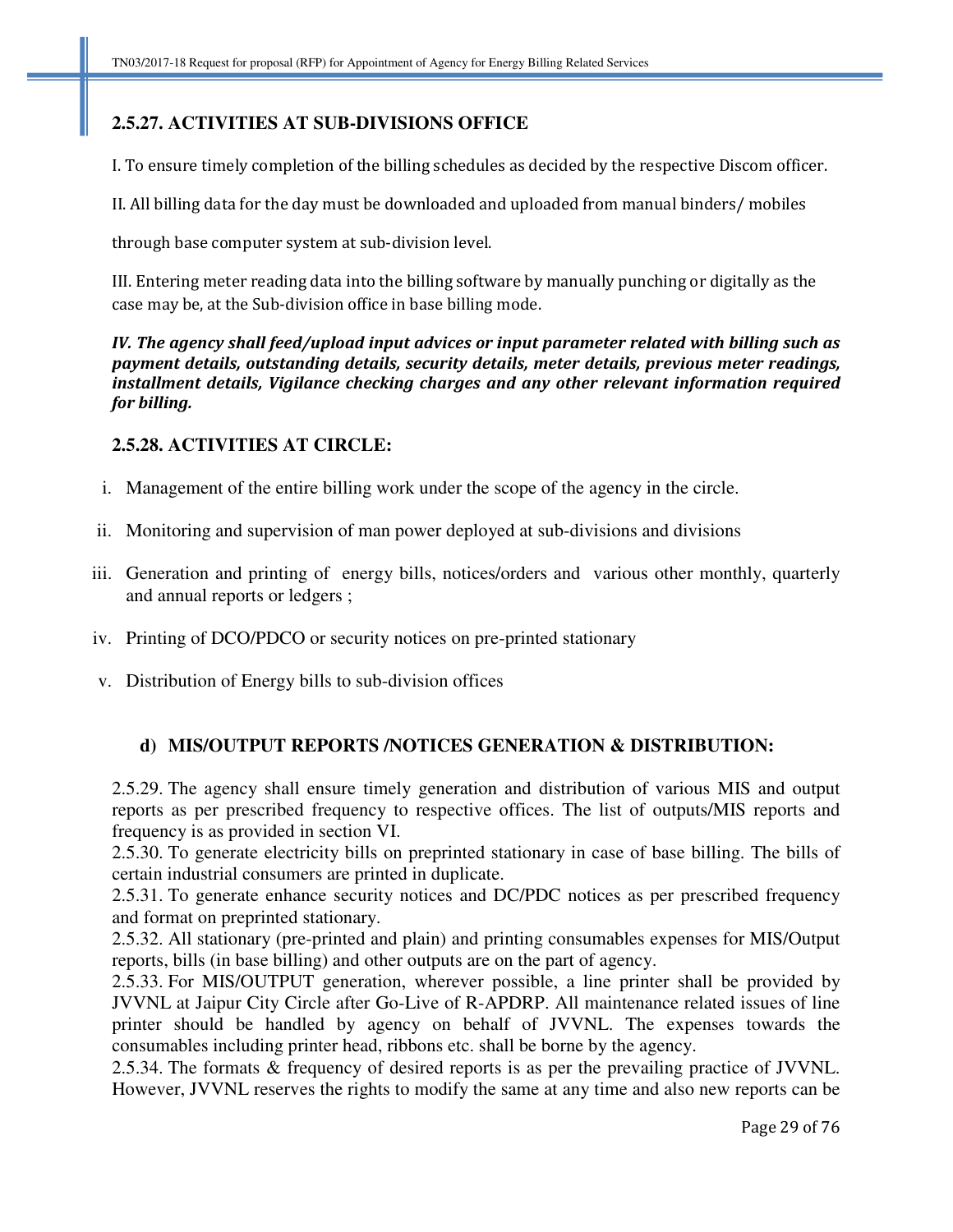introduced up to a maximum increment of 20% of total quantity without any extra cost to JVVNL.

2.5.35 Generation of bills on pre-printed paper of *approximately* of A4 size of 80 GSM thickness and all other output reports on paper of approximately of A4 size of 60 GSM thickness.

2.5.36 JVVNL reserves the right to choose between any of the base billing modes.

2.5.37 There is no commitment of minimum work under any of the billing methods.

2.5.38 The agency shall be liable to carry out the work as may be desired by the JVVNL.

2.5.39In addition to the output reports mentioned in section VI, following reports are to be generated by the system. Besides this, system will have the provision for adding any number of new reports as per the requirements of JVVNL on the basis of input data

The details of various reports to be generated, printed and distributed by the agency at regular intervals. Below list is not exhaustive and new reports may be added any time as per actual requirement to JVVNL, for which no extra payment shall be paid to contractor.

| <b>Name Of Report</b>                               | <b>Frequency</b>     |
|-----------------------------------------------------|----------------------|
| <b>PDC Consumers List</b>                           | Quarterly            |
| <b>Amnesty Notice</b>                               | <b>Reports</b>       |
| <b>Consumer Annual Ledger</b>                       | <b>Annual Report</b> |
| Annual Ledger For Subdivision                       |                      |
| Output4. Disconnection Notice Cum Order             | <b>Cycle Wise</b>    |
| <b>Output5.Consumer Ledger Summary</b>              | <b>Report</b>        |
| Output6(A) Date Wise Payments                       |                      |
| Output6(B)Payments Summary                          |                      |
| $Output6(C)$ Un-Posted                              |                      |
| Output8(A). Outstanding More Than 500 And Upto 5000 |                      |
| Output8(B). Outstanding More Than 5000 And Upto     |                      |
| 10000                                               |                      |
| Output8(C). Outstanding More Than 10000             |                      |
| Output9. Summary Of Energy Billing                  |                      |
| <b>Output Dc-Notices</b>                            |                      |
| <b>Output4.Dc Notice Summary</b>                    |                      |
| <b>Output5.Consumer Ledger Summary</b>              |                      |
| Output16(A). Cb-4 List Of Sundry Charges            |                      |
| Credited/Debited                                    |                      |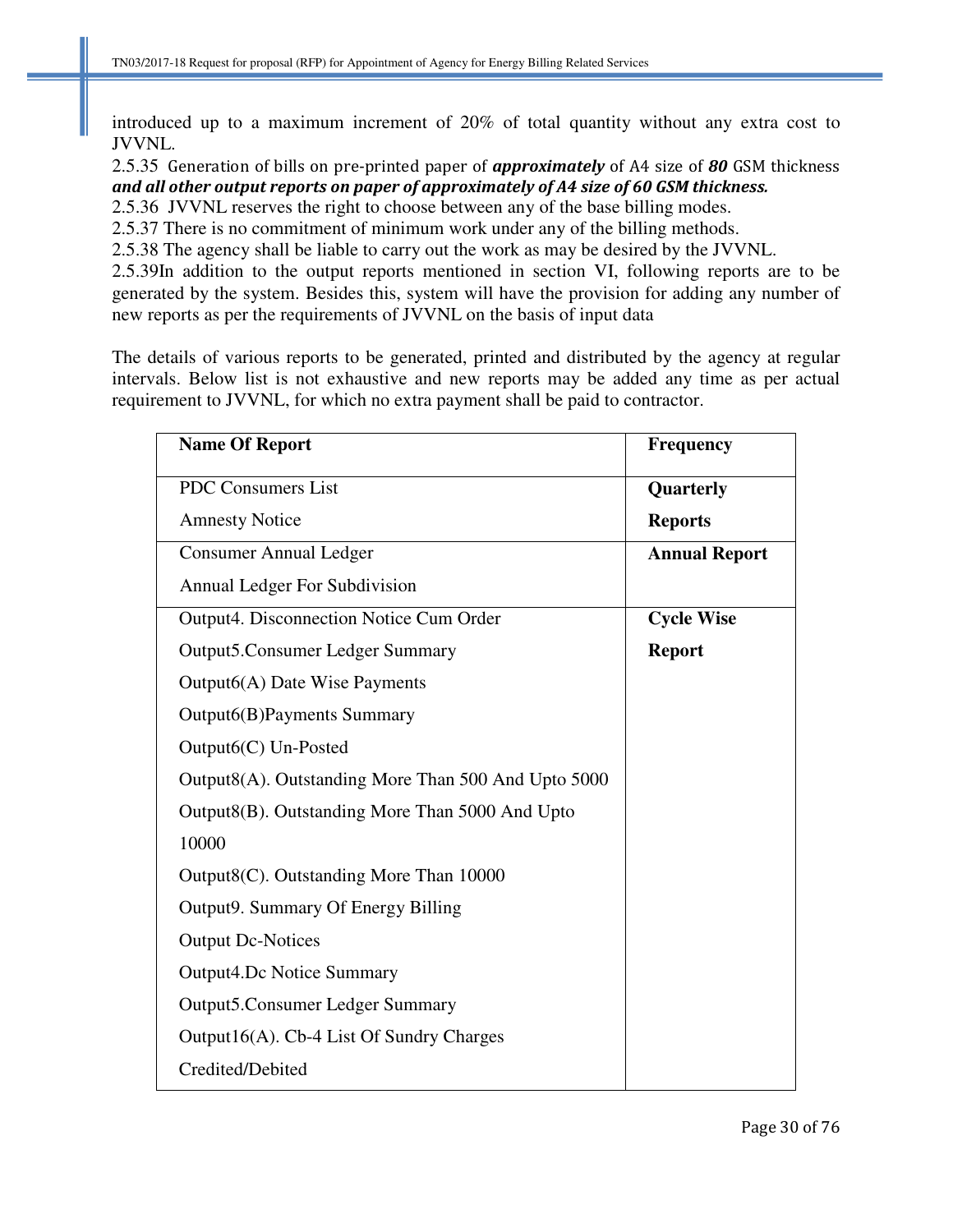| Output16(A). Cb-15 List Of Sundry Charges               |  |
|---------------------------------------------------------|--|
| Credited/Debited                                        |  |
| Output16(C). Cb-12 List Of Sundry Charges               |  |
| Credited/Debited                                        |  |
| <b>Output19.</b> List Of Newly Sanctioned Installations |  |
| Output20/21. Delay In Issuing Of New Connection         |  |
| Output22&23. List Of Connections Lying Disconnected     |  |
| For > 2 Months And Sr Not Removed                       |  |
| Output26. Premises/Meter Locked For More Than 2         |  |
| Months                                                  |  |
| Output26(A). List Of Defective Meters                   |  |
| Output 25. Variation Of Energy                          |  |
| Output26(A). List Of Defective Meters                   |  |
| Output26(B). List Of Burnt Meters                       |  |
| Output26(C). List Of Stopped Meters                     |  |
| Output26(D). List Of Broken Glass Meters                |  |
| Output26(E). List Of Faulty Meters                      |  |
| Output26(F). List Of Body Seal Broken Meters            |  |
| Output26(G). List Of Consumers Whose Reading Not        |  |
| Received                                                |  |
| Output26(H)-List Of Consumers Having Area Without       |  |
| Supply & Display Out                                    |  |
| Output32. Notice For Enhancement Of Security Deposit    |  |
| Output 36. List Of Zero Consumption Consumers           |  |
| Output37. List Of Illegal Restoration Of Supply By      |  |
| Consumers                                               |  |
| Output38. List Of Doubtful Cases                        |  |
| Output 39. Consumer Billed On Average But               |  |
| <b>Consumption More Than Average</b>                    |  |
| Output 40. More Than One Payment                        |  |
| Output41. More Than One Sundry                          |  |
|                                                         |  |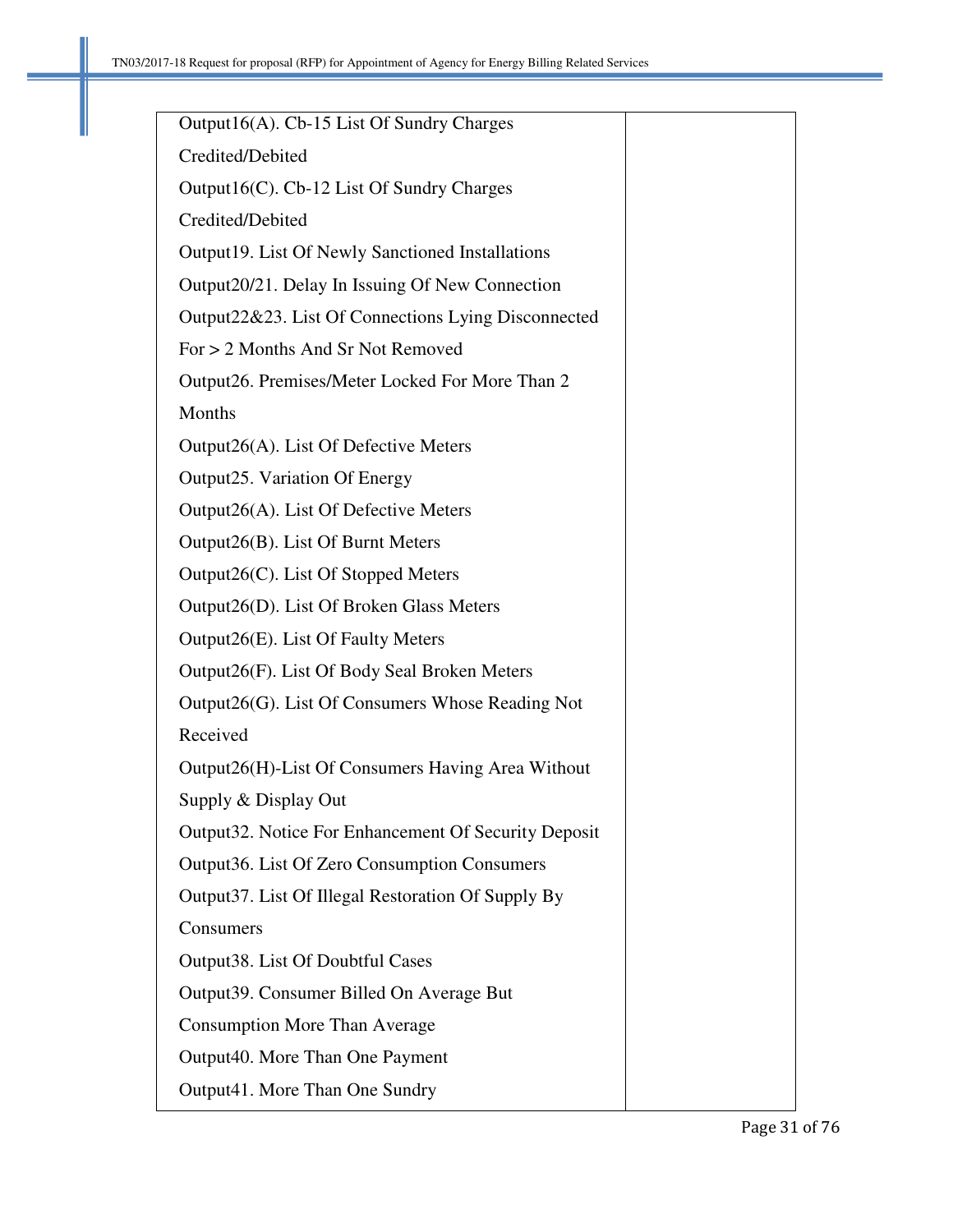| Ledger Wise Monthly Outstanding               | <b>Monthly Reports</b> |
|-----------------------------------------------|------------------------|
| Ledger Wise Monthly Govt. Outstanding         |                        |
| <b>MIS</b>                                    |                        |
| Output 10-Summary Of Consumers Not            |                        |
| Billed Or Billed On Average Basis             |                        |
| Output 10a-Agewise Abstract Summary Of        |                        |
| Defective/Lock Meter Consumers                |                        |
| Output 14-Category Wise Month End             |                        |
| <b>Position Of Assessment Realization And</b> |                        |
| Arrears                                       |                        |
| Output 15a-Age Wise Analysis Of Arrears       |                        |
| As On Month End                               |                        |
| Output 15b-Analysis Of Realization            |                        |
| Output 18a-Feederwise Consumption             |                        |
| Analysis - Non Agriculture                    |                        |
| <b>Output 18b-Feederwise Consumption</b>      |                        |
| Analysis-Agriculture                          |                        |
| Output 18c-Feederwise Summary Of Energy       |                        |
| Sold, Assessment, Realization &               |                        |
| Outstanding                                   |                        |
| Division Wise-18abc                           |                        |
| Circle Wise-18abc                             |                        |
| Output 27-List Of Consumer Whose              |                        |
| Recovery To Be Deferred As Per Court's/       |                        |
| <b>Settlement Committee's Order</b>           |                        |
| Output 28-List Of Defaulting Consumer's       |                        |
| Whose Recovery Of Outstanding Under           |                        |
| Instalment                                    |                        |
| Output 29-Manufacture Wise Report Of          |                        |
| <b>Working Condition Of Meter</b>             |                        |
| Output 31-List Of Change of Defective,        |                        |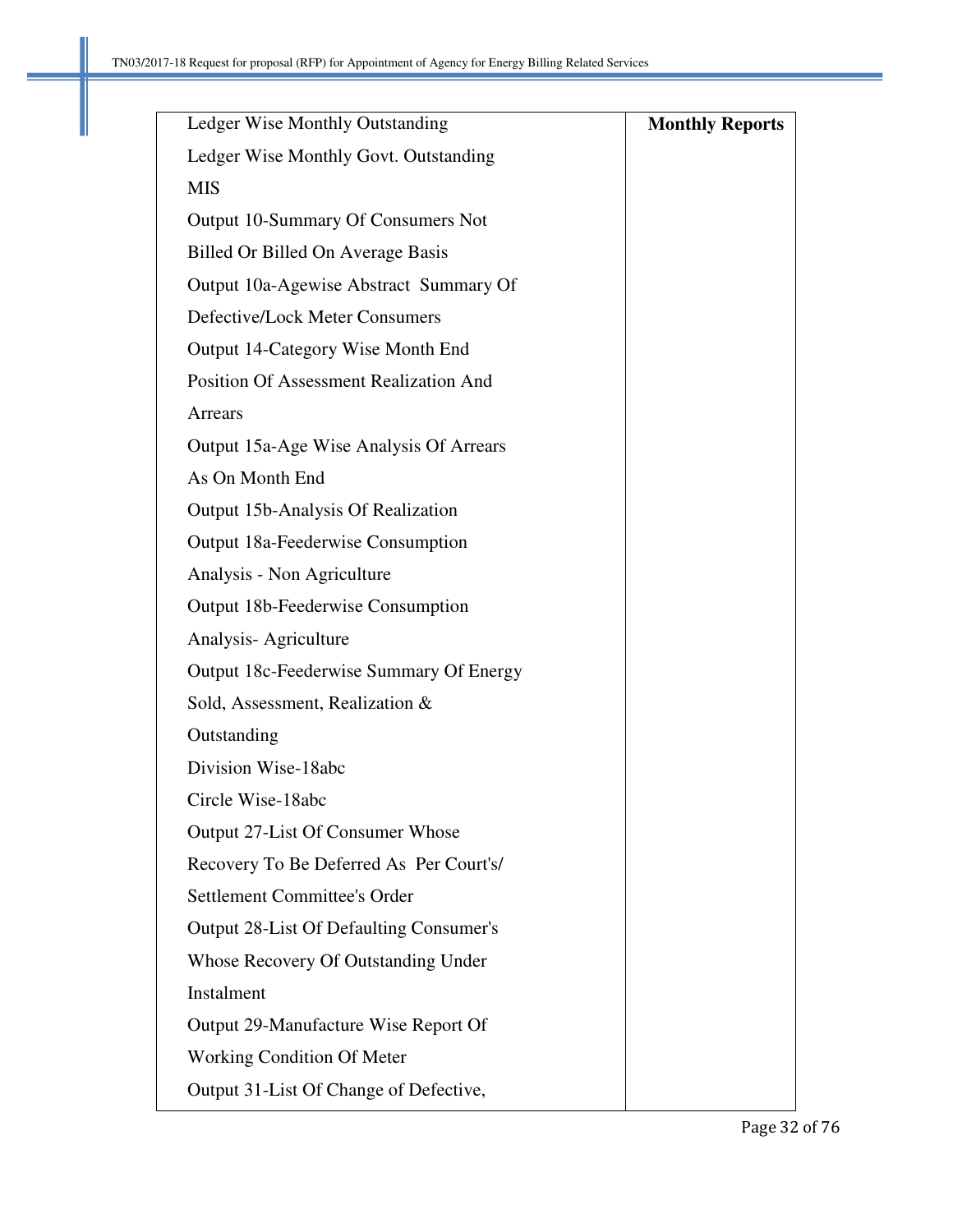| Stopped And Burnt Meters More Than              |                        |
|-------------------------------------------------|------------------------|
| <b>Twice In Last12months</b>                    |                        |
| Output 33-List Showing Balance Of               |                        |
| Advance Deposit And No. Of Installment          |                        |
| Due To Be Allowed                               |                        |
| <b>Output 34-Energy Billing Assessment</b>      |                        |
| Summary For The Month                           |                        |
| Output 35-Statement Of Showing The Levy         |                        |
| Of Power Factor Surcharge\Incentive             |                        |
| <b>Allowed On Power Factor</b>                  |                        |
| 5% Rebate Allowed Due To Meter Remain           |                        |
| Defective /Stopped More Than 2 Month &          |                        |
| <b>Amount Capacitor Surcharge Levied</b>        |                        |
| 1. Metered Consumers Billed On Avg / Min Basis  | <b>Monthly Reports</b> |
| 2. Summary Of Consumers Billed On Average Basis | For Circle,            |
| 3. Agewise Summary Of Defective Meters          | Sr. AO(Zone),          |
| 4. Agewise Summary SDO-code Wise                | CAO (R&B)              |
| 5. Output 35 Power Factor                       |                        |
| 6. Annexure A, Minimum Charges                  |                        |
| 7. Tariff Subsidy Domestic And Agriculture      |                        |
| 8. Cycle Wise Ed Assessed                       |                        |
| 9. Defective ABS SDO-wise                       |                        |

# **3. Allocation of Responsibilities for successful execution of work: 3.1 Responsibilities of Discom:**

3.1.1To appoint ARO of each sub-division as nodal officer for the sub-division, AO (O&M) at circle.

3.1.2 To make binders/soft copies of downloaded file containing meter readings available to contractor at sub-division.

3.1.3 To provide a desktop for contractor for feeding of data at sub-division office along with sitting space at Sub-division office.

3.1.4 To provide "Print file" to contractor after sample auditing of the billing data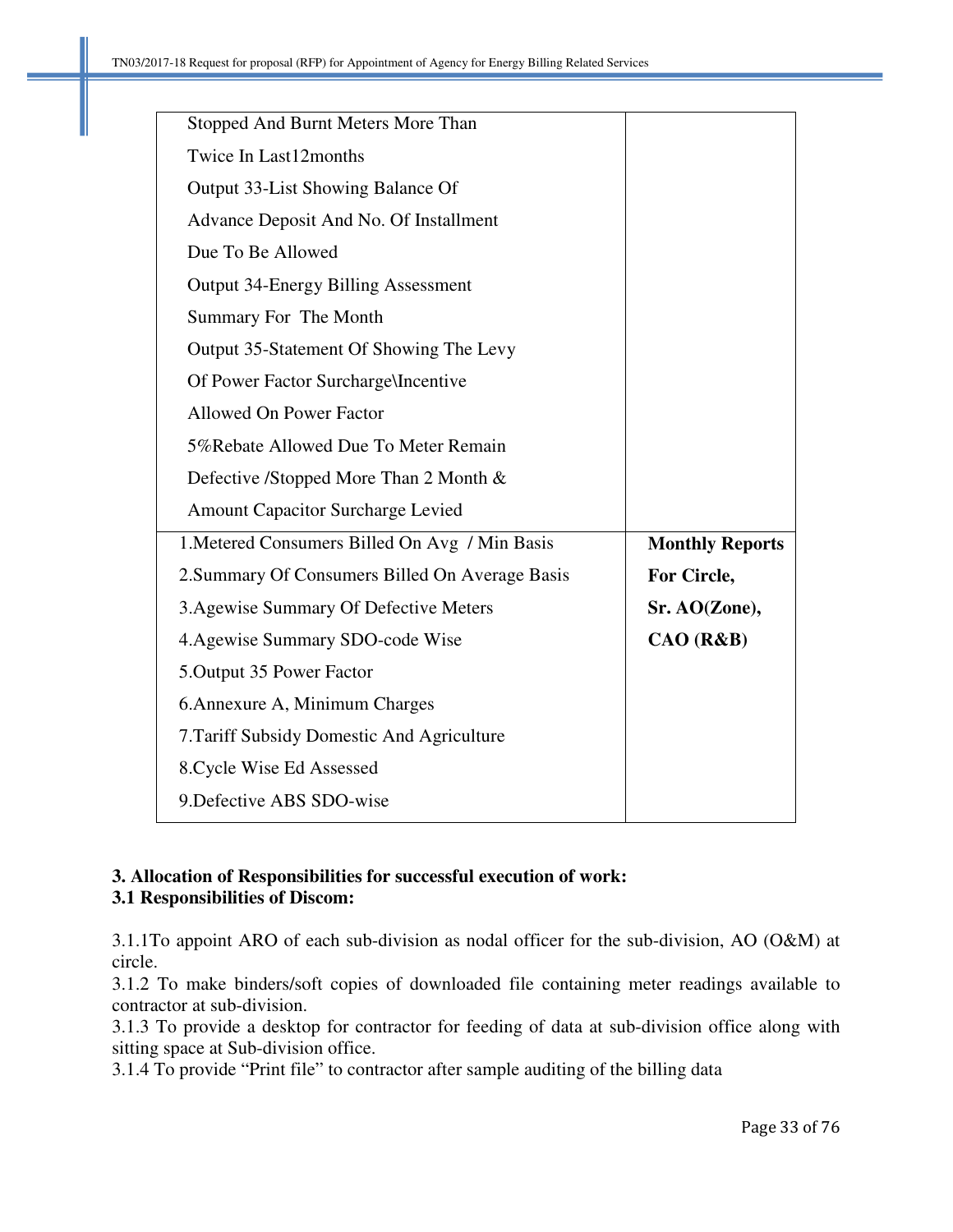3.1.4 To provide required office space to contractor at circle-level office for setting up of its system/data centre.

3.1.5 To provide the receipt to contractor that the printouts of energy bills and other output reports are received.

3.1.6 To issue identity card to the authorized manpower of the contractor being deployed at JVVNL.

#### **3.2 Responsibilities of successful bidder:**

3.2.1 To get acquainted with the entire billing procedure of JVVNL

3.2.2 To deploy appropriate no. of computer operator at each sub-divisional office of JVVNL for feeding/uploading the data into the system.

3.2.3To deploy a manager, an operator and set-up a system/data center at Jaipur City Circle office of JVVNL for printing of energy bills and output reports.

3.2.4 To print the energy bills and other output report at circle office.

3.2.5To deliver the printouts of energy bills and prescribed ledgers output reports in prescribed formats of JVVNL to ARO of concerned sub-division and collect the receipt from ARO.

3.2.6To maintain the infrastructure set-up for bill printing and delivery of bills

3.2.7 To maintain enough stationary items and other consumables required for printing.

3.2.8To collect the receipt from the ARO of sub-division that the printouts of energy bills and other output reports are received.

3.2.9 The agency shall also make arrangements for a UPS and an active internet connection for each desktop.

3.2.10 The bidder shall put the minimum number of human resources in offices at sub-division and circle level as may be specified in this bidding document.

3.2.11 The Bidder shall ensure that deputed personnel are trained and experienced for execution of the contract and for operation and maintenance period so that all activities are carried out in a highly professional and sound managerial manner.

3.2.12 As such as possible the agency shall not change the office in charge/nodal officer, frequently. The bidder shall furnish documents regarding the experience of the key personnel proposed to be employed by him. The experience for such personnel shall not be less than the experience as provided above, for which the bidder shall furnish the details of the employees to be deployed after awarding of contract.

3.2.13 The bidder shall ensure that the deployed manpower shall follow the office etiquettes of JVVNL and maintain the decorum of the office. The deployed manpower shall bear identity card issued by the JVVNL at all time.

#### **4.DELIVERABLES:**

#### **Timelines for deliverables:**

| S. No. | Particular                           | Timeline                    |
|--------|--------------------------------------|-----------------------------|
|        | Effective start date of the contract | Within 30 days of date of   |
|        |                                      | acceptance of LOA           |
|        | Uploading of meter readings          | By Next day of handing over |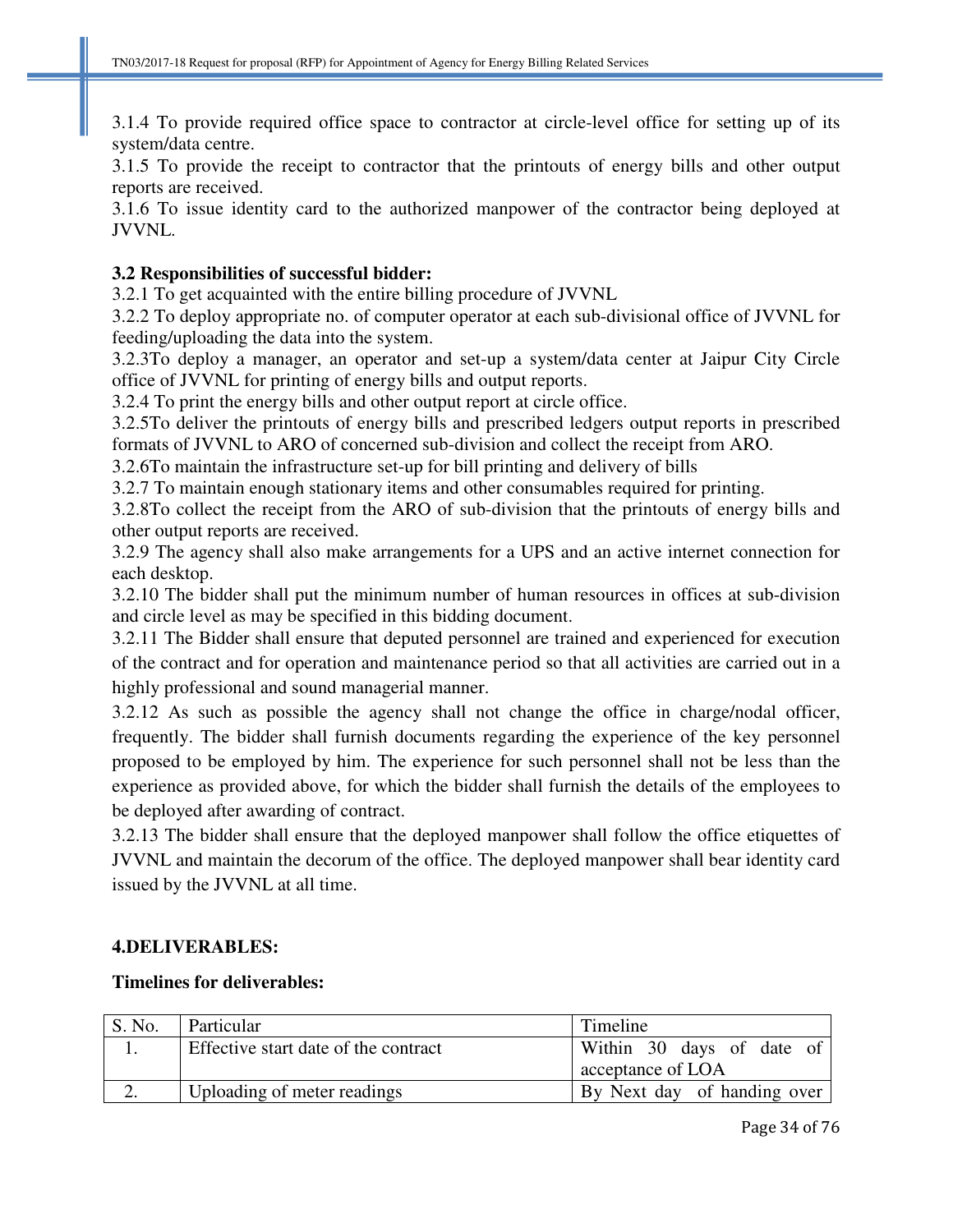|    |                                                   | the binder to the operator of  |
|----|---------------------------------------------------|--------------------------------|
|    |                                                   | the concerned sub-division     |
| 3. | Generation and printing of the bills              | Within 2 days of the date on   |
|    |                                                   | which approval to send print   |
|    |                                                   | file has been accorded by the  |
|    |                                                   | ARO of the concerned Sub-      |
|    |                                                   | division                       |
| 4. | Delivery of energy bills to the respective sub-   | Within 3 days from<br>the      |
|    | divisions                                         | approval of Print File by the  |
|    |                                                   | ARO as above                   |
| 5. | Printing of the prescribed ledgers output reports | Within a week of sending the   |
|    |                                                   | relevant print files by<br>the |
|    |                                                   | respective ARO                 |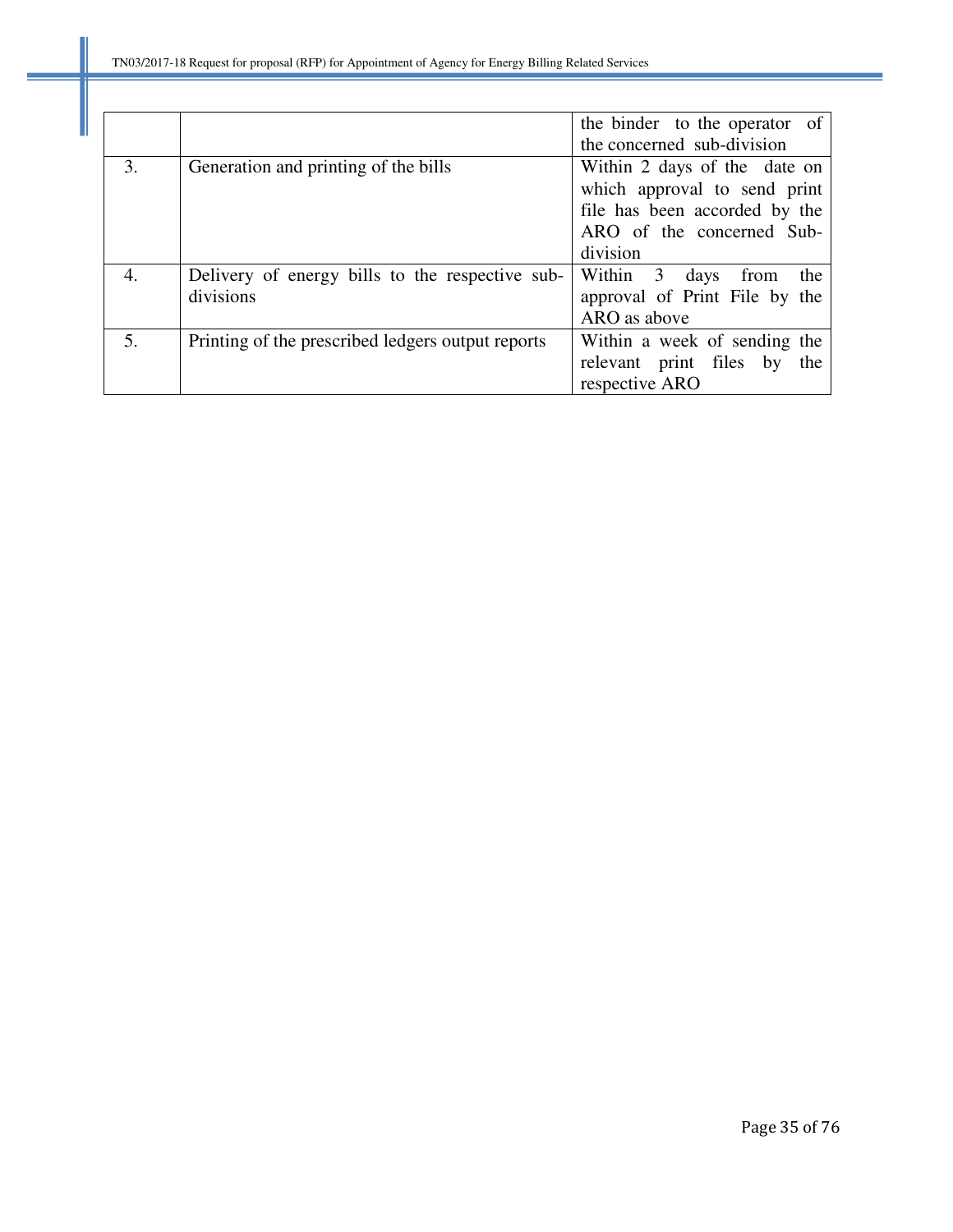# **SECTION IV BID EVALUATION METHODOLOGY**

1.1 Only those bidders which satisfy all the conditions for qualification of bidders as per Eligibility Criteria shall be considered for financial evaluation.

# 1.2 The selection shall be on *L 1 basis*.

1.3The Selection Committee will thoroughly evaluate the firm details and project experience, financial strength other qualification requirements of the company/firm. The bidder may require to produce original documents for verification to validate the claims made by it in the bid document to establish the quality and competency of the firm

1.4 After evaluating the Technical Bids, JVVNL shall notify the technically qualified bidders, the date, time and place for opening of the Financial Bids.

1.5 Financial Evaluation:

- The technical qualified bidder with lowest financial quotes shall be ranked as  $L 1$ bidder
- The technical qualified bidder with second lowest financial quotes shall be ranked as  $L -$ 2 bidder and so on for other qualified bidders
- The tendering authority/ selection committee, in observance of best practices, shall:
	- o Maintain the bid evaluation process strictly confidential as per the details below.
	- o Reject any attempts or pressures to distort the outcome of the evaluation, including fraud and corruption.
	- o Strictly apply only and all of the evaluation and qualification criteria specified in the bidding document.
- The competent Committee shall prepare a comparative statement in tabular form and its report on the evaluation of financial bids with its recommendations shall be forwarded to the tendering authority for sanction of the best offer.
- It shall be ensured that the offer recommended for sanction is justifiable looking to the prevailing market rates of the goods or service required to be procured.
- The bidders may note that J.V.V.N.L. is not bound to accept the lowest financial offer.
- Bidders meeting the qualification requirement and stood to be L-1 may be awarded with the work subject to the other conditions as may be specified in this bid document.
- If the bidder quotes zero or null value against any of the item(s) in column "A" of the financial offer i.e. "BOQ", the same offer shall be rejected. In this case, bid of even technically qualified bidder shall not be considered valid.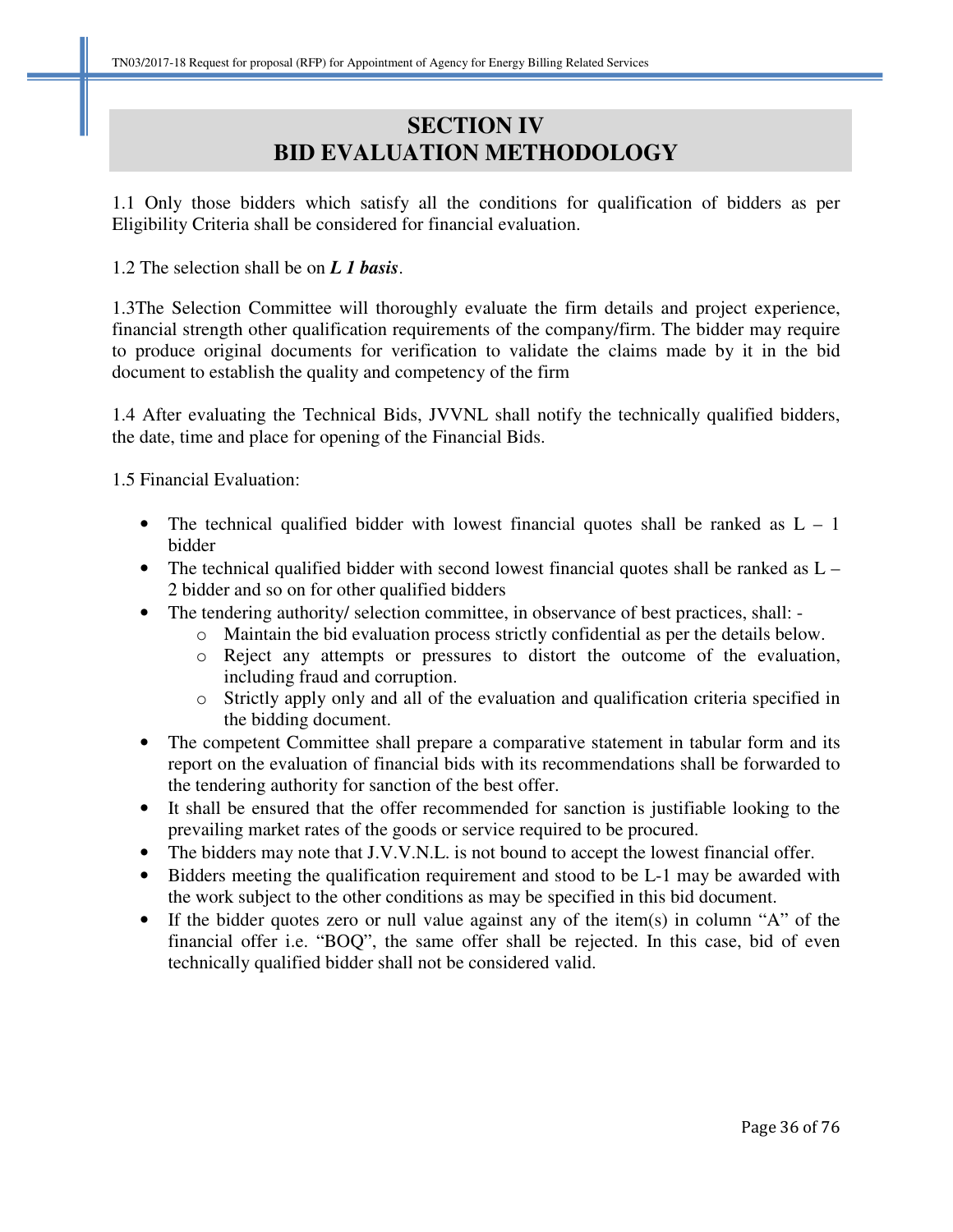# **SECTION V General conditions of Contract (GCC)**

| 1. Contract        | 1.1 Subject to the order of precedence set forth in the Agreement, all         |
|--------------------|--------------------------------------------------------------------------------|
| Documents          | documents forming the Contract (and all parts thereof) are intended to be      |
|                    | correlative, complementary, and mutually explanatory.                          |
| 2.CorruptPractices | 1.2 The J.V.V.N.L. requires bidders, suppliers, and Contractors to observe the |
|                    | (a) The following definitions apply:                                           |
|                    | "corrupt practice" means the offering, giving receiving, or soliciting,        |
|                    | directly or indirectly, of anything of value to influence the action of any    |
|                    | party in the procurement process or the execution of a contract;               |
|                    | "fraudulent practice" means a misrepresentation or omission off acts in        |
|                    | order to influence a procurement process or the execution of a contract;       |
|                    | "collusive practices" means a scheme or arrangement between two or             |
|                    | more bidders, with or without the knowledge of the J.V.V.N.L., designed        |
|                    | to influence the action of any party in a procurement process or the           |
|                    | execution of a contract;                                                       |
|                    | "coercive practices" means harming or threatening to harm, directly or         |
|                    | indirectly, persons, or their property to influence their participation in a   |
|                    | procurement process, or affect the execution of a contract;                    |
|                    | (b) The J.V.V.N.L. will reject a proposal for award if it determines that      |
|                    | the bidder recommended for award has, directly or through an agent,            |
|                    | engaged in corrupt, fraudulent, collusive, or coercive practices in            |
|                    | competing for the Contract.                                                    |
|                    |                                                                                |
| 3. Interpretation  | 1.3 In this Contract unless a contrary intention is evident:                   |
|                    | (a) the clause headings are for convenient reference only and do not form      |
|                    | part of this Contract. The headings shall not limit, alter or affect the       |
|                    | meaning of this Contract;                                                      |
|                    | (b) unless otherwise specified a reference to a clause number is are           |
|                    | ference to all of its sub-clauses;                                             |
|                    | (c) unless otherwise specified a reference to a clause, sub-clause or          |
|                    | section is a reference to a clause, sub-clause or section of this Contract     |
|                    | including any amendments or modifications to the same from time to             |
|                    | time;                                                                          |
|                    | (d) a word in the singular includes the plural and a word in the plural        |
|                    | includes the singular;                                                         |
|                    | (e) a word imparting a gender includes any other gender;                       |
|                    | (f) a reference to a person includes a partnership and a body corporate;       |
|                    | (g) a reference to legislation includes legislation repealing, replacing or    |
|                    | amending that legislation;                                                     |
|                    | (h) where a word or phrase is given a particular meaning it includes the       |
|                    | appropriate grammatical forms of that word or phrase which have                |
|                    | corresponding meanings;                                                        |
|                    | (i) in the event of an inconsistency between the terms of this Contract and    |
|                    | the Bid document and the proposal, the terms of this contract hereof shall     |
|                    | prevail.                                                                       |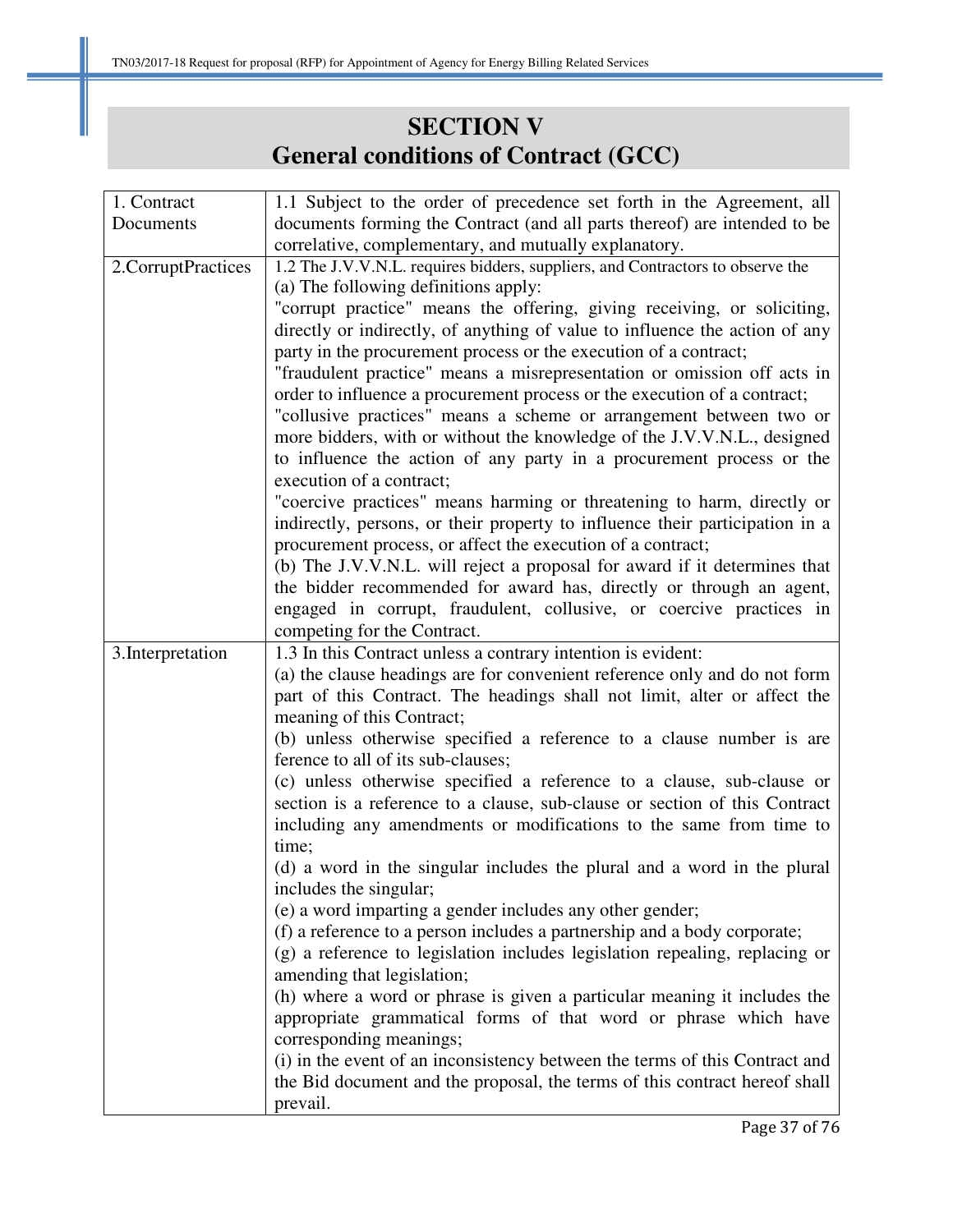|                   | 1.4 Entire Agreement                                                          |
|-------------------|-------------------------------------------------------------------------------|
|                   | The Contract constitutes the entire agreement between the J.V.V.N.L. and      |
|                   | the successful bidder and supersedes all communications, negotiations         |
|                   | and agreements (whether written or oral) of parties with respect thereto      |
|                   | made prior to the date of Contract.                                           |
|                   | 1.5 Amendment                                                                 |
|                   | No amendment or other variation of the Contract shall be valid unless it is   |
|                   | in writing, is dated, expressly refers to the Contract, and is signed by a    |
|                   | duly authorized representative of each party thereto.                         |
|                   | 1.6 Non-waiver                                                                |
|                   | (a) Subject to GCC Clauses 31 and 33 below, no relaxation, forbearance,       |
|                   | delay, or indulgence by either party in enforcing any of the terms and        |
|                   | conditions of the Contract or the granting of time by either party to the     |
|                   | other shall prejudice, affect, or restrict the rights of that party under the |
|                   | Contract, neither shall any waiver by either party of any breach of           |
|                   | Contract operate as                                                           |
|                   | waiver of any subsequent or continuing breach of Contract. Any waiver of      |
|                   | a party's rights, powers, or remedies under the Contract must be in           |
|                   | writing, dated, and signed by an authorized representative of the party       |
|                   | granting such waiver, and must specify the right and the extent to which it   |
|                   | is being waived.                                                              |
|                   | 1.7 Severability                                                              |
|                   | If any provision or condition of the Contract is prohibited or rendered       |
|                   | invalid or unenforceable, such prohibition, invalidity or unenforceability    |
|                   | shall not affect the validity or enforceability of any other provisions and   |
|                   | conditions of the Contract                                                    |
| 4. Language       | 1.8 The Contract as well as all correspondence and documents relating to      |
|                   | the Contract exchanged by the Successful bidder and the J.V.V.N.L., shall     |
|                   | be written in English. Supporting documents and printed literature that are   |
|                   | part of the Contract may however be provided in English/Hindi language.       |
| 5. Joint venture, | 1.9 The bidder shall be a legal identity. Consortium or association is not    |
| Consortium or     | allowed. Forming of any Joint venture by the successful bidder after          |
| Association       | allotment of work is also not allowed                                         |
| 6. Eligibility to | 1.10 Firms fulfilling the eligibility criteria as may be fixed by the JVVNL   |
| bid               | are eligible to bid.                                                          |
| 7. Location       | 1.11 The Services shall be performed at area / location to be defined, by,    |
|                   | J.V.V.N.L., or at such location required by J.V.V.N.L. within the state of    |
|                   | Rajasthan.                                                                    |
| 8. Effectiveness  | 1.12 This Contract shall come into force and effect on the date (the          |
| of Contract       | "Effective Date") of J.V.V.N.L.' s notification of award of contract to the   |
|                   | Successful bidder confirming that this Contract has been approved by          |
|                   | J.V.V.N.L.                                                                    |
| 9. Authorized     | 1.13 Any action required or permitted to be taken, and any document           |
| representative    | required or permitted to be executed under this Contract, may be taken or     |
|                   | executed:                                                                     |
|                   |                                                                               |
|                   | (a) on behalf of J.V.V.N.L. by its designated representative;                 |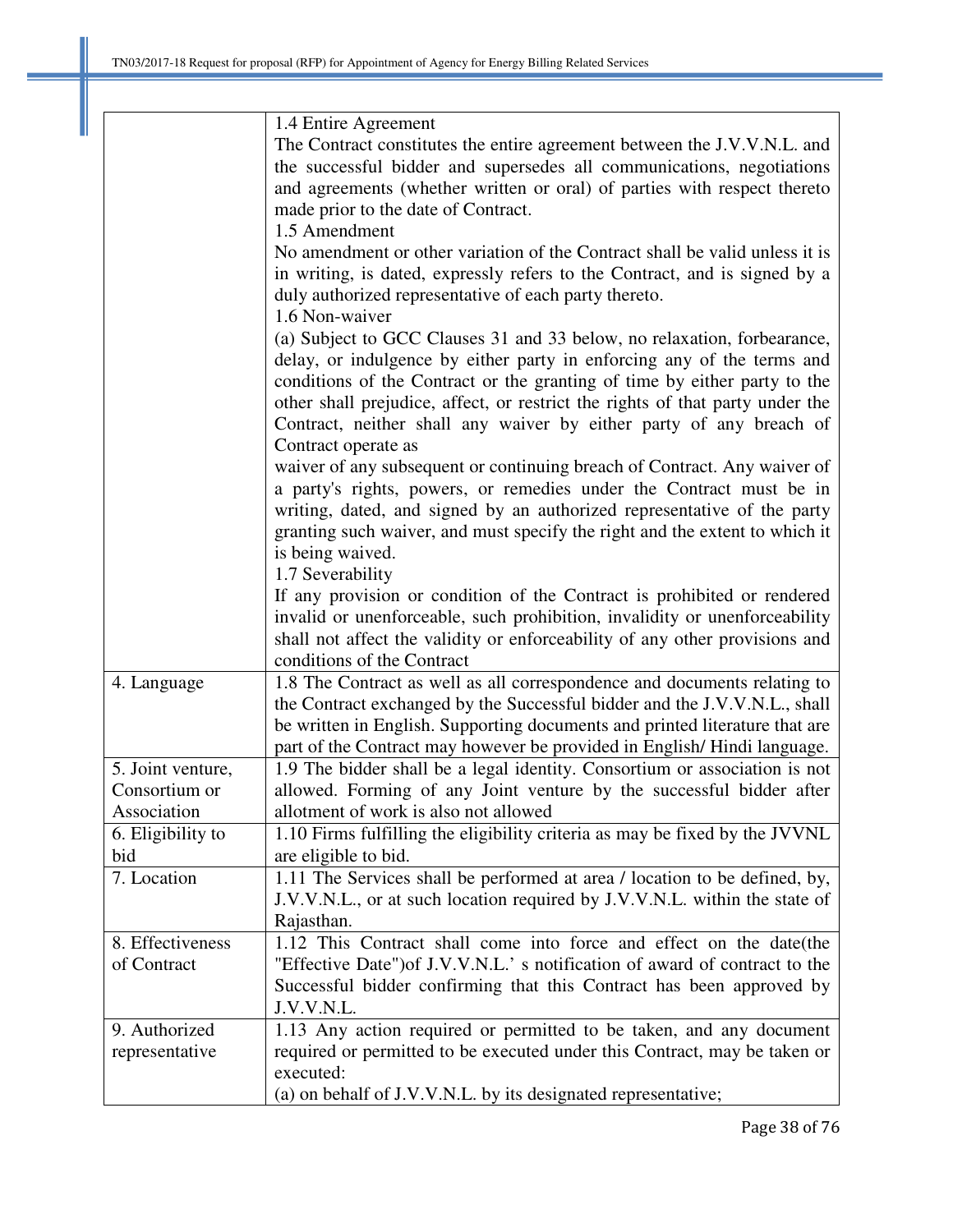|                   | (b) on behalf of the Successful bidder by or his designated representative. |
|-------------------|-----------------------------------------------------------------------------|
| 10. Relation      | 1.14 Nothing contained herein shall be construed as establishing a relation |
| between the       | of master and servant or of agent and principal as between the J.V.V.N.L.   |
| parties           | and the Successful bidder.                                                  |
|                   | 1.15 The Successful bidder, subject to this Contract, has complete charge   |
|                   | of Personnel performing the Services and shall be fully responsible for the |
|                   | Services performed by them or on their behalf hereunder.                    |
| 11. Notices       | 1.16 Any Notice given by one party to the other pursuant to the Contract    |
|                   | shall be in writing to the address specified in the SCC. The term "in       |
|                   | writing" means communicated in written form with proof of receipt.          |
|                   | 1.17 Any such notice, request or consent shall be deemed to have been       |
|                   | given or made when delivered in person to an authorized representative of   |
|                   | the Party to whom the communication is addressed, or when sent by           |
|                   | registered post or E-mail address as specified in SSC to such Party.        |
| 12. Governing Law | 1.21 The Contract shall be governed by and interpreted in accordance        |
|                   | with the laws of the India. The Courts in Jaipur shall have exclusive       |
|                   | jurisdiction with respect of the tendering process, award of Contract and   |
|                   | execution of the Contract.                                                  |
| 13. Settlement of | 1.22 The J.V.V.N.L. and the Successful bidder shall make every effort to    |
| disputes          | resolve amicably by direct informal negotiation any disagreement or         |
|                   | dispute arising between them under or in connection with the Contract.      |
|                   | If the parties fail to resolve such a dispute or difference by mutual       |
|                   | consultation within thirty (30) days from the commencement of such          |
|                   | dispute and difference, either party may require that the dispute referred  |
|                   | to the corporate level settlement committee constituted by J.V.V.N.L. and   |
|                   | the mutual settlement so arrived at shall be final and binding on both the  |
|                   | parties.                                                                    |
|                   | The date of commencement of the dispute shall be taken from the date        |
|                   | when this clause reference is quoted by either party in a formal            |
|                   | communication clearly mentioning existence of dispute or as mutually        |
|                   | agreed.                                                                     |
| 14. Scope of Work | 1.23 The services to be rendered by Successful bidder shall be as per       |
|                   | scope of work (Given in the Section IV-Scope of Work).                      |
|                   | 1.24 At the time of awarding the contract, the J.V.V.N.L. shall specify     |
|                   | any change in the Scope of Work. Such changes may be due to increase        |
|                   | or decrease in the scope of work at the time of award.                      |
|                   | 1.25 Unless otherwise stipulated in the Contract, the Scope of Work shall   |
|                   | include all such items not specifically mentioned in the Contract but that  |
|                   | can be reasonably inferred from the Contract as being required for          |
|                   | attaining Delivery and Completion of Related Services as if such items      |
|                   | were expressly mentioned in the Contract.                                   |
| 15.Commencement   | 1.26 The Successful bidder shall begin carrying out the Services            |
| of services       | immediately viz. from the date of issue of Letter of Award(the "Starting    |
|                   | Date"), or on such date as the Parties may agree in writing.                |
| 16. Delivery      | 1.27 The Delivery of services and Completion of the Related Services        |
|                   | shall be in accordance with the Section IV, Scope of Work and               |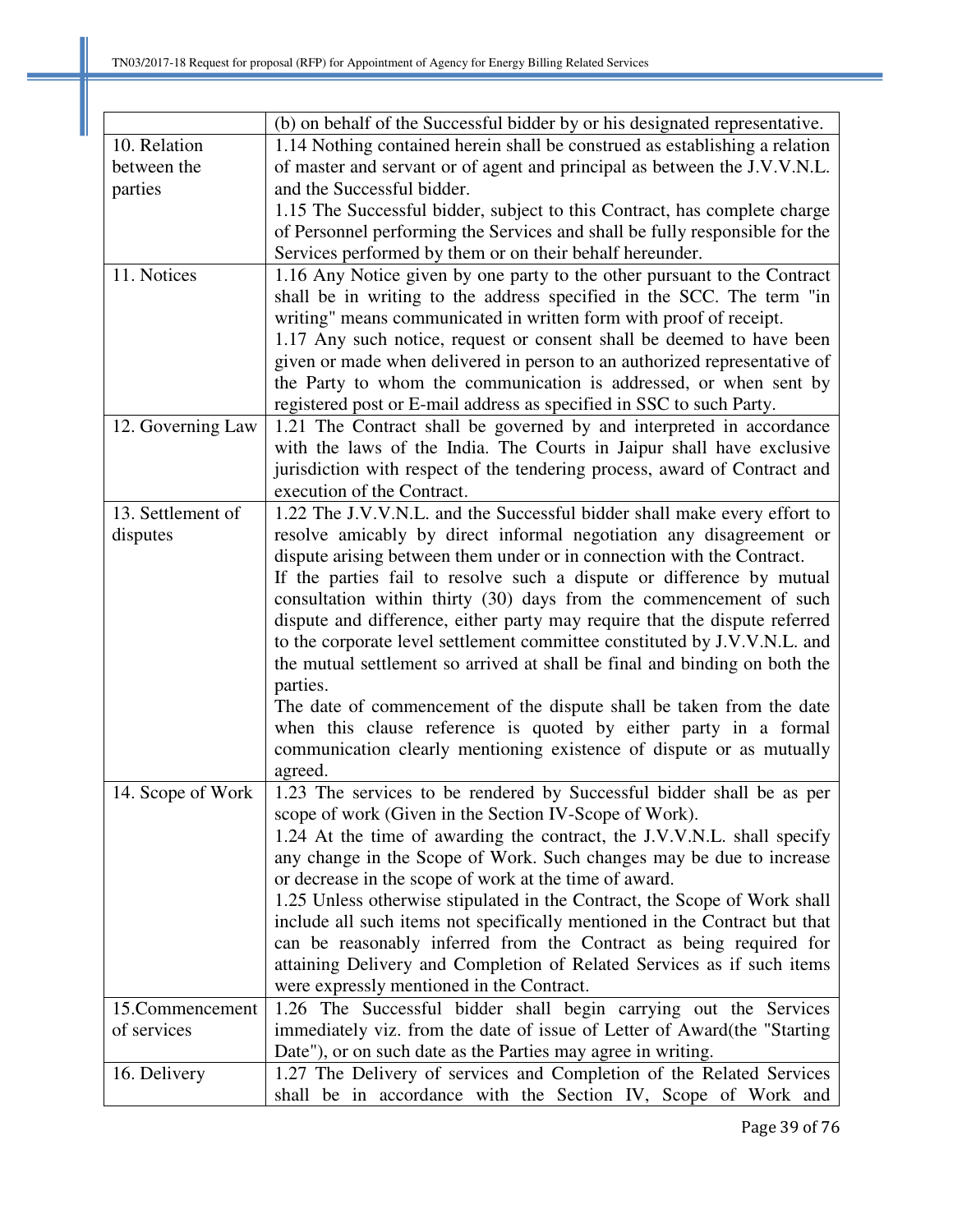|                    | acceptance of the services rendered by the J.V.V.N.L.                                                                                                    |
|--------------------|----------------------------------------------------------------------------------------------------------------------------------------------------------|
|                    | 1.28 The Successful bidder, in relation to its deliverables, shall provide                                                                               |
|                    | any supporting data or information required by the J.V.V.N.L.                                                                                            |
| 17.Successful      | 1.29 The Successful bidder shall provide the services mentioned in the                                                                                   |
| bidder's           | Scope of Work and the Delivery and Completion Schedule, as per Section                                                                                   |
| Responsibilities   | IV- General Scope of Work and relevant SCC clauses.                                                                                                      |
| 18. J.V.V.N.L.'s   | 1.30 For successful completion of the assignment, as and when required                                                                                   |
| Responsibilities   | by the Successful bidder, the J.V.V.N.L. shall provide data and support                                                                                  |
|                    | based on availability of the same and without prejudice. In the event that                                                                               |
|                    | the appropriate utility is unable to provide the required data or support for                                                                            |
|                    | a requirement, which the Successful bidder cannot be reasonably,                                                                                         |
|                    | expected to procure on its own or from alternate sources.                                                                                                |
|                    | 1.31 The Successful bidder shall bear all costs involved in the                                                                                          |
|                    | performance of its responsibilities, in accordance with GCC Clause 17.                                                                                   |
|                    | 1.32 The C.A.O. (R&B) or equivalent and above authority of J.V.V.N.L.                                                                                    |
|                    | shall act as the nodal point for implementation of the contract and for                                                                                  |
|                    | issuing necessary instructions, approvals, commissioning, acceptance                                                                                     |
|                    | certificates, payments etc. to the Successful bidder.                                                                                                    |
|                    | 1.33J.V.V.N.L. may provide on Successful bidder's request, particulars/                                                                                  |
|                    | information / or documentation that may be required by the Successful                                                                                    |
|                    | bidder for proper planning and execution of Scope of Work under this contract.                                                                           |
|                    | 1.34J.V.V.N.L. shall provide to the Successful bidder sitting space and<br>infrastructure and utilities, in the J.V.V.N.L.'s offices at such location as |
|                    | may be mutually decided by the Parties.                                                                                                                  |
| 19. Contract Price | 1.35 The Contract Price shall be as specified in the Agreement subject to                                                                                |
|                    | any additions and adjustments thereto, or deductions there from, as may                                                                                  |
|                    | be made pursuant to the Contract.                                                                                                                        |
| 20. Terms of       | 1.37 The payment shall be made in INR                                                                                                                    |
| Payment            | Payment will be sub-division wise.<br>1.38                                                                                                               |
|                    | 1.39.1 95% of monthly invoice will be credited on monthly basis and                                                                                      |
|                    | remaining 5% will be credited quarterly to the bidder subject to the                                                                                     |
|                    | verification of the bills and adjustment on account of                                                                                                   |
|                    | penalties/LD                                                                                                                                             |
|                    | 1.39.2 The bidder shall generate bill/ invoice in the name of AEN of sub-                                                                                |
|                    | division after completion of billing month and delivery of energy                                                                                        |
|                    | bills and all other required output reports.                                                                                                             |
|                    | 1.39.3 The invoice generated will be verified by ARO within 7 working                                                                                    |
|                    | days of receipt of the complete invoice and ensure to submit the                                                                                         |
|                    | verified invoice to AEN within 3 working days. The AEN of the                                                                                            |
|                    | concerned sub-division shall duly authenticate the verified invoice                                                                                      |
|                    | and will sent it to respective Circle AO for payment within 2                                                                                            |
|                    | working days.                                                                                                                                            |
|                    | 1.39.4 Payment shall be credited within 30 days of invoice submission by                                                                                 |
|                    | the sub-division to the Circle AO.                                                                                                                       |
|                    | 1.40 The payment will be subject to deduction on account of penalties                                                                                    |
|                    | & Liquidated damages specified at S.NO.26 of section-V (GCC).                                                                                            |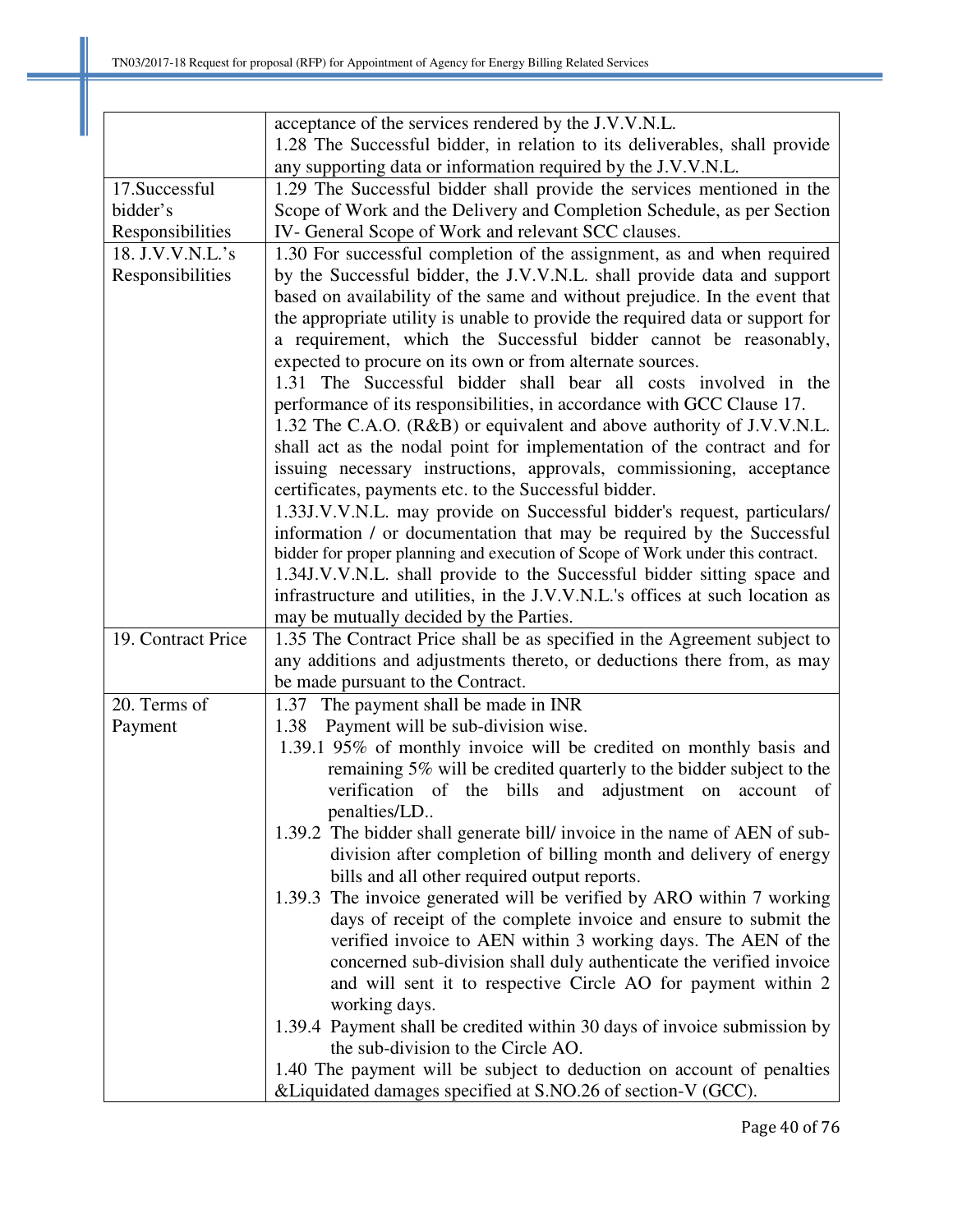| 21.Performance<br>Security   | 1.41 The Successful bidder shall, within fifteen (15) days of the<br>notification of Contract award, provide a Performance Security for the<br>due performance of the Contract in the amounts and currencies specified<br>in the SCC.<br>1.42 The J.V.V.N.L. shall at its sole discretion invoke the Performance<br>Security and appropriate the amount secured there under, in the event that<br>the Successful bidder commits any delay or default in Services rendered<br>or commits any breach of the terms and conditions of the Contract.<br>1.43 The Performance Security shall be discharged by the J.V.V.N.L. and<br>returned to the Successful bidder not later than 6 months following the<br>date of completion of the Successful bidder's performance obligations<br>under the Contract.                                                                                                                                                                                                                                                                                                                                                                                                                                                           |
|------------------------------|-----------------------------------------------------------------------------------------------------------------------------------------------------------------------------------------------------------------------------------------------------------------------------------------------------------------------------------------------------------------------------------------------------------------------------------------------------------------------------------------------------------------------------------------------------------------------------------------------------------------------------------------------------------------------------------------------------------------------------------------------------------------------------------------------------------------------------------------------------------------------------------------------------------------------------------------------------------------------------------------------------------------------------------------------------------------------------------------------------------------------------------------------------------------------------------------------------------------------------------------------------------------|
| 22. Intellectual<br>Property | 1.44J.V.V.N.L. shall own and have a right in perpetuity to use all newly<br>created Intellectual Property Rights which have been developed solely<br>during execution of this Contract, including but not limited to all Source<br>code, Object code, records, reports, designs, application configurations,<br>data and written material, products, specifications, reports, drawings and<br>other documents which have been newly created and developed by the<br>Successful bidder solely during the performance of Related Services and<br>for the purposes of inter-alia use or sublicense of such Services under this<br>Contract. The Successful bidder undertakes to disclose all such<br>Intellectual Property Rights arising in performance of the Related<br>Services to the J.V.V.N.L. and execute all such agreements/documents<br>and file all relevant applications, effect transfers and obtain all permits<br>and approvals that may be necessary in this regard to effectively transfer<br>and conserve the Intellectual Property Rights of the J.V.V.N.L. To the<br>extent that Intellectual Property Rights are unable by law to so vest, the<br>Successful bidder assigns those Intellectual Property Rights to J.V.V.N.L.<br>on creation. |
|                              | 1.45 The Successful bidder shall be obliged to ensure that all approvals,<br>registrations, licenses, permits and rights etc. which are inter-alia<br>necessary for use of the goods supplied /installed by the Successful bidder<br>(if any), as part of the service obligations under the present contract, shall<br>be acquired in the name of the J.V.V.N.L., and the same may be assigned<br>by the J.V.V.N.L. to the Successful bidder solely for the purpose of<br>execution of any of its obligations under the terms of this Contract.<br>However, subsequent to the term of this Contract, such approvals,<br>registrations, licenses, permits and rights etc. shall endure to the exclusive<br>benefit of the J.V.V.N.L.<br>1.46 The Successful bidder shall ensure that while it uses any software,<br>hardware, processes, document or material in the course of performing the<br>Services, it does not infringe the Intellectual Property Rights of any<br>person and the Successful bidder shall keep the J.V.V.N.L. indemnified<br>against all costs, expenses and liabilities howsoever, arising out any<br>illegal or unauthorized use (piracy) or in connection with any claim or                                                           |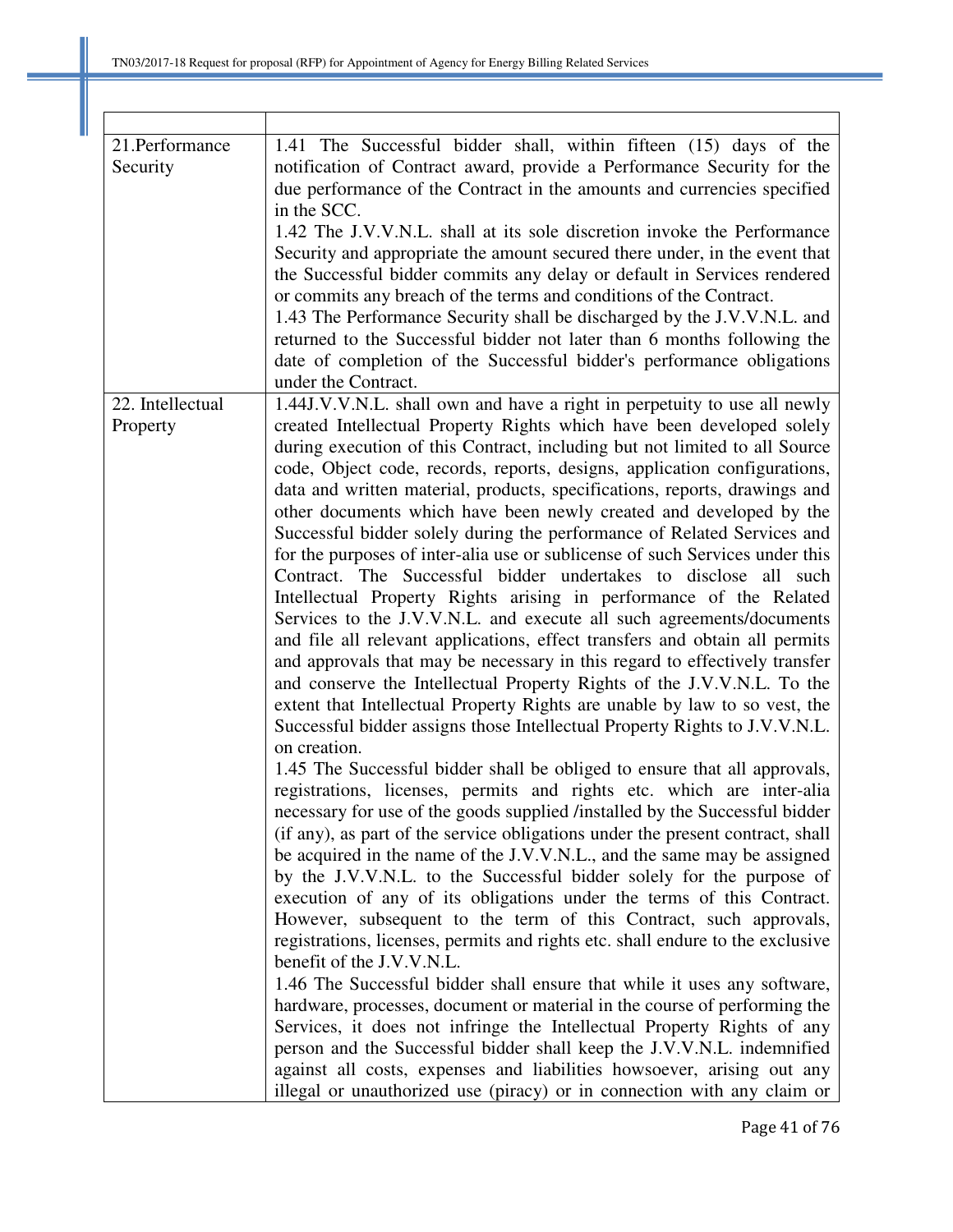|                    | proceedings relating to any breach or violation of any permission/license    |
|--------------------|------------------------------------------------------------------------------|
|                    | terms or infringement of any Intellectual Property Rights by the             |
|                    | Successful bidder or its personnel during the course of performance of the   |
|                    | Related Services. In case of any infringement by the Successful bidder,      |
|                    | the Successful bidder shall have sole control of the defense and all related |
|                    | settlement negotiations.                                                     |
|                    | 1.47 Subject to sub-clauses 1.48 to 1.52, the Successful bidder shall retain |
|                    | exclusive ownership of all methods, concepts, algorithms, trade secrets,     |
|                    | software documentation, other intellectual property or other information     |
|                    | belonging to the Successful bidder that existed before the effective date of |
|                    |                                                                              |
|                    | the contract.                                                                |
| 23. Confidential   | 1.48 The Successful bidder and the personnel of any of them shall not        |
| Information        | either during the term or within two (2) years after the expiration of this  |
|                    | contract, disclose any proprietary or confidential information relating to   |
|                    | the Project, the Services, this Contract or the Owner's business or          |
|                    | operations without the prior written consent of the owner.                   |
|                    | 1.49 The J.V.V.N.L. shall not use such documents, data, and other            |
|                    | information received from the Successful bidder for any purposes             |
|                    | unrelated to the Contract. Similarly, the Successful bidder shall not use    |
|                    | such documents, data, and other information received from the J.V.V.N.L.     |
|                    | for any purpose other than the design, procurement, or other work and        |
|                    | services required for the performance of the Contract.                       |
|                    |                                                                              |
|                    | 1.50 The Successful bidder shall not use such documents, data, and other     |
|                    | information received from the J.V.V.N.L. for any purpose other than the      |
|                    | design, procurement, or other work and services required for the             |
|                    | performance of the Contract.                                                 |
|                    | 1.51 The above provisions of GCC Clause 23 shall not in any way modify       |
|                    | any undertaking of confidentiality given by either of the parties hereto     |
|                    | prior to the date of the Contract in respect of the Supply or any part       |
|                    | thereof.                                                                     |
|                    | 1.52 The provisions of GCC Clause 23 shall survive completion or             |
|                    | termination, for whatever reason, of the Contract.                           |
| 24. Subcontracting | 1.53 The Successful bidder shall not be permitted to sub-contract any part   |
|                    | of its obligations under the Contract with J.V.V.N.L.                        |
| 25. Service        | 1.54 The J.V.V.N.L. may reject any Service rendered or any part thereof      |
| Quality            | that fail to conform to the specifications. The Successful bidder shall take |
|                    | measures necessary to meet the specifications at no cost to the J.V.V.N.L.   |
| 26. Liquidated     | 1.55The penalties will be calculated as following and shall additionally     |
| Damages and        | include GST as may be applicable:                                            |
| Penalty            | Delay in commencement of contract :<br>I.                                    |
|                    | In case of a delay in commencement of contract after                         |
|                    | stipulated period of 30 days from the date of acceptance of LOA,             |
|                    | the contractor is liable for a penalty of Rs. 500 per day per sub-           |
|                    | division upto maximum of Rs. 2 Lacs.                                         |
|                    | Wrong punching of meter data (software related errors will<br>П.             |
|                    | not be in considered on contractor's account):                               |
|                    |                                                                              |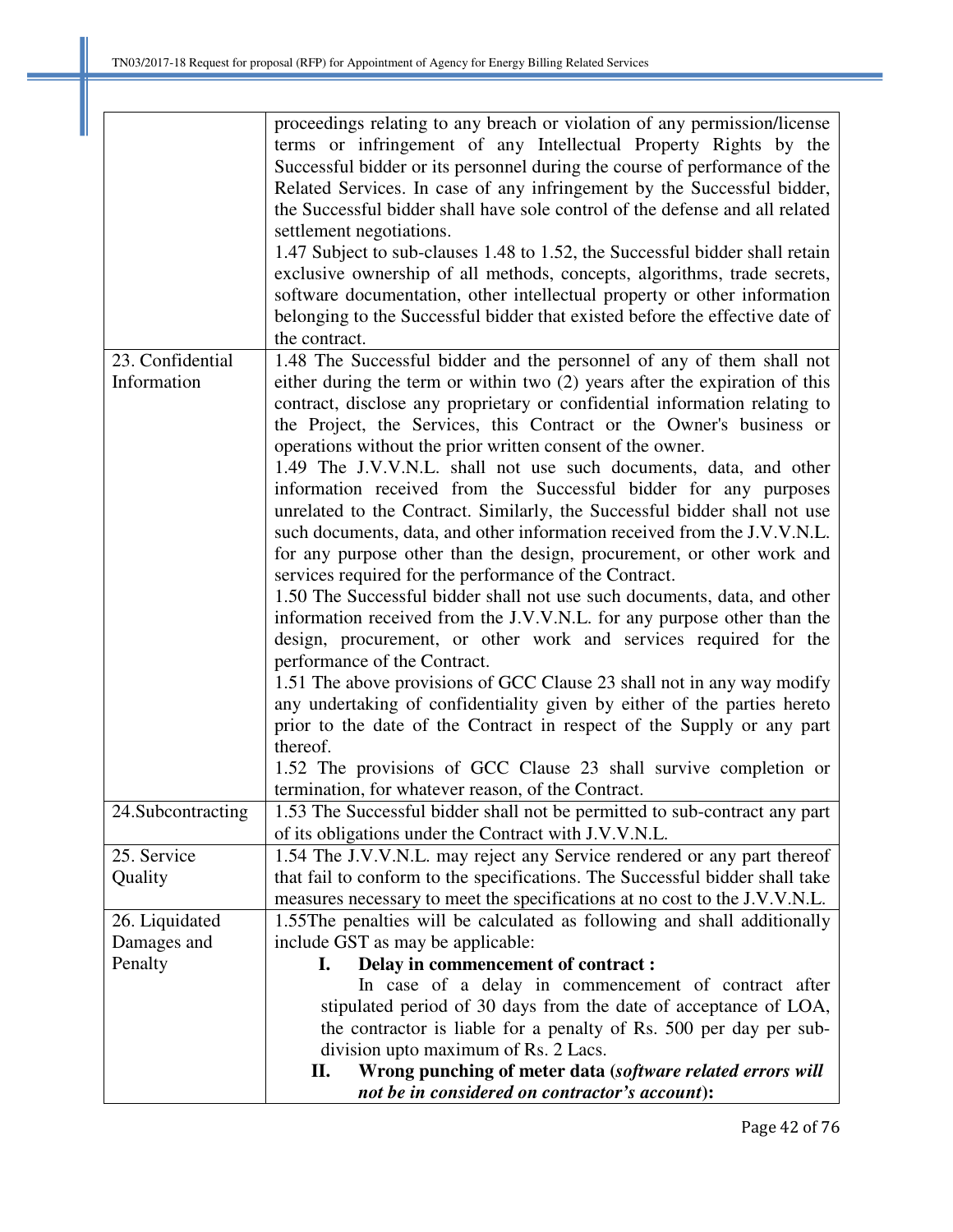|                              | The penalty equivalent to two $(2)$ times of quoted price will be<br>levied on per bill for which wrong punching was done for meter<br>data. The penalty shall be maximum of $5\%$ of the total monthly<br>invoice for the relevant month.<br>Note: To establish the above penalty, the data entry operator                                                                                                                                                                                                                                                       |
|------------------------------|-------------------------------------------------------------------------------------------------------------------------------------------------------------------------------------------------------------------------------------------------------------------------------------------------------------------------------------------------------------------------------------------------------------------------------------------------------------------------------------------------------------------------------------------------------------------|
|                              | shall submit the print of reading uploaded into the system to<br>ARO so that he can verify the same with actual reading.                                                                                                                                                                                                                                                                                                                                                                                                                                          |
|                              | III.<br>Delay in uploading of data:<br>The penalty equivalent to two $(2)$ times of quoted price will be<br>levied on per meter data entry uploaded delayed into the system.<br>The penalty shall be maximum of $5\%$ of the total monthly invoice<br>for the relevant month.                                                                                                                                                                                                                                                                                     |
|                              | Delay in printing of bills:<br>IV.<br>The penalty equivalent to two $(2)$ times of quoted price will be<br>levied on each bill that are delayed printed. The penalty shall be<br>maximum of 5% of the total monthly invoice for the relevant<br>month.                                                                                                                                                                                                                                                                                                            |
|                              | Penalties at (II), (III) and (IV) shall be computed cumulatively so that<br>at any point of time maximum penalty shall be limited to $10\%$ of the<br>invoice raised in a relevant month                                                                                                                                                                                                                                                                                                                                                                          |
| 27. Liability /<br>Indemnity | 1.56 The Successful bidder hereby agrees to indemnify the J.V.V.N.L.,<br>for all conditions and situations mentioned in this clause, in a form and<br>manner acceptable to the J.V.V.N.L. The Successful bidder agrees to<br>indemnify the J.V.V.N.L. and its officers, servants, agents (" J.V.V.N.L.<br>Indemnified Persons") from and against any costs, loss, damages,<br>expense, claims including those from third parties or liabilities of any<br>kind howsoever suffered, arising or incurred inter alia during and after the<br>Contract period out of: |
|                              | (a) any negligence or wrongful act or omission by the Successful bidder<br>or its agents or employees or any third party associated with Successful<br>bidder in connection with or incidental to this Contract; or<br>(B) any infringement of patent, trademark/copyright or industrial design<br>rights arising from the use of the supplied Goods and Services or any part<br>thereof.                                                                                                                                                                         |
|                              | 1.57 The Successful bidder shall also indemnify the J.V.V.N.L. against<br>any privilege, claim or assertion made by third party with respect to right<br>or interest in, ownership, mortgage or disposal of any asset, property,<br>movable or immovable as mentioned in any Intellectual Property Rights,<br>licenses and permits<br>1.58 Without limiting the generality of the provisions of this article 1.58,                                                                                                                                                |
|                              | the Successful bidder shall fully indemnify, hold harmless and defend the<br>J.V.V.N.L. Indemnified Persons from and against any and all suits,                                                                                                                                                                                                                                                                                                                                                                                                                   |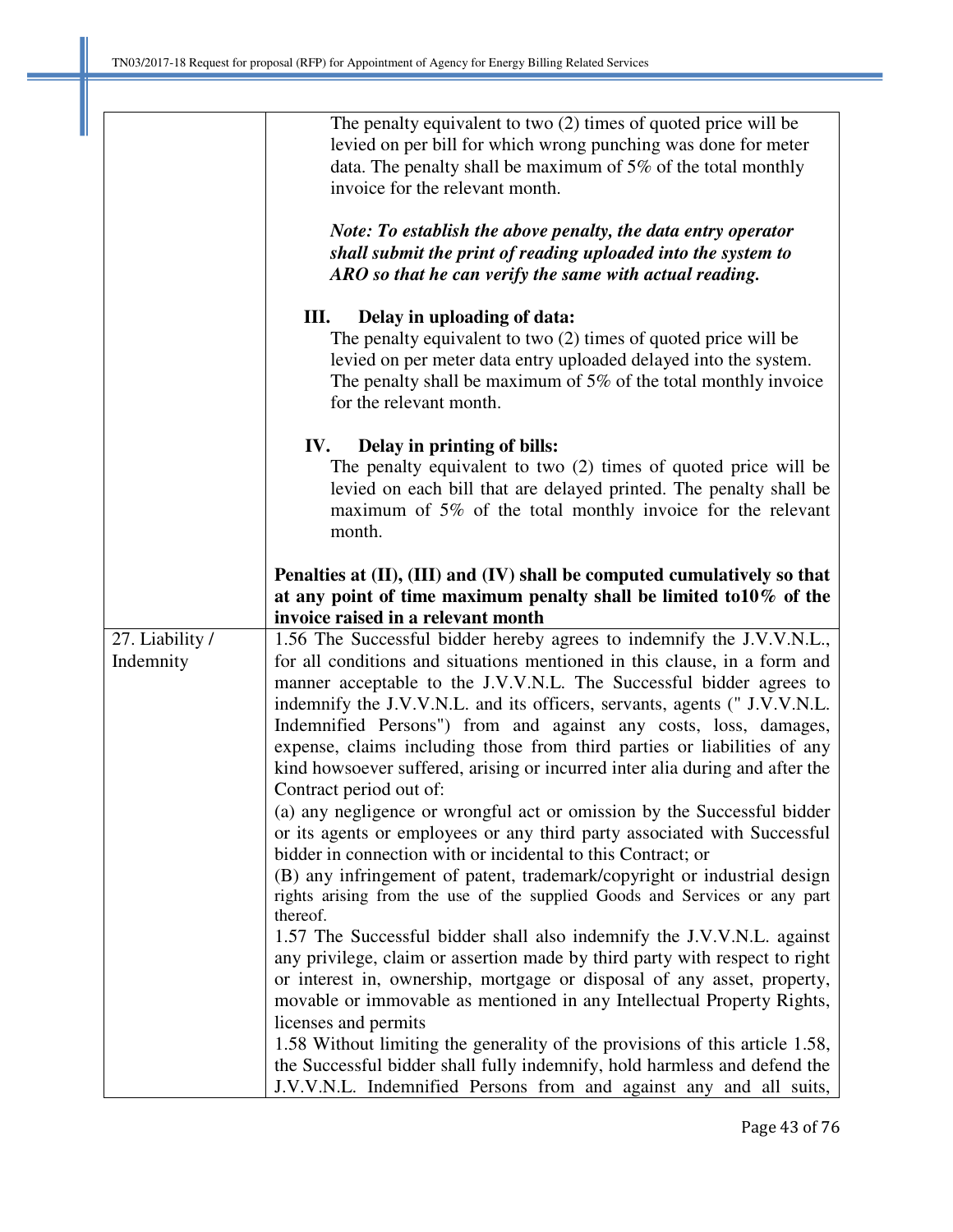|                   | proceedings, actions, claims, demands, liabilities and damages which the                                                                      |
|-------------------|-----------------------------------------------------------------------------------------------------------------------------------------------|
|                   | J.V.V.N.L. Indemnified Persons may hereafter suffer, or pay by reason of                                                                      |
|                   | any demands, claims, suits or proceedings arising out of claims of                                                                            |
|                   | infringement of any domestic or foreign patent rights, copyrights or other                                                                    |
|                   | intellectual property, proprietary or confidentiality rights with respect to                                                                  |
|                   | any Goods, Services, information, design or process supplied or used by                                                                       |
|                   | the Successful bidder in performing the Successful bidder 's obligations or                                                                   |
|                   | in any way incorporated in or related to the Project. If in any such suit,                                                                    |
|                   | action, claim or proceedings, a temporary restraint order or preliminary                                                                      |
|                   | injunction is granted, the Successful bidder shall make every reasonable                                                                      |
|                   | effort, by giving a satisfactory bond or otherwise, to secure the suspension                                                                  |
|                   |                                                                                                                                               |
|                   | of the injunction or restraint order. If, in any such suit, action, claim or                                                                  |
|                   | proceedings, the Goods or Services, or any part thereof or comprised                                                                          |
|                   | therein, is held to constitute an infringement and its use is permanently                                                                     |
|                   | enjoined, the Successful bidder shall promptly make every reasonable                                                                          |
|                   | effort to secure for the J.V.V.N.L. a license, at no cost to the J.V.V.N.L.,                                                                  |
|                   | authorizing continued use of the infringing work. If the Successful bidder                                                                    |
|                   | is unable to secure such license within a reasonable time, the Successful                                                                     |
|                   | bidder shall, at its own expense, and without impairing the specifications                                                                    |
|                   | and standards, either replace the affected work, or part, or process thereof                                                                  |
|                   | with non-infringing work or part or process, or modify the same so that it                                                                    |
|                   | becomes non-infringing. The provisions of this Clause 27 shall survive                                                                        |
|                   | Termination of contract.                                                                                                                      |
|                   |                                                                                                                                               |
| 28. Limitation of | 1.59 Except in cases of gross negligence or willful misconduct                                                                                |
| Liability         | (a) neither party shall be liable to the other party for any indirect or                                                                      |
|                   | consequential loss or damage, loss of use, loss of production, or loss of                                                                     |
|                   | profits or interest costs, provided that this exclusion shall not apply to any                                                                |
|                   | obligation of the Successful bidder to pay liquidated damages to the                                                                          |
|                   | J.V.V.N.L.; and (b) the aggregate liability of the Successful bidder to the                                                                   |
|                   | J.V.V.N.L., whether under the Contract, in tort, or otherwise, shall not                                                                      |
|                   | exceed the amount specified in the Contract Price. Provided that this                                                                         |
|                   | limitation shall not apply to the cost of repairing or replacing defective                                                                    |
|                   | equipment, or to any obligation of the Successful bidder to indemnify the                                                                     |
|                   | J.V.V.N.L. with respect to patent infringement.                                                                                               |
| 29. Force Majeure |                                                                                                                                               |
|                   | 1.60For the purposes of this Contract, "Force Majeure" means an event<br>which is beyond the reasonable control of a Party, and which makes a |
|                   | Party's performance of its obligations here under impossible or so                                                                            |
|                   | impractical as reasonably to be considered impossible in the                                                                                  |
|                   |                                                                                                                                               |
|                   | circumstances, and includes, but is not limited to, war, riots, civil<br>disorder, earthquake, fire, explosion, storm, flood or other adverse |
|                   |                                                                                                                                               |
|                   | weather conditions, strikes, lockouts or other industrial action (except                                                                      |
|                   | where such strikes, lockouts or other industrial action are within the                                                                        |
|                   | power of the Party invoking Force Majeure to prevent), confiscation or any                                                                    |
|                   | other action by government agencies.                                                                                                          |
|                   | 1.61 Force Majeure shall not include:<br>(a) Any event which is caused by the negligence or intentional action of a                           |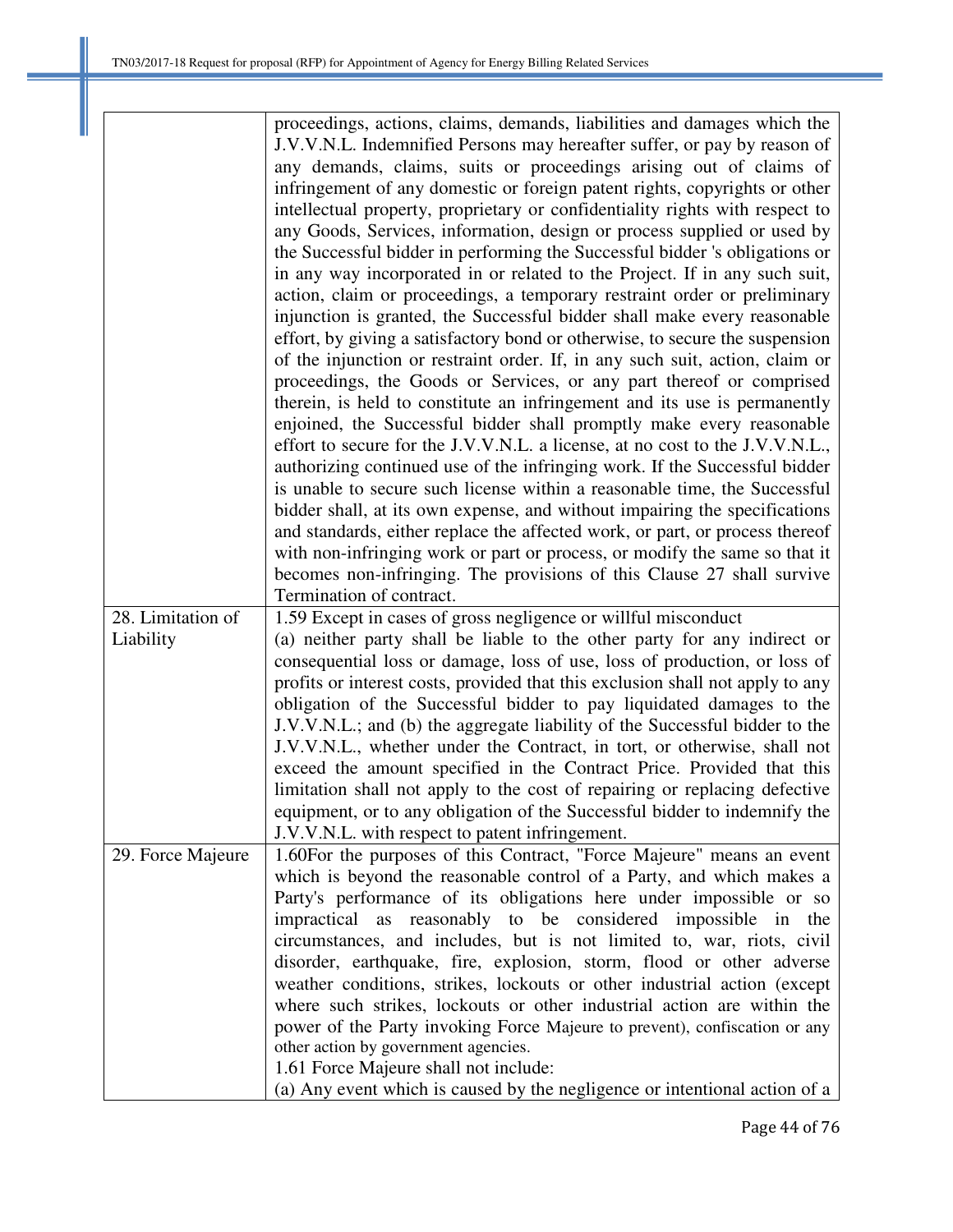|                 | Party or such Party's employees, nor                                          |
|-----------------|-------------------------------------------------------------------------------|
|                 | (b) Any event which a diligent Party could reasonably have been expected      |
|                 | to both (i) take into account at the time of the conclusion of this Contract, |
|                 | and (ii) avoid or overcome in the carrying out of its obligations hereunder.  |
|                 | 1.62 The failure of a Party to fulfill any of its obligations hereunder shall |
|                 | not be considered to be a breach of, or default under, this Contract in so    |
|                 |                                                                               |
|                 | far as such inability arises from an event of Force Majeure, provided that    |
|                 | the Party affected by such an event has taken all reasonable precautions,     |
|                 | due care and reasonable alternative measures, all with the objective of       |
|                 | carrying out the terms and conditions of this Contract.                       |
|                 | 1.63 A Party affected by an event of Force Majeure shall take all             |
|                 | reasonable measures to remove such Party's inability to fulfill its           |
|                 | obligations hereunder with a minimum of delay.                                |
|                 | 1.64 A Party affected by an event of Force Majeure shall notify the other     |
|                 | Party of such event as soon as possible, and in any event not later than      |
|                 | fourteen (14) days following the occurrence of such event, providing          |
|                 | evidence of the nature and cause of such event, and shall similarly give      |
|                 | notice of the restoration of normal conditions as soon as possible.           |
|                 | 1.65 The Parties shall take all reasonable measures to minimize the           |
|                 | consequences of any event of Force Majeure.                                   |
|                 | 1.66 The decision of the J.V.V.N.L. with regard to the occurrence,            |
|                 |                                                                               |
|                 | continuation, period or extent of Force Majeure shall be final and binding    |
|                 | on the Successful bidder.                                                     |
|                 | 1.67 Any period within which a Party shall, pursuant to this Contract,        |
|                 | complete any action or task, shall be extended for a period equal to the      |
|                 | time during which such Party was unable to perform such action as a           |
|                 | result of Force Majeure.                                                      |
|                 | 1.68 Not later than thirty (30) days after the Successful bidder, as the      |
|                 | result of an event of Force Majeure, have become unable to perform a          |
|                 | material portion of the Services, the Parties shall consult with each other   |
|                 | with a view to agreeing on appropriate measures to be taken in the            |
|                 | circumstances.                                                                |
| 30.ChangeOrders | 1.69 The J.V.V.N.L. may at any time order the Successful bidder through       |
| and Contract    | Notice in accordance GCC Clause 11, to make changes within the terms          |
| Amendments      | and conditions of this Contract, including any modification of the scope      |
|                 | of the Services.                                                              |
|                 |                                                                               |
|                 | 1.70 If any such Change Order causes an increase or decrease in the cost      |
|                 | of, or the time required for, the Successful bidder's performance of any      |
|                 | provisions under the Contract, an equitable adjustment shall be made in       |
|                 | the Contract Price or in the Delivery and Completion Schedule, or both,       |
|                 | and the Contract shall accordingly be amended. Any claims by the              |
|                 | Successful bidder for adjustment under this Clause must be asserted           |
|                 | within thirty (30) days from the date of the Successful bidder 's receipt of  |
|                 | the J.V.V.N.L.'s Change Order.                                                |
|                 | 1.71 No variation or modification of the terms of the contract shall be       |
|                 | made except by written amendment signed by the parties.                       |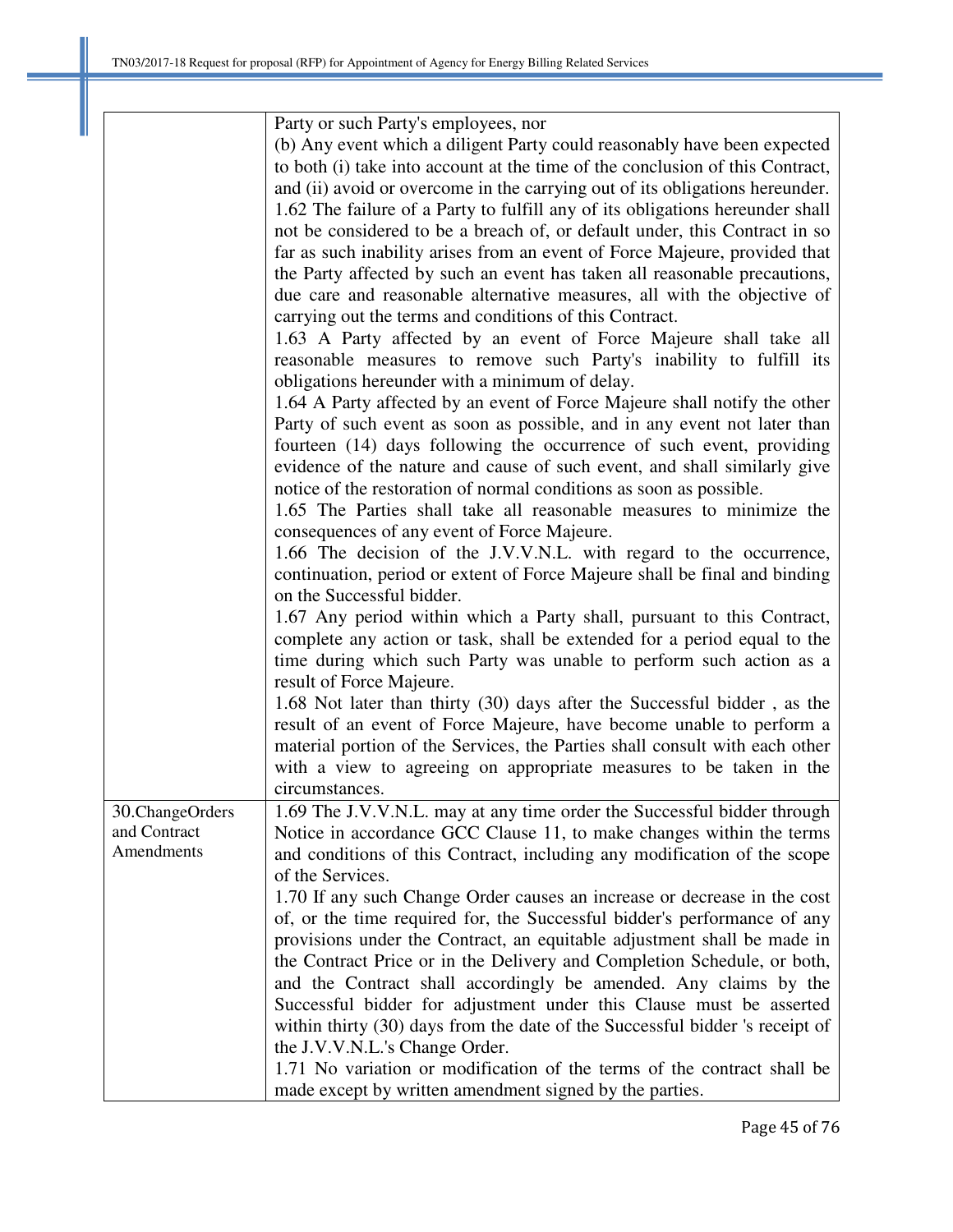| 31. Extension of | 1.72 If at any time during performance of the Contract, the Successful                                                                          |
|------------------|-------------------------------------------------------------------------------------------------------------------------------------------------|
| Time             | bidder should encounter conditions impeding timely completion of                                                                                |
|                  | Services pursuant to GENERAL SCOPE OF WORK Section-IV, the                                                                                      |
|                  | Successful bidder shall promptly notify the J.V.V.N.L. in writing of the                                                                        |
|                  | delay, its likely duration, and its cause. As soon as practicable after                                                                         |
|                  | receipt of the Successful bidder 's notice, the J.V.V.N.L. shall evaluate the                                                                   |
|                  | situation and may at its discretion extend the Successful bidder 's time for                                                                    |
|                  | performance, in which case the extension shall be ratified by the parties                                                                       |
|                  | by amendment of the Contract.                                                                                                                   |
|                  | 1.73 Except in case of Force Majeure, as provided under GCC Clause 29                                                                           |
|                  | or where the delay in delivery of the Goods or completion of Services is                                                                        |
|                  | caused due to any delay or default of the J.V.V.N.L., any extension                                                                             |
|                  | granted under clause 31 shall not absolve the Successful bidder from its                                                                        |
|                  | liability to the pay of liquidated damages pursuant to GCC Clause 26.                                                                           |
| 32. Suspension   | 1.74J.V.V.N.L. may by written notice of suspension to the Successful                                                                            |
|                  | bidder, suspend all payments to the Successful bidder hereunder if the                                                                          |
|                  | Successful bidder fail to perform any of their obligations under this                                                                           |
|                  | Contract, including the carrying out of the Services as per schedule,                                                                           |
|                  | provided that such notice of suspension (i) shall specify the nature of the                                                                     |
|                  | failure, and (ii) shall request the Successful bidder to remedy such failure                                                                    |
|                  | within a period not exceeding Seven (7) days after receipt by the                                                                               |
|                  | Successful bidder of such notice of suspension and shall invoke contract                                                                        |
|                  | performance guarantee.                                                                                                                          |
| 33. Termination  | <b>1.75 Termination for Default</b>                                                                                                             |
|                  | (a) The J.V.V.N.L. may, without prejudice to any other remedy for breach                                                                        |
|                  | of Contract, by Notice of default sent to the Successful bidder terminate                                                                       |
|                  | the Contract in whole or in part:                                                                                                               |
|                  | (i) if the Successful bidder fails to provide acceptable quality of Services                                                                    |
|                  | within the period specified in the Contract, or within any extension                                                                            |
|                  | thereof granted by the J.V.V.N.L. pursuant to GCC Clause 31; or                                                                                 |
|                  | (ii) if the Successful bidder, in the judgment of the J.V.V.N.L. has                                                                            |
|                  | engaged in corrupt, fraudulent, collusive, or coercive practices, as defined                                                                    |
|                  | in GCC Clause 2, in competing for or in executing the Contract; or                                                                              |
|                  | (iii) Any representation made by the bidder in the proposal is found to be                                                                      |
|                  | false or misleading if the Successful bidder commits any breach of the                                                                          |
|                  | Contract and fails to remedy or rectify the same within the period of two                                                                       |
|                  | weeks (or such longer period as the J.V.V.N.L. in its absolute discretion                                                                       |
|                  | decide) provided in a notice in this behalf from the J.V.V.N.L If the                                                                           |
|                  | Successful bidder fail to comply with any final decision reached as a                                                                           |
|                  | result of arbitration proceedings. If, as the result of Force Majeure, the                                                                      |
|                  |                                                                                                                                                 |
|                  |                                                                                                                                                 |
|                  | Successful bidder is unable to perform a material portion of the Services                                                                       |
|                  | for a period of not less than sixty $(60)$ days.                                                                                                |
|                  | (b) In the event J.V.V.N.L. terminates the Contract in whole or in part,                                                                        |
|                  | pursuant to GCC Clause 33, the Utility may procure, upon such terms and<br>in such manner as it deems appropriate, Goods or Services similar to |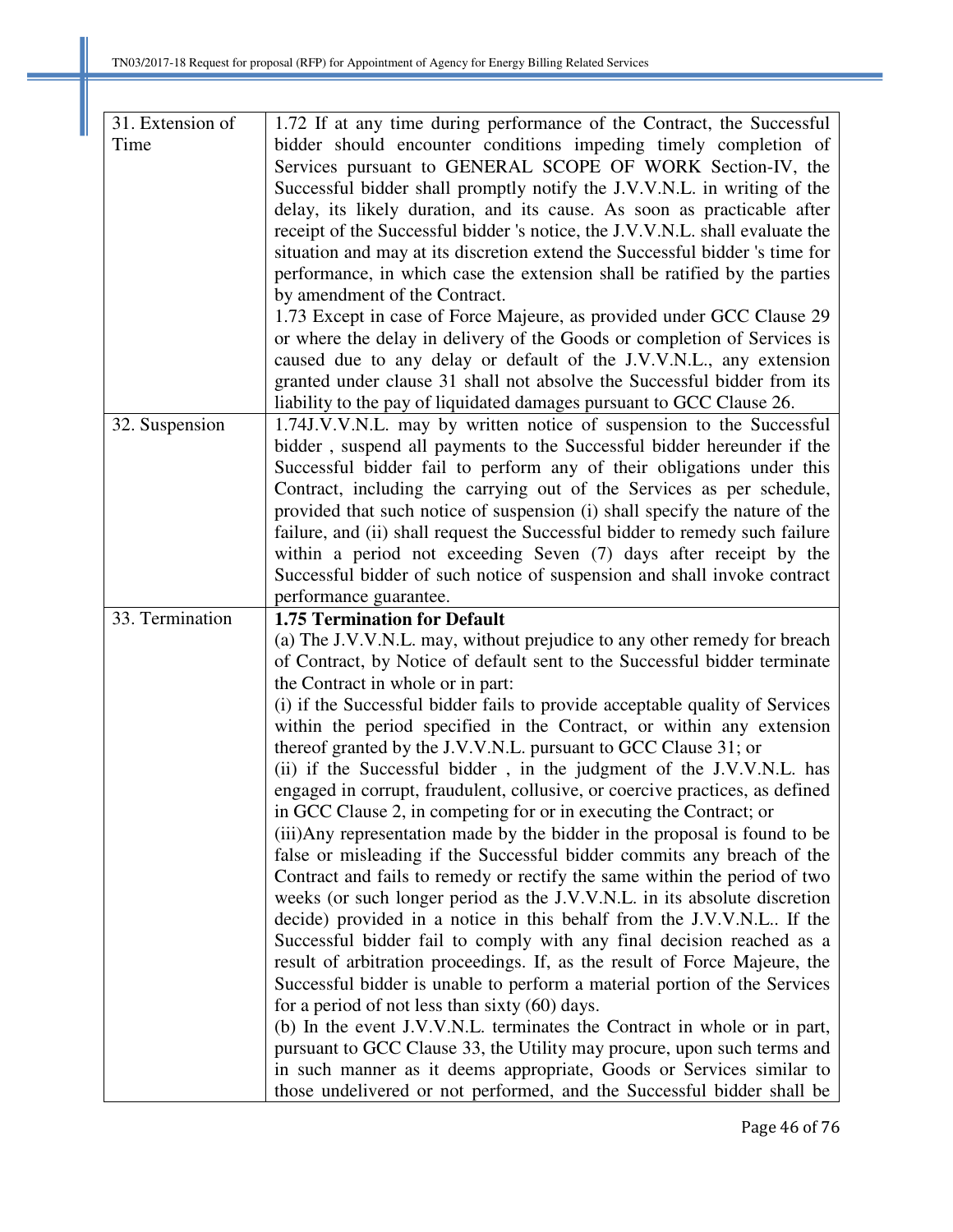liable to the J.V.V.N.L. for any additional costs for such similar Goods or Services. However, the Successful bidder shall continue performance of the Contract to the extent not terminated.

#### **1.76 Termination for Insolvency**

The J.V.V.N.L. may at any time terminate the Contract by giving Notice to the Successful bidder if the Successful bidder becomes bankrupt or otherwise insolvent. In such event, termination will be without compensation to the Successful bidder , provided that such termination will not prejudice or affect any right of action or remedy that has accrued or will accrue thereafter to the J.V.V.N.L.

#### **1.77 Termination for Convenience**

The J.V.V.N.L., by Notice sent to the Successful bidder, may terminate the Contract, in whole or in part, at any time for its convenience. The Notice of termination shall specify that termination is for the J.V.V.N.L.'s convenience, the extent to which performance of the Successful bidder under the Contract is terminated, and the date upon which such termination becomes effective.

#### **1.78 Consequences of Termination**

In the event of failure of the agency to fulfill its obligations, duties and responsibilities as per the agreement terms, J.V.V.N.L. shall inter alia have the right, at any time to resort to termination arrangement. Under this plan, J.V.V.N.L. shall take charge of all facilities and systems whether in operation or under execution after giving suitable notice as provided in the agreement and can recover from the performance security deposit the losses suffered due to such failure. If the performance security deposit is insufficient, the Agency shall pay the difference to J.V.V.N.L. failing which J.V.V.N.L. shall have the right to recover the sum through legal or other means.

The J.V.V.N.L. shall have the right in such circumstances to manage the system itself after taking charge of the facilities as above or through any other agency as it may deem fit and no claim of Agency for compensation in this respect shall be entertained. This provision shall be made in the agreement.

34. Cessation of Rights and **Obligations** 1.79 Upon termination of this Contract pursuant to Clause 33hereof, or upon expiration of this Contract pursuant to Clause 44hereof, all rights and obligations of the Parties hereunder shall cease, except Such rights and obligations as may have accrued on the date of termination or expiration, The obligation of confidentiality set forth in Clause 23 hereof, Any right which a Party may have under the Applicable Law. 35. Cessation of 1.80 Upon termination of this Contract by notice to pursuant to Clause 33

| JJ. COSANON VI | 1.00 Opon termination of this Contract by houte to parsuant to Clause 33      |
|----------------|-------------------------------------------------------------------------------|
| Services       | hereof, the Successful bidder shall, immediately upon dispatch or receipt     |
|                | of such notice, take all necessary steps, to bring the Services to a close in |
|                | a prompt and orderly manner.                                                  |
| 37. Payment    | 1,81 Upon termination of this Contract pursuant to Clause 33 hereof, the      |
| upon           | Utility shall make the following payments to the Successful bidder:           |
| Termination    | (a) Remuneration pursuant to Clause 1.77 of GCC for Services                  |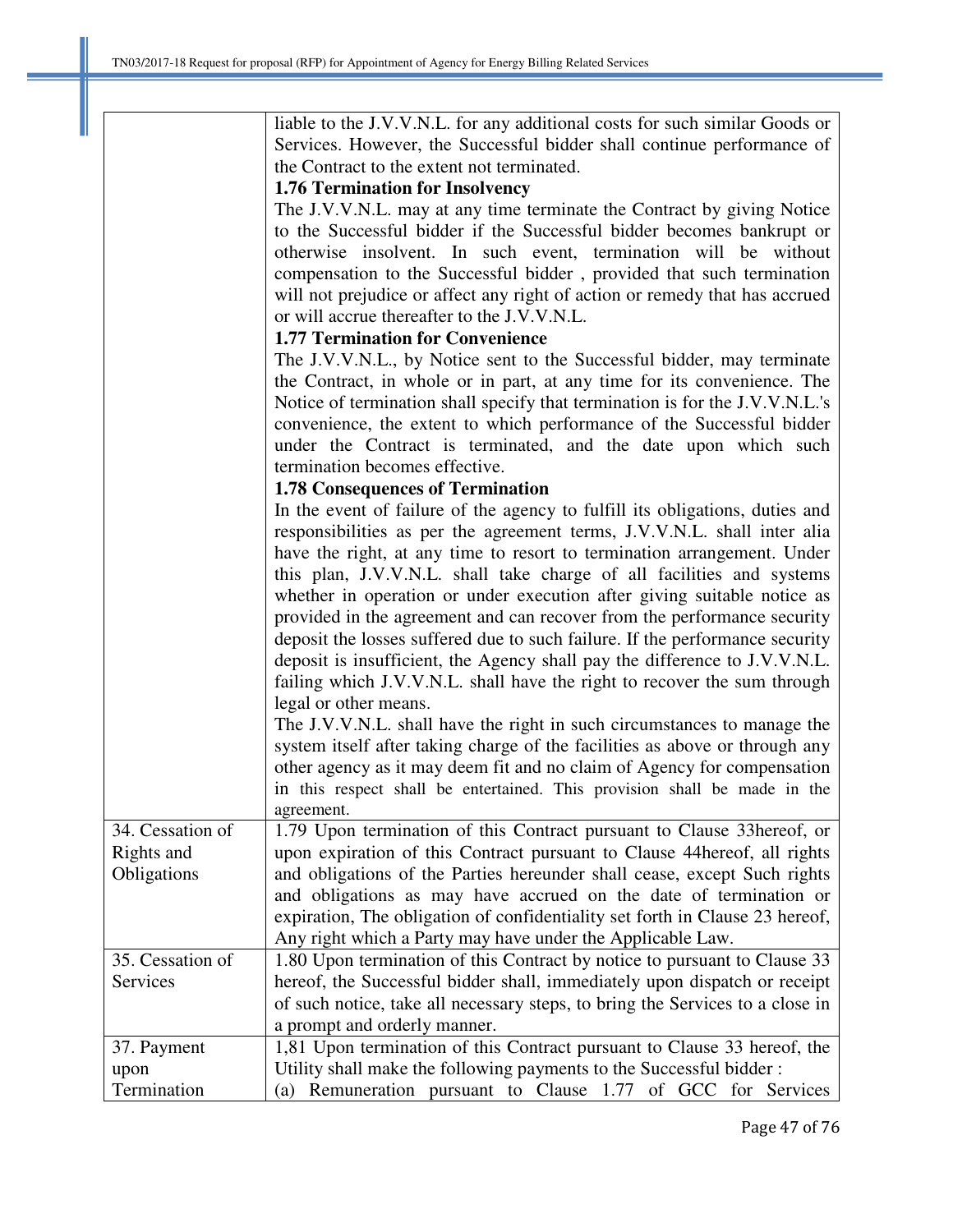|                 | satisfactorily performed prior to the effective date of termination;         |
|-----------------|------------------------------------------------------------------------------|
|                 | (b) Reimbursable expenditures pursuant to Clause 1.77 of GCC for             |
|                 | expenditures actually incurred prior to the effective date of termination.   |
| 36. Disclaimer  | 1.82J.V.V.N.L. reserves the right to share, with any Successful bidder of    |
|                 | its choosing, any resultant Proposals in order to secure expert opinion.     |
|                 | 1.83J.V.V.N.L. reserves the right to accept or reject any proposal deemed    |
|                 | to be in the best interest of J.V.V.N.L.                                     |
| 37. Public      | 1.84All materials provided to the J.V.V.N.L. by bidder are subject to        |
| Disclosure      | India and Rajasthan public disclosure laws such as RTI etc.                  |
|                 | 1.85 The Successful bidder / Successful bidder's Team shall not make or      |
|                 | permit to be made a public announcement or media release about any           |
|                 | aspect of this Contract unless the J.V.V.N.L. first gives the Successful     |
|                 | bidder its written consent.                                                  |
| 38. Adherence   | 1.86Successful bidder shall comply with the provision of all laws            |
| of safety       | including labour laws, rules, regulations and notifications issued there     |
| procedures,     | under from time to time. All safety and labour laws enforced by statutory    |
| rules,          | agencies and by J.V.V.N.L. shall be applicable in the performance of this    |
| regulations and | Contract and Successful bidder's Team shall abide by these laws. The         |
| restriction     | successful bidder ensure to pay minimum wages as may be prescribed by        |
|                 | prevalent Rules/Regulations/Act of State (Rajasthan)/Country(India).         |
|                 | 1.87 The Successful bidder shall take all measures necessary or proper to    |
|                 | protect the personnel, work and facilities and shall observe all reasonable  |
|                 | safety rules and instructions. Successful bidder's Team shall adhere to all  |
|                 | security requirement/regulations of the J.V.V.N.L. during the execution of   |
|                 |                                                                              |
|                 | the work. J.V.V.N.L.'s employee also shall comply with safety                |
|                 | procedures/policy.                                                           |
|                 | 1.88 The Successful bidder shall report as soon as possible any evidence,    |
|                 | which may indicate or is likely to lead to an abnormal or dangerous          |
|                 | situation and shall take all necessary emergency control steps to avoid      |
|                 | such abnormal situations.                                                    |
|                 | 1.89 The J.V.V.N.L. will be indemnified for all the situations mentioned     |
|                 | in this clause in the similar way as defined in GCC clause 27.               |
| 39. Removal     | 1.90 Except as the appropriate J.V.V.N.L. may otherwise agree, no            |
| and / or        | changes shall be made in the Personnel. If, for any reason beyond the        |
| Replacement of  | reasonable control of the Successful bidders, it becomes necessary to        |
| Personal        | replace any of the Personnel, the Successful bidder shall forthwith          |
|                 | provide as a replacement a person of equivalent or better qualifications.    |
|                 | (i) If J.V.V.N.L.:                                                           |
|                 | (a) Finds that any of the Personnel has committed serious misconduct or      |
|                 | has been charged with having committed a criminal action, or                 |
|                 | (b) Has reasonable cause to be dissatisfied with the performance of any of   |
|                 | the Personnel, then the Successful bidder shall, at the J.V.V.N.L.'s written |
|                 | request specifying the grounds therefore, forthwith provide as a             |
|                 | replacement a person with qualifications and experience acceptable to the    |
|                 | J.V.V.N.L.                                                                   |
|                 | (c) Any of the Personnel provided as a replacement under Clauses (a) and     |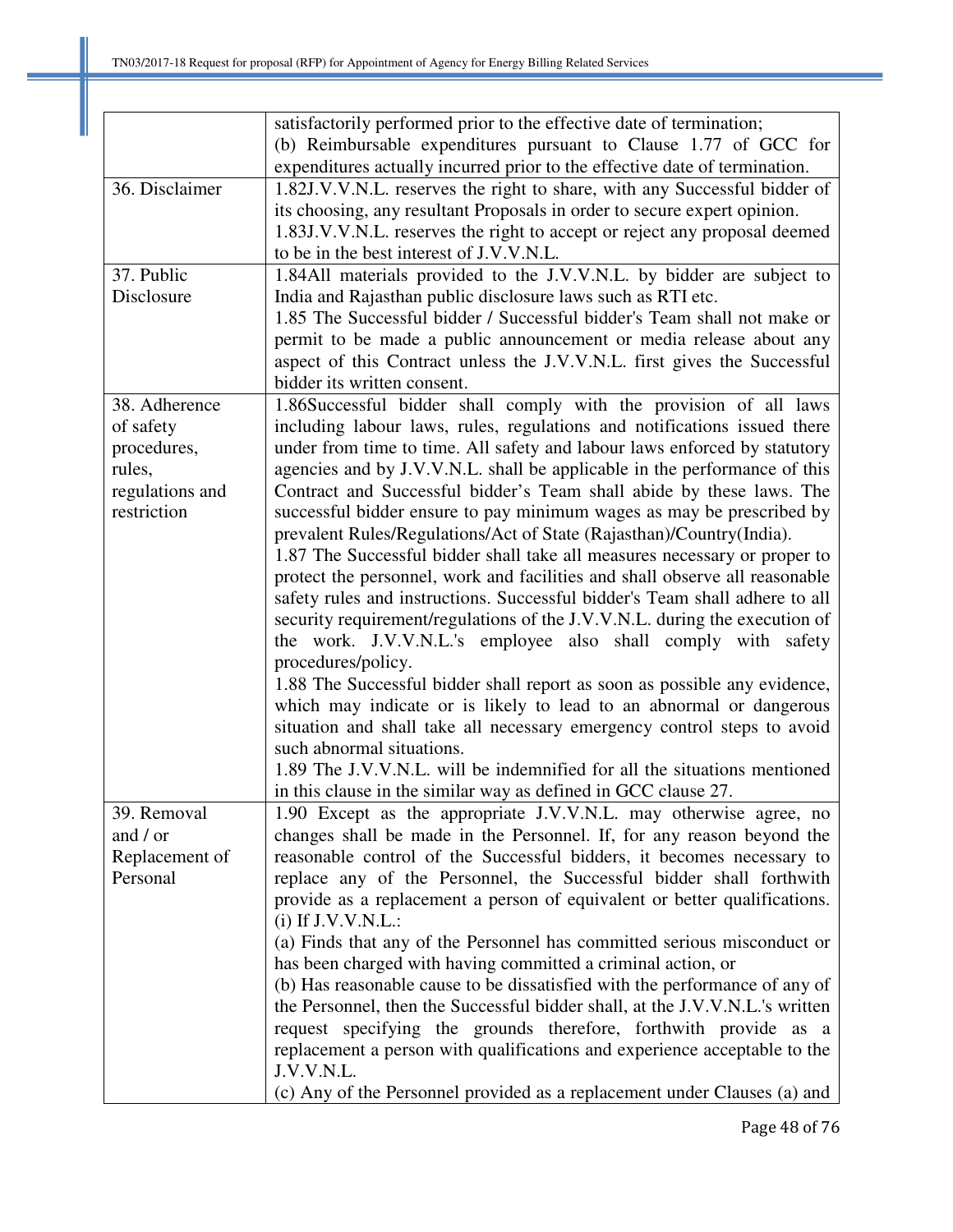|                    | (b) above, the rate of remuneration applicable to such person as well as      |
|--------------------|-------------------------------------------------------------------------------|
|                    | any reimbursable expenditure the Successful bidder may wish to claim as       |
|                    | a result of such replacement, shall be subject to the prior written approval  |
|                    | by J.V.V.N.L. Except as J.V.V.N.L. may otherwise agree,                       |
|                    | 1.91 The Successful bidder shall bear all additional travel and other costs   |
|                    | arising out of or incidental to any removal and/or replacement.               |
| 40. Fairness       | 1.92 The Parties undertake to act in good faith with respect to each other's  |
| and                | rights under this Contract and to adopt all reasonable measures to ensure     |
| Good Faith         | the realization of the objectives of this Contract.                           |
|                    | 1.93 Operation of the Contract: The Parties recognize that it is impractical  |
|                    | in this Contract to provide for every contingency which may arise during      |
|                    | the life of the Contract, and the Parties hereby agree that it is their       |
|                    | intention that this Contract shall operate fairly as between them, and        |
|                    | without detriment to the interest of either of them, and that, if during the  |
|                    | term of this Contract either Party believes that this Contract is operating   |
|                    | unfairly, the Parties will use their best efforts to agree on such action as  |
|                    | may be necessary to remove the cause or causes of such unfairness, but no     |
|                    | failure to agree on any action pursuant to this Clause shall give rise to a   |
|                    | dispute subject to Settlement in accordance with Clause 13 hereof.            |
| 41. Insurance      | 1.94 The Successful bidder shall take and maintain at their own cost,         |
|                    | insurance coverage against the risks of their personnel and properties        |
|                    | relating to this assignment.                                                  |
| 42. Conflict of    | 1.95J.V.V.N.L. considers a conflict of interest to be a situation in which a  |
| Interest           | party has interests that could improperly influence that party's              |
|                    | performance of official duties or responsibilities, contractual obligations,  |
|                    | or compliance with applicable laws and regulations, and that such conflict    |
|                    | of interest may contribute to or constitute a prohibited corrupt practice.    |
| 43. Standard of    | 1.96 The Successful bidder shall perform the Services and carry out their     |
| Performance        | obligations here under with all due diligence, efficiency and economy, in     |
|                    | accordance with generally accepted techniques and practices used with         |
|                    | professional engineering and consulting standards recognized by               |
|                    | professional bodies, and shall observe sound management, and technical        |
|                    | and engineering practices, and employ appropriate advanced technology         |
|                    | and safe and effective equipment, machinery, materials and methods. The       |
|                    | Successful bidder shall always act, in respect of any matter relating to this |
|                    | Contractor to the Services, as faithful advisers to the Owner.                |
| 44. Expiration     | 1.97 Unless terminated earlier pursuant to Clause 33 here of, this Contract   |
| of Contract        | shall terminate when, pursuant to the provisions hereof, the Services have    |
|                    | been completed and the payments of remuneration and reimbursable              |
|                    | expenditures have been made.                                                  |
| 45. Handing over   | 1.98 The contract agreement shall require the agency to cooperate in          |
| of facilities upon | handing back the facilities, records, database backup and documents,          |
| expiration of      | manuals etc. in good working order to JVVNL after termination of              |
| contract or upon   | agreement.                                                                    |
| termination        |                                                                               |
|                    | 1.99 In order to smoothen the handing over process and not hampering          |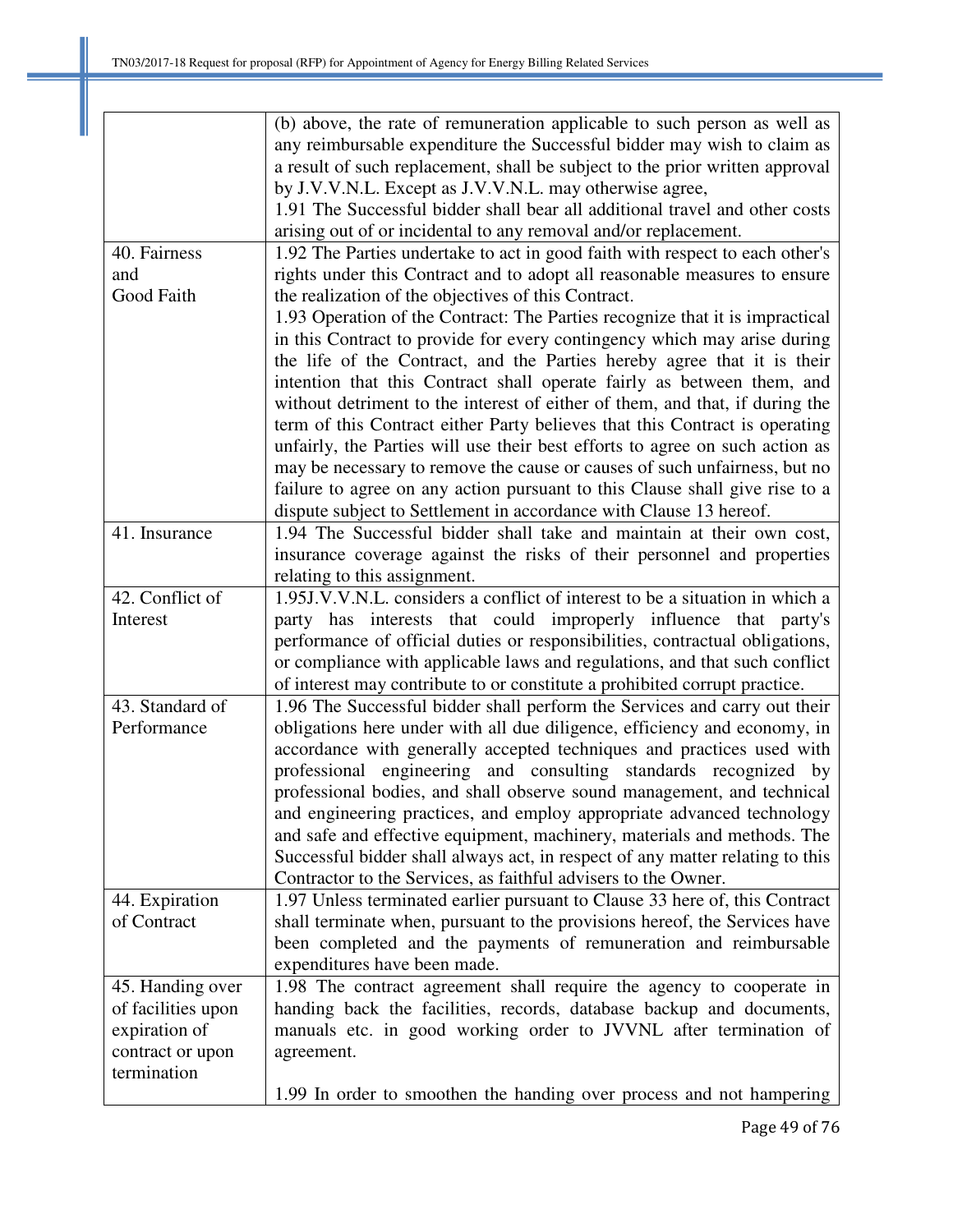| the work, JVVNL shall arrange to award the contract to other firm or may |
|--------------------------------------------------------------------------|
| execute the work departmentally at-least 3 months before expiry of this  |
| contract, the agency/Discoms staff may require to work along with the    |
| new agency for remaining period of contract to understand the process by |
| new agency.                                                              |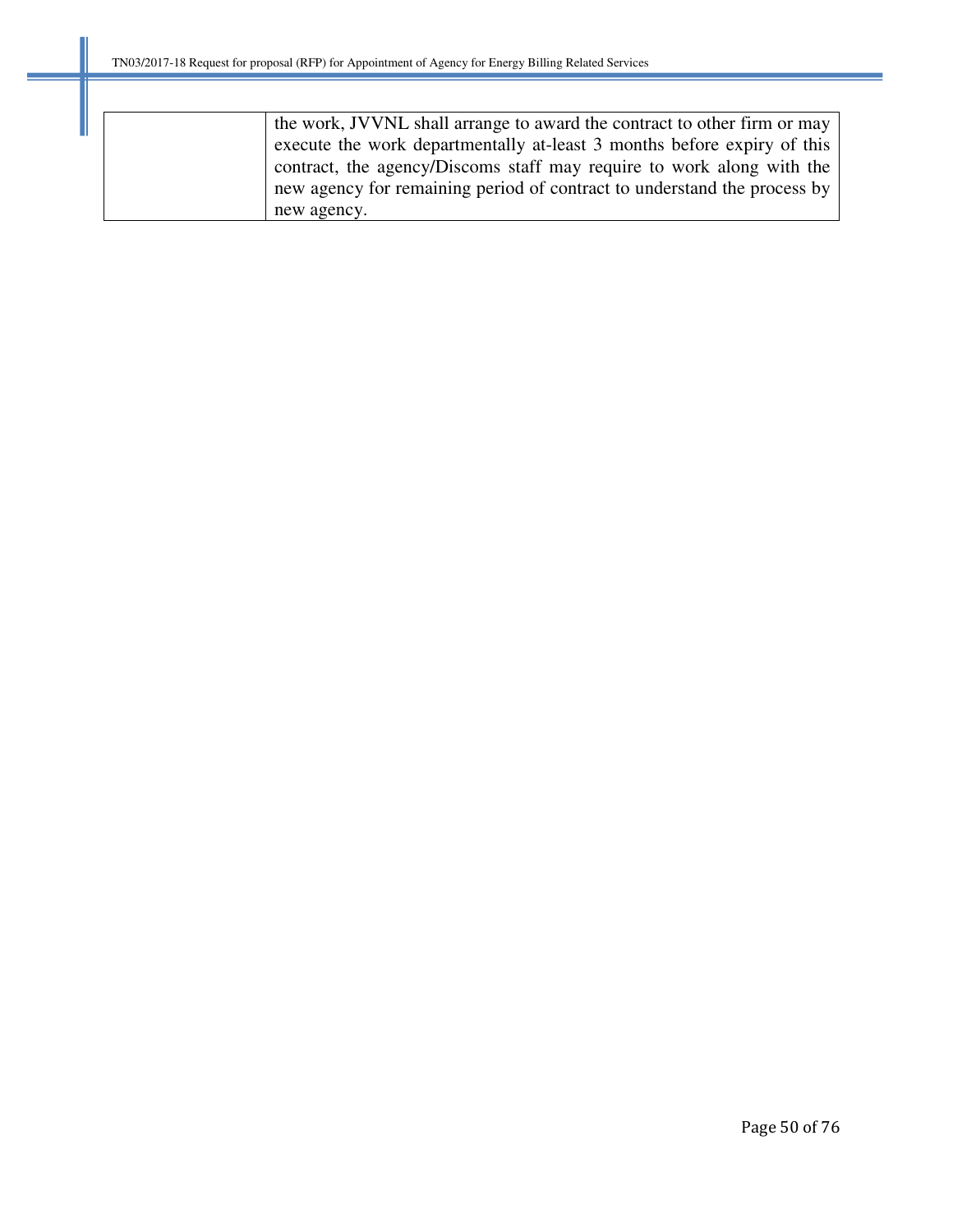# **SECTION VI Special Conditions of Contract (SCC)**

|               | The following Special Conditions of Contract (SCC) shall supplement the General                                                                                       |
|---------------|-----------------------------------------------------------------------------------------------------------------------------------------------------------------------|
|               | Conditions of Contract (GCC). Whenever there is a conflict, the provisions herein                                                                                     |
|               | shall prevail over those in the GCC.                                                                                                                                  |
| SCC1.1        | The Purchaser's country is: India                                                                                                                                     |
| <b>SCC1.2</b> | The Purchaser is Jaipur Vidyut Vitran Nigam Ltd.                                                                                                                      |
| SCC1.3        | The web-site of J.V.V.N.L. is:www.jaipurdiscom.com                                                                                                                    |
|               | Relevant information may be posted on the web-site. All details uploaded on the                                                                                       |
|               | website from time to time shall be deemed to have been provided to all the                                                                                            |
|               | bidders.                                                                                                                                                              |
| <b>SCC1.4</b> | For notices, the Purchaser's contact details shall be:                                                                                                                |
|               | Chief Accounts Officer (R&B)                                                                                                                                          |
|               | Room No. 23, Jaipur Vidyut Vitran Nigam Ltd.,                                                                                                                         |
|               | Vidyut Bhawan, Jyoti Nagar,                                                                                                                                           |
|               | Jaipur- 302005.                                                                                                                                                       |
|               | Phone 0141-2740253                                                                                                                                                    |
|               | e-mail:caoatr@jvvnl.in                                                                                                                                                |
|               |                                                                                                                                                                       |
| SCC1.5        | The governing law shall be: Laws applicable in exclusive jurisdiction of                                                                                              |
|               | competent Court in Jaipur, Rajasthan.                                                                                                                                 |
| SCC1.6        |                                                                                                                                                                       |
|               | The Successful Bidder shall provide Performance Security of Ten (10) percent of<br>the total Contract Price. The amount of Performance Security shall be specified at |
|               | the time of awarding the contract to the successful bidder.                                                                                                           |
|               | The Performance Securities will be deposited in form of cheque/ DD with the                                                                                           |
|               | Accounts Officer (Cash), J.V.V.N.L., Jaipur or in the form of Bank Guarantee                                                                                          |
|               | from a scheduled Bank on non-judicial stamp paper(s) of appropriate value as                                                                                          |
|               | intimated by J.V.V.N.L. in the prescribed format addressed to the Superintending                                                                                      |
|               | Engineer (IT), J.V.V.N.L., Jaipur for satisfactory completion of work within 15                                                                                       |
|               | days of receipt of the letter of award/Detailed work order. The deposit or the Bank                                                                                   |
|               | Guarantee as the case may be is to remain valid for a period of 6 months from the                                                                                     |
|               | date of completion of the work.                                                                                                                                       |
|               |                                                                                                                                                                       |
| SCC1.7        | In case of successful bidder the Earnest Money will be taken into account for                                                                                         |
|               | arriving at the amount of the Performance Security Deposit if the Successful                                                                                          |
|               | bidder desires to furnish Performance Security in form of cheque. However, if the                                                                                     |
|               | Performance Security is furnished through bank guarantee (BG), the EMD will be                                                                                        |
|               | released after acceptance of such BG.                                                                                                                                 |
| <b>SCC1.8</b> | The bidders may please note that the prices are Firm. The prices quoted should be                                                                                     |
|               | inclusive of GST. The payment terms shall be as per SCC 1.9                                                                                                           |
| <b>SCC1.9</b> | (SCC 1.8 defined.)                                                                                                                                                    |
|               | The currencies for payments shall be in Indian Rupees (INR).<br>I.                                                                                                    |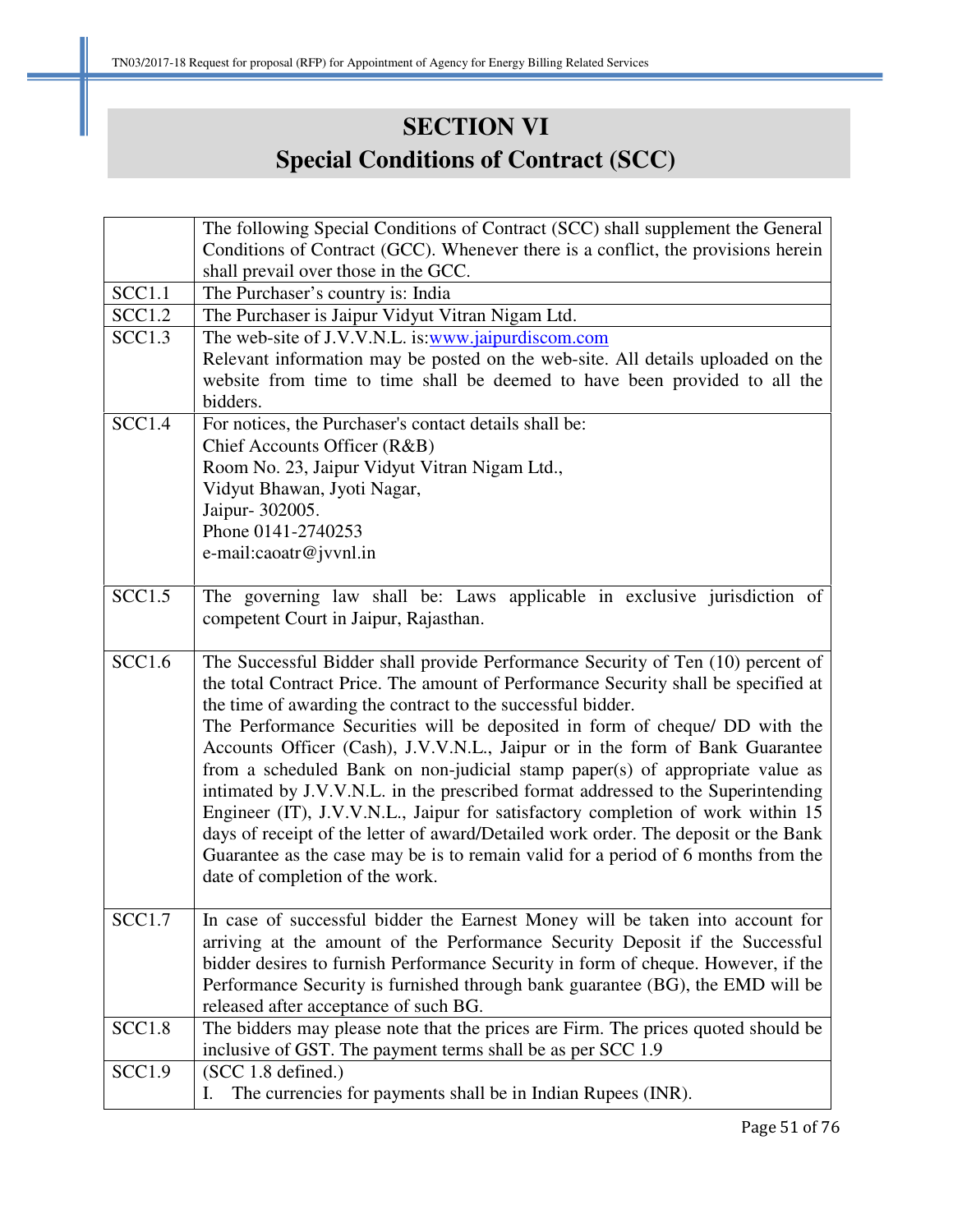|                       | П.                                                                                                                                                                                                                                                                                                                                                                                                                                                                                                                                                                                                                                                                                                                                                                                                                                                                                                                                     |                                                                                     |                                                                                  |  |                                                                                                                                                                                                                                                                                                                                                                                                                                                                                                                                                                                                    |  |  |  |
|-----------------------|----------------------------------------------------------------------------------------------------------------------------------------------------------------------------------------------------------------------------------------------------------------------------------------------------------------------------------------------------------------------------------------------------------------------------------------------------------------------------------------------------------------------------------------------------------------------------------------------------------------------------------------------------------------------------------------------------------------------------------------------------------------------------------------------------------------------------------------------------------------------------------------------------------------------------------------|-------------------------------------------------------------------------------------|----------------------------------------------------------------------------------|--|----------------------------------------------------------------------------------------------------------------------------------------------------------------------------------------------------------------------------------------------------------------------------------------------------------------------------------------------------------------------------------------------------------------------------------------------------------------------------------------------------------------------------------------------------------------------------------------------------|--|--|--|
|                       | Payment will be sub-division wise.<br>(i) 95% of monthly invoice will be credited on monthly basis and<br>remaining 5% will be credited quarterly to the bidder subject to the<br>verification of the bills and adjustment on account of penalties/LD<br>(ii) The bidder shall generate bill/ invoice in the name of AEN of sub-<br>division after completion of billing month and delivery of energy bills<br>and all other required output reports.<br>(iii)The invoice generated will be verified by ARO within 7 working days<br>of receipt of the complete invoice and ensure to submit the verified<br>invoice to AEN within 3 working days. The AEN of the concerned<br>sub-division shall duly authenticate the verified invoice and will sent it<br>to respective Circle AO for payment within 2 working days.<br>(iv)Payment shall be credited within 30 days of invoice submission by the<br>sub-division to the Circle AO. |                                                                                     |                                                                                  |  |                                                                                                                                                                                                                                                                                                                                                                                                                                                                                                                                                                                                    |  |  |  |
|                       |                                                                                                                                                                                                                                                                                                                                                                                                                                                                                                                                                                                                                                                                                                                                                                                                                                                                                                                                        |                                                                                     | damages specified at S.NO.26 of section-V (GCC).                                 |  | IV. The payment will be subject to deduction on account of penalties & Liquidated                                                                                                                                                                                                                                                                                                                                                                                                                                                                                                                  |  |  |  |
| $\overline{SCC}$ 1.10 | <b>Manpower Deployment:</b><br><b>Sub-division level:</b>                                                                                                                                                                                                                                                                                                                                                                                                                                                                                                                                                                                                                                                                                                                                                                                                                                                                              |                                                                                     |                                                                                  |  |                                                                                                                                                                                                                                                                                                                                                                                                                                                                                                                                                                                                    |  |  |  |
|                       | <b>Post/Designation</b>                                                                                                                                                                                                                                                                                                                                                                                                                                                                                                                                                                                                                                                                                                                                                                                                                                                                                                                |                                                                                     | <b>Educational</b><br>qualification                                              |  | <b>Experience</b>                                                                                                                                                                                                                                                                                                                                                                                                                                                                                                                                                                                  |  |  |  |
|                       | Computer<br>Operator<br>(Atleast 1 No.)                                                                                                                                                                                                                                                                                                                                                                                                                                                                                                                                                                                                                                                                                                                                                                                                                                                                                                |                                                                                     | Higher secondary with<br>RSCIT or equivalent<br>certificates                     |  | Min<br>of<br>$\mathbf{1}$<br>year<br>experience to handle<br>similar works                                                                                                                                                                                                                                                                                                                                                                                                                                                                                                                         |  |  |  |
|                       | <b>Circle level:</b>                                                                                                                                                                                                                                                                                                                                                                                                                                                                                                                                                                                                                                                                                                                                                                                                                                                                                                                   |                                                                                     |                                                                                  |  |                                                                                                                                                                                                                                                                                                                                                                                                                                                                                                                                                                                                    |  |  |  |
|                       | <b>Post/Designation</b>                                                                                                                                                                                                                                                                                                                                                                                                                                                                                                                                                                                                                                                                                                                                                                                                                                                                                                                |                                                                                     | <b>Educational qualification</b>                                                 |  | <b>Experience</b>                                                                                                                                                                                                                                                                                                                                                                                                                                                                                                                                                                                  |  |  |  |
|                       | Manager<br>(Atleast 1 No.)                                                                                                                                                                                                                                                                                                                                                                                                                                                                                                                                                                                                                                                                                                                                                                                                                                                                                                             |                                                                                     | Graduate/BCA/MCA                                                                 |  | Min<br>$\overline{\mathbf{3}}$<br>of<br>years<br>experience<br>to<br>handle<br>similar<br>works                                                                                                                                                                                                                                                                                                                                                                                                                                                                                                    |  |  |  |
|                       | <b>Computer Operator</b><br>(Atleast 2 No.)                                                                                                                                                                                                                                                                                                                                                                                                                                                                                                                                                                                                                                                                                                                                                                                                                                                                                            | Min<br>$\mathbf{1}$<br>of<br>year<br>experience<br>to<br>handle<br>similar<br>works |                                                                                  |  |                                                                                                                                                                                                                                                                                                                                                                                                                                                                                                                                                                                                    |  |  |  |
| <b>SCC</b> 1.11       | Note:<br>contract.<br>Timelines as per scope of work:                                                                                                                                                                                                                                                                                                                                                                                                                                                                                                                                                                                                                                                                                                                                                                                                                                                                                  |                                                                                     | activities are carried out in a highly professional and sound managerial manner. |  | 1) The Bidder shall ensure that deputed personnel are trained and experienced for<br>execution of the contract and for operation and maintenance period so that all<br>2) As such as possible the agency shall not change the office in charge/nodal<br>officer, frequently. The bidder shall furnish documents regarding the experience of<br>the key personnel proposed to be employed by him. The experience for such<br>personnel shall not be less than the experience as provided above, for which the<br>bidder shall furnish the details of the employees to be deployed after awarding of |  |  |  |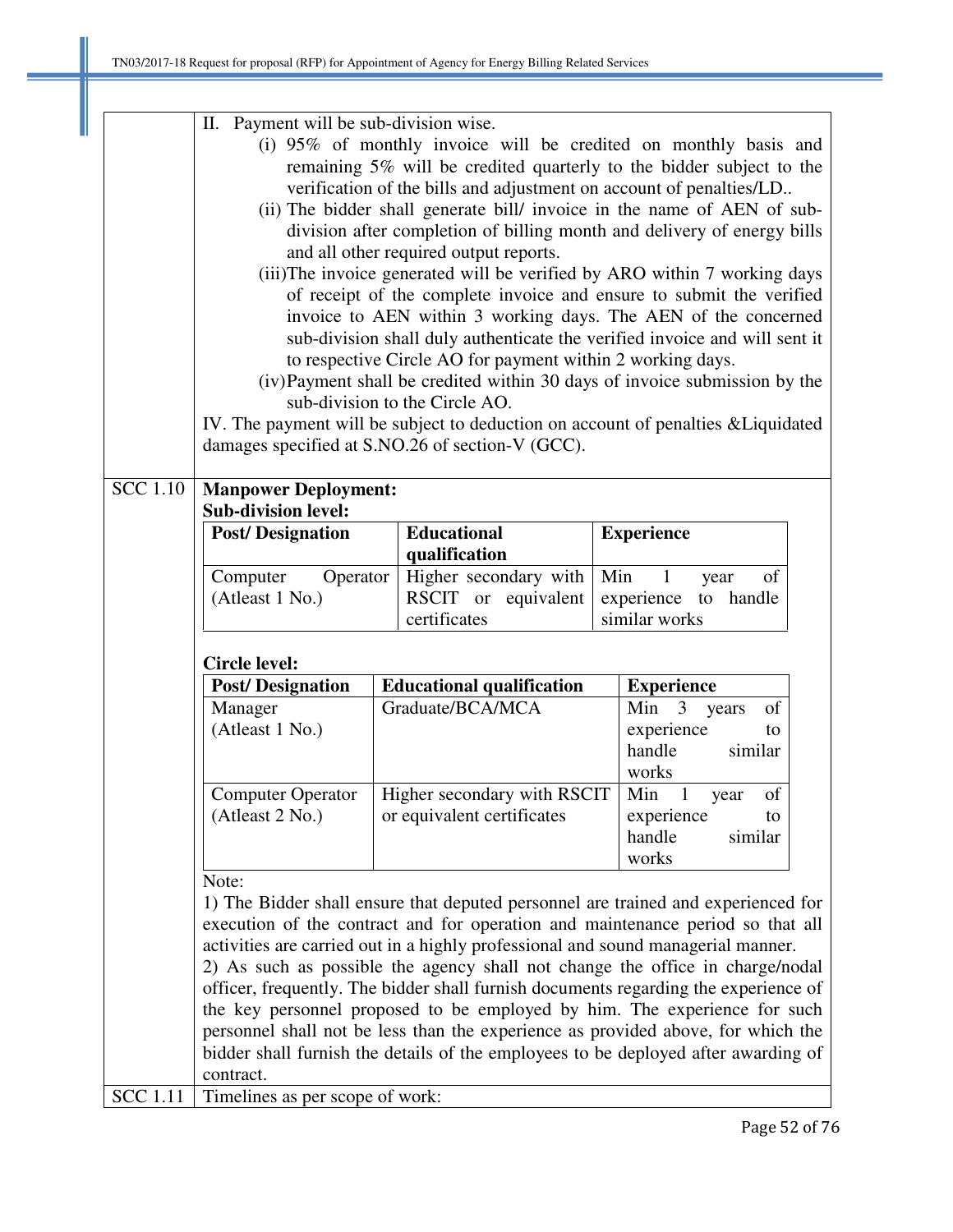|                 | S. No.                                                                          | Particular                                                                                                                                                      | Timeline                                               |  |  |  |  |  |  |  |
|-----------------|---------------------------------------------------------------------------------|-----------------------------------------------------------------------------------------------------------------------------------------------------------------|--------------------------------------------------------|--|--|--|--|--|--|--|
|                 | 1.                                                                              | Effective start date of the contract                                                                                                                            | Within 30 days of date of                              |  |  |  |  |  |  |  |
|                 |                                                                                 |                                                                                                                                                                 | acceptance of LOA                                      |  |  |  |  |  |  |  |
|                 | 2.                                                                              | Uploading of meter readings                                                                                                                                     | By Next day of handing                                 |  |  |  |  |  |  |  |
|                 |                                                                                 |                                                                                                                                                                 | over the binder<br>to the                              |  |  |  |  |  |  |  |
|                 |                                                                                 |                                                                                                                                                                 | operator of the concerned                              |  |  |  |  |  |  |  |
|                 |                                                                                 |                                                                                                                                                                 | sub-division                                           |  |  |  |  |  |  |  |
|                 | 3.                                                                              | Generation and printing of the bills                                                                                                                            | Within 2 days of the date<br>on which approval to send |  |  |  |  |  |  |  |
|                 |                                                                                 |                                                                                                                                                                 | file<br>print<br>has<br>been                           |  |  |  |  |  |  |  |
|                 |                                                                                 |                                                                                                                                                                 | accorded by the ARO of                                 |  |  |  |  |  |  |  |
|                 |                                                                                 |                                                                                                                                                                 | the concerned Sub-division                             |  |  |  |  |  |  |  |
|                 | 4.                                                                              | Delivery of energy bills to the respective                                                                                                                      | Within 3 days from the                                 |  |  |  |  |  |  |  |
|                 |                                                                                 | sub-divisions                                                                                                                                                   | approval of Print File by                              |  |  |  |  |  |  |  |
|                 |                                                                                 |                                                                                                                                                                 | the ARO as above                                       |  |  |  |  |  |  |  |
|                 | 5.                                                                              | Printing of the prescribed ledgers output                                                                                                                       | Within a week of sending                               |  |  |  |  |  |  |  |
|                 |                                                                                 | reports                                                                                                                                                         | the relevant print files by                            |  |  |  |  |  |  |  |
|                 |                                                                                 |                                                                                                                                                                 | the respective ARO                                     |  |  |  |  |  |  |  |
| <b>SCC 1.12</b> | Meeting:                                                                        |                                                                                                                                                                 |                                                        |  |  |  |  |  |  |  |
|                 |                                                                                 | J.V.V.N.L. may review with the successful bidder along with the project                                                                                         |                                                        |  |  |  |  |  |  |  |
|                 |                                                                                 | implementation team, any or all of the documents and advice forming part of the<br>work, in meetings and conferences which will be held at the J.V.V.N.L's Head |                                                        |  |  |  |  |  |  |  |
|                 | Office.                                                                         |                                                                                                                                                                 |                                                        |  |  |  |  |  |  |  |
| <b>SCC</b> 1.13 |                                                                                 | Mode of Billing and Payment:                                                                                                                                    |                                                        |  |  |  |  |  |  |  |
|                 | Billing and payments in respect of the Services shall be made as follows:-      |                                                                                                                                                                 |                                                        |  |  |  |  |  |  |  |
|                 |                                                                                 | (a) The Successful bidder shall be paid for its services as per the Payment                                                                                     |                                                        |  |  |  |  |  |  |  |
|                 |                                                                                 | Schedule at S.C.C 1.9 of this RFP.                                                                                                                              |                                                        |  |  |  |  |  |  |  |
|                 |                                                                                 | (i) No payment shall be due for the next stage till the Successful bidder completes                                                                             |                                                        |  |  |  |  |  |  |  |
|                 |                                                                                 | to the satisfaction of J.V.V.N.L. of the work pertaining to the preceding stage.                                                                                |                                                        |  |  |  |  |  |  |  |
|                 | (ii) J.V.V.N.L. shall pay to the Successful bidder, only the undisputed amount. |                                                                                                                                                                 |                                                        |  |  |  |  |  |  |  |
|                 |                                                                                 | (b) The invoice shall be submitted by hand in THREE copies, one marked as                                                                                       |                                                        |  |  |  |  |  |  |  |
|                 |                                                                                 | Original and other two as Copy. JVVNL shall retain the Original invoice and One                                                                                 |                                                        |  |  |  |  |  |  |  |
|                 |                                                                                 | copy of invoice and return the contractor copy after acknowledging the receipt by                                                                               |                                                        |  |  |  |  |  |  |  |
|                 |                                                                                 | signing, dating and stamping the contractor copy.                                                                                                               |                                                        |  |  |  |  |  |  |  |
|                 |                                                                                 | (c) The ARO of Sub-division upon receipt of the invoice and accompanying                                                                                        |                                                        |  |  |  |  |  |  |  |
|                 |                                                                                 | documentation, shall verify the invoice and send it to AO (Circle) for processing                                                                               |                                                        |  |  |  |  |  |  |  |
|                 | of payment.                                                                     |                                                                                                                                                                 |                                                        |  |  |  |  |  |  |  |
|                 |                                                                                 | (d) The payment shall be released within 30 working days post verification of the                                                                               |                                                        |  |  |  |  |  |  |  |
|                 | invoice.                                                                        |                                                                                                                                                                 |                                                        |  |  |  |  |  |  |  |
|                 |                                                                                 | (e) In case of JV, payment shall be released in the name of lead partner only.                                                                                  |                                                        |  |  |  |  |  |  |  |
|                 |                                                                                 | (f) Payment shall be made to the contractor through online mode i.e., NEFT/RTGS                                                                                 |                                                        |  |  |  |  |  |  |  |
|                 |                                                                                 |                                                                                                                                                                 |                                                        |  |  |  |  |  |  |  |
|                 |                                                                                 | $(g)$ Milestones shall have to achieved as per satisfaction of J.V.V.N.L. This shall                                                                            | $Diag$ 53 of 7                                         |  |  |  |  |  |  |  |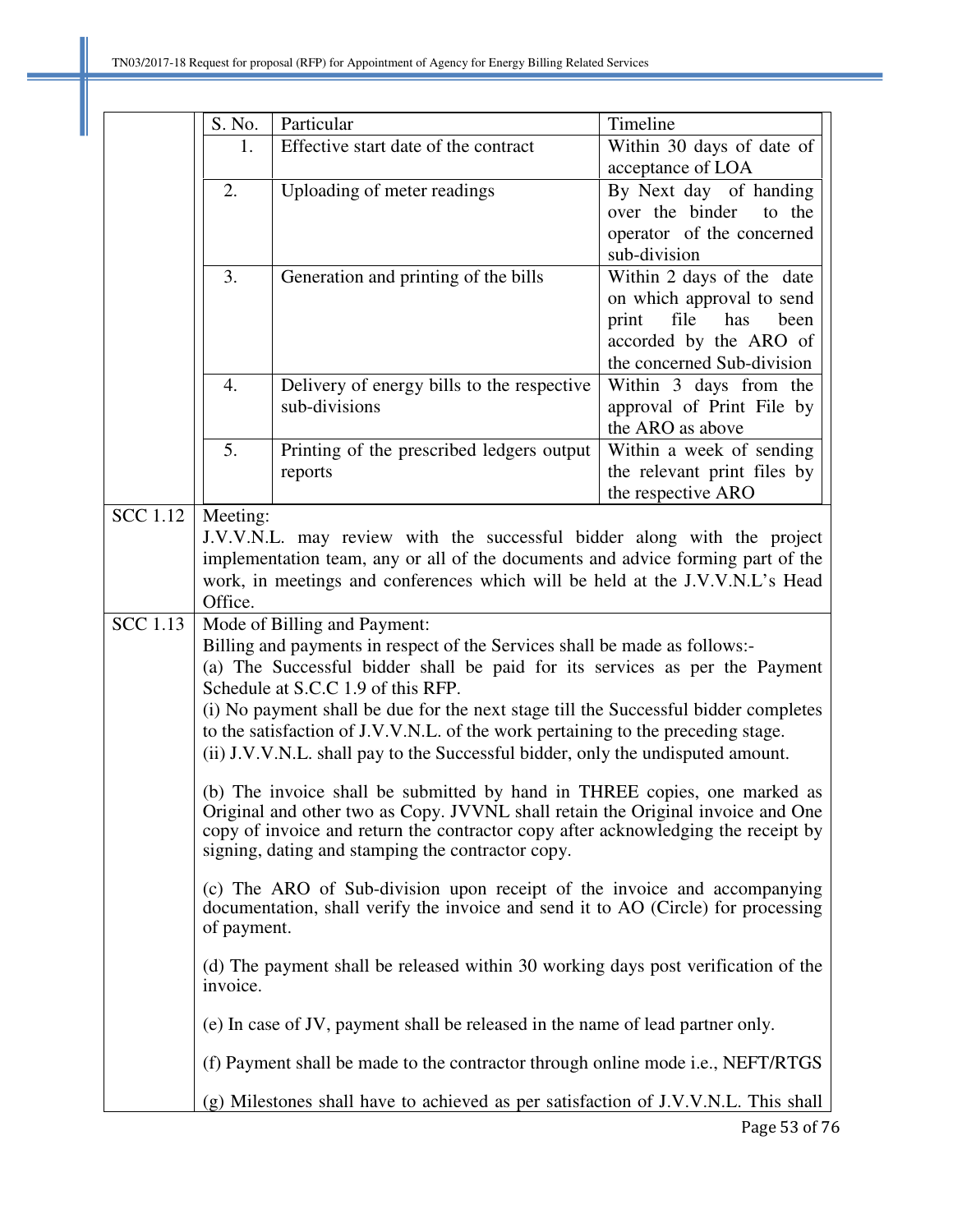be the pre-requisite for release of payments.

## **SECTION VII TECHNICAL BID**

- 1. BIDDER TECHNICAL OFFER COVER LETTER
- 2. FORM NO F-1: CERTIFICATE AS TO CORPORATE PRINCIPAL
- 3. FORM NO F-2: COMPANY/ FIRM INFORMATION
- 4. FORM NO F-3: ELIGIBLE PROJECT EXPERIENCE
- 5. FORM NO F-4: PERFORMANCE CERTIFICATE
- 6. FORM NO F-5: POWER OF ATTORNEY
- 7. FORM NO F-6: CONFIRMATION FOR "NO DEVIATION" IN COMMERCIAL TERMS & CONDITIONS
- 8. FORM NO F-7: CONFIRMATION FOR "NO DEVIATION" IN TECHNICAL TERMS & CONDITIONS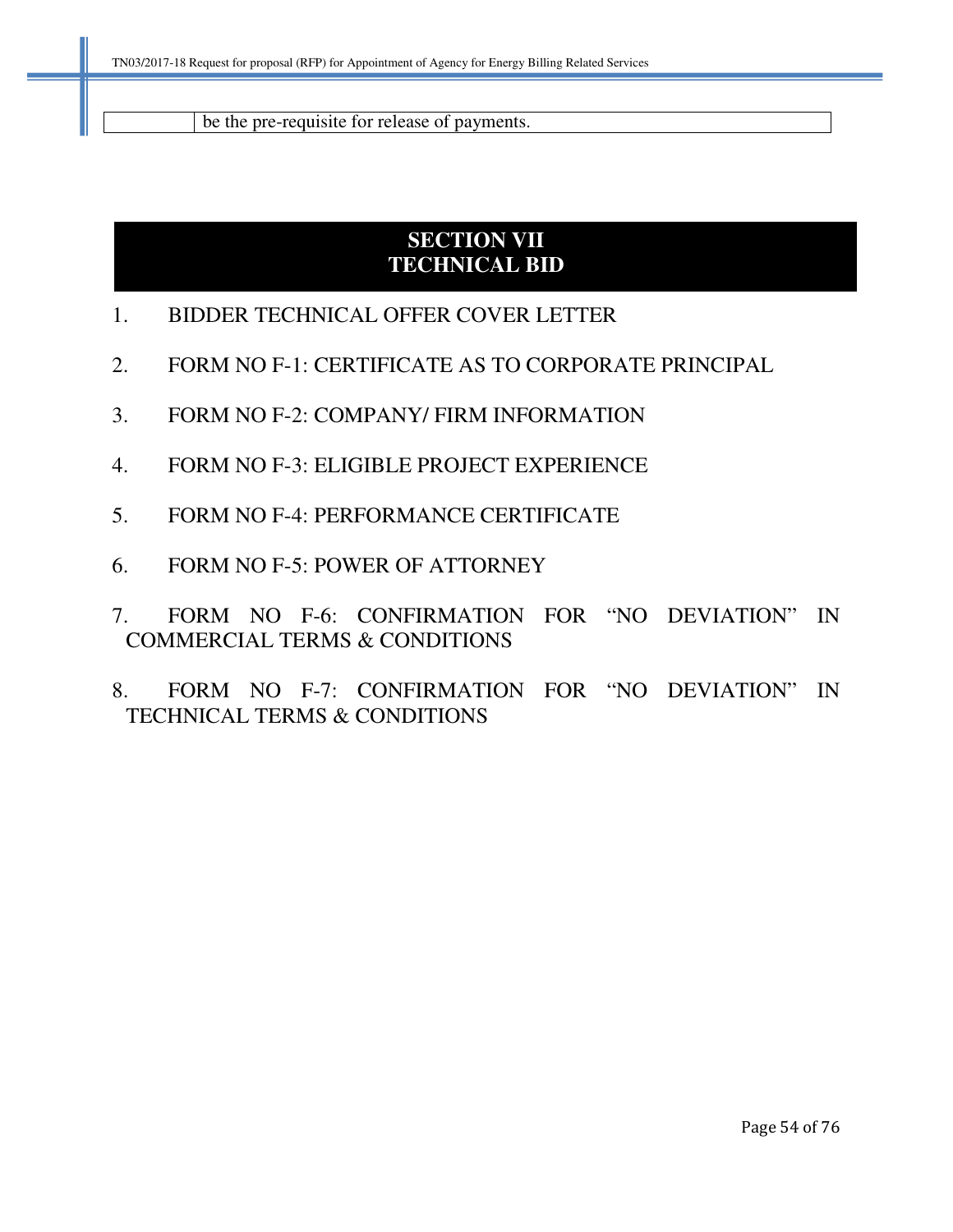#### SECTION-VII: BIDDER TECHNICAL OFFER

#### JAIPUR VIDYUT VITRAN NIGAM LIMITED Chief Accounts Officer (R&B) TENDER SPECIFICATION NO.TN-

To be submitted complete with all enclosures

Date

The Chief Accounts Officer (R & B), Jaipur Vidyut Vitran Nigam Limited, Vidyut Bhawan, Jyoti Nagar, Jaipur-302005

#### **Subject: Proposal For Billing Data Input, Bill Printing and Bill Distribution to Sub-Divisions Under The Circles of JVVNL.**

Dear Sir,

We have procured tender specification TN- for Billing Data Input, Bill Printing and Bill Distribution to Sub-Divisions under the **Jaipur City Circle (JCC)** of JVVNL.

We agree to provide the services as per the scope of work given under this tender specification. We also agree that:-

1. The prices as mentioned in "Financial offer" are firm in all respect.

2. The prices quoted are valid for a period of 120 days from the date of opening of technical bid.

3. We also understand that the quantities mentioned in the price schedule shall be meant for bid evaluation and payment shall be made to us on the basis of actual number of items supplied / services delivered.

4. We have understood the terms of payment and undertake to abide by the same.

5. We understand that conditional offers are likely to be rejected.

6. The execution of work shall strictly be in accordance with the work completion schedule as given by J.V.V.N.L. In case we fail to complete the work as indicated therein we shall pay penalty as per relevant GCC clause of the specification.

7. The services provided/material supplied by us shall conform to the specifications.

8. We confirm that we agree to adhere to all the commercial terms and conditions as well as the technical stipulation of your specification and there is no deviation. Such acceptance has also been confirmed in prescribed schedules.

9. Until a formal contract is prepared and executed, this is in acceptance and support of award which shall constitute a binding contract between us. We also understand that the J.V.V.N.L. reserves its right to reject any or all of the bids without assigning any reason.

We agree to abide by all the conditions governing the proposals and decisions of the J.V.V.N.L.

Enclosed:

1. Form No F-1: Certificate as to corporate principal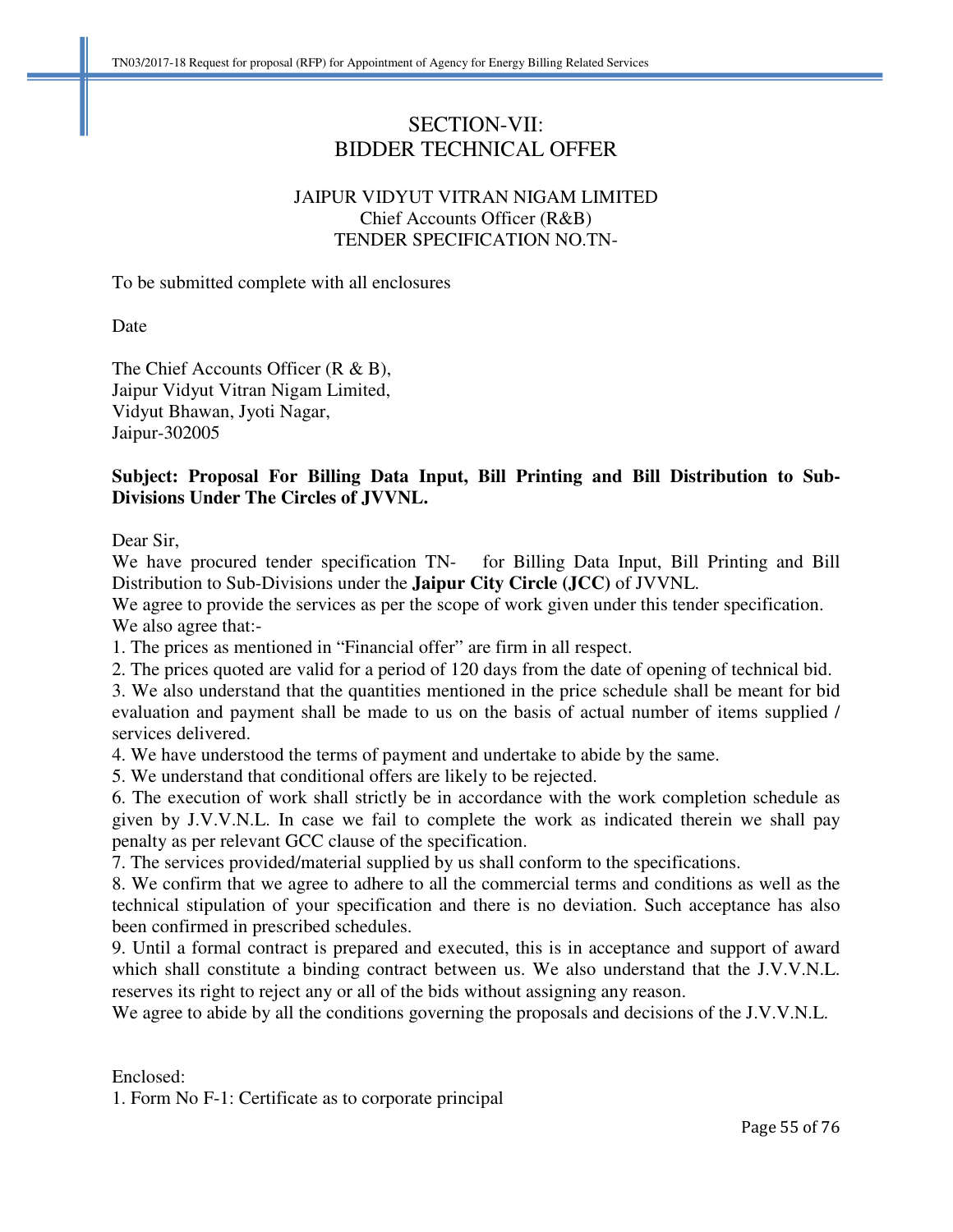- 2. Form No F-2: Company/ Firm Information
- 3. Form No F-3: Eligible Project Experience
- 4. Form No F-4: Performance Certificate
- 5. Form No F-5: Power of Attorney *(Not Applicable for JV only)*
- 6. Form No F-6: Confirmation for "No Deviation" in Commercial terms & conditions
- 7. Form No F-7: Confirmation for "No Deviation" in Technical terms & conditions

Thanking you.

 Yours faithfully, (Signature)

Name & Designation\_

Place Date

Seal of the Company/ Firm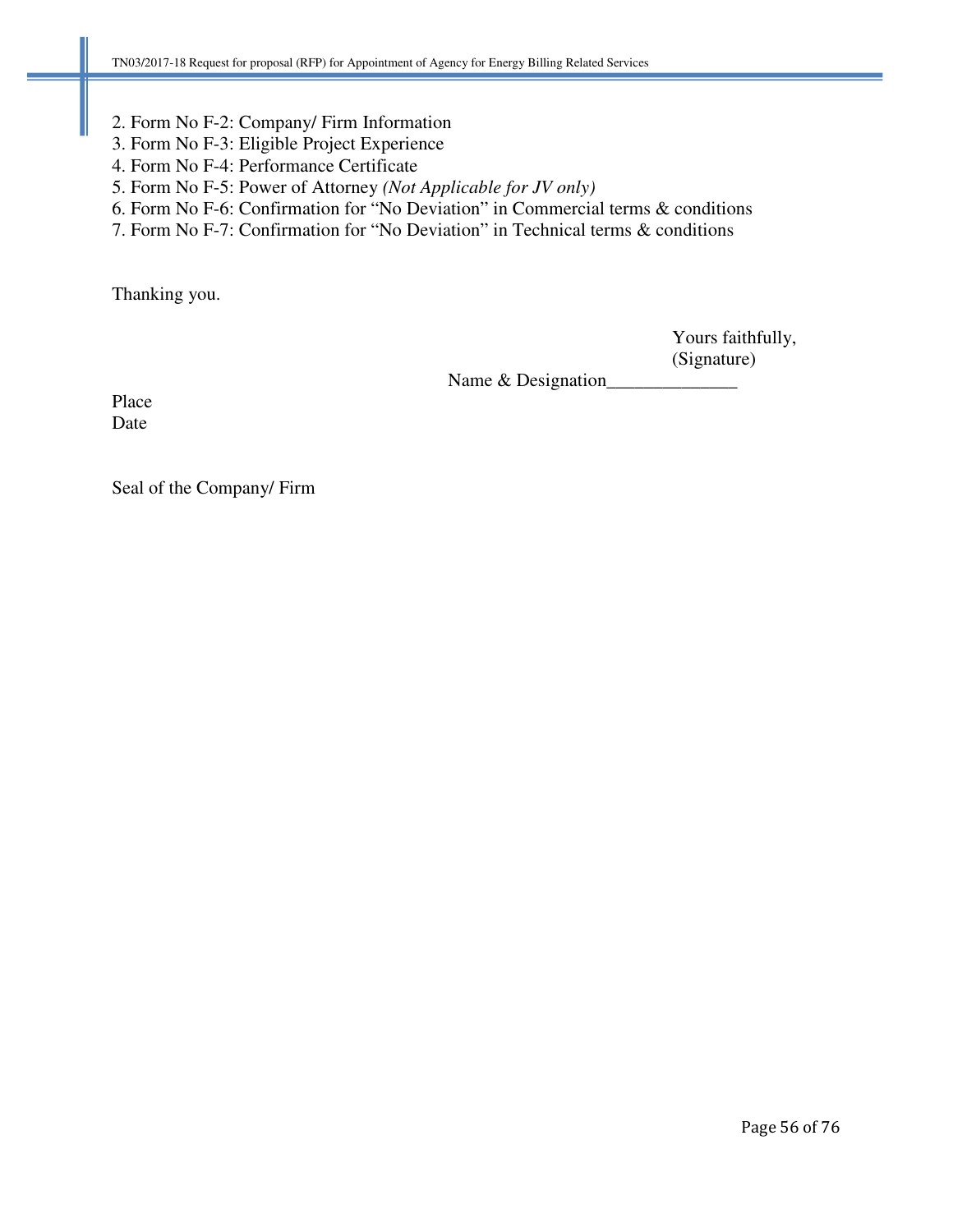## SECTION-VII BIDDER RESPONSE FORMS TECHNICAL BID

### **Form No F-1: CERTIFICATE AS TO CORPORATE PRINCIPAL (to be filled by a body corporate)**

(To be signed by any of Board's Directors or Company Secretary)

I \_\_\_\_\_\_\_\_\_\_\_\_\_\_\_\_\_\_\_\_\_\_\_certify that I am \_\_\_\_\_\_\_\_\_\_\_\_\_\_\_\_\_\_ of the Company under the laws of and that \_\_\_\_\_\_\_\_\_\_\_\_\_\_\_\_\_\_\_\_\_\_ who signed the above tender is authorized to bind the Company / Firm by authority of its governing body.

 **Signature Seal: Seal:** 

**Full Name of Company: Address:**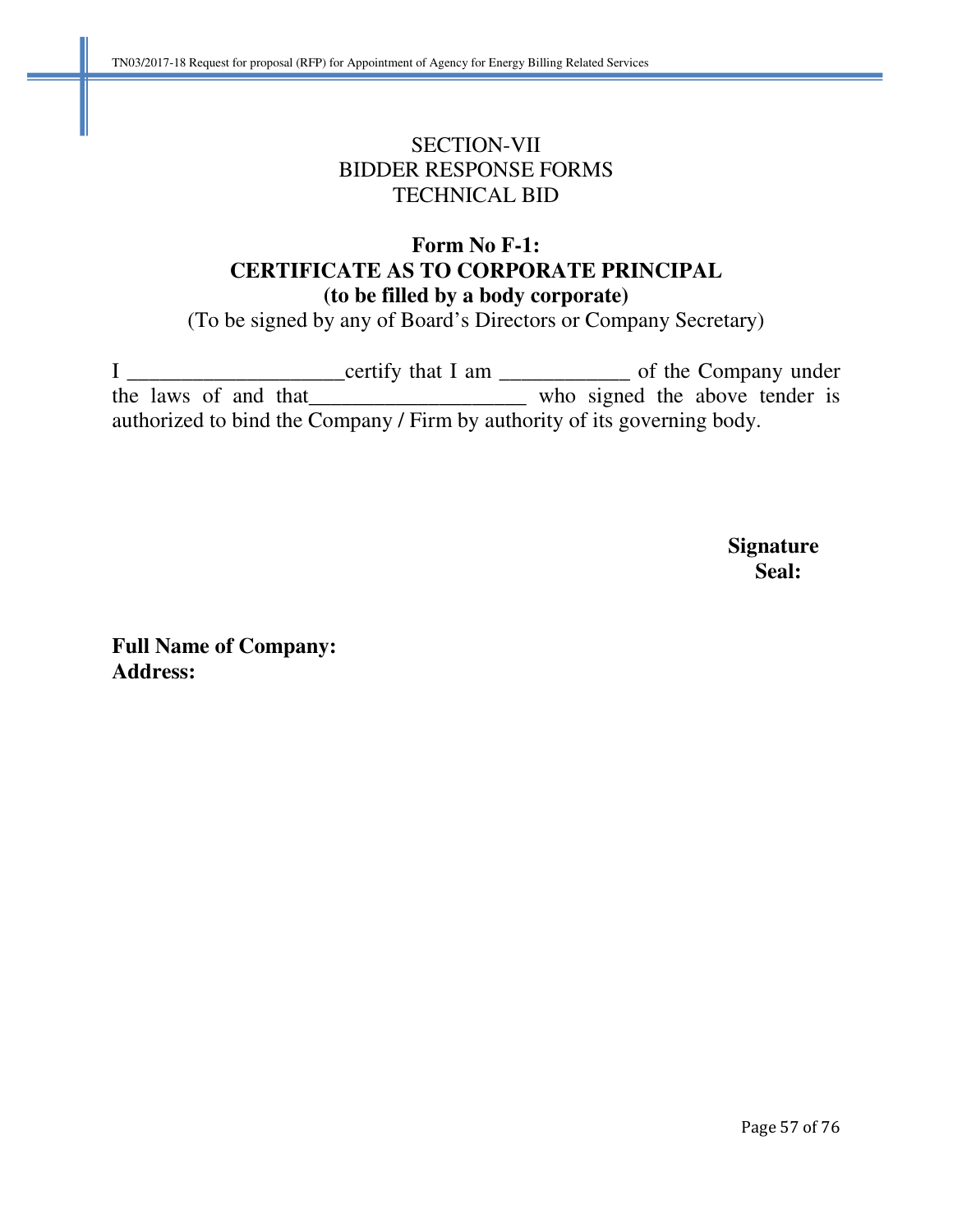### SECTION-VII BIDDER RESPONSE FORMS TECHNICAL BID

### **Form No F-2: Company/ Firm Information**

Kindly provide the following details for the Firm

1. Name of the Firm: ………………………………

2. Date of incorporation/Registration with appropriate authority. (Please provide documentary evidence)\_

3. Individual and Cumulative Turnover in the Last three audited financial years (in Rupees):-

| S.No. | <b>Financial Year</b> | Turnover (in Rs.) |
|-------|-----------------------|-------------------|
|       | 2014-15               |                   |
|       | $2015 - 16$           |                   |
|       | 2016-17               |                   |
|       | <b>Total</b>          |                   |

(Please provide a copy certified by Chartered Accountant or a published report for Annual Account having Balance Sheet and Profit and Loss Statements as Proof)

 **Signature Seal** 

**Full Name: Address:**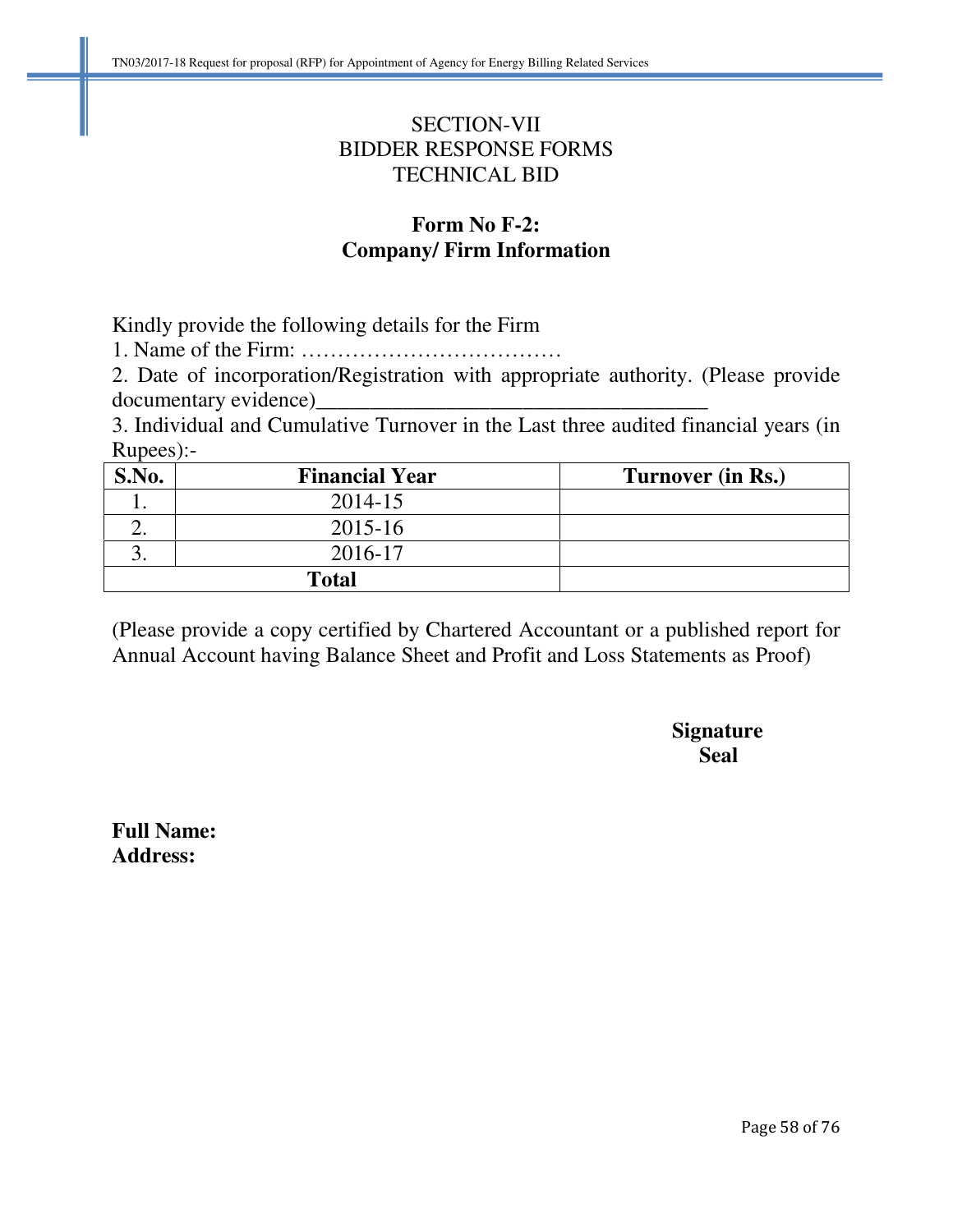### SECTION-VII BIDDER RESPONSE FORMS TECHNICAL BID

# **Form No F-3: Eligible Project Experience**

(To be duly attested by the authorized official)

Kindly provide eligible Project Experience of the Firm's relevant past experience as below:

| 1. | Name of the Bidder                                    |                      |
|----|-------------------------------------------------------|----------------------|
| 2. | Description of service/ work performed by the Bidder  |                      |
| 3. | Name of the Client and Address (i.e. Name &           |                      |
|    | Address of the Public Sector Electricity Distribution |                      |
|    | Utility)                                              |                      |
| 4. | Telephone no. / fax no. of client or official         |                      |
|    | representative of client.                             |                      |
| 5. | Year of work Awarded                                  |                      |
| 6. | Year of its Completion                                |                      |
| 7. | Value of the work (In Rs.)                            |                      |
| 8. | Documentary evidence required                         | (i) Letter of Award, |
|    |                                                       | (ii) Work completion |
|    |                                                       | certificate.         |

Note: Please use separate sheets for each project. The Applicant should provide details of only those assignments that have been undertaken by it under its own name.

### **Signature Seal**

**Full Name Address:**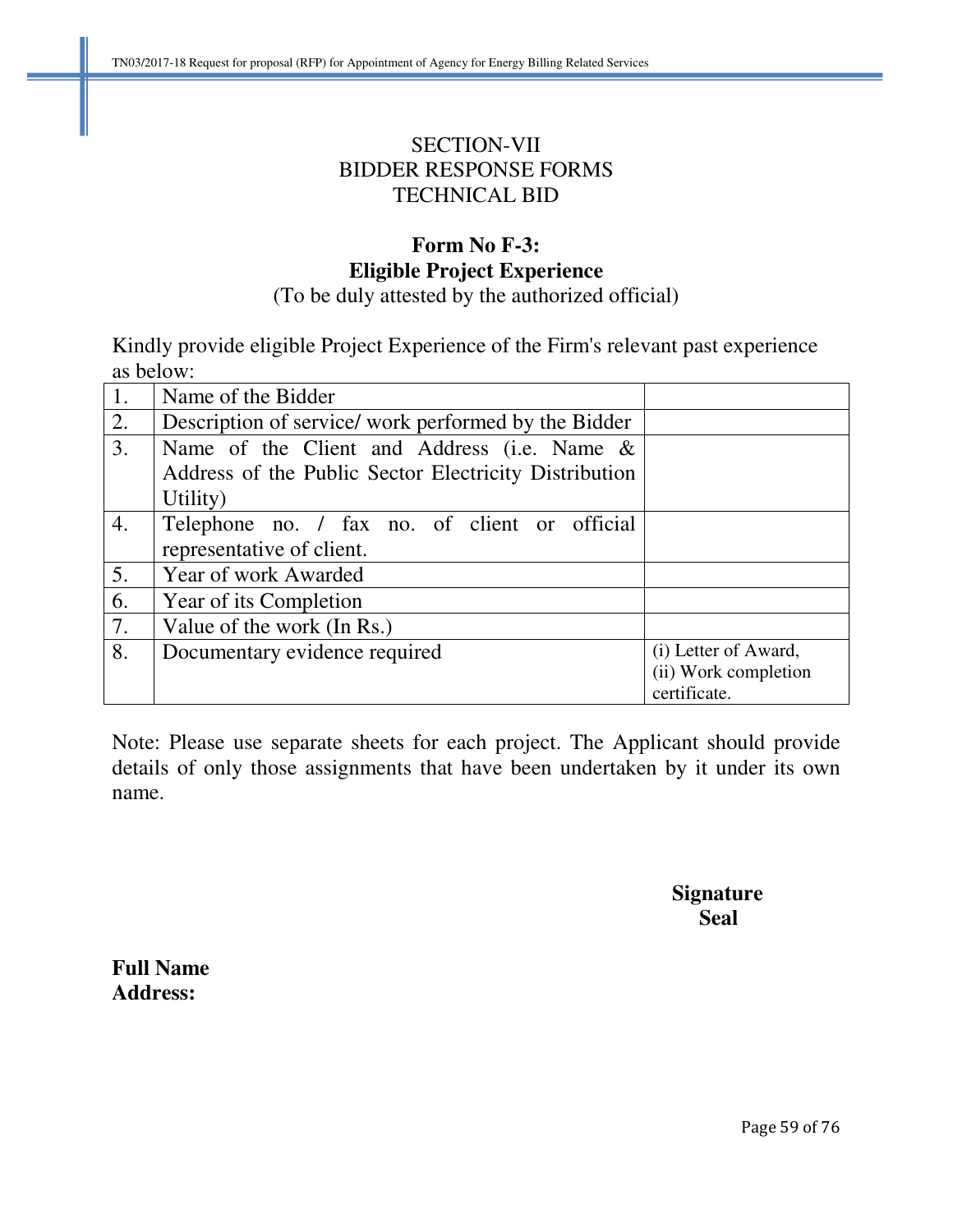### SECTION-VII BIDDER RESPONSE FORMS TECHNICAL BID **Form No F-4: Performance Certificate**

Kindly provide particulars for the completed projects **except the projects mentioned under Form No F-3**, stating name of assignment, Year of award/ completion and broad scope of work of the engaged firm, value and attaching documentary evidence of successful completion of the work.

|        |            | Year  | Year of    | <b>Broad</b> | Value   | Documentary                                                                                                                                                                                                                      |
|--------|------------|-------|------------|--------------|---------|----------------------------------------------------------------------------------------------------------------------------------------------------------------------------------------------------------------------------------|
| of the | Assignment | of    | completion | Scope        | of      | evidence                                                                                                                                                                                                                         |
| client |            | award |            | of           | the     |                                                                                                                                                                                                                                  |
|        |            |       |            | work         | work    |                                                                                                                                                                                                                                  |
|        |            |       |            |              | (In     |                                                                                                                                                                                                                                  |
|        |            |       |            |              | $Rs.$ ) |                                                                                                                                                                                                                                  |
|        |            |       |            |              |         |                                                                                                                                                                                                                                  |
|        |            |       |            |              |         | (i) Letter of Award,<br>(ii) Work completion<br>certificate or Details<br>of complete payment<br>received towards the<br>said awarded project<br>duly certified by the<br>Independent<br>Chartered<br>Accountant in<br>Practice. |
|        |            |       |            |              |         |                                                                                                                                                                                                                                  |

Note: The Applicant should provide details of only those assignments that have been undertaken by it under its own name.

 Signature Seal

Full Name: Address

### SECTION-VII

#### BIDDER RESPONSE FORMS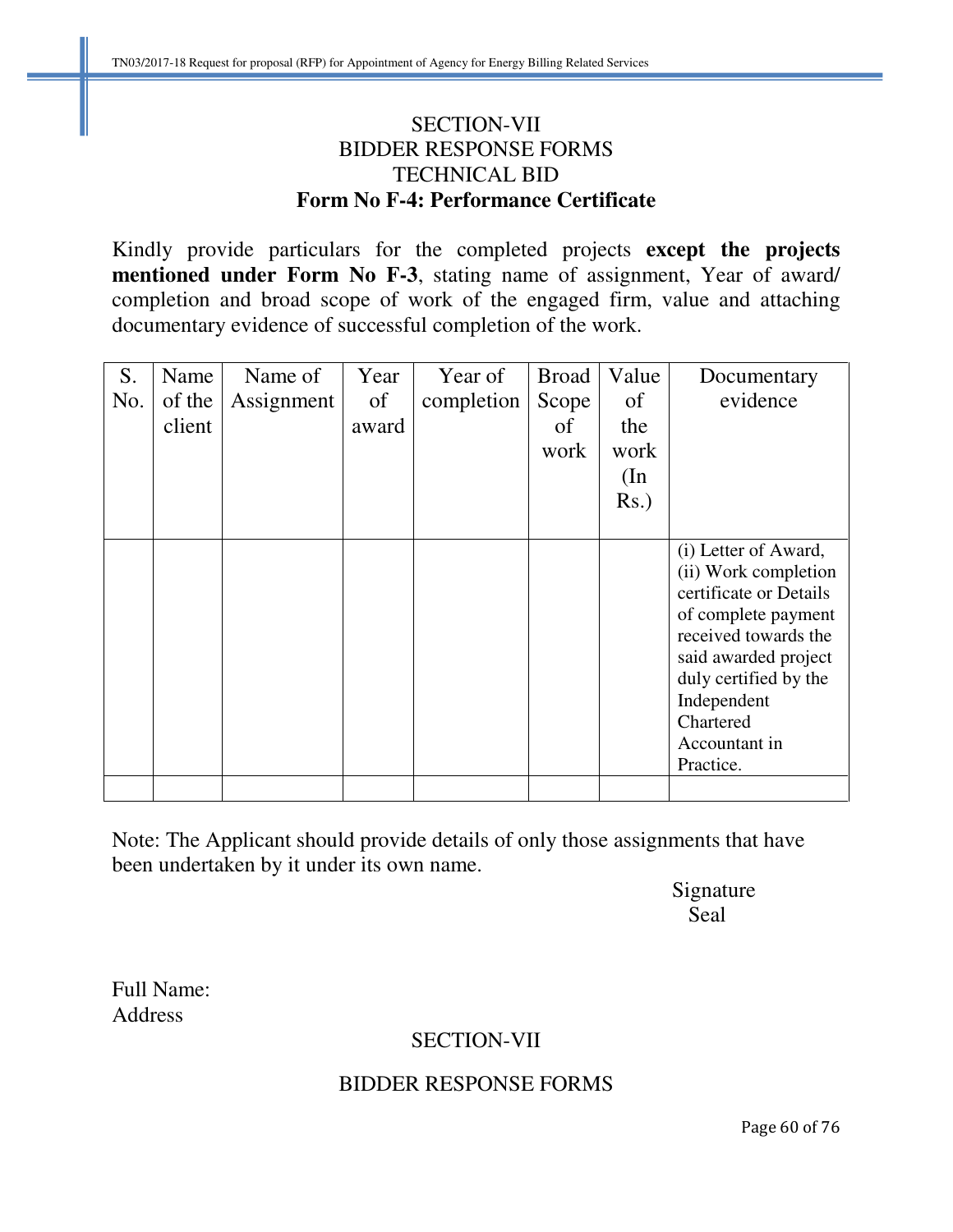### TECHNICAL BID **Form No F-5: Power of Attorney**

Know all men by these presents, We, ......................................... (name of Firm and address of the registered office) do hereby constitute, nominate, appoint and authorise Mr / Ms........................................ son/daughter/wife and presently residing at ........................................, who is presently employed with/ retained by us and holding the position of .................... as our true and lawful attorney (hereinafter referred to as the "Authorized Representative") to do in our name and on our behalf, all such acts, deeds and things as are necessary or required in connection with or incidental to submission of our Proposal for and selection as the Consultant for Financial & Technical Services for proposed RFP Ref. No……..

of Jaipur Vidyut Vitran Nigam Ltd.(J.V.V.N.L.) including but not limited to signing and submission of all applications, proposals and other documents and writings, participating in prebid and other conferences and providing information/ responses to the Authority, representing us in all matters before the Authority, signing and execution of all contracts and undertakings consequent to acceptance of our proposal and generally dealing with the Authority in all matters in connection with or relating to or arising out of our Proposal for the said Project and/or upon award thereof to us till the entering into of the Agreement with J.V.V.N.L .

AND, we do hereby agree to ratify and confirm all acts, deeds and things lawfully done or caused to be done by our said Authorized Representative pursuant to and in exercise of the powers conferred by this Power of Attorney and that all acts, deeds and things done by our said Authorized Representative in exercise of the powers hereby conferred shall and shall always be deemed to have been done by us.

IN WITNESS WHEREOF WE, .................... THE ABOVE NAMED PRINCIPAL HAVE EXECUTED THIS POWER OF ATTORNEY ON THIS ...................... DAY OF .................... 20\*\*

For ....................................... (Signature, name, designation and address) Witnesses: 1.

2.

Notarized Accepted

........................................ (Signature, name, designation and address of the Attorney)

Notes:

The mode of execution of the Power of Attorney should be in accordance with the procedure laid down by the applicable law.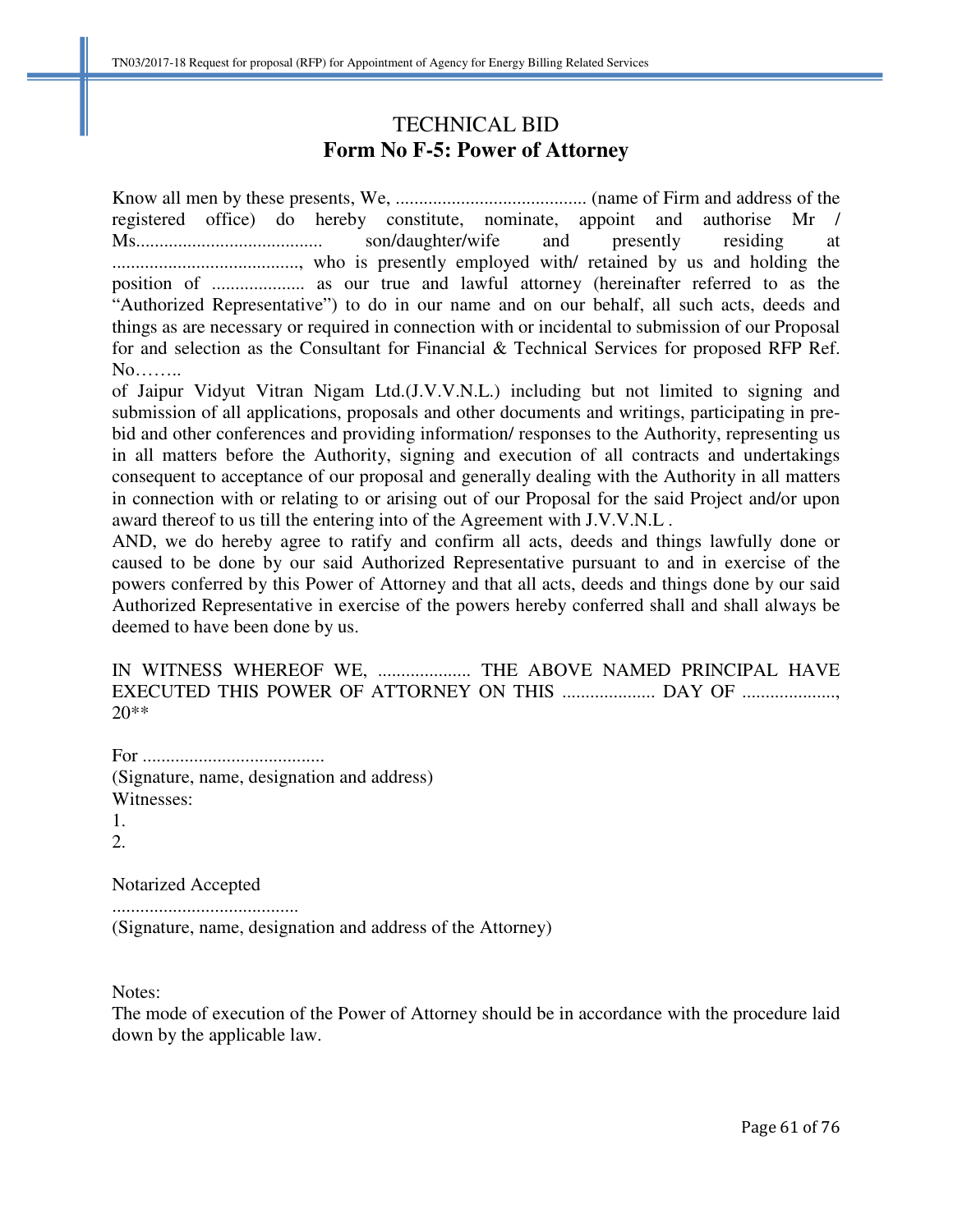#### SECTION-VII

## BIDDER RESPONSE FORMS TECHNICAL BID **Form No F-6: Confirmation for "No Deviation" in Commercial terms & conditions**

Bidder's Name & Address:

To The Chief Accounts Officer(R&B), Jaipur Vidyut Vitran Nigam Limited, Vidyut Bhawan, Jyoti Nagar, Jaipur-302005

Dear Sir,

Sub: Confirmation for "No Deviation" in Commercial terms & conditions under NIT No.

We hereby confirm that there is no deviation in commercial terms & conditions stipulated in the bidding documents and we agree to adhere by the same strictly.

Date:-Place:-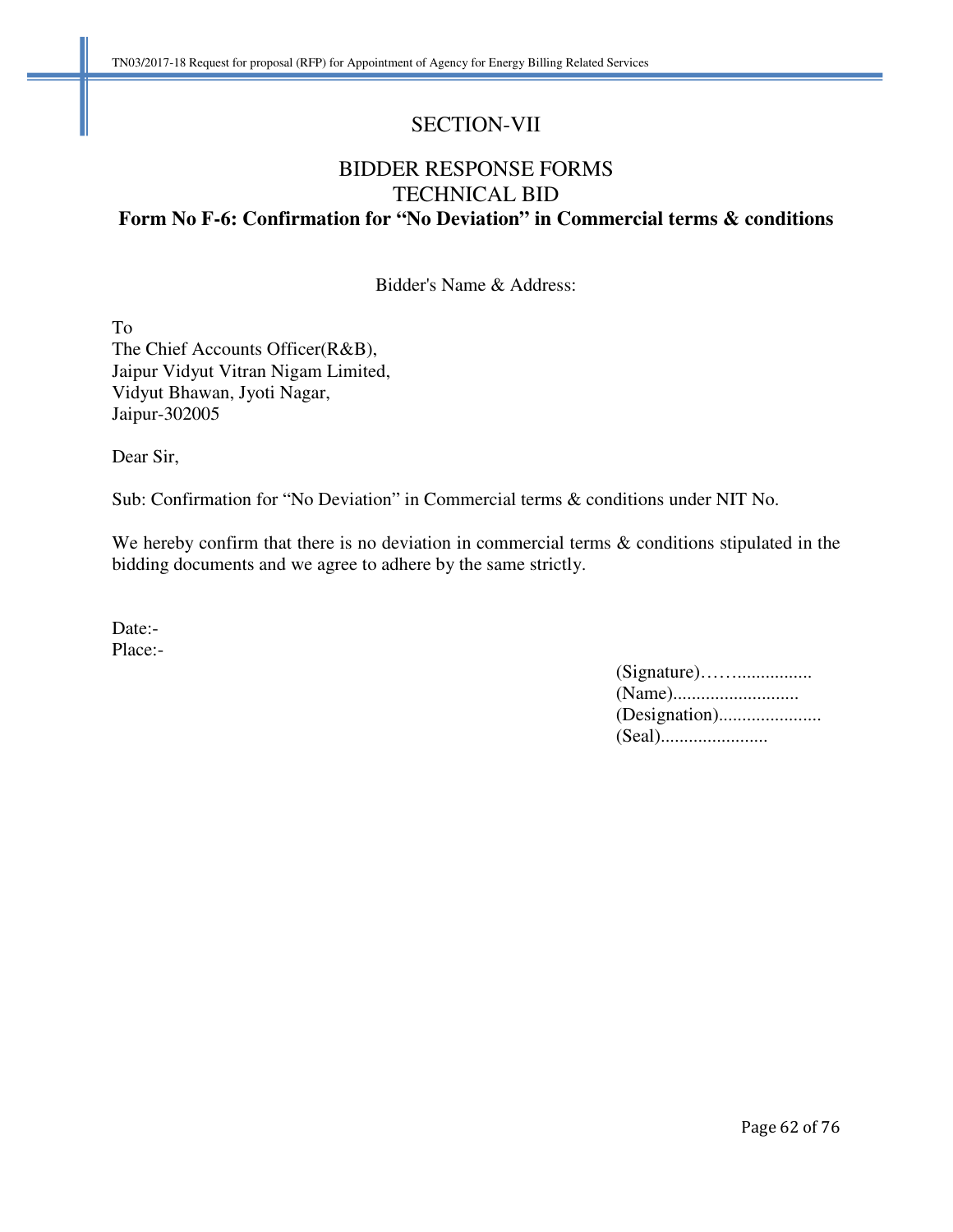### SECTION-VII BIDDER RESPONSE FORMS TECHNICAL BID **Form No F-7: Confirmation for "No Deviation" in Technical terms &**  conditions

Bidder's Name & Address:

To The Chief Accounts Officer(R&B), Jaipur Vidyut Vitran Nigam Limited, Vidyut Bhawan, Jyoti Nagar, Jaipur-302005

Dear Sir,

Sub: Confirmation for "No Deviation" in Technical terms & conditions under NIT No.

We hereby confirm that there is no deviation in technical terms  $\&$  conditions stipulated in the bidding documents and we agree to adhere the same strictly.

We also confirm that tendered services shall be conforming to the various requirements and relevant Specification /orders as per design and drawing approved by J.V.V.N.L.

(Signature)……...........................

Place : (Name)........................... (Designation).............................. (Common Seal)...................

Date :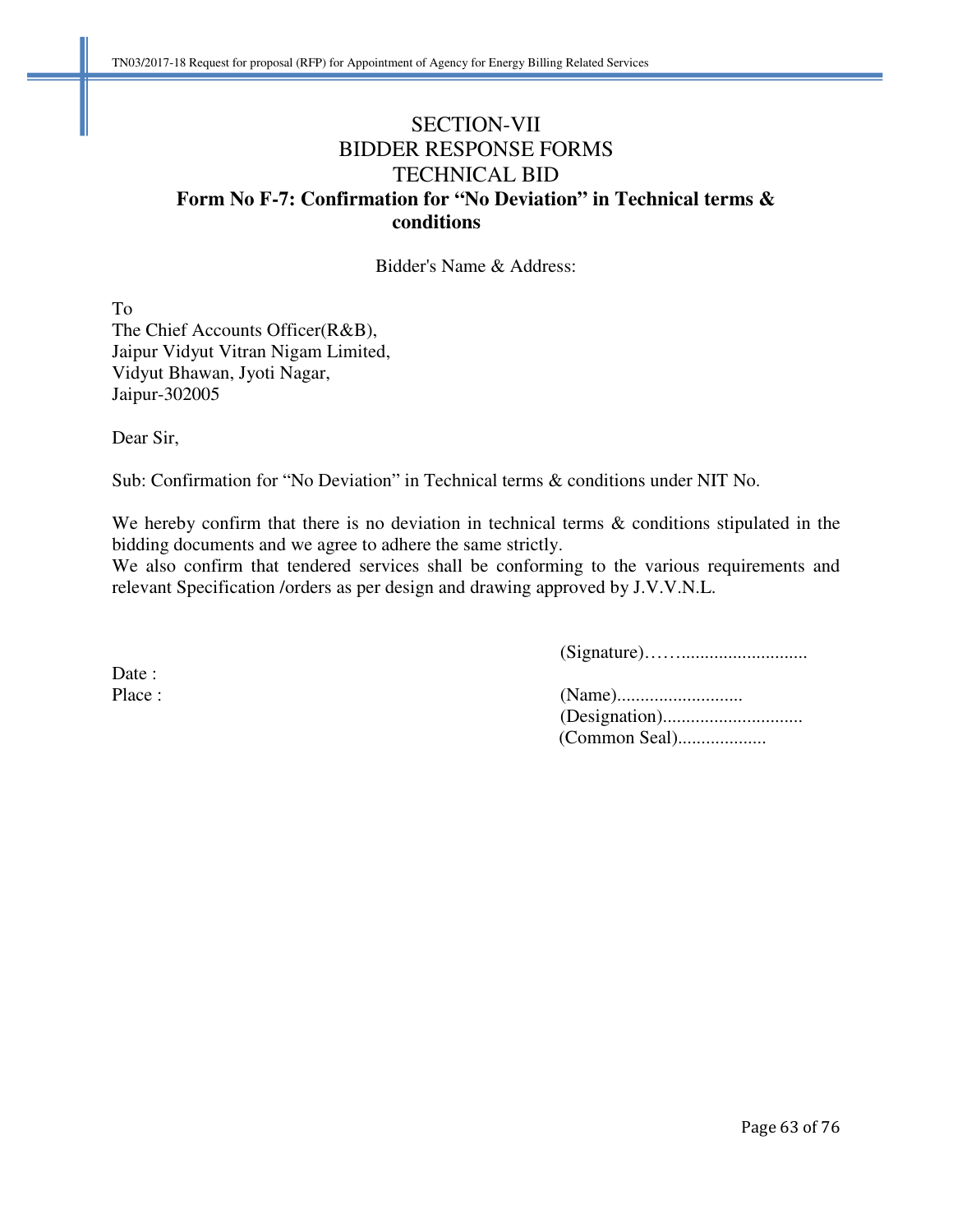### **SECTION-VIII FINANCIAL OFFER DECLARATION**

#### JAIPUR VIDYUT VITRAN NIGAM LIMITED

To

The Chief Accounts Officer(R&B), Jaipur Vidyut Vitran Nigam Limited, Vidyut Bhawan, Jyoti Nagar, Jaipur-302005

I/We have submitted my/our financial proposal in excel file of BOQ through e-procurement website of GoR.

#### **Condition:**

(i). Selection of lowest price offer:

a) The bidder with least value of *"Total Contract Price"* as mentioned in BOQ shall be declared as lowest offer.

b) If the bidder quotes zero or null value against any of the item(s) in column "A" of the financial offer i.e. "BOQ", the same offer shall be rejected. In this case the Lowest offer evaluated by e-proc system shall deviate and shall not be considered to be valid.

We declare the following:

a) The rates mentioned in the price bid are valid up-to ninety days from the opening of the price bid.

b) We understand that evaluation of lowest bids will be based upon the financial offer prices. These prices are inclusive of all taxes & duties and any statuary variation due to imposition of new tax or any increase in existing taxes by the government subsequently during the currency of the contract shall be on the part of the J.V.V.N.L. Similarly, any waiver or reduction in the existing taxes shall also be passable to the J.V.V.N.L.

c) We understand that the order for the entire work including all activities would be awarded to one or more vendors and it is discretion of the J.V.V.N.L. to allow single vendor or more than one service provider to operate. We also understand that in case rate is not quoted for any activity our offer shall be rejected.

d) We also understand that the rates quoted for the work shall be applicable for entire jurisdiction of J.V.V.N.L. and not limited to any specific area or location.

e) The rates have been quoted unconditionally**and Firm**, since conditional **and variable price**offers are liable to be rejected.

f) PAN No. of the Company/ Firm…………………………………………………………

g) Goods andService Tax Registration No. of the Company/ Firm………………………

#### h) Applicable rate of GST ……%.

Date:

Place:

Page 64 of 76 Signature Signature (Name & Designation) With the seal of the Company/ Firm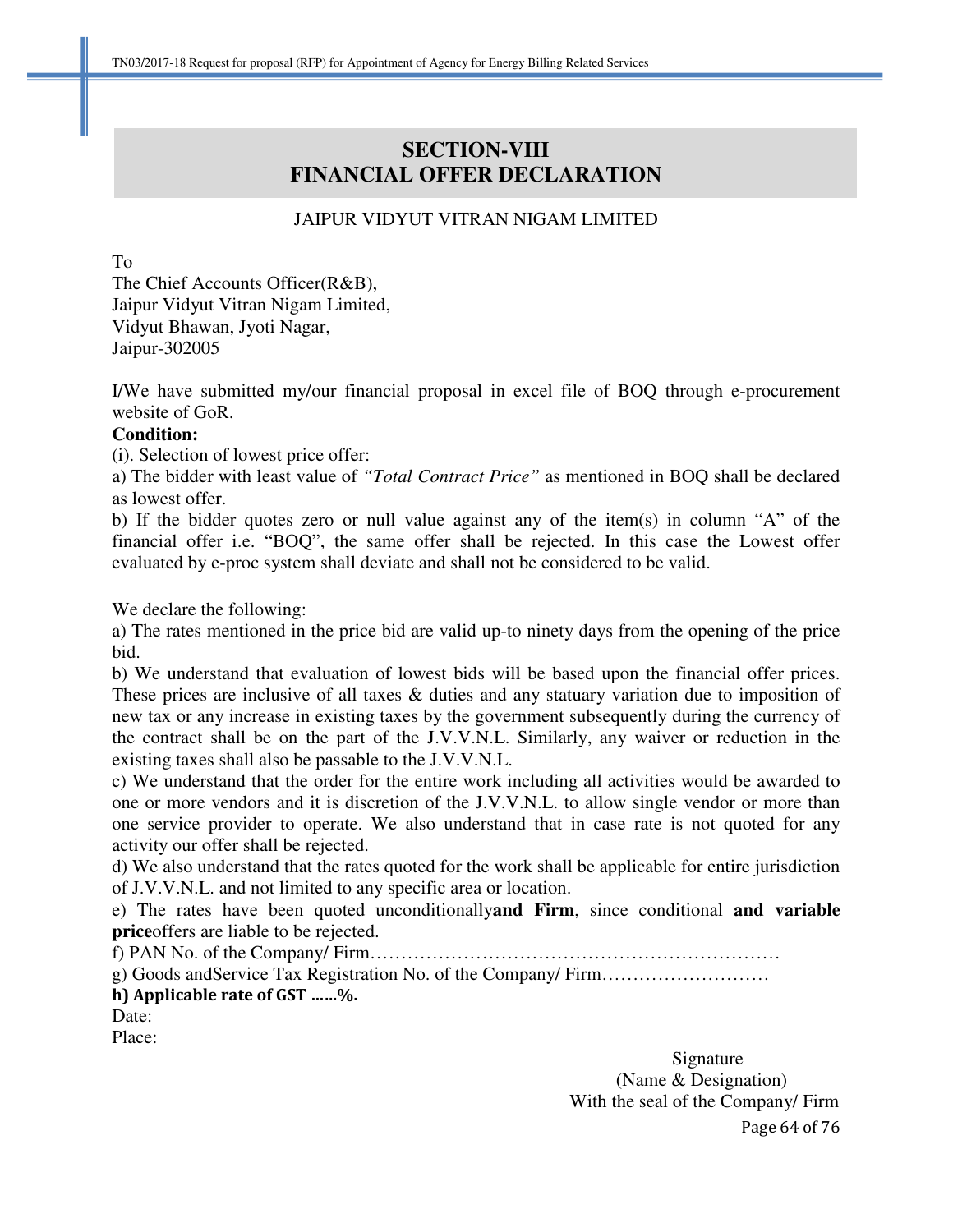| <b>Financial Offer Format in Excel</b><br>"BOO"                                                                                                                                                                                                                                                                                                                                                                                                                                                                                                                                                                                                                                                                                                                                                                            |                                                                                                |                                                       |                                                                                               |  |  |  |  |  |
|----------------------------------------------------------------------------------------------------------------------------------------------------------------------------------------------------------------------------------------------------------------------------------------------------------------------------------------------------------------------------------------------------------------------------------------------------------------------------------------------------------------------------------------------------------------------------------------------------------------------------------------------------------------------------------------------------------------------------------------------------------------------------------------------------------------------------|------------------------------------------------------------------------------------------------|-------------------------------------------------------|-----------------------------------------------------------------------------------------------|--|--|--|--|--|
|                                                                                                                                                                                                                                                                                                                                                                                                                                                                                                                                                                                                                                                                                                                                                                                                                            | Jaipur Vidyut Vitran Nigam Ltd.<br>"BOO"                                                       |                                                       |                                                                                               |  |  |  |  |  |
|                                                                                                                                                                                                                                                                                                                                                                                                                                                                                                                                                                                                                                                                                                                                                                                                                            |                                                                                                |                                                       | Tender Inviting Authority: The Chief Accounts Officer (Revenue & Control), J.V.V.N.L., Jaipur |  |  |  |  |  |
|                                                                                                                                                                                                                                                                                                                                                                                                                                                                                                                                                                                                                                                                                                                                                                                                                            |                                                                                                |                                                       | Name of Work: Billing Data Input, Bill Printing and Bill Distribution to Sub-Divisions Under  |  |  |  |  |  |
|                                                                                                                                                                                                                                                                                                                                                                                                                                                                                                                                                                                                                                                                                                                                                                                                                            | The Circles of JVVNL                                                                           |                                                       |                                                                                               |  |  |  |  |  |
| <b>Contract No:</b>                                                                                                                                                                                                                                                                                                                                                                                                                                                                                                                                                                                                                                                                                                                                                                                                        |                                                                                                |                                                       |                                                                                               |  |  |  |  |  |
|                                                                                                                                                                                                                                                                                                                                                                                                                                                                                                                                                                                                                                                                                                                                                                                                                            | Name of the Bidder/ Bidding Firm                                                               |                                                       |                                                                                               |  |  |  |  |  |
| / Company:                                                                                                                                                                                                                                                                                                                                                                                                                                                                                                                                                                                                                                                                                                                                                                                                                 |                                                                                                |                                                       |                                                                                               |  |  |  |  |  |
| <b>Financial Offer</b><br>a) This BOQ template must not be modified/ replaced by the bidder and the same should be uploaded<br>after filling the relevant columns, else the bidder is liable to be rejected for this tender. Bidders are<br>allowed to enter the Bidder Name and Values under highlighted columns only.<br>b) For calculation of lowest financial offer, the bidder with least value of "Quoted Rate" which is the sum<br>of the total amount with taxes for all the items as mentioned in BOQ shall be declared as L1.<br>c) If the bidder quotes zero or null value in "Total Amount" column against any of the item(s) of the<br>financial offer i.e. "BOQ", the same offer shall be rejected. In this case the L1 evaluated by e-proc system<br>shall deviate and shall not be considered to be valid. |                                                                                                |                                                       |                                                                                               |  |  |  |  |  |
| S.No.                                                                                                                                                                                                                                                                                                                                                                                                                                                                                                                                                                                                                                                                                                                                                                                                                      | <b>Item Description</b>                                                                        | Per energy bill (Excluding GST)<br>(In Rupees)<br>"А" |                                                                                               |  |  |  |  |  |
| 1.1                                                                                                                                                                                                                                                                                                                                                                                                                                                                                                                                                                                                                                                                                                                                                                                                                        | <b>Billing</b><br>Bill<br>Data<br>Input,<br>Distribution to Sub-Divisions as per specification | <b>Bill</b><br>Printing<br>and                        |                                                                                               |  |  |  |  |  |

*Note: The cost to be provided at Column "A" by the bidder shall be equated cost that includes cost of uploading of meter data, cost of printing of energy bills, cost of printing of other output reports and cost of distribution of the bills from circle office to sub-division offices and other related scope of work as may be specified in the bid document.*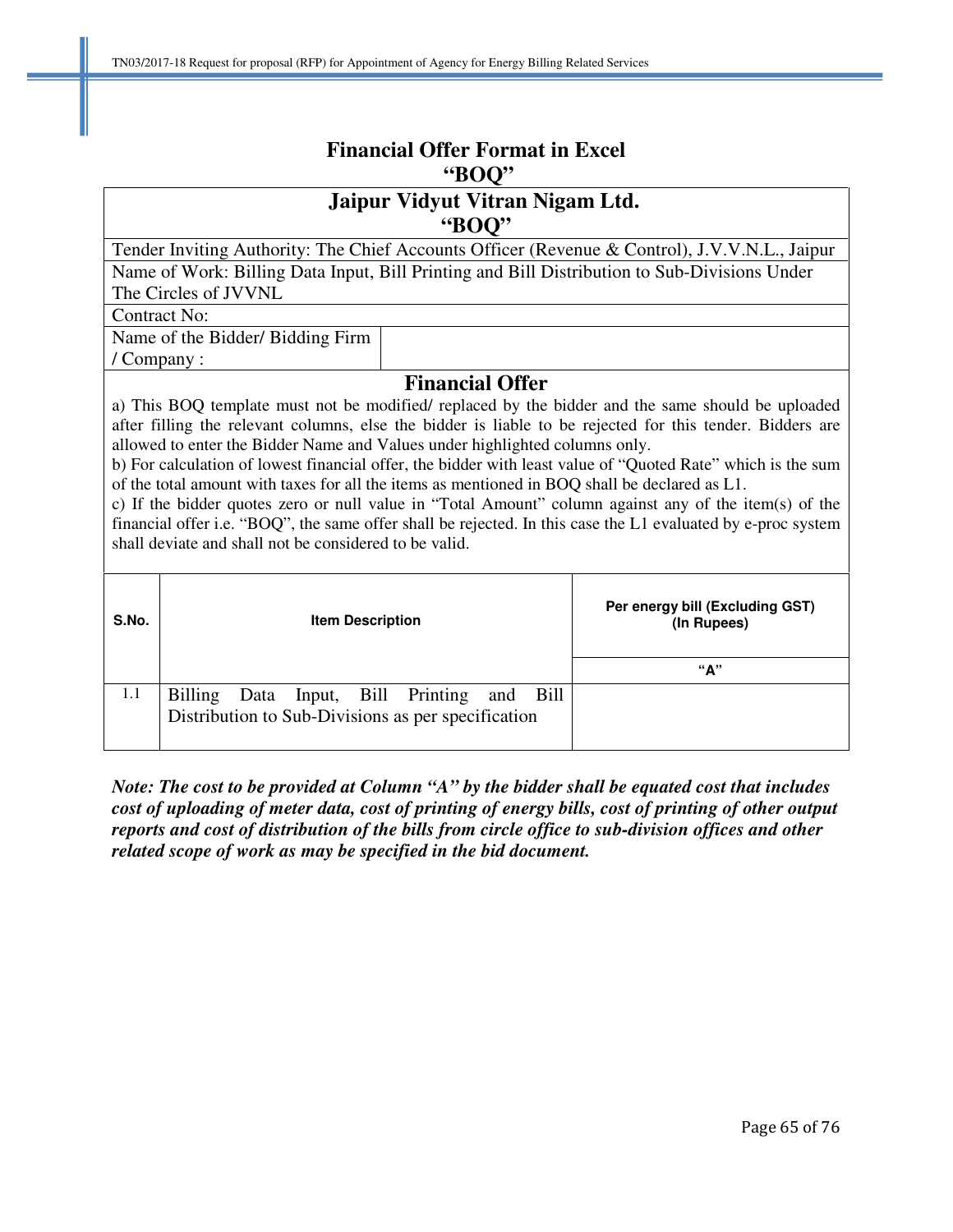### **Annexure-I BID SECURITY FORM**

(To be stamped in accordance with value specified in this bidding document, the Non-Judicial Stamp Paper of Rajasthan should be in the name of the issuing Bank)

Bank Guarantee No.: ........................…

Date: ............................

To:

Chief Accounts Officer (R&B) Jaipur Vidyut Vitran Nigam Ltd., Vidyut Bhawan, Jyoti Nagar, Jaipur- 302005. e-mail: caoatr@jvvnl.in

WHEREAS M/s. …. (insert name of Bidder)…… having its Registered/Head Office at ….. (insert address of the Bidder) ……….. (hereinafter called "the Bidder") has submitted its Bid for the performance of the Contract for………….(insert name of the Package)……………under………….(insert Specification No)…………… (hereinafter called "the Bid")

KNOW ALL PERSONS by these present that WE ........ (insert name & address of the issuing bank) ......... having its Registered/Head Office at ............(insert address of registered office of the bank)........ (hereinafter called "the Bank"), are bound unto Jaipur Vidyut Vitaran Nigam Limited (hereinafter called "the Employer") in the sum of ......................(insert amount of Bid Security in figures & words).......................... ............................……………. for which payment well and truly to be made to the said Employer, the Bank binds itself, its successors and assigns by these presents.

Sealed with the Common Seal of the said Bank this ................ day of ................ 20....

THE CONDITIONS of this obligation are:

(1) If the Bidder withdraws its bid during the period of bid validity specified by the Bidder in the Bid Form; or

(2) In case the Bidder does not withdraw the deviations proposed by him, if any, at the cost of withdrawal stated by him in the bid and/or accept the withdrawals/rectifications pursuant to the declaration/confirmation made by him in Attachment – Declaration of the Bid; or

(3) If the Bidder does not accept the corrections to arithmetical errors identified during preliminary evaluation of his bid; or

(4) In the case of a successful Bidder, if the Bidder fails within the specified time limit

(i) to sign the Contract Agreement, or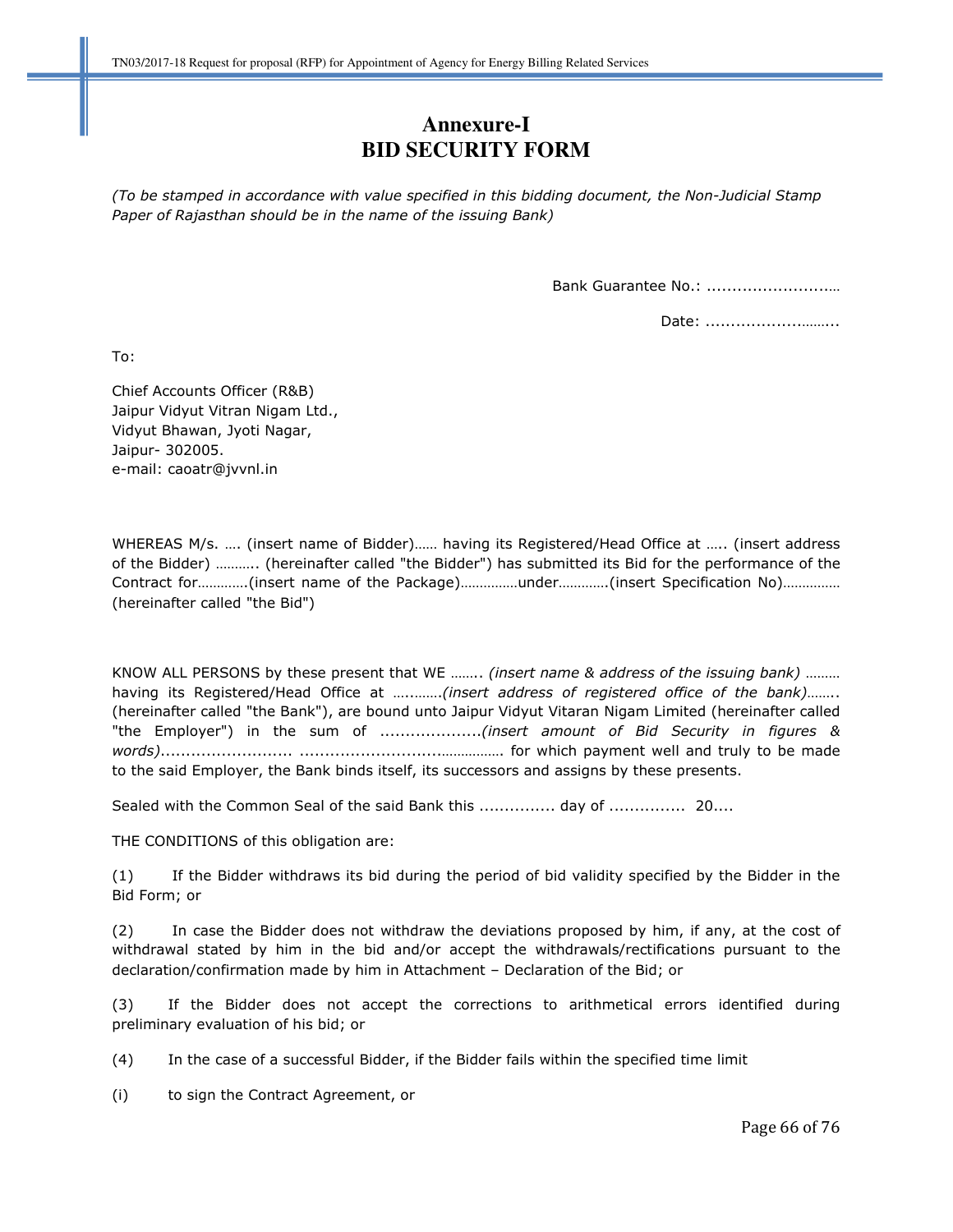- (ii) to furnish the required performance security, or
- (6) In any other case specifically provided for in the bidding document.

We undertake to pay to the Employer up to the above amount upon receipt of its first written demand, without the Employer having to substantiate its demand, provided that in its demand the Employer will note that the amount claimed by it is due to it, owing to the occurrence of any of the abovenamed CONDITIONS or their combination, and specifying the occurred condition or conditions.

This guarantee will remain in full force up to and including ........... (insert date, which shall be the date 30 days after the period of bid validity)........, and any demand in respect thereof must reach the Bank not later than the above date.

For and on behalf of the Bank

[Signature of the authorised signatory(ies)]

Signature

Name was a set of the set of the set of the set of the set of the set of the set of the set of the set of the set of the set of the set of the set of the set of the set of the set of the set of the set of the set of the se

Designation\_\_\_\_\_\_\_\_\_\_\_\_\_\_\_\_\_\_\_\_\_\_\_

POA Number\_\_\_\_\_\_\_\_\_\_\_\_\_\_\_\_\_\_\_\_\_\_\_

Contact Number(s): Tel.\_\_\_\_\_\_\_\_\_\_\_\_\_\_Mobile\_\_\_\_\_\_\_\_\_\_\_\_\_\_

Fax Number\_\_\_\_\_\_\_\_\_\_\_\_\_\_\_\_\_\_\_\_\_\_\_

email \_\_\_\_\_\_\_\_\_\_\_\_\_\_\_\_\_\_\_\_\_\_\_\_\_\_\_\_

Common Seal of the Bank\_\_\_\_\_\_\_\_\_\_\_\_\_\_\_\_\_\_\_\_\_\_

Witness:

Page 67 of 76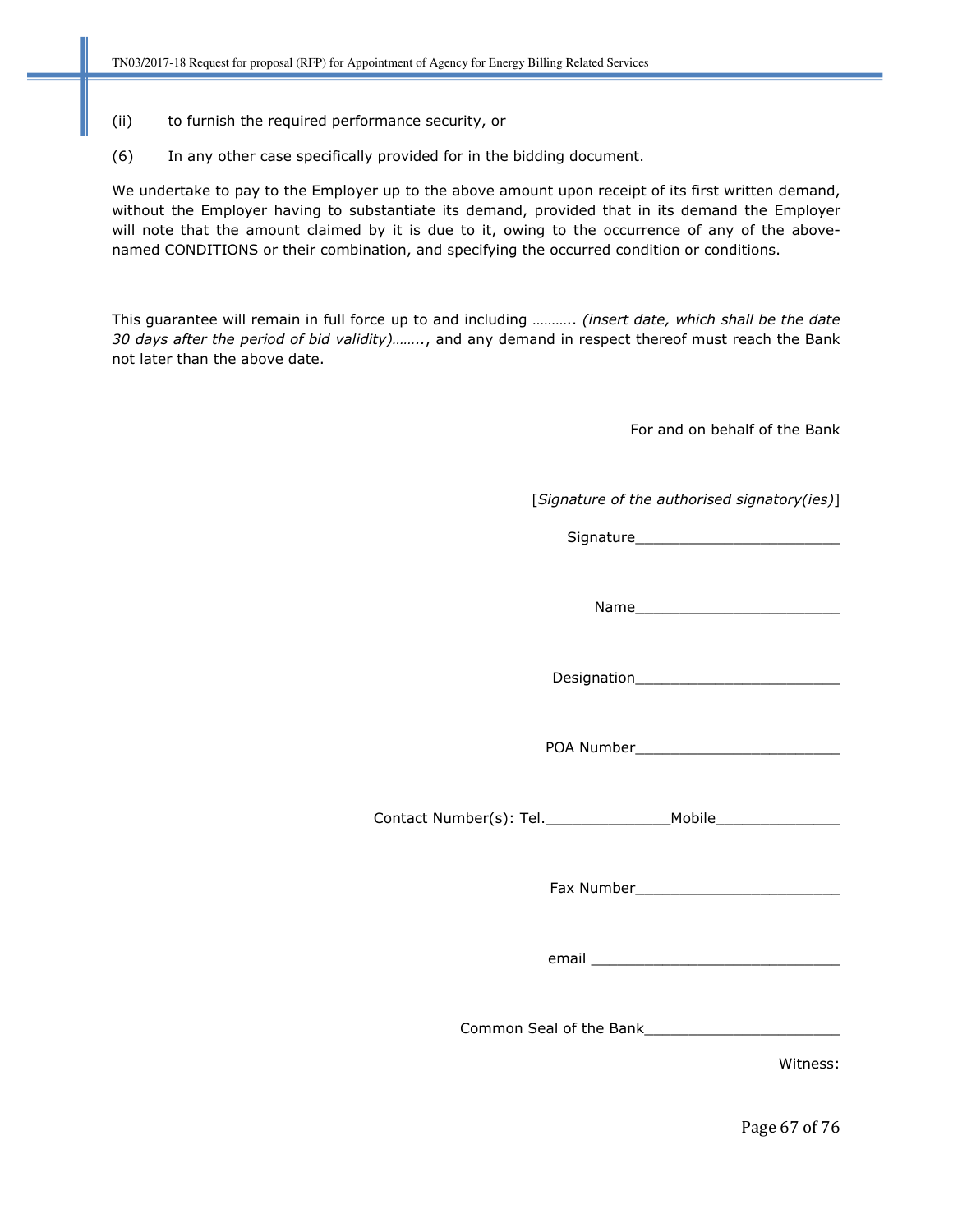| email |
|-------|

Note:

1. The Bank Guarantee should be in accordance with the proforma as provided. However, in case the issuing bank insists for additional paragraph for limitation of liability, the following may be added at the end of the proforma of the Bank Guarantee [i.e., end paragraph of the Bank Guarantee preceding the signature(s) of the issuing authority(ies) of the Bank Guarantee]:

#### **Quote**

"Notwithstanding anything contained herein:

|          |  |  | Our liability under this Bank Guarantee shall not exceed |                  |  | (value in |  |
|----------|--|--|----------------------------------------------------------|------------------|--|-----------|--|
| figures) |  |  |                                                          | (value in words) |  |           |  |

2. This Bank Guarantee shall be valid upto \_\_\_\_\_\_\_(validity date)\_\_\_\_\_\_\_\_\_\_.

3. We are liable to pay the guaranteed amount or any part thereof under this Bank Guarantee only & only if we receive a written claim or demand on or before \_\_\_\_\_\_\_\_\_ (validity date) \_\_\_\_\_\_\_\_\_\_."

#### Unquote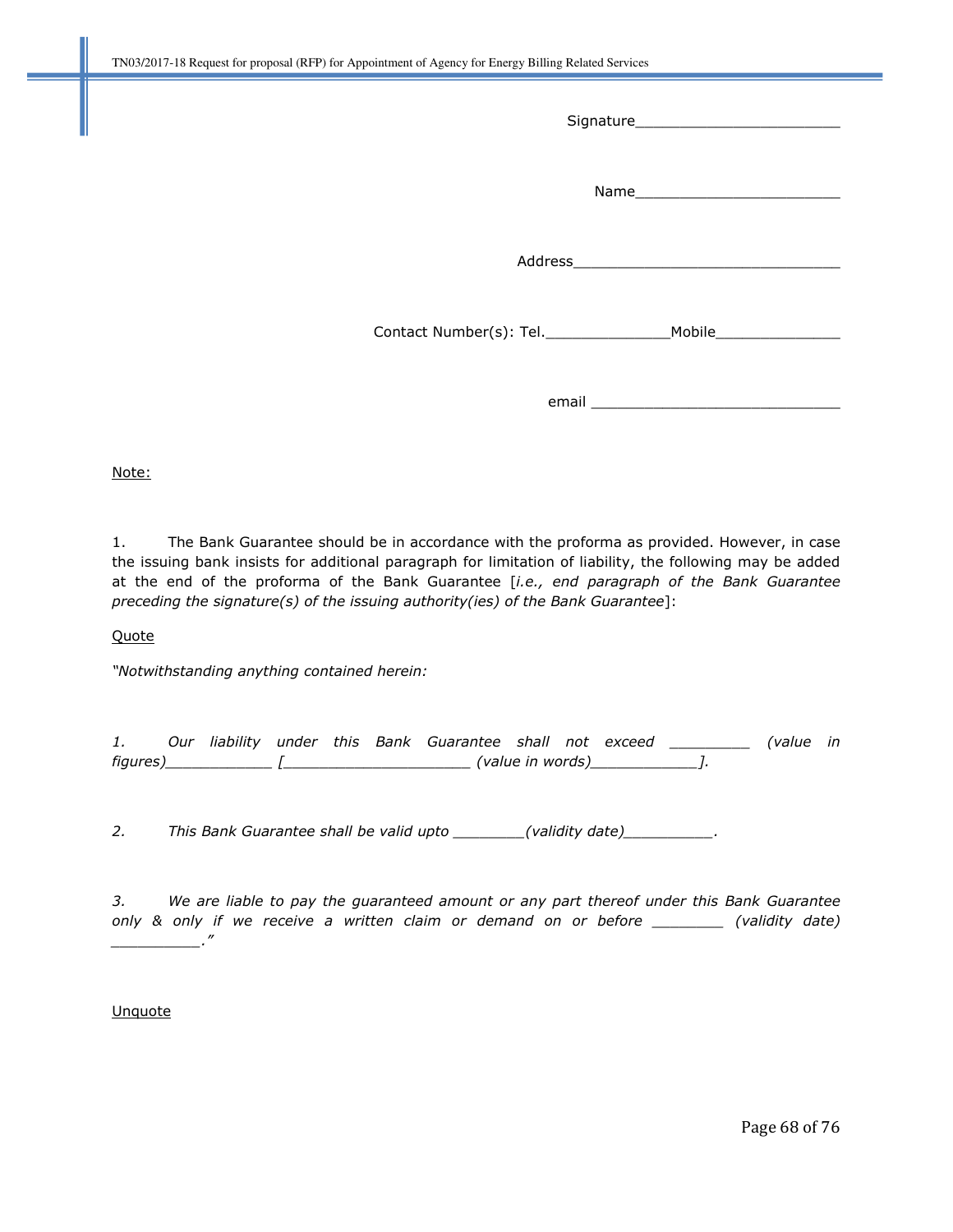#### **Annexure-II PERFORMANCE SECURITY FORM**

(To be stamped in accordance with value specified in this bidding document, the Non-Judicial Stamp Paper of Rajasthan should be in the name of the issuing Bank)

Bank Guarantee No. …………………… Date...................

Contract No.....................................

…………..[Name of Contract]…………………….

To:

Chief Accounts Officer (R&B) Jaipur Vidyut Vitran Nigam Ltd., Vidyut Bhawan, Jyoti Nagar, Jaipur- 302005. e-mail: caoatr@jvvnl.in

Dear Ladies and/or Gentlemen,

We refer to the Contract ("the Contract") signed on .............(insert date of the Contract)........ between M/s. XXXXX (Name of Employer), having its Registered Office at XXXXX (Registered Address of employer) ("the Employer"/" XXXXX (Name of Employer)") on behalf of XXXX (Name of owner) (hereinafter referred to as 'XXXX (Short Name of Owner)' / 'Owner'), and M/s ................. (Name of Contractor) .................., having its Principal place of business at ………....(Address of Contractor) ............................... and Registered Office at ………....(Registered address of Contractor) ........................................................................................ ("the Contractor") concerning …….................….. (Indicate brief scope of work) ............................... for the complete execution of the …… (insert name of Package alongwith name of the Project)…….. [Applicable for Bank Guarantees issued by Contractor/Associate for those Contracts awarded to them]

Or

Page 69 of 76 We refer to the Contract signed on ................(insert date of the Contract)…..... between M/s. XXXXX (Name of Employer), having its Registered Office at XXXXX (Registered Address of employer) ("the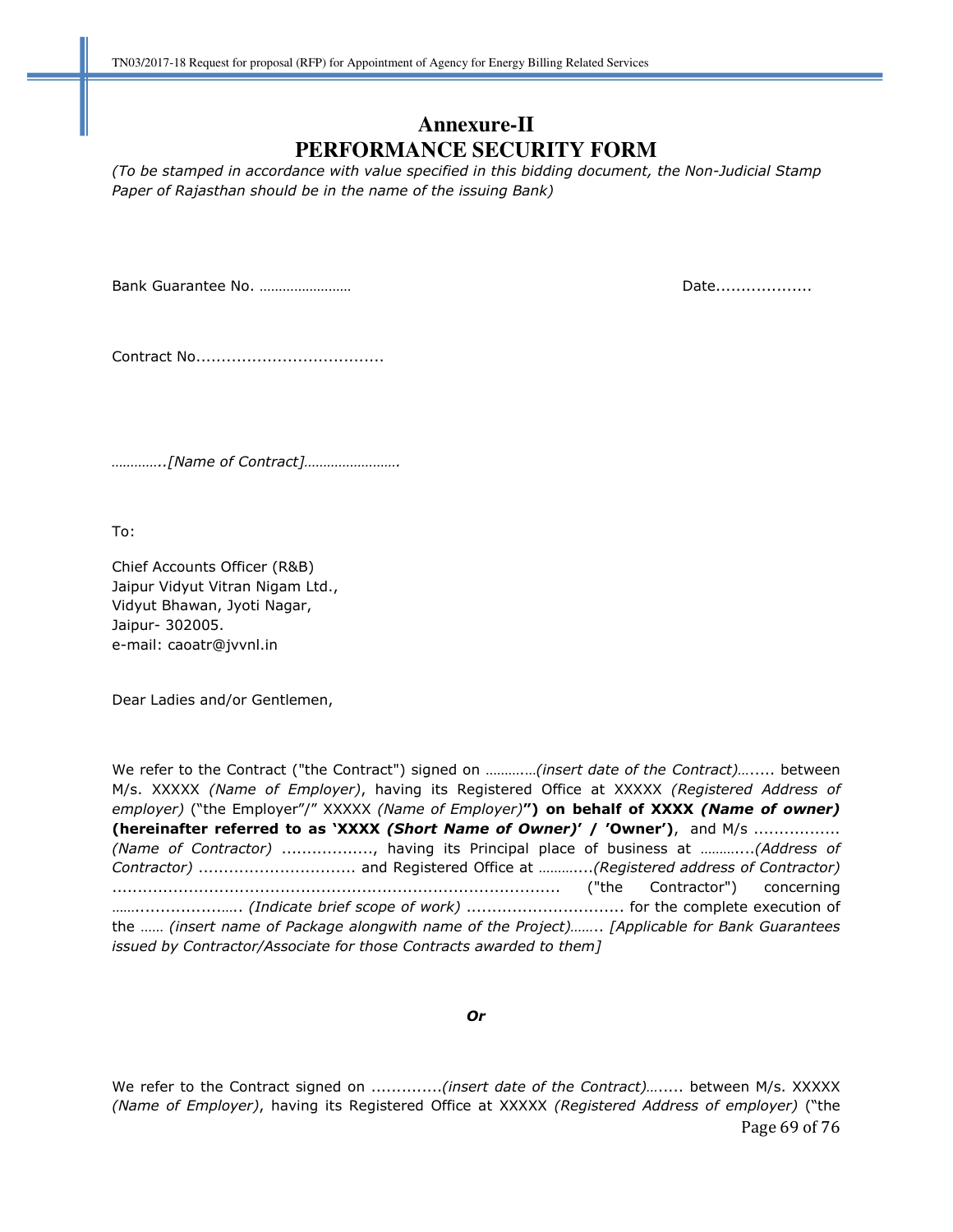Employer"/" XXXXX (Name of Employer)") on behalf of XXXX (Name of owner) (hereinafter referred to as 'XXXX (Short Name of Owner)' / 'Owner'), and M/s ................. (Name of Contractor) .................., having its Principal place of business at ………....(Address of Contractor) ............................... and Registered Office at ………....(Registered address of Contractor) ........................................................................................ ("the Contractor") and the Contract ("the Contract") signed on ...............(insert date of the Contract)........ between Jaipur Vidyut Vitaran Nigam Limited (Name of Employer) on behalf of Owner and M/s ................. (Name of Associate) ................., having its Principal place of business at .............(Address of Associate) ............................... and Registered Office at ………....(Registered address of Associate) ........................................................................................, the Associate of the Contractor for executing the Facilities concerning …….................….. (Indicate brief scope of work) ............................... for the complete execution of the …… (insert name of Package alongwith name of the Project)…….. [Applicable for Bank Guarantees to be issued by Contractor against those Contracts awarded to their Associate]

By this letter we, the undersigned, ………(insert name & address of the issuing bank) ………, a Bank (which expression shall include its successors, administrators, executors and assigns) organized under the laws of .................................... and having its Registered/Head Office at …..…….(insert address of registered office of the bank)........... do hereby irrevocably guarantee payment to the Employer up to ………………………….. i.e., Ten percent (10%) of the Contract Price until ninety (90) days beyond the Contract Period i.e., upto and inclusive of ……………. (dd/mm/yy).

We undertake to make payment under this Letter of Guarantee upon receipt by us of your first written demand signed by the Employer duly authorized officer or the authorized officer of Owner declaring the Contractor to be in default under the Contract and without cavil or argument any sum or sums within the above named limits, without your need to prove or show grounds or reasons for your demand and without the right of the Contractor to dispute or question such demand.

Our liability under this Letter of Guarantee shall be to pay to the Employer whichever is the lesser of the sum so requested or the amount then guaranteed hereunder in respect of any demand duly made hereunder prior to expiry of the Letter of Guarantee, without being entitled to inquire whether or not this payment is lawfully demanded.

This letter of Guarantee shall remain in full force and shall be valid from the date of issue until ninety (90) days beyond the Contract Period of the Facilities i.e. upto and inclusive of ................ ( $dd/mm/yy$ ) and shall be extended from time to time as may be desired by the employer.

Except for the documents herein specified, no other documents or other action shall be required, notwithstanding any applicable law or regulation.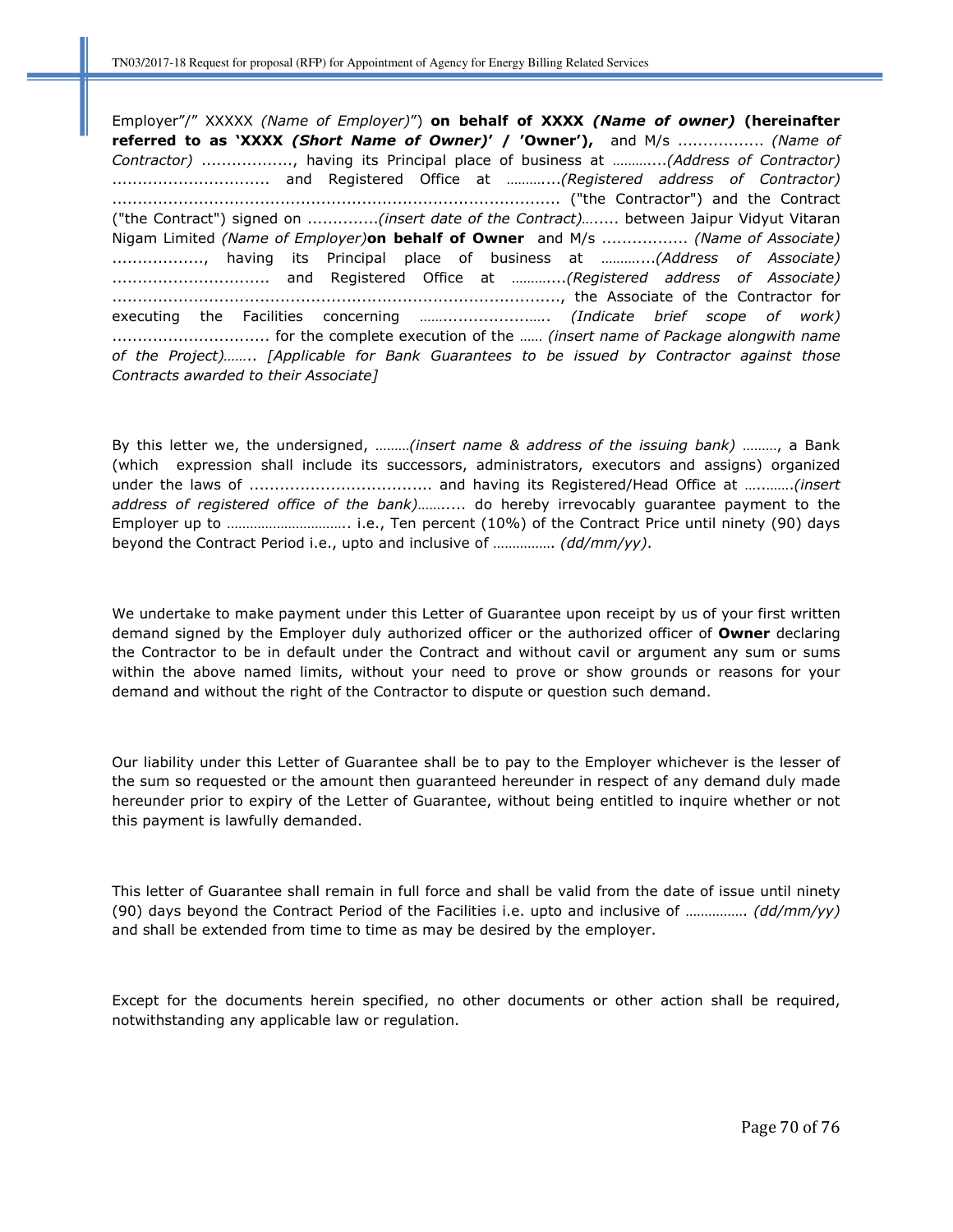Our liability under this Letter of Guarantee shall become null and void immediately upon its expiry, whether it is returned or not, and no claim may be made hereunder after such expiry or after the aggregate of the sums paid by us to the Employer shall equal the sums guaranteed hereunder, whichever is the earlier.

All notices to be given under shall be given by registered (airmail) posts to the addressee at the address herein set out or as otherwise advised by and between the parties hereto.

We hereby agree that any part of the Contract may be amended, renewed, extended, modified, compromised, released or discharged by mutual agreement between you and the Contractor, and this security may be exchanged or surrendered without in any way impairing or affecting our liabilities hereunder without notices to us and without the necessity for any additional endorsement, consent or guarantee by us, provided, however, that the sum guaranteed shall not be increased or decreased.

No action, event or condition which by any applicable law should operate to discharge us from liability hereunder shall have any effect and we hereby waive any right we may have to apply such law so that in all respects our liability hereunder shall be irrevocable and, except as stated herein, unconditional in all respects.

For and on behalf of the Bank

[Signature of the authorised signatory(ies)]

Signature\_\_\_\_\_\_\_\_\_\_\_\_\_\_\_\_\_\_\_\_\_\_\_

Name\_\_\_\_\_\_\_\_\_\_\_\_\_\_\_\_\_\_\_\_\_\_\_

Designation\_\_\_\_\_\_\_\_\_\_\_\_\_\_\_\_\_\_\_\_\_\_\_

POA Number\_\_\_\_\_\_\_\_\_\_\_\_\_\_\_\_\_\_\_\_\_\_\_

Contact Number(s): Tel. The Mobile

Fax Number\_\_\_\_\_\_\_\_\_\_\_\_\_\_\_\_\_\_\_\_\_\_\_

Page 71 of 76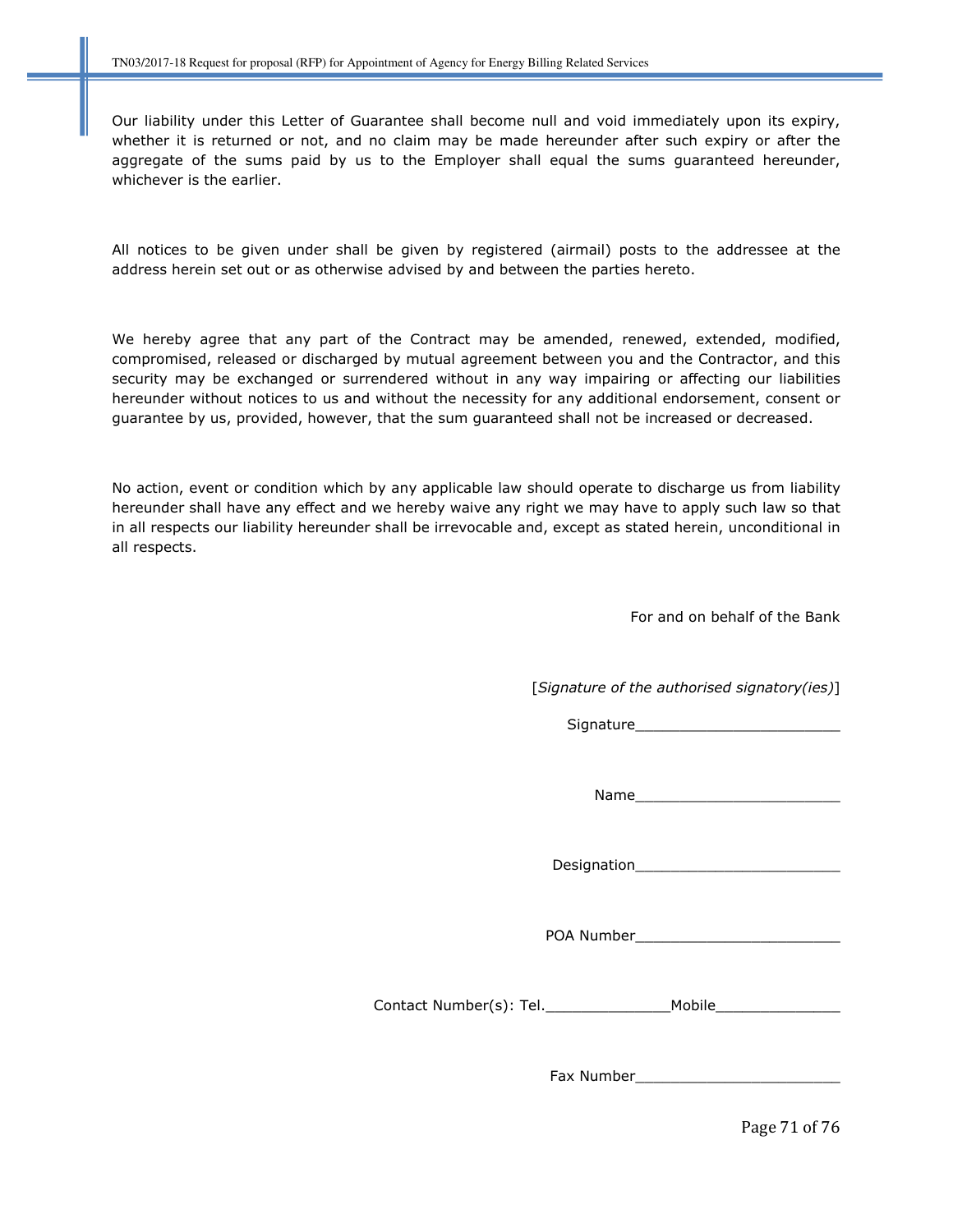| Witness: |
|----------|
|          |
|          |
|          |
|          |
|          |

#### Note:

1. For the purpose of executing the Bank Guarantee, the non-judicial stamp papers of appropriate value shall be purchased in the name of Bank who issues the 'Bank Guarantee'.

2. The Bank Guarantee shall be signed on all the pages by the Bank Authorities indicating their POA nos. and should invariably be witnessed.

3. The Bank Guarantee should be in accordance with the proforma as provided. However, in case the issuing bank insists for additional paragraph for limitation of liability, the following may be added at the end of the proforma of the Bank Guarantee [i.e., end paragraph of the Bank Guarantee preceding the signature(s) of the issuing authority(ies) of the Bank Guarantee]:

**Quote** 

"Notwithstanding anything contained herein: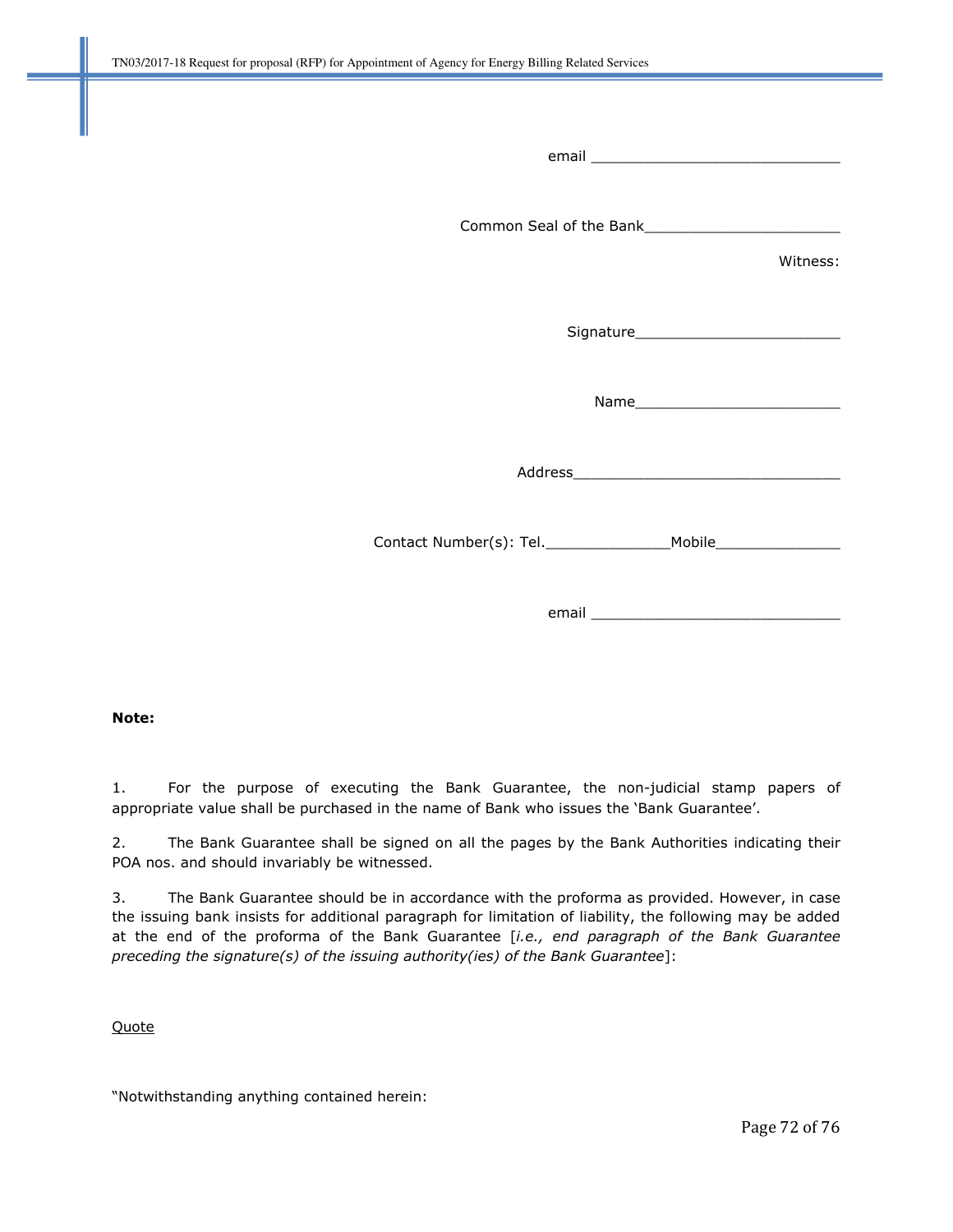1. Our liability under this Bank Guarantee shall not exceed \_\_\_\_\_\_\_\_\_\_ (value in figures)\_\_\_\_\_\_\_\_\_\_\_\_ [\_\_\_\_\_\_\_\_\_\_\_\_\_\_\_\_\_\_\_\_\_ (value in words)\_\_\_\_\_\_\_\_\_\_\_\_].

2. This Bank Guarantee shall be valid upto \_\_\_\_\_\_\_\_ (validity date) \_\_\_\_\_\_\_\_\_.

3. We are liable to pay the guaranteed amount or any part thereof under this Bank Guarantee only & only if we receive a written claim or demand on or before \_\_\_\_\_\_\_\_\_ (validity date) \_\_\_\_\_\_\_\_\_\_."

**Unquote**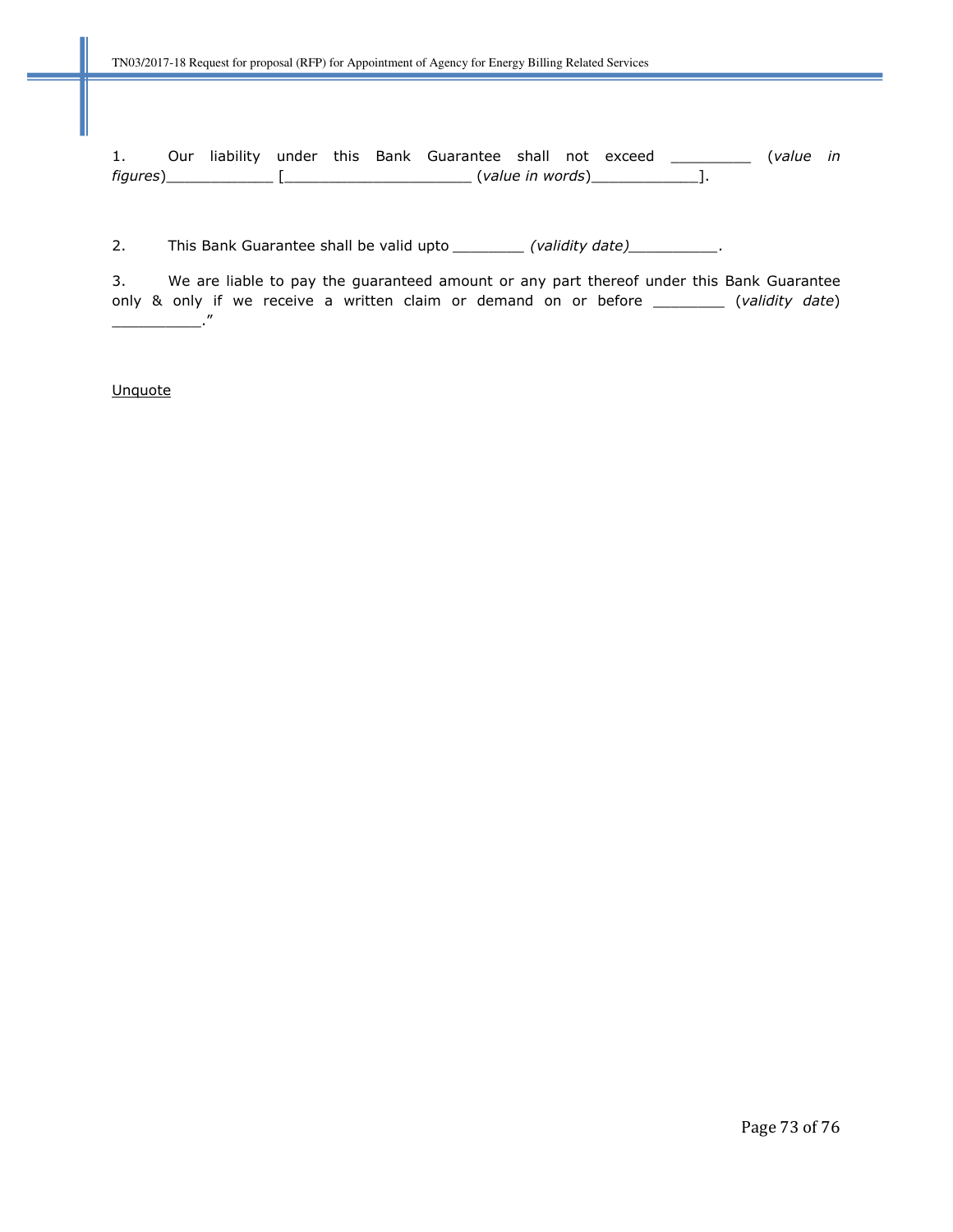## **Annexure-III Technical Specifications of Hardware and other equipment**

#### **1. SPECIFICATION FOR DESKTOP PC**

| Processor               | Minimum Intel $i3$ with $6th$ generation chipset                   |  |  |  |  |
|-------------------------|--------------------------------------------------------------------|--|--|--|--|
| Memory                  | Minimum 4 GB RAM                                                   |  |  |  |  |
| <b>Hard Disk Drive</b>  | 500 GB HDD or Higher                                               |  |  |  |  |
|                         | 47 cm or larger (18.5 inch or larger) TFT/LED digital Monitor TCO- |  |  |  |  |
| Color                   | 05 certified                                                       |  |  |  |  |
| Keyboard                | $104 \text{ keys}$                                                 |  |  |  |  |
| Mouse                   | Optical with USB interface                                         |  |  |  |  |
| Networking facility     | As per industry standard                                           |  |  |  |  |
|                         | Windows 10 or higher and Anti-Virus software along with necessary  |  |  |  |  |
| <b>Operating System</b> | licenses                                                           |  |  |  |  |

### **2. SPECIFICATION OF HEAVY LINE - PRINTER:**

| <b>Item</b>      | <b>Required Parameter</b>                                                    |
|------------------|------------------------------------------------------------------------------|
| Print speed      | Suitable for high speed data processing, 750 CPS or higher                   |
| Paper feed speed | Minimum 20 inch per second                                                   |
| Columns          | Minimum 132 column                                                           |
|                  | 1) Parallel 2) Serial 3) USB 4) LAN 5) WLAN (wireless)                       |
| Interfaces       | As per bidder's requirement along with required<br>connectivity arrangements |
| Misc.            | Dust Cover & requisite drivers                                               |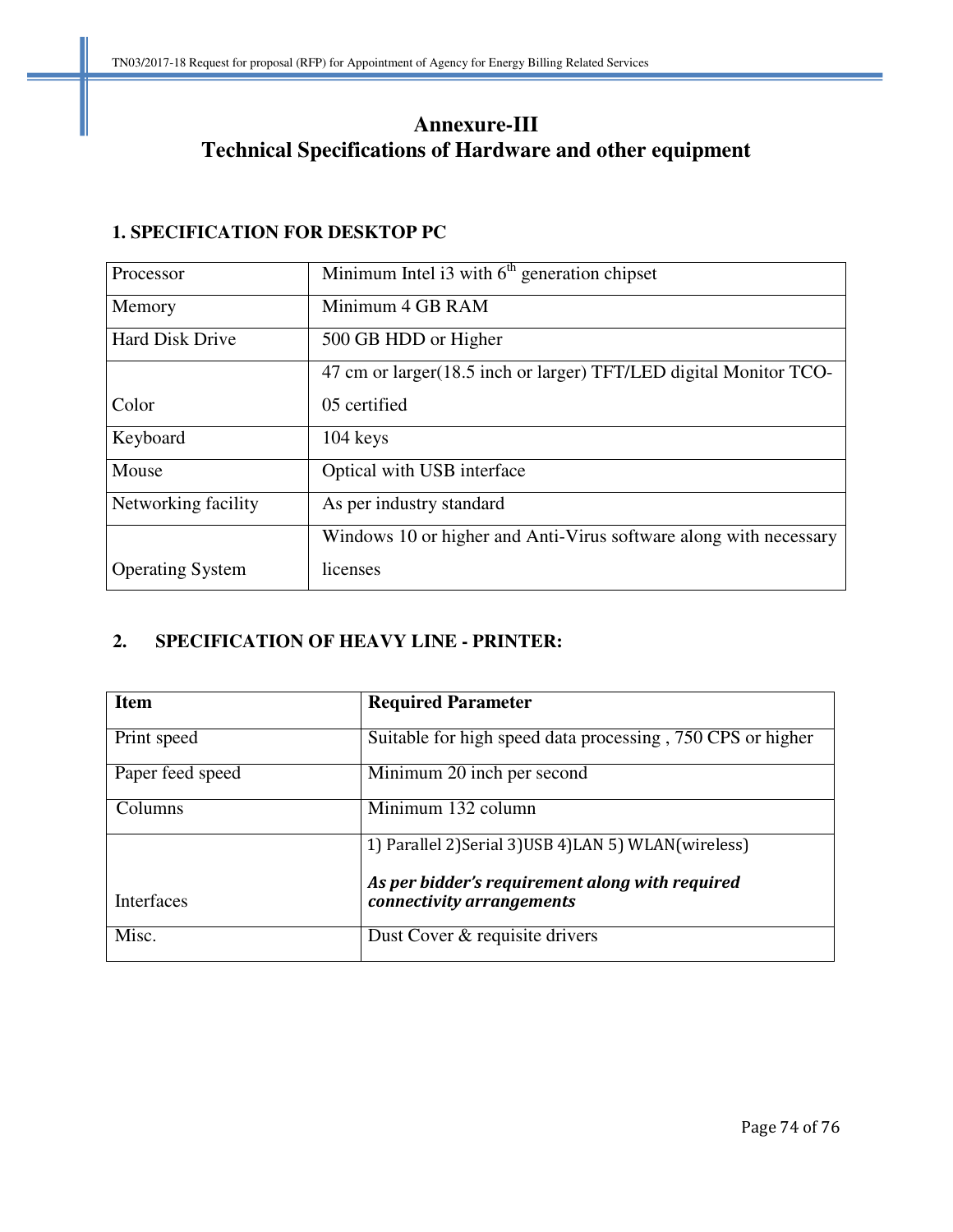# **Annexure-IV Consumer Information**

### **1. JCC Circle**

| S.<br>N <sub>0</sub> | <b>Office</b><br>code | <b>Office Name</b>                 | No. of<br>monthly<br>consumers | No. of bi-<br>monthly<br>consumers | <b>Total Regular</b><br>consumers<br>(Service Status<br>not in 'P') | <b>Estimated total</b><br>bills issuedin one<br>year |
|----------------------|-----------------------|------------------------------------|--------------------------------|------------------------------------|---------------------------------------------------------------------|------------------------------------------------------|
| $\mathbf 1$          | 2104110               | AEN A-III,<br><b>SHASTRI NAGAR</b> | 899                            | 16113                              | 17012                                                               | 107466                                               |
| $\overline{2}$       | 2104120               | AEN A-I, NALA<br><b>POWERHOUSE</b> | 611                            | 26254                              | 26865                                                               | 164856                                               |
| 3                    | 2104130               | AEN A-II,<br><b>BHANKROTA</b>      | 548                            | 29222                              | 29770                                                               | 181908                                               |
| 4                    | 2104140               | AEN A-IV,<br><b>VAISHALI</b>       | 915                            | 33257                              | 34172                                                               | 210522                                               |
| 5                    | 2104160               | AEN A-V,<br><b>BINAYAKA</b>        | 543                            | 18613                              | 19156                                                               | 118194                                               |
| 6                    | 2104210               | AEN B-I,<br><b>RAMBAGH</b>         | 905                            | 27800                              | 28705                                                               | 177660                                               |
| $\overline{7}$       | 2104220               | AEN B-II,<br><b>RESIDENCY</b>      | 1753                           | 23688                              | 25441                                                               | 163164                                               |
| 8                    | 2104230               | AEN B-III,<br><b>GANDHI NGR</b>    | 427                            | 13737                              | 14164                                                               | 87546                                                |
| 9                    | 2104240               | AEN B-IV,<br><b>DURGAPURA</b>      | 790                            | 22342                              | 23132                                                               | 143532                                               |
| 10                   | 2104260               | AEN B-V, Nirman<br>Nagar           | 486                            | 16694                              | 17180                                                               | 105996                                               |
| 11                   | 2104310               | AEN C-I, INDIRA<br><b>MARKET</b>   | 337                            | 14875                              | 15212                                                               | 93294                                                |
| 12                   | 2104320               | AEN C-II, SANJAY<br><b>MARKET</b>  | 394                            | 26338                              | 26732                                                               | 162756                                               |
| 13                   | 2104330               | AEN C-III,<br>M.I.ROAD             | 587                            | 19259                              | 19846                                                               | 122598                                               |
| 14                   | 2104340               | AEN C-IV, KHASA<br><b>KOTHI</b>    | 893                            | 14699                              | 15592                                                               | 98910                                                |
| 15                   | 2104410               | AEN D-I,<br><b>JAWAHAR NGR</b>     | 480                            | 22911                              | 23391                                                               | 143226                                               |
| 16                   | 2104420               | AEN D-II,<br><b>ADARSH NGR</b>     | 440                            | 13561                              | 14001                                                               | 86646                                                |
| 17                   | 2104430               | AEN D-III,<br><b>MALVIYA NGR</b>   | 884                            | 27882                              | 28766                                                               | 177900                                               |
| 18                   | 2104440               | AEN D-IV,<br>PURANA GHAT           | 529                            | 23067                              | 23596                                                               | 144750                                               |
| 19                   | 2104510               | AEN E-I, JANTA<br><b>MARKET</b>    | 413                            | 17308                              | 17721                                                               | 108804                                               |
| 20                   | 2104520               | AEN E-II,<br><b>RAMGANJ</b>        | 456                            | 28558                              | 29014                                                               | 176820                                               |